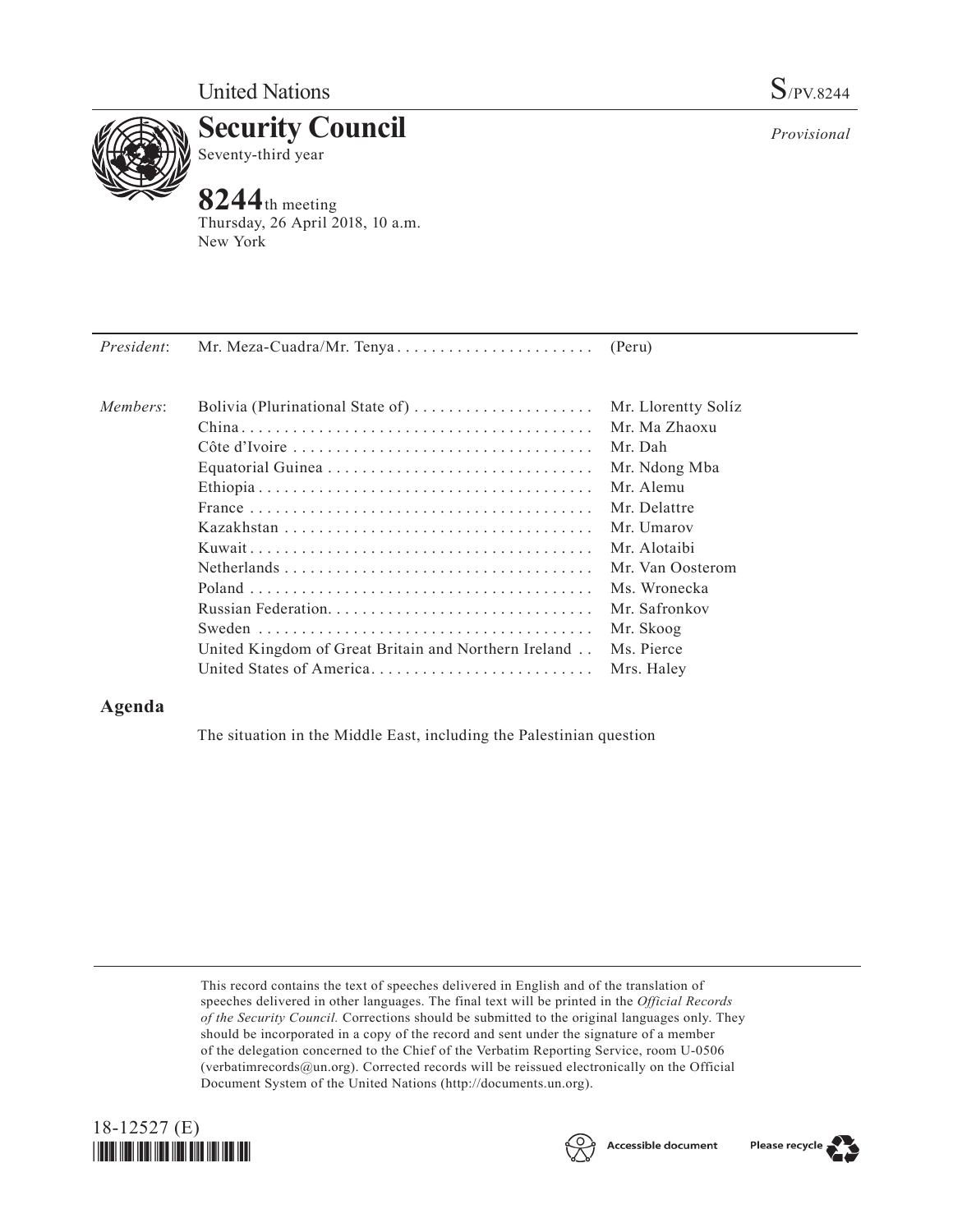*The meeting was called to order at 10.15 a.m.*

#### **Adoption of the agenda**

*The agenda was adopted.*

# **The situation in the Middle East, including the Palestinian question**

**The President** (*spoke in Spanish*): In accordance with rule 37 of the Council's provisional rules of procedure, I invite the representatives of Bahrain, Botswana, Brazil, Cuba, Egypt, Iceland, Indonesia, the Islamic Republic of Iran, Iraq, Israel, Japan, Jordan, Lebanon, Liechtenstein, Malaysia, Maldives, Malta, Morocco, Namibia, Nigeria, Norway, Pakistan, Qatar, Saudi Arabia, South Africa, the Syrian Arab Republic, Tunisia, Turkey, the Bolivarian Republic of Venezuela and Viet Nam to participate in this meeting.

I propose that the Council invite the Permanent Observer of the Observer State of Palestine to the United Nations to participate in this meeting, in accordance with the provisional rules of procedure and the previous practice in this regard.

There being no objection, it is so decided.

In accordance with rule 39 of the Council's provisional rules of procedure, I invite Mr. Nickolay Mladenov, Special Coordinator for the Middle East Peace Process and Personal Representative of the Secretary-General, to participate in this meeting.

In accordance with rule 39 of the Council's provisional rules of procedure, I also invite the following individuals to participate in this meeting: His Excellency Mr. João Pedro Vale de Almeida, Head of the Delegation of the European Union to the United Nations; His Excellency Mr. Maged Abdelfattah Abdelaziz, Permanent Observer of the League of Arab States to the United Nations; and Her Excellency Mrs. María Rubiales de Chamorro, Vice-Chair of the Committee on the Exercise of the Inalienable Rights of the Palestinian People.

I propose that the Council invite the Permanent Observer of the Observer State of the Holy See to the United Nations to participate in this meeting, in accordance with the provisional rules of procedure and the previous practice in this regard.

There being no objection, it is so decided.

The Security Council will now begin its consideration of the item on its agenda.

I give the floor to Mr. Mladenov.

**Mr. Mladenov**: Two weeks ago, the Secretary-General addressed the Security Council on the crisis in the Middle East and the threats to international peace and security (see S/PV.8231). He spoke of a region that is plagued by sectarian divisions, by imploding States and exploding extremist groups; a region in which anger and frustration quickly turn to terror, violence and radicalism; a region where the battle between moderation and radicalism is the battle for the future of millions of people. What happens in the Middle East today has immediate implications for the rest of the world.

Outside interference is transforming domestic conflicts into regional wars. In Syria, we see confrontations between several national armies, their proxies, various armed opposition groups, militias, foreign fighters and multiple terrorist organizations. Humanitarian crises are escalating and spreading across borders. In Yemen, we are witnessing the worst humanitarian disaster of our time. Old wounds continue to bleed and deepen as we speak, risking the outbreak of another war. The Palestinian-Israeli conflict continues with no prospect of a political resolution, and Gaza is about to explode. Gross violations of international law, including human rights law and humanitarian law, have become the hallmark of the region.

Today, the risk of miscalculation grows, increasing the danger of a wider conflagration as violence spills across borders. In that highly charged and dangerous environment, whether in Syria, Yemen or Gaza, one word becomes critical. It is de-escalation — de-escalation of the dangerous military buildup; de-escalation of the inflammatory and provocative political rhetoric. Everyone in the Middle East needs to step back from the brink. There is no military solution to the conflicts of the region.

Amid these complex conditions, my counterparts in the region and I regularly emphasize in our briefings to the Council the rapidly shifting regional dynamics. The United Nations is working tirelessly to prevent further deterioration, while supporting national political processes region-wide. We in the field need the international community to continue supporting multilateral mechanisms promoting security, stability and development in the region. We see the need for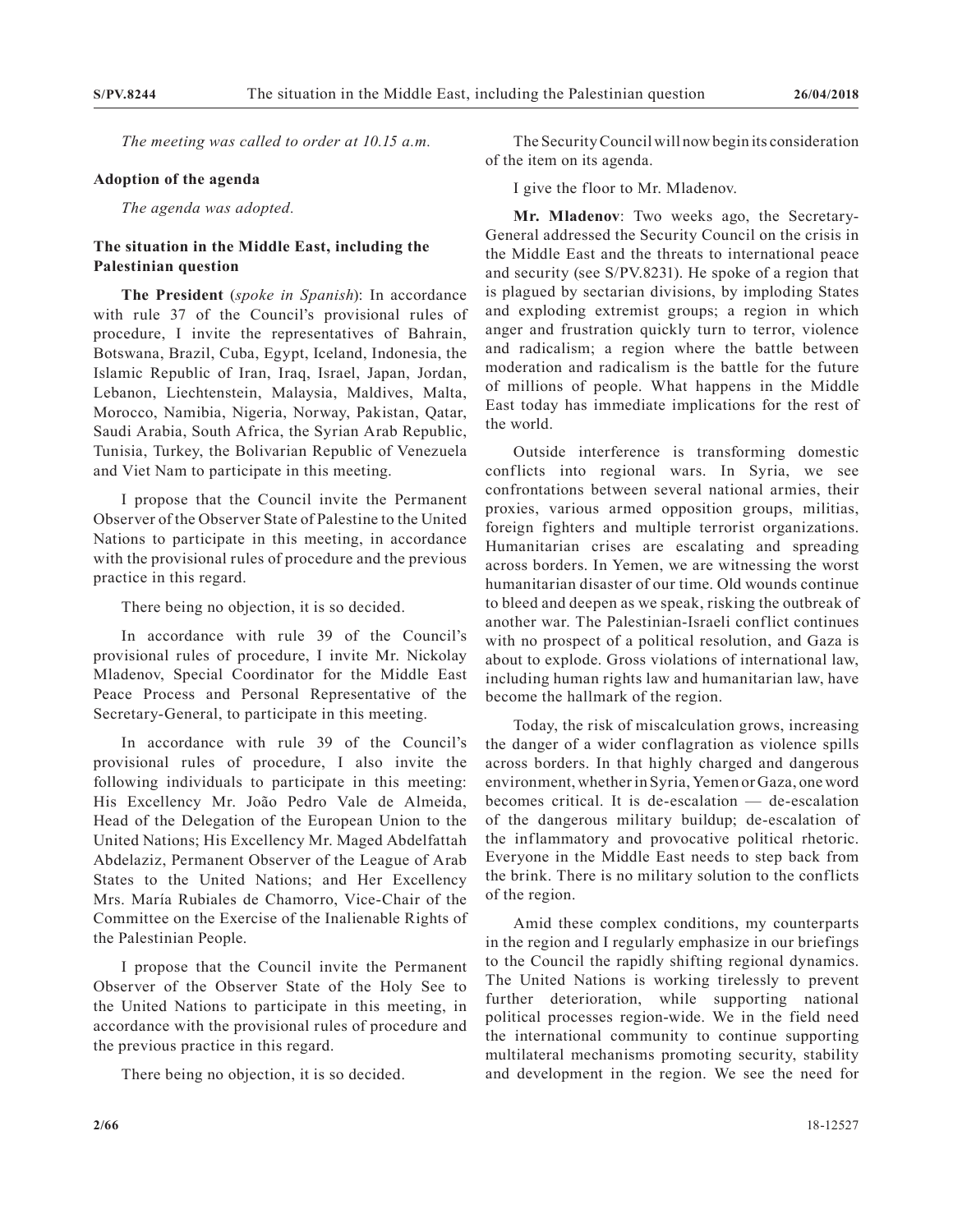more multilateralism that blends humanitarian and development interventions with preventive diplomacy and crisis management.

As stated by the Secretary-General, the changing nature of conflict means that prevention should be at the centre of our efforts. It is most certainly needed when dealing with the Palestinian-Israeli conflict. Although the urgency of the grave situations in Syria, Yemen and elsewhere has understandably focused international attention, Palestine remains a central part of the regional quagmire. Until the occupation ends and a two-State solution is achieved through meaningful negotiations based on relevant United Nations resolutions, the conflict will remain one of the key drivers of extremism and a persistent threat to regional stability.

Gaza is coming apart as we speak. It is coming apart under the pressure of an explosive combination of negative humanitarian, security and political factors. If another conflict between Hamas and Israel were to erupt, it would have devastating consequences for Palestinians in Gaza. It could undermine the relative stability of the West Bank and have repercussions for Israel and the region. I say this with a heavy heart and in the hope that all of us will do our utmost, in the spirit of preventive diplomacy.

For the past four weeks, tens of thousands of Palestinians in Gaza have converged on the border with Israel in the context of the Great March of Return protests. Demonstrations are expected to continue and culminate around 15 May, and could spread to the West Bank and beyond. Since 30 March, during these demonstrations 35 Palestinians have been killed and a large number have been injured by Israeli security forces. No Israeli casualties have been reported.

There has also been an increasing number of dangerous incidents at the fence, including the planting of improvised explosive devices — at least one of which detonated — the throwing of Molotov cocktails and attempts to breach the fence. Israel has accused Hamas, Islamic Jihad and other militants of using the protests, women, children and the elderly as a cover to infiltrate Israel and to commit terrorist attacks. As these protests continue, tension and the potential for serious incidents and further casualties will increase.

I have engaged in an intense effort with all sides to reduce the risks of friction and welcome efforts, particularly those of Egypt and others, to the same effect. Israel must calibrate its use of force and minimize the use of live fire. Lethal force should be used only as a last resort. Hamas and the leaders of the demonstrations must keep protestors away from the Gaza fence and prevent all violent actions and provocations. The Secretary-General has been vocal in reiterating these messages and calling for restraint, and has repeatedly called for all incidents to be investigated.

Children, who should be particularly protected, are at grave risk. Sadly, to date we have witnessed at least four who have been shot dead by Israeli live fire. I take this opportunity to reiterate in the strongest possible terms that civilians, particularly children, must not be intentionally put in danger or targeted in any way. Everyone must ensure that civilians are able to exercise their right to demonstrate peacefully. I welcome recent reports that the Israel Defense Forces have established a team to examine the use of force during the current protests, including all incidents of fatal shooting, and reiterate the importance of conducting an independent investigation for results to be credible.

In other incidents, two Hamas militants were shot dead on 30 March in an exchange of fire near Gaza's fence, and five rockets and mortars were fired towards Israel in the past month. On 12 April, one person was killed by an Israeli air strike after a group of Palestinian militants targeted an Israeli aircraft with machine gun fire. At least three additional militants were killed by the Israeli security forces in separate incidents. On 15 April, Israel announced that it had sealed the fifth Hamas tunnel in the past six months leading from Gaza into its territory. The Israeli security forces also foiled an attempt in the West Bank to smuggle 10 pipe bombs that were reportedly intended for an attack on Israel's Independence Day.

As I have said repeatedly, all militant activity in Gaza, including the digging of tunnels and the firing of rockets, must cease. It threatens the lives of Israelis and Palestinians alike, increases the risk of a new escalation of hostilities, undermines calls for lifting the closures, and ultimately damages the prospects for peace. I call on all Member States to join the United Nations in condemning such actions.

On top of the security risks escalating in Gaza, the humanitarian situation continues to rapidly deteriorate. Starting in March 2017 and without prior notice, the Palestinian Authority reduced the salary benefits of thousands of public sector employees in the Strip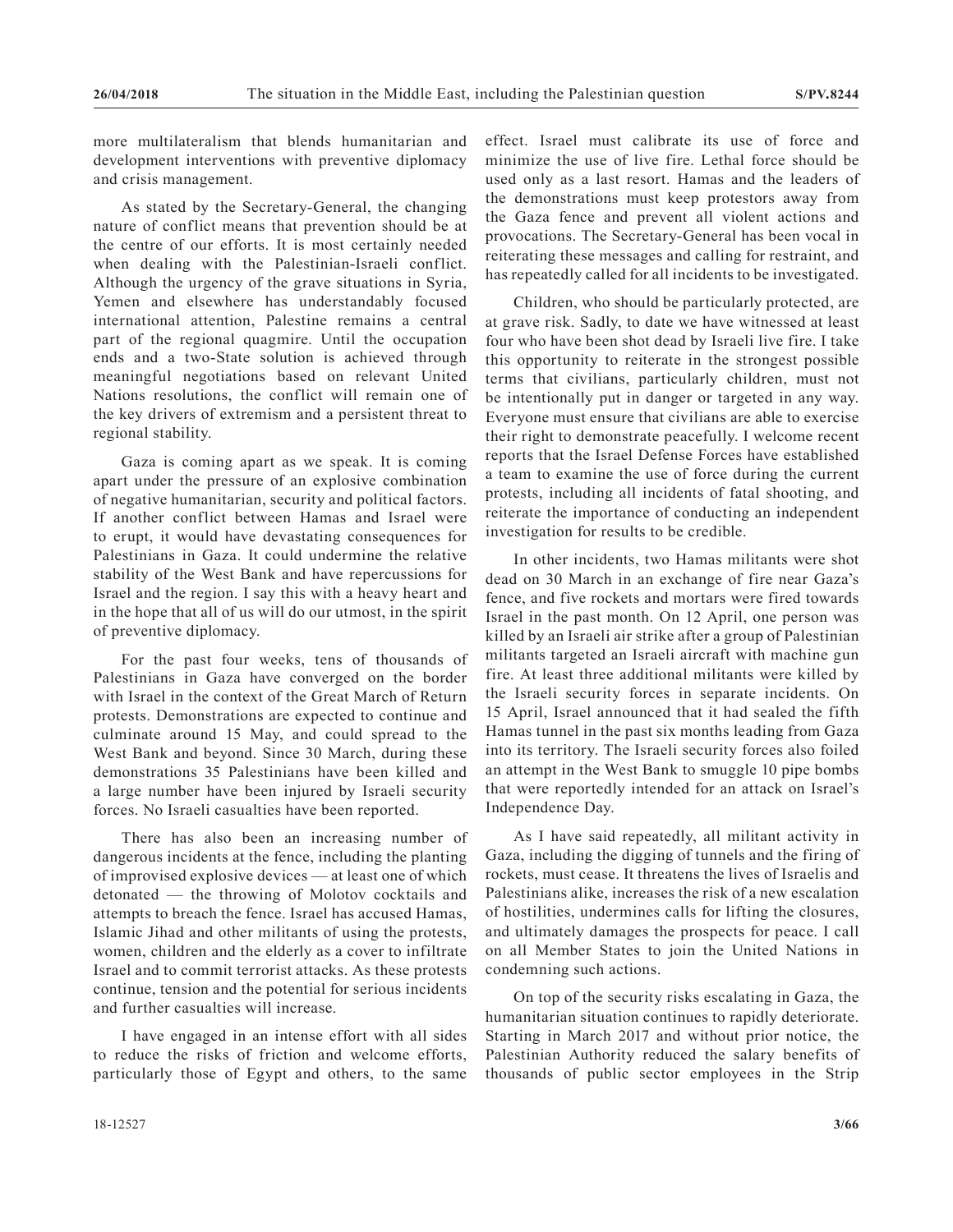by over 30 per cent. One year later, in March 2018 it suspended the payment of salaries to some 20,000 civil servants in Gaza. The impact of this decision has been devastating. Gaza's already faltering public service will move further towards a total collapse. Hospitals and clinics, schools, water and wastewater treatment facilities, garbage collection, transportation and other critical services will be critically impacted. I have engaged with the Palestinian Authority on the destructive impact of such decisions, which pressure ordinary families that are already struggling to make ends meet. That is why I call on the Palestinian Government to resume the payment of public-sector salaries in Gaza without delay.

We must immediately deal with the humanitarian crisis that is unfolding. Israel must relax movement and access restrictions on Gaza to enable the economy to recover, with due consideration for its legitimate security concerns. In this context, I take note of the decision to increase the fishing zone from six to nine nautical miles, and urge that the zone be extended further and on a permanent basis. I also note our continuing engagement with Israel and the Palestinian Authority on the Gaza Reconstruction Mechanism.

I want to assure the Council that the United Nations is working intensely with partners to prioritize energy and water initiatives discussed in the format of the Ad Hoc Liaison Committee for the Coordination of International Assistance to Palestinians, as well as in our donor meetings in Cairo and Washington, D.C. The long-term goal of increasing energy supply must be pursued, alongside immediate and short-term projects in the Gaza Strip.

Compounding the deteriorating humanitarian and security situation in Gaza are the stalled efforts to restore Palestinian Authority control over the Strip. Despite the best efforts of Egypt, the implementation of the Cairo agreement has come to a halt. I urge all Palestinian factions to engage with Egypt and redouble their efforts to enable the legitimate Palestinian Government to be fully empowered in Gaza. The combination of the security, development and humanitarian deterioration that we are seeing Gaza, coupled with the political impasse, makes the Strip a powder-keg.

Notwithstanding the tragic developments in the rest of the region, we must do everything possible to prevent another war in Gaza. It is imperative that the international community and the Security Council support the efforts of the United Nations and key stakeholders to address the security, humanitarian and political challenges that I have outlined. The tragic events in Gaza have reinforced the growing risks of implosion and explosion, with potentially grave consequences elsewhere in the region. Palestine refugee camps in the occupied Palestinian territory, Lebanon, Jordan and Syria are highly vulnerable.

In this context, the situation of the United Nations Relief and Works Agency for Palestine Refugees in the Near East (UNRWA) is particularly worrying. Even with the welcome pledges of some \$100 million last month in Rome, the recent \$50-million pledged by Saudi Arabia and the United Arab Emirates, respectively, and the \$10-million contribution just announced by Japan, UNRWA operations are funded only into the summer.

Shutting down or reducing services at this critical time would further destabilize the region. The ability of half a million Palestinian refugee students across the Middle East to start the new school year, must be protected. Just in Gaza, UNRWA serves as a lifeline for more than 1 million people — half the population — who are at risk of losing access to health services, education and food. Without those services, we should anticipate a dramatic increase in social unrest, poverty, hunger and psychosocial problems, not only in Gaza but across the region. I again appeal to Member States to ensure funding for UNRWA.

Turning briefly to the occupied West Bank, including East Jerusalem, there have been no settlement plans approved or tenders issued in the reporting period. However, settlement construction and the demolition of Palestinian-owned structures in Area C have continued. The United Nations considers all settlement activities illegal under international law and an obstacle to peace.

According to the Office for the Coordination of Humanitarian Affairs, in Area C of the West Bank 35 structures were demolished, including a school in the Hebron community of Khirbet Zanuta. The only school of the Al-Muntar Bedouin community is also at risk of being demolished. Meanwhile, attacks against Palestinians and the vandalism of property are also increasing. On 13 April a mosque in the West Bank was badly damaged in another apparent hate crime and arson attack.

Turning to Lebanon, allow me to note that preparations for the first parliamentary elections in nearly a decade continue on track. In Lebanon, the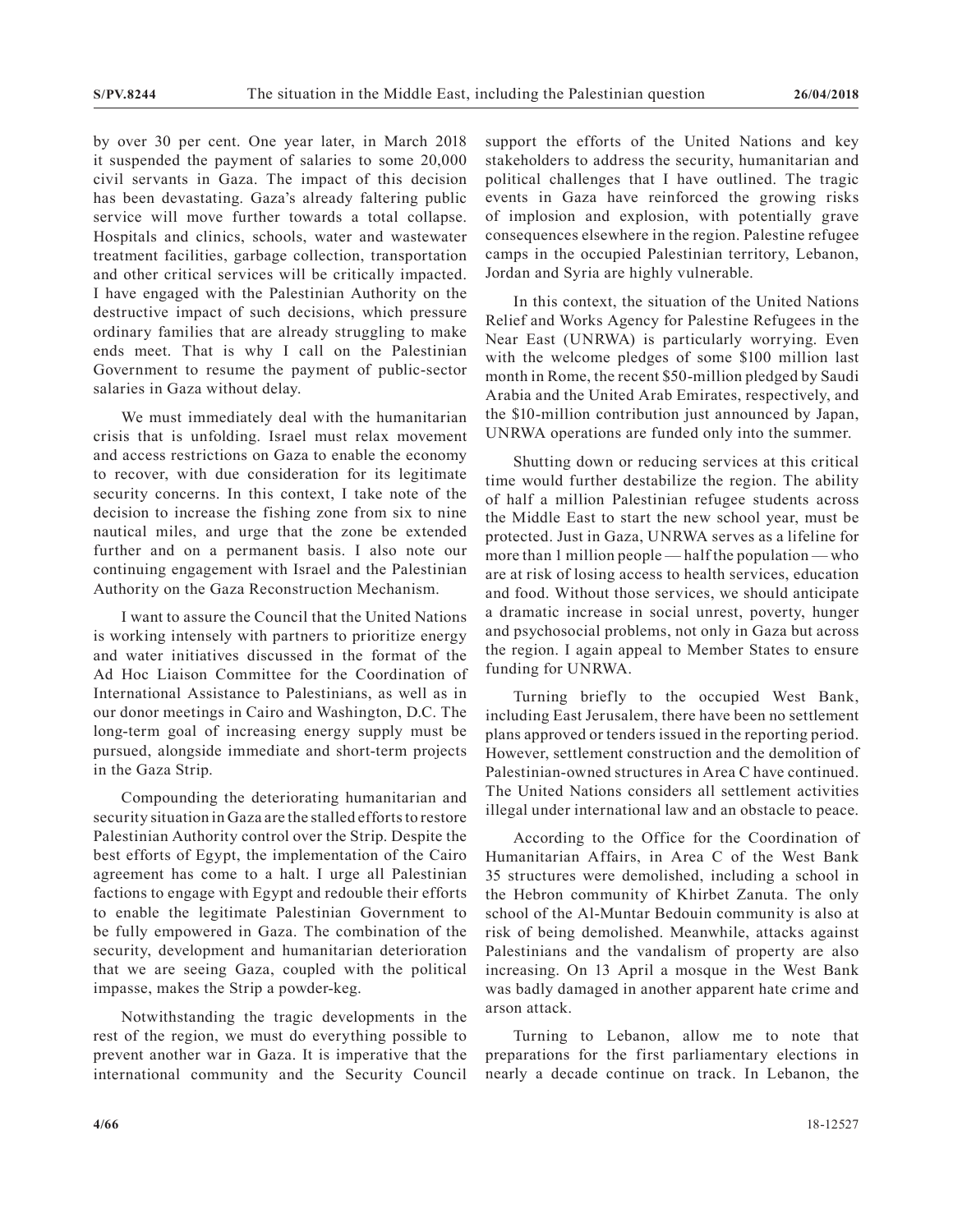United Nations engages with stakeholders in order to ensure that credible and inclusive elections will be followed by the swift formation of a Government. That is important in order to safeguard the country's stability and to sustain the positive momentum of the recent Rome II and CEDRE conferences. The Office of the United Nations Special Coordinator for Lebanon remains engaged with regional stakeholders to defuse tensions and to prevent the risk of conflict spilling over, including into Lebanon.

The situation in southern Lebanon and along the Blue Line remains calm but tense. South of the Blue Line, Israel proceeded with construction in several locations outside the Lebanese reservation areas. On 8 and 12 April, tension increased, with Lebanese demonstrations north of the Blue Line in the vicinity of the works. The United Nations Interim Force in Lebanon has maintained close liaison with the parties, including at the tripartite level, to prevent misunderstandings and miscalculations.

I would like to conclude with some brief reflections on the situation in Gaza, the peace process and the regional impact. What is happening in Gaza today is an injustice that no man, woman or child should have to endure. The deplorable living conditions, the consequences of the continued suffocating closures and the control of Hamas and the increasing risk that Gaza could trigger a new conflict are building up. People should not be destined to spend their lives surrounded by borders that they are forbidden to cross or waters that they are forbidden to navigate. They should not be destined to live under the control of Hamas, which invests in military activities at the expense of the population.

I firmly believe that there is a way out. The challenges are political and man-made and therefore resolvable if all sides firmly commit to supporting practical solutions that can be implemented quickly, effectively and sustainably.

However, Gaza is only part of the story. We must also step up our efforts to support the parties in advancing a sustainable Israeli-Palestinian peace on the basis of the two-State solution. The prospects for peace are slipping further and further away, emboldening extremists and deepening polarization and mistrust on all sides. With tensions mounting across the region, the lack of progress should worry us all. The fires of the Middle East continue to expand and shift. The Israeli-

Palestinian conflict remains a perpetual source of oxygen for militants and radicals across the region.

Establishing a just, comprehensive and lasting solution to the conflict would eliminate a chronic source of instability and violence from the region. The United Nations will continue to make every effort in the pursuit of that objective.

**The President** (*spoke in Spanish*): I thank Mr. Mladenov for his briefing.

I now give the floor to the Permanent Observer of the Observer State of Palestine.

**Mr. Mansour** (Palestine): On behalf of the State of Palestine. I congratulate Peru on its presidency of the Security Council and on its skilled leadership of the Council at this critical time.

Today, I must also express sincere condolences to the Council and to the Permanent Mission, Government and people of Côte d'Ivoire, in particular, on the passing of our dear colleague, Ambassador Bernard Tanoh-Boutchoue. May he rest in eternal peace. He was truly a kind and genuine diplomat. He will be greatly missed.

We thank Special Coordinator Nikolay Mladenov for his briefing. We express our appreciation for the ongoing efforts of the Secretary-General and Mr. Mladenov, including the recent statements made in line with international law and the relevant United Nations resolutions. While such statements should be considered standard, we are obliged to recognize them in view of the constant harassment and intimidation to which the United Nations and its representatives are exposed every time they risk taking a public, principled stand on our issue, as opposed to the artificial and socalled balanced stand that Israel bullies States into adopting, despite the complete lack of symmetry in the abnormal and unjust situation.

Today, that extremely abnormal and unjust situation is most starkly exemplified by the dire situation in the Gaza Strip, where for more than a decade 2 million Palestinians, the majority of whom are refugees, have been subjected to an illegal Israeli land, sea and air blockade. That has vastly compounded the misery and suffering inflicted on the Palestinian people by the five decades of Israeli military occupation since 1967 and the seven decades of dispossession and denial of their right to return to their homes and ancestral lands since their ruthless uprooting in the Nakba of 1948.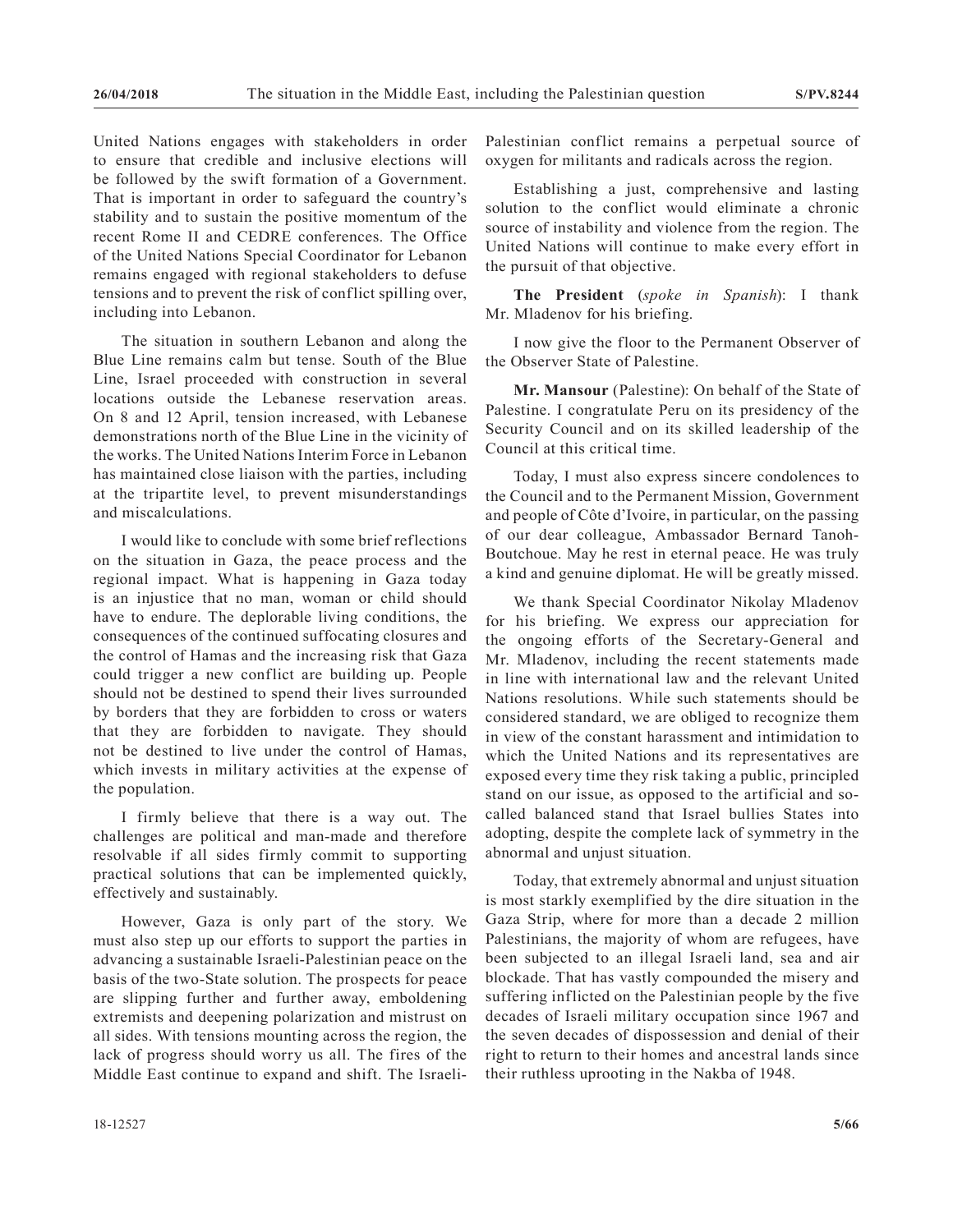Yet, as in all other areas of occupied Palestine and in exile in the refugee camps in Jordan, Lebanon and Syria, our people in Gaza have remained more than patient. Despite the repeated upheavals, assaults, crises, deep deprivation and marginalization, they have remained steadfast, as is also reflected at this time in the perseverance of the Palestinian refugees in Syria, who face the extreme hardships and dangers of war. That resilient and hopeful spirit is at the heart of the Great March of Return, launched by Palestinians in Gaza on 30 March, Land Day, and of the protests carried out since then.

Contrary to Israeli propaganda, the protests have been peaceful demonstrations by unarmed and defenceless Palestinian civilians calling for their rights, including to return, in accordance with General Assembly resolution 194 (III), and to selfdetermination, and demanding an end to the Israeli blockade that has collectively punished, impoverished and disfigured the entire society. Exercising their right to peaceful assembly, those men, women and young people are protesting an oppression that can no longer be endured, pleading for their voices to be heard.

The Palestinian people live under the longest military occupation and most protracted refugee crisis in modern history. They endure constant displacement, colonization and demonization, all aimed at their denial. Against that backdrop, the restraint should be seen as extraordinary and such protests as a natural response to the illegal and cruel occupation. Let us all here agree that it is not a benign occupation. Even deeming it a belligerent occupation is an understatement.

Why is the occupying Power therefore so surprised that a people would rise up to demand its dignity and freedom? Why is it so outrageous that a people would use all possible peaceful means to bring an end to its persecution? Why have Israeli officials commanded their military forces to fire at peaceful protesters? Why are civilians, including children, being targeted with live ammunition in a blatant shoot-to-kill-andmaim pattern, with at least 41 Palestinians killed by the occupying forces and more than 5,000 injured, many permanently disabled by the severity of their injuries, since the protests began?

Where else in the world could an entire civilian population, over half of them children, be imprisoned and designated as a target, as is being done by Israeli War Minister Avigdor Lieberman? Minister Lieberman has openly declared that "there are no innocent civilians in Gaza", meaning that the 2 million inhabitants of Gaza are not innocent and a legitimate target. This same Minister also declared, in referring to video footage of an Israeli soldier deliberately shooting a Palestinian man, that "the sniper deserves a promotion, whereas the cameraman deserves a demotion". Such wilful targeting of civilians is terrorism in every sense of the word. It is a grave breach of international humanitarian, human rights and criminal law and violates the obligation to protect civilians.

The international community must demand answers from Israel. The Security Council's failure to address this situation cannot be justified. The Council must speak with one voice to condemn these crimes, insist on their cessation, including a full lifting of the blockade, demand an investigation and ensure protection for the Palestinian people based on international law.

We welcome the calls of the Secretary-General and other leaders for an independent, transparent investigation of the recent killings of Palestinian civilians by Israeli occupying forces and urge its swift launching via an international mechanism that will ensure a legitimate investigation and not another whitewash. But an investigation is not an end in itself; rather, it must be part of broader efforts to ensure accountability, end this entire travesty of justice and make peace. In this regard, we thank the 14 members of the Security Council that tried in the first and second weeks, through the efforts of our brothers in the delegation of Kuwait, to endorse the Secretary-General's call for an independent and transparent investigation. We all, unfortunately, know the reason why such an investigation will not take place and why the statement to the press was not endorsed.

The truth, however, is that Israel does not want peace. Listen to official Israeli statements, including the statement made by the Israeli representative in this Chamber, who will no doubt again attack our delegation for standing up for our rights and renew Israel's attempt to shame Security Council members for daring to call for respect of the Charter and United Nations resolutions, including resolution 2334 (2016). In this regard, it is totally illogical and absurd to reward Israel's illegal behaviour with support for its brazen candidacy to the Security Council, a body it has never respected and constantly mocks, and whose credibility it undermines. It is audacious for the Israelis to seek to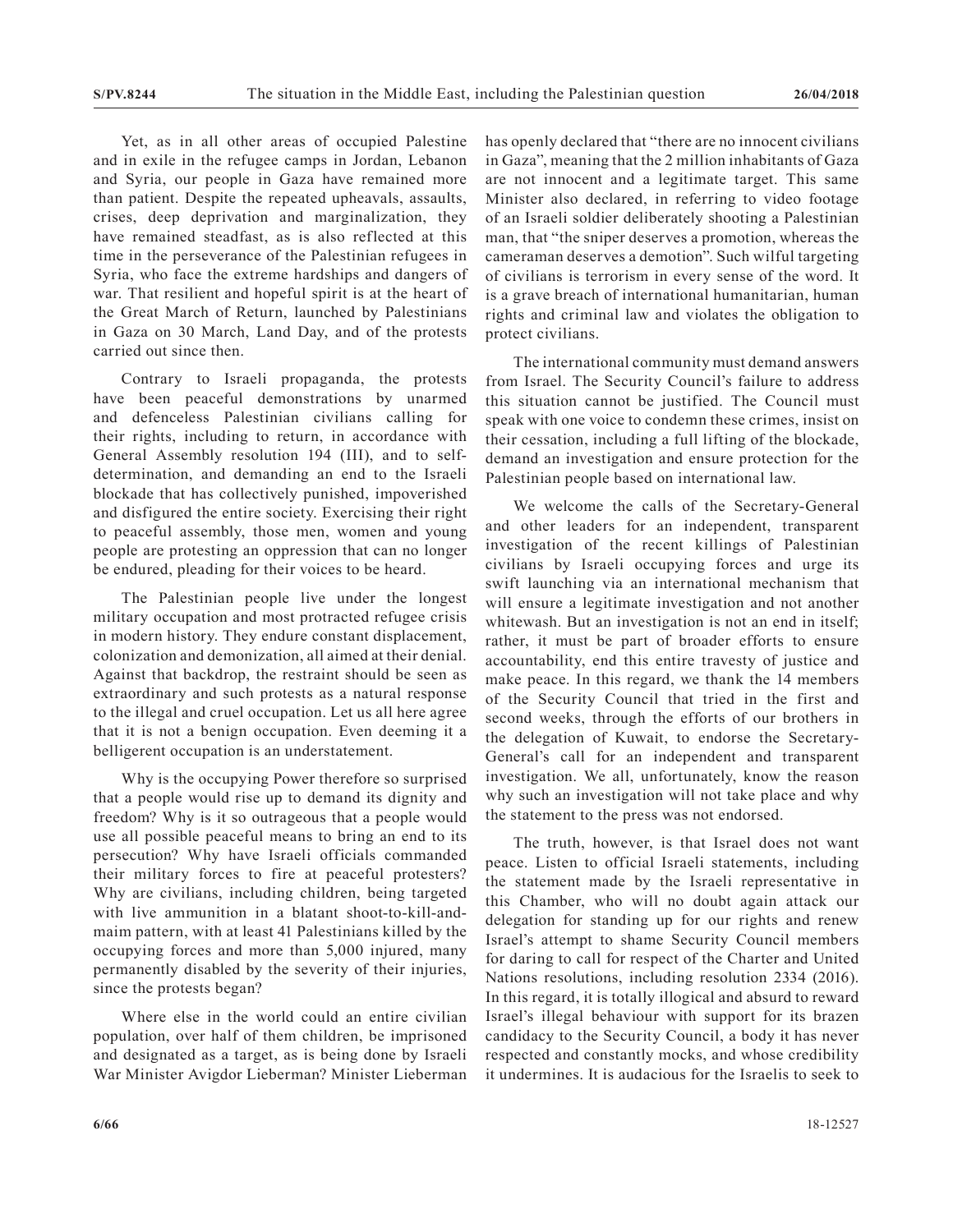be a member of a club that they despise and disrespect, and whose resolutions they refuse to implement.

If Israel had even remotely ever sought peace — as opposed to using peace talks as a cover for its continued land grab and de facto annexation schemes — then we would not be in the dire situation we are in today. If Israel truly sought peace, we would not be witness to the brutal murders of young Palestinian boys, such as Mohammed Ayyoub, age 15, who was savagely shot in the head and killed by an Israeli soldier while peacefully protesting with other civilians at the Gaza border; or the killing of young photojournalist Yaser Murtaja, age 30, shot while covering the protests, despite wearing clearly marked press gear, ending his life and his dream to travel out of Gaza one day, a dream repeatedly denied by the Israeli blockade; or the killing of a young deaf Palestinian, Tahrir Mahmoud Wahba, age 18, who was shot by an Israeli soldier during the 13 April protests and died this week of his wounds; or the killing of so many other Palestinians in recent weeks and the critical conditions of at least 100 persons suffering life-threatening injuries caused by the deadly weaponry and munitions used against them by the occupying forces.

Just like the thousands before them, they have been killed for being Palestinians — for being non-Jews — in an ongoing campaign of ethnic cleansing, colonization and dehumanization of the Palestinian people. In this context, we must refer to a recent declaration by the socalled Justice Minister of Israel, who stated that "there is a place to maintain a Jewish majority even at the price of violation of rights".

On the eve of the seventieth anniversary of the Nakba, it is a tragic fact that our Nakba continues, with destructive and malicious crimes being perpetrated against our people with absolute impunity. Before the eyes of the world, young innocents are brutally murdered; the lives of millions of families are destroyed; our land is stolen and fragmented by Israeli settlements and a medieval wall; the heart of our country, Jerusalem, has been seized and isolated, and the sanctity and historical status of its holy sites violated; our people in Gaza are inhumanely besieged and blockaded; Israeli settlers ruthlessly terrorize Palestinian civilians; and thousands of Palestinians, including 350 children, 62 women and six parliamentarians, continue to be imprisoned, detained and tortured for rejecting this illegal occupation and its gross violation of their rights.

All of the foregoing is being committed deliberately, in grave breach of the Fourth Geneva Convention and in violation of the Charter and resolutions of the United Nations and all human rights instruments to which Israel is a signatory and claims to respect, which amounts to war crimes and crimes against humanity. And yet, despite all of this, the Palestinian people and leadership remain committed to the pursuit of a just and peaceful solution. We also continue to seek, despite all the obstacles, the genuine resolution and reconciliation so essential for fulfilling our national aspirations.

That is why President Mahmoud Abbas came before the Security Council on 20 February, with due respect for its authority (see S/PV.8183). We have again made an appeal for our rights and extended our hand in peace. This peace plan, centred on the established international terms of reference and parameters for a peaceful solution, in line with relevant United Nations resolutions, the Madrid principles and the Arab Peace Initiative, is a serious attempt to bring the situation back from the brink.

We are grateful for the support given to this plan, including by Security Council members and other States, as well as by the recent League of Arab States summit — the Jerusalem Summit, held in Saudi Arabia — and by the Non-Aligned Movement and the Organization of Islamic Cooperation. We appeal today for efforts to be made to back this plan and mobilize for its implementation.

But no matter how many times we reaffirm our commitment to peace, no matter the efforts exerted over years of negotiations and the historic compromises made to that end, Israel continues to respond with aggression and contempt. At every juncture, the Israeli Government has obstructed peace efforts and ignored the international community's will, choosing instead to escalate violence, incitement and hateful rhetoric against our people, alongside its settlement and annexation policies, destroying the two-State solution on the 1967 borders and the potential for peace.

To this, we must say that peace cannot be realized in the absence of respect for international law, the Charter of the United Nations and its resolutions; nor can it be realized absent the fulfilment of the inalienable rights of the Palestinian people, foremost among them the right to self-determination, a right that no one on this Earth would willingly forsake. Plans that disregard those fundamentals will never bring peace.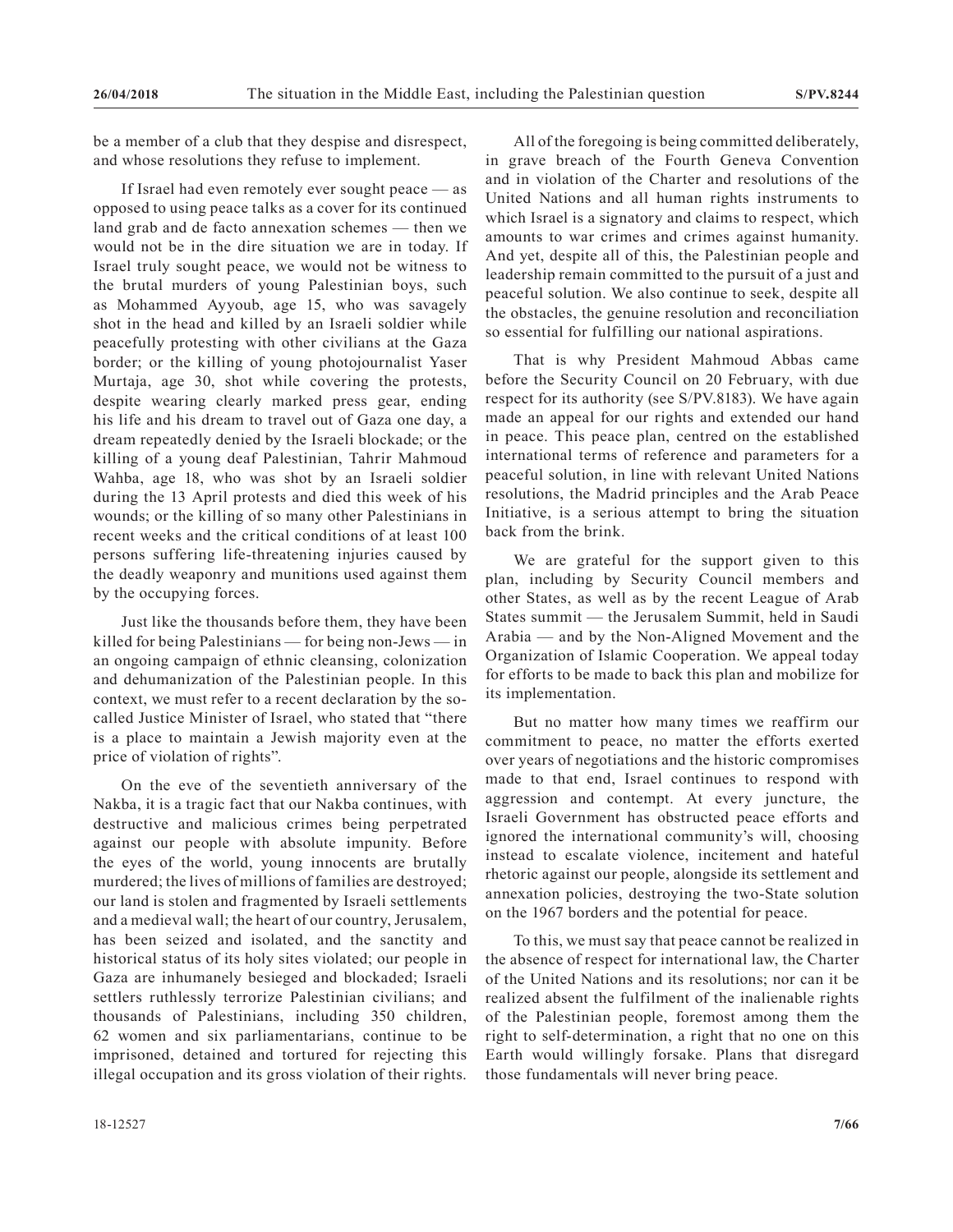That is why the United States decision on Jerusalem and the impending transfer of its embassy, in violation of Security Council resolutions, have so negatively impacted the chances for resuming peace talks. As with other key components, there can be no just and sustainable solution without Jerusalem. East Jerusalem remains an integral part of the Palestinian territory occupied since 1967 and is the capital of the State of Palestine, regardless of the passage of time and of Israel's measures aimed at forcibly and illegally altering the city's legal status, character and demographics.

It is therefore extremely regrettable that, instead of rejecting Israel's illegal actions, a few States are emboldening its impunity. Recent decisions, including by Guatemala, mirroring the United States decision and flouting relevant resolutions — including resolutions 478 (1980) and 2334 (2016), which reaffirms Jerusalem's status as occupied and calls on all States to distinguish between Israel and the territory occupied since 1967 — evoke complicity with Israel's violations and should be rescinded immediately.

No action taken by Israel or any other State can negate the applicability of international law to this situation, including in regard to the prohibition of acquisition of territory by force. Such actions have zero legal effect and cannot negate Palestinian rights or legitimate national aspirations. We stand firmly in our conviction, and will continue using all peaceful, diplomatic and legal means to protect our people, uphold their rights and protect our land.

We reiterate our call on the international community to also remain resolute in rejecting Israel's illegal policies and practices. All States must demand a complete halt to and disassociate themselves from such violations in order to bring an end to the occupation and enable the realization of justice and the inalienable rights of the Palestinian people, including to freedom and independence.

Moreover, we urge the international community to maintain its solidarity with and support to the Palestinian people. Responsible humanitarian action, including support to the United Nations Relief and Works Agency for Palestine Refugees in the Near East (UNRWA), has been a lifeline over the decades. At this moment of the heightened vulnerability we are witnessing  $-$  particularly these days  $-$  in Gaza and in the light of the unprecedented financial crisis faced by UNRWA, we appeal for enhanced support to ensure the Agency's vital humanitarian, development and protection assistance to our refugees and its crucial contribution to regional stability.

In closing, we reiterate our call on the Security Council to act now, in line with its Charter duties, to de-escalate this dangerous situation, to deter the occupying Power's crimes, to prevent further loss of innocent lives and to salvage the prospects for a just peace before it is too late and the consequences are too grave — something not unimaginable in the current international environment.

**The President** (*spoke in Spanish*): I now give the floor to the representative of Israel.

**Mr. Danon** (Israel): Before we begin, I want to convey my heartfelt condolences to the people of Côte d'Ivoire on the sudden passing of our colleague, Ambassador Bernard Tanoh-Boutchoue.

Last week, Israel marked the 70th anniversary of our independence. It was a joyous occasion celebrating the return to our historic homeland and all we have accomplished in seven short decades. But it was also a time to recall how fragile our independence was for many years. The day Israel was established, we were attacked on all sides. At least once in every decade following 1948, our survival came into immediate question.

Today, Israel is stronger than ever. We have built a robust, flourishing democracy, an open society dedicated to freedom. And even though our survival may not be in question as it once was, our country faces very real threats. We have learned the hard way that Iran spreads its tentacles all over the globe. It promotes terrorism on our borders and instability worldwide.

To our north, we face two of these Iranian proxies — the terrorists of Hizbullah, who have amassed over 100,000 rockets and missiles aimed at our cities and towns, and the dangerous Al-Assad regime in Syria, the Iranian puppet that poisons its own people.

To our south, we have the Hamas-controlled Gaza. Hamas is an internationally designated terrorist organization. It is amassing its own stockpile of rockets to fire at our citizens while continuing to dig terror tunnels underground. It is that same barbaric entity that holds Israeli citizens hostage and denies the families of two of our soldiers the basic dignity of burying their loved ones.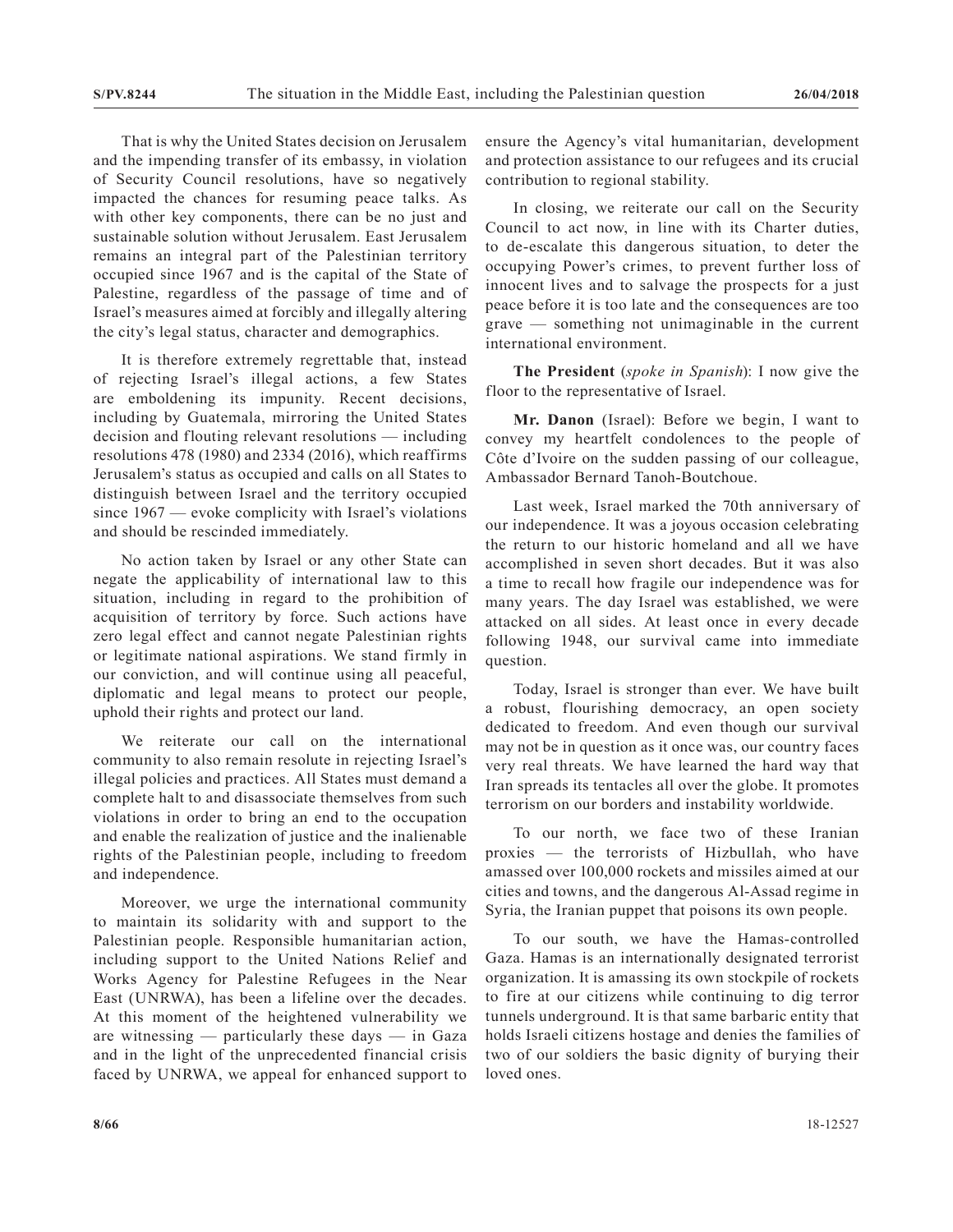For the past few weeks, Hamas has orchestrated a series of provocations and confrontations along the security fence between Israel and Gaza. Hamas and the Palestinian Authority continue to claim that those protests are peaceful demonstrations of solidarity. They are not. There is nothing peaceful about placing explosives on the fence separating Israel from Gaza. There is nothing peaceful about terrorists firing over the fence at our positions. And there is nothing peaceful about setting off firebombs, burning tires and throwing Molotov cocktails. Throughout the riots of the past month, Hamas has used innocent Palestinian women and children as human shields, while they cowered behind in safety. The terrorists are hiding while allowing — even hoping — for their people to die. This is evil in its purest form.

Israel has an obligation to protect its citizens and we will do so while minimizing civilian casualties to the other side. The fact is that despite these impossible conditions, the vast majority of those killed were confirmed members of terrorist organizations. As our former Prime Minister, Golda Meir, said, peace between our peoples will come only when you love your own children more than you hate us. Unfortunately, that quote still correctly describes the Palestinian leadership today. Like any law-abiding country, Israel always ensures that, when necessary, incidents are investigated by the proper authorities.

But let me be clear: Israel will never apologize for defending our country. It is Israel that cares so deeply about innocent lives. It is the Palestinian leaders who exploit every innocent death for its shameless public relations campaign. And it is Hamas that is fully responsible for every Palestinian injury and death that has resulted from these incidents.

Just two weeks ago, while too many in the world were distracted by Palestinian propaganda, Israel's security forces uncovered the longest and deepest Hamas terror tunnel discovered to date. If we had not detected and neutralized this terror tunnel, Hamas terrorists would have used it to infiltrate Israel and attack our communities.

Some members of the Council have criticized our response. But they must ask themselves a simple question: how would Kuwait, for instance, react if armed terrorists were marching on its border? What would Sweden or Bolivia do to protect their people if a violent mob threatened to infiltrate their countries? The

answer is simple. They would defend themselves. We will do the same. Our citizens live just a few hundred metres from the security fence; we will protect them.

Make no mistake: these are not peaceful protests. They are not grass-roots efforts, and they will only become deadlier. These riots are fully orchestrated by Hamas, and, according to Hamas leadership, the protests will continue until at least 15 May. As Hamas leader Ismail Haniyeh said:

"On Friday we stopped at the border. Next time, we do not know where the border will be".

Hamas's goal is clear: to infiltrate Israeli territory, either above or below ground, and to harm as many innocents as possible.

If the Council wishes to put an end to these riots, if it does not want to see more violence, then it must condemn Hamas. It must hold the Palestinian leadership accountable and demand that it end this charade, once and for all.

We speak often of the threats posed by Hamas, Hizbullah and the Al-Assad regime in Syria. But we cannot forget that these threats lead back to one source — one common thread. The Iranian regime is the dangerous thread that ties these threats together.

We are presenting this image to the world so it can understand the depth of Iran's involvement in Syria. What can be seen here is Iran's central induction and recruitment centre in Syria. There are more than 80,000 Shia militants in Syria under Iranian control. It is at this base, just over 5 miles from Damascus, where they are trained to commit acts of terror in Syria and across the region.

This is yet another example of Iran's presence in Syria, about which we have warned the Council time and again, a presence that includes the Iranian Revolutionary Guard Corps, airfields, weapons factories and key elements of Syria's economy. In February, Iran launched an unmanned aerial vehicle (UAV) from Syria into Israel. Luckily, the Israeli air force was able to shoot it down. Our thorough investigation has left no doubt that this drone was an Iranian UAV. It shares key indicators and markers of the Iranian Shahed-129s that have fallen over Syria and Pakistan in recent years. When we investigated the remains of the downed UAV, we discovered that it contained explosive materials. Those materials were different from those used in the missiles that intercepted it.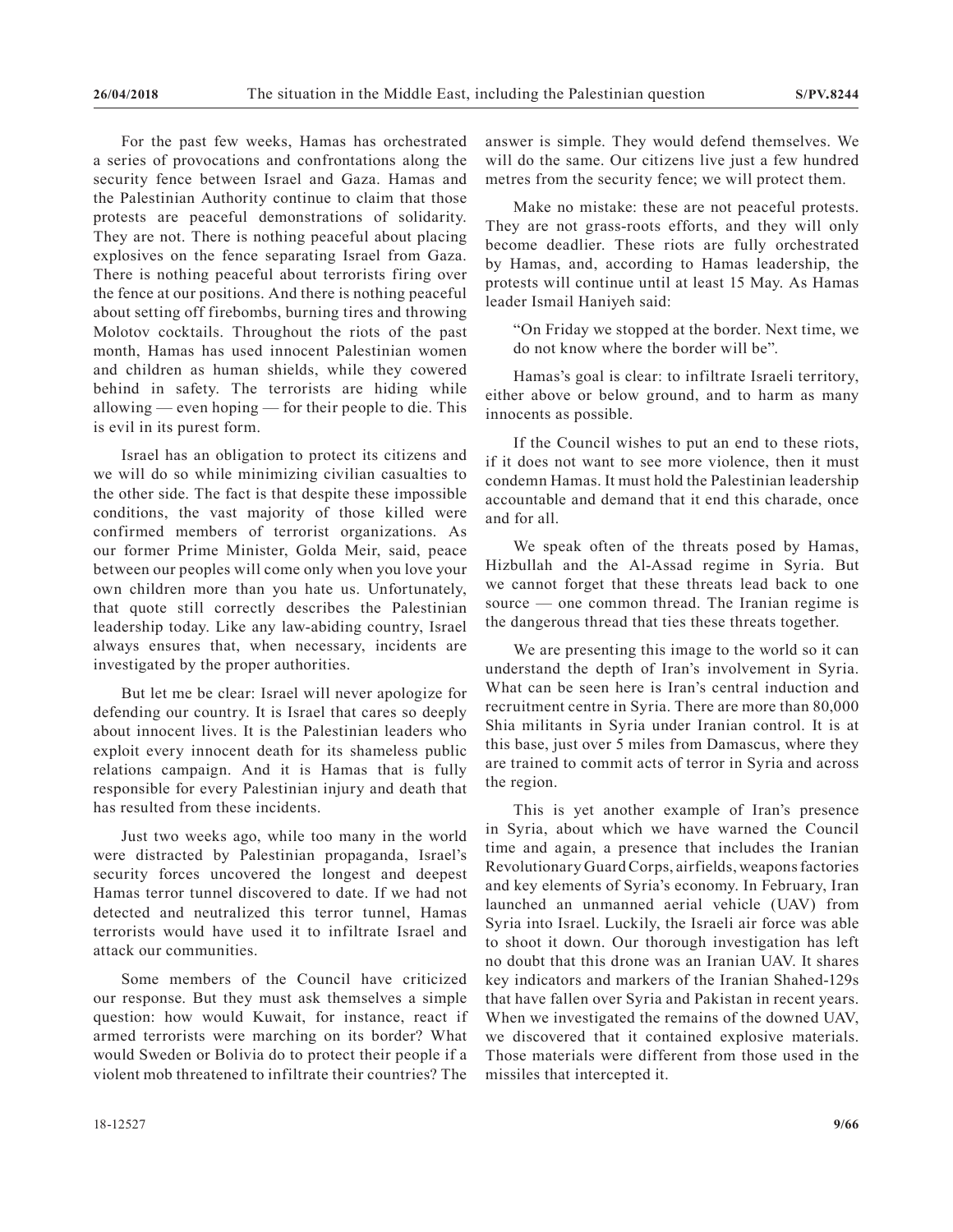The conclusion is clear: that UAV not only violated our sovereignty, but was intended to be used as an offensive weapon against targets in Israel.

These threats can be stopped, but only if the international community acts together. In just two and half weeks, the United States will announce its decision regarding the fate of the Joint Comprehensive Plan of Action (JCPOA). Iran claims that its nuclear pursuits are peaceful and purely for self-defence, though nothing could be further from the truth. The regime proudly parades its missiles in city centres. Written on the sides of these missiles are calls to destroy Israel. Iran's leaders make no effort to hide their hope of wiping Israel off the map.

President Trump is focused on important changes to the current situation, because he knows it will make the world safer. He knows that we must change course, and we must do it now. International inspectors must be granted full access to all suspicious nuclear sites in Iran, including military facilities. Iran must end the development and testing of its advanced ballisticmissile programme. And the agreement's expiration date must be extended or eliminated.

We must increase monitoring and oversight of Iran's finances, which have grown significantly since the JCPOA lifted the sanctions. Iran has sent this new money directly to Hizbullah, which has used it to build weapons factories and terror bases in Syria and Lebanon. It has spent it on the Houthis, who continue to attack the Gulf region with sophisticated arms and ballistic missiles. It has reinforced Iran's role as the largest State sponsor of terrorism in the world.

All the signatories to the agreement must now make a choice. Will they support the necessary changes, or will they choose to enable the Iranian regime, which supports terror and seeks to take over the Middle East? They have one final opportunity to right the wrongs of this deal. The world's moral majority has an obligation to end this Iranian threat. They cannot afford to put their economic desires over the safety and security of our world.

The choice has come to this: countries, individuals and corporations must choose between doing business with Iran or ensuring a stable world. They cannot have it both ways.

Israel has had a very clear policy since the Administration of Prime Minister Menachem Begin. We will not allow regimes that seek our destruction to acquire nuclear weapons. Period. If there is the necessary will on the part of the international community, Iran can be stopped from financing, training and arming terrorists. Iran can be stopped from enabling puppet regimes and exploiting their countries as bases for aggression. And most importantly, Iran can be stopped from becoming a nuclear super-Power and a grave threat to the world.

**The President** (*spoke in Spanish*): I now give the floor to the members of the Security Council.

**Mrs. Haley** (United States of America): I have spoken many times about my strong belief that this monthly debate should be used to shed light on the many different sources of conflict and instability in the Middle East. There are, unfortunately, many to choose from, some of which prompt disagreement in the Security Council. But today, I want to address an issue about which there should be no disagreement. That issue is the use of innocent children, women and men as human shields.

Tragically, this outrageous practice is reaching epic proportions in the region. A week ago today, the European Parliament passed a resolution condemning Hamas for its use of human shields. We were pleased to see this action. It is difficult to think of a more cowardly act, even for a terrorist, than hiding behind innocent civilians. The use of human shields deliberately gives an advantage to those with no regard for human life and is a disadvantage for those who seek to minimize civilian casualties. The use of human shields is not confined to any one conflict; it is present across the Middle East in virtually every conflict. The Islamic State in Iraq and the Sham (ISIS) routinely used human shields in Iraq. ISIS fighters took advantage of the presence of civilians in their homes, hospitals, schools and mosques.

When they were forced out of their positions, ISIS went from door to door rounding up families and forcing them to accompany their fighters as they evacuated their locations. Hizbullah has also endangered civilians by positioning its fighters and its weapons among them. Its terrorists use schools, hospitals and apartment buildings to shield its war arsenal in Lebanon. In the course of its massive arms build-up, Hizbullah has turned Lebanese villages into military compounds, stationing weapons depots, rocket launchers and command posts in, around and under the civilian population, in blatant defiance of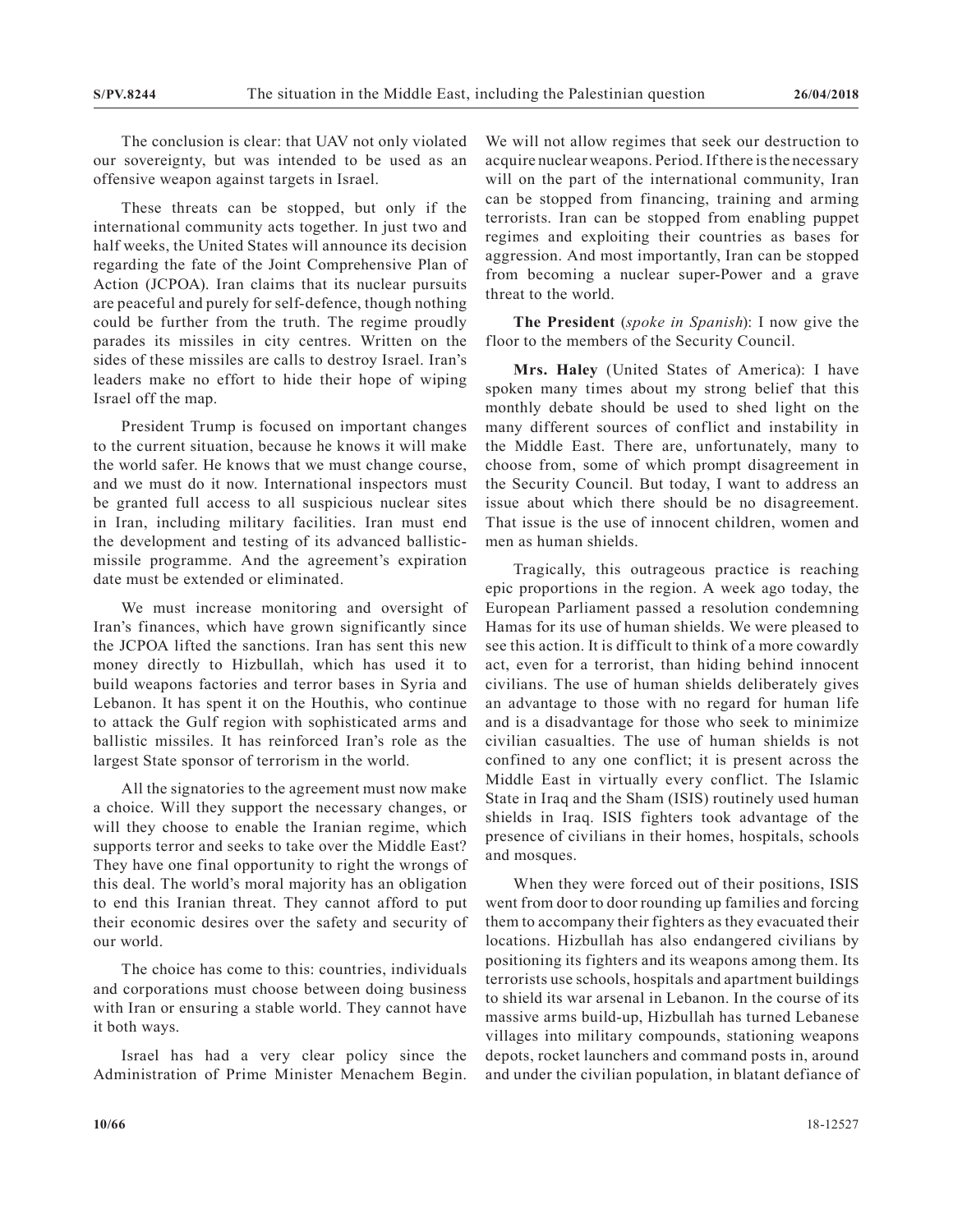resolution 1701 (2006). Hundreds of Lebanese villages are home to Hizbullah rockets and fighters. There are press reports that every third or fourth house in South Lebanon is in some way being used by Hizbullah to shield its activities.

Another example is Yemen. The United Nations has reported that Houthi militants have used Yemeni civilians as human shields.

Lastly, Hamas has exploited and endangered the very Palestinian people it claims to represent by locating rocket launchers near schools, apartment buildings, hotels, churches and United Nations facilities. It has been less than a year since a Hamas terror tunnel was discovered underneath two schools belonging to the United Nations Relief and Works Agency for Palestine Refugees in the Near East in Gaza. That means that United Nations facilities were being used a cover for Hamas' military infrastructure.

I note the threads of commonality that run through those examples.

The first is Iran. As usual, Iran is the patron and protector of many of the groups that fight from behind the bodies of innocent civilians. Groups that Iran have sponsored or supported have perfected the tactic of using human shields and have inspired others to do the same. That is part of Iran's overarching efforts to destabilize the region — efforts that include illegal weapons shipments to Yemen and invading Israeli air space with armed drones from Syrian territory.

The second common thread is the dramatic risk to civilians. For those willing to sacrifice the innocent, there is no way to lose. Innocent civilians either provide cover for military infrastructure or they become victims that rally the international media to their cause. Either way, innocent civilians are caught in the crossfire and exploited for illegitimate military and political purposes. All decent nations and responsible militaries seek to minimize civilian casualties in warfare. Those who want to reduce civilian casualties in the Middle East must focus their attention on the actors, including non-State actors, who intentionally keep their military infrastructure in close proximity to civilians.

The use of civilians to intentionally shield otherwise lawful military targets from attack is a war crime. As is so often the case, it is the most vulnerable who pay the price for the use of human shields. Commandeering homes puts families who are already in wae zones at additional risk. Locating rocket launchers next to schools eliminates safe places for children. Putting command posts in the hospital shows complete disregard for the sick, injured and the elderly. Each time ISIS, Hizbullah or Hamas succeeds in using a village, a family or a child to protect its terrorist operations, the use of that grotesque tactic grows. It is a win for the groups that are willing to endanger civilian populations in order to accomplish their political objectives. It is a loss for the people who play by the rules and seek to minimize, rather than maximize civilian casualties.

Anyone who cares about the safety of Lebanese families should condemn that practice. Anyone who cares about the lives of Yemenis or Palestinians should demand accountability for the militants who exploit them. Anyone who truly cares about children in Gaza should insist that Hamas immediately stop using children as cannon fodder in its conflict with Israel. That is an issue that transcends the usual debates in the Chamber. It is quite simply an issue of decency. Humankind itself loses when the barbaric practice of human shields is tolerated and unanswered. For humankind's sake the Security Council must rise up to address that threat.

**Ms. Pierce** (United Kingdom): I thank the Special Coordinator for the Middle East Peace Process and Personal Representative of the Secretary-General for his briefing. I also thank the other two speakers for their statements.

I think that it is obvious that the ongoing violence on Gaza's borders has made the past weeks particularly challenging for all of us who are committed to pursuing a revived Middle East peace process. The United Kingdom is deeply concerned about the recent increase in violence and the resulting high number of Palestinians killed and injured. We continue to strongly urge Israel to show restraint in their response to the protests and all actors to abide by their obligations under international law. In particular we, along with Ambassador Haley, reiterate the importance of protecting minors.

That said, it is crystal clear that Hamas and its operatives have been exploiting those protests for their own benefit. Israel has the right to secure itself against Hamas and other terrorist groups. Given the importance of accountability, we support an independent and transparent investigation. We therefore welcome Israel's commitment to investigating the conduct of operations.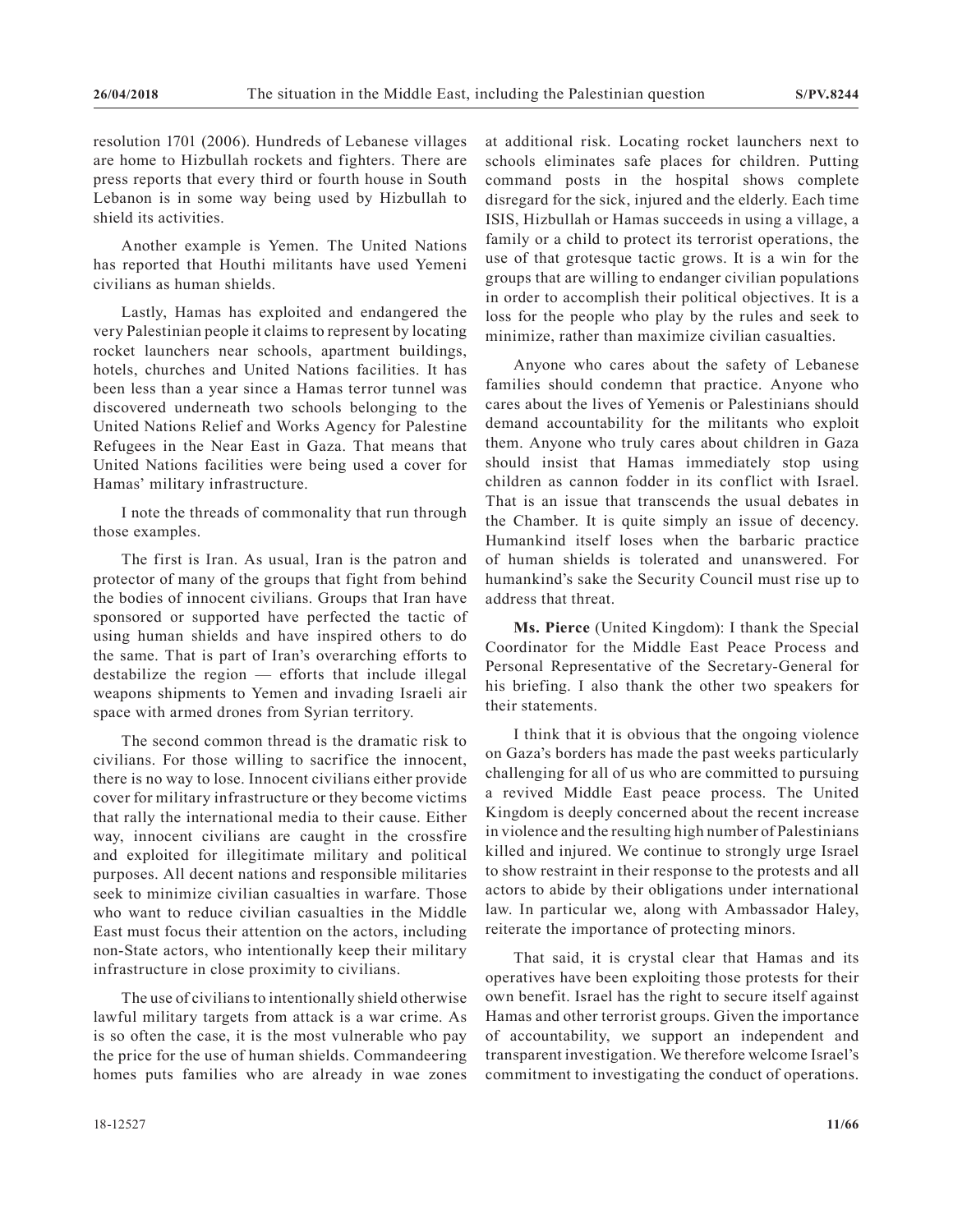We urge that its findings be made public and if wrong doing is found that those responsible be held to account.

The immediate concern must be preventing further violence. We urge all parties to show maximum restraint and to do their utmost to prevent further escalation and loss of life. In particular, we urge Israelis to reconsider the use of live fire and we urge the Palestinian leadership to maintain its calls for non-violent protests. Palestinians have a fundamental right to protest peacefully, but those with influence over Hamas must make clear that the use of violence and aggressive tactics is unacceptable and will do nothing to further the Palestinian cause. The violence has, sadly, put added strain on the already dire humanitarian situation in Gaza. That is particularly true of the health sector, which was already operating far beyond capacity.

The parties must do all they can to address the underlying causes of the dire economic and humanitarian situation. We look to Israel to lift its movement and access restrictions on people and goods, including by urgently granting medical permits. While we welcome last week's brief reopening of the Rafah crossing, we urge Egypt to open it on a more permanent basis in order to ease the suffering of ordinary citizens in Gaza. Hamas must decide whether or not it is prepared to work for the good of the Gazan people and join efforts for peace, or whether it will continue to use terror and neglect the basic needs of Gaza's population.

The international community has an important role to play in improving the humanitarian situation. That includes continued support to the United Nations Relief and Works Agency for Palestine Refugees in the Near East, which provides essential services to some of the most vulnerable Palestinian refugees. We believe that the situation in Gaza could be radically improved through the return of the Palestinian Authority. The United Kingdom remains strongly supportive of a Hamas-Fatah reconciliation, which would see the Palestinian Authority resuming Government functions in Gaza and restoring effective and accountable governance. We welcome Egypt's facilitation role and would like to encourage it to help the parties discuss the most difficult issues, such as security.

The Special Coordinator, Mr. Mladenov, has shown outstanding leadership on both reconciliation and on progressing access and projects to improve the situation in Gaza. As ever, I would like to reiterate that the United Kingdom stands ready to assist him.

Like many worthwhile things, the process towards peace requires much patience. But we know from history that violence will not help us to achieve that ultimate goal and that the conflict will be resolved only through a political process to a two-State solution. There is an urgent need for renewed negotiations that can end the Palestinian-Israeli conflict and deliver peace and safe, secure and sovereign homes for Palestinians and Israelis alike. The United Kingdom, again, will be committed to doing all we can to support that goal.

The Israeli-Palestinian conflict cannot be seen in isolation from the many other conflicts in the Middle East. Israel's security, let alone its existence, should not be put at risk by any United Nations Member State. The missile build-up in Syria and elsewhere offers a clear risk of escalation, and a slide into further violence in Israel and the occupied territories would have a significant detrimental effect on stability in the wider region.

Since the Joint Comprehensive Plan of Action (JCPOA) agreement was mentioned by the Israeli Ambassador, I would like to recall that the United Kingdom's position on it remains clear. We believe that it is a crucial agreement that makes the world safer and contributes to regional and global security by neutralizing the threat of a nuclear-armed Iran, and we engage all partners as we take discussions on the JCPOA forward.

**Mr. Ma Zhaoxu** (China) (*spoke in Chinese*): I thank Special Coordinator Mladenov for his briefing. The question of Palestine is fundamental to the situation in the Middle East and to the issue of achieving peace there. Only by fully resolving it can the situation in the Middle East be fundamentally alleviated. At he construction of settlements continues with rising violence, and tensions in the Gaza Strip are obvious. China is closely following such developments and is concerned about the high number of casualties resulting from the conflict.

China calls on the Security Council and the international community to remain united and work with a greater sense of urgency to promote a political settlement to the question of Palestine, which is in the fundamental interests of Palestinians and Israelis alike and is the common aspiration of the people of the Middle East and the world at large. .

The two-State solution is the correct way to resolve the Palestinian issue. The international community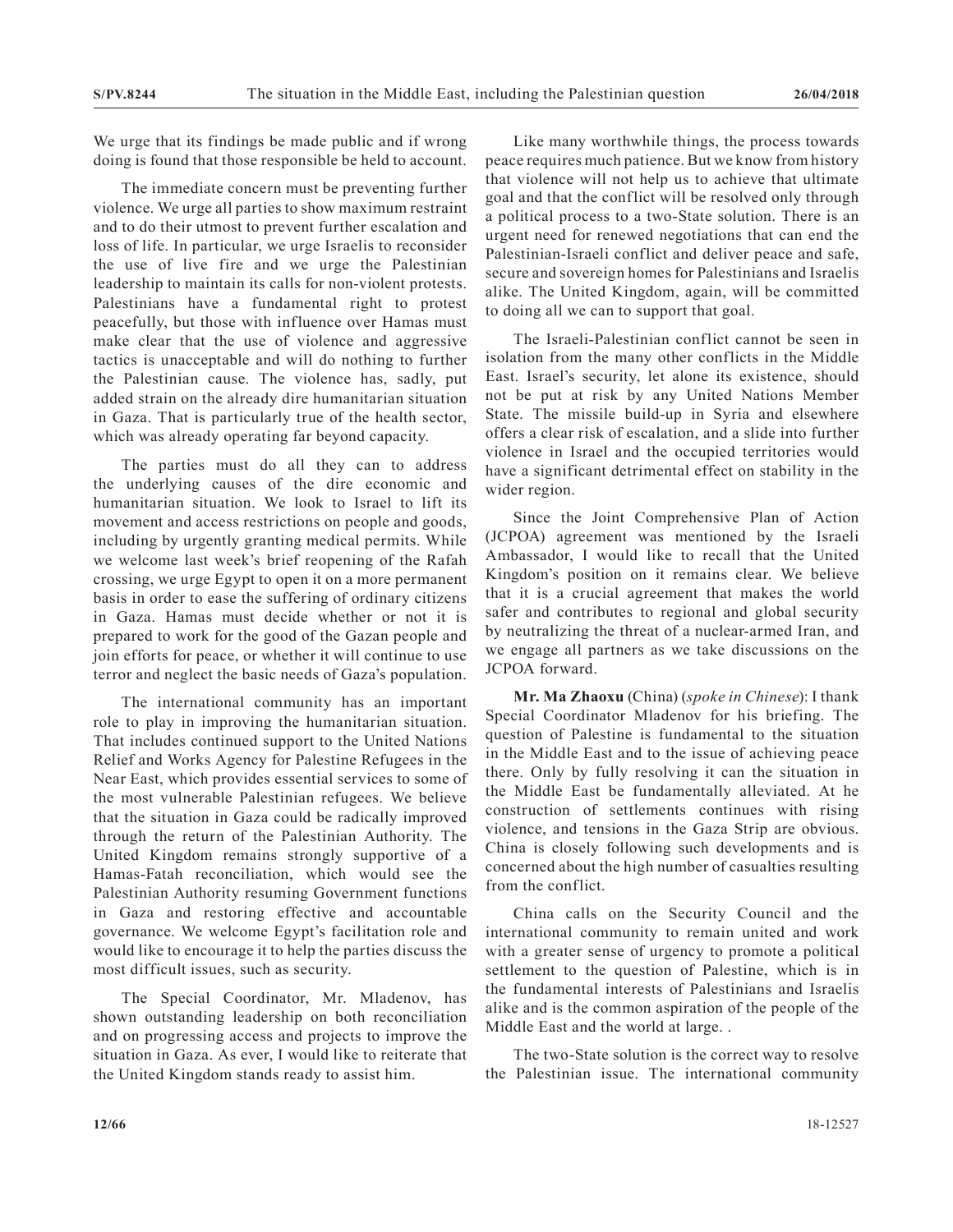should adhere to the relevant United Nations resolutions, the principle of land for peace and the Arab Peace Initiative; step up its efforts to promote and resume negotiations, effectively implement resolution 2334 (2016), stop all settlement activities in the occupied territories, and take measures to prevent violence against civilians.All parties should remain calm, exercise restraint, meet each other halfway and avoid adopting measures that could exacerbate the situation. They should also create conditions conducive to the resumption of negotiations. Parties with strong influence in the Middle East should also assume a constructive role to that end.

China has always firmly supported and promoted the Middle East peace process. We support the establishment of a fully sovereign and independent State of Palestine, based on the 1967 borders and with East Jerusalem as its capital. Chinese President Xi Jinping's four-point proposal in favour of the settlement of the Palestinian question includes the promotion of a political process based on a two-State solution; adherence to a shared, comprehensive, cooperative and sustainable security concept; improved coordination of international efforts to rally support for peace; and the implementation of a holistic approach promoting peace through development. On that basis, China will endeavour to play a constructive role in the implementation of that proposal and in the realization of the peace process in the Middle East.

The issue of Jerusalem is complex, sensitive and at the very heart of a solution to the question of Palestine. All parties should respect the plurality of its history, adhere to impartiality and fairness, and implement international consensus to achieve peaceful coexistence. In accordance with relevant United Nations resolutions, all parties should reach a solution acceptable to all and accommodate the interests of all parties through the final-status negotiations.

At present, the occupied Palestinian territories are facing even greater security and humanitarian challenges, especially in Gaza, where the humanitarian crisis has deteriorated. The international community must not forget the millions of Palestinian refugees to whom humanitarian assistance must continue to be provided. The United Nations Relief and Works Agency for Palestine Refugees in the Near East has played an irreplaceable role in alleviating the humanitarian crisis in the occupied territories. We call on all parties to continue to step up their support to the Agency and to countries that host Palestinian refugees so as to ease the humanitarian situation of the refugees.

**Mr. Delattre** (France) (*spoke in French*): I would like at the outset to thank Mr. Nickolay Mladenov for his precise and enlightening briefing, as well as for the clear warning bells he has sounded today. We also thank him and his team for their exemplary commitment.

We have been saying for years that the reality on the ground is wrongly described as the status quo; it is in fact marked by a daily deterioration of the situation, which could erupt into an open crisis at any time in Gaza, Jerusalem or the West Bank. Decade after decade, peace has given way not only on the ground, but also in speeches, in minds and in hearts, as successive generations of Palestinians and Israelis lose hope for a resolution of the conflict. The ongoing occupation, the intensification of settlement activities in the West Bank and East Jerusalem and the blockade imposed on Gaza, as well as the inter-Palestinian division and the continued violence, are creating an untenable and unstable situation, as demonstrated by the three conflicts that have struck Gaza over the past decade. In that context and for the reasons Mr. Nickolay Mladenov outlined, May will be a month of grave danger. The elements for escalation and even conflagration are present. It is therefore urgent for us to coordinate our efforts to convey the right message to the stakeholders.

The ongoing situation in Gaza — on which my first and main point will focus — is yet another tragic illustration of the human consequences resulting from the stalemate in the Israeli-Palestinian conflict. In addition to the ongoing risk of an armed escalation that those tensions are fuelling, the outcome of the repression of the weekly demonstrations that have been taking place for a month is tragic. After four consecutive Fridays of protests in Gaza near the border with Israel, at least 35 people have been killed, including two minors and two journalists, as well as several hundred wounded by bullets.

We are extremely concerned by those developments and their recurrence, which aggravate an already tense situation in the Gaza Strip. A line was crossed in the violence from the first Friday of protests, and the level of violence has remained constant since then. The very heavy toll of the demonstrations in recent weeks, which we deplore, is directly linked to the inadequate and disproportionate response now regularly offered by the Israeli security forces. Full light must be shed on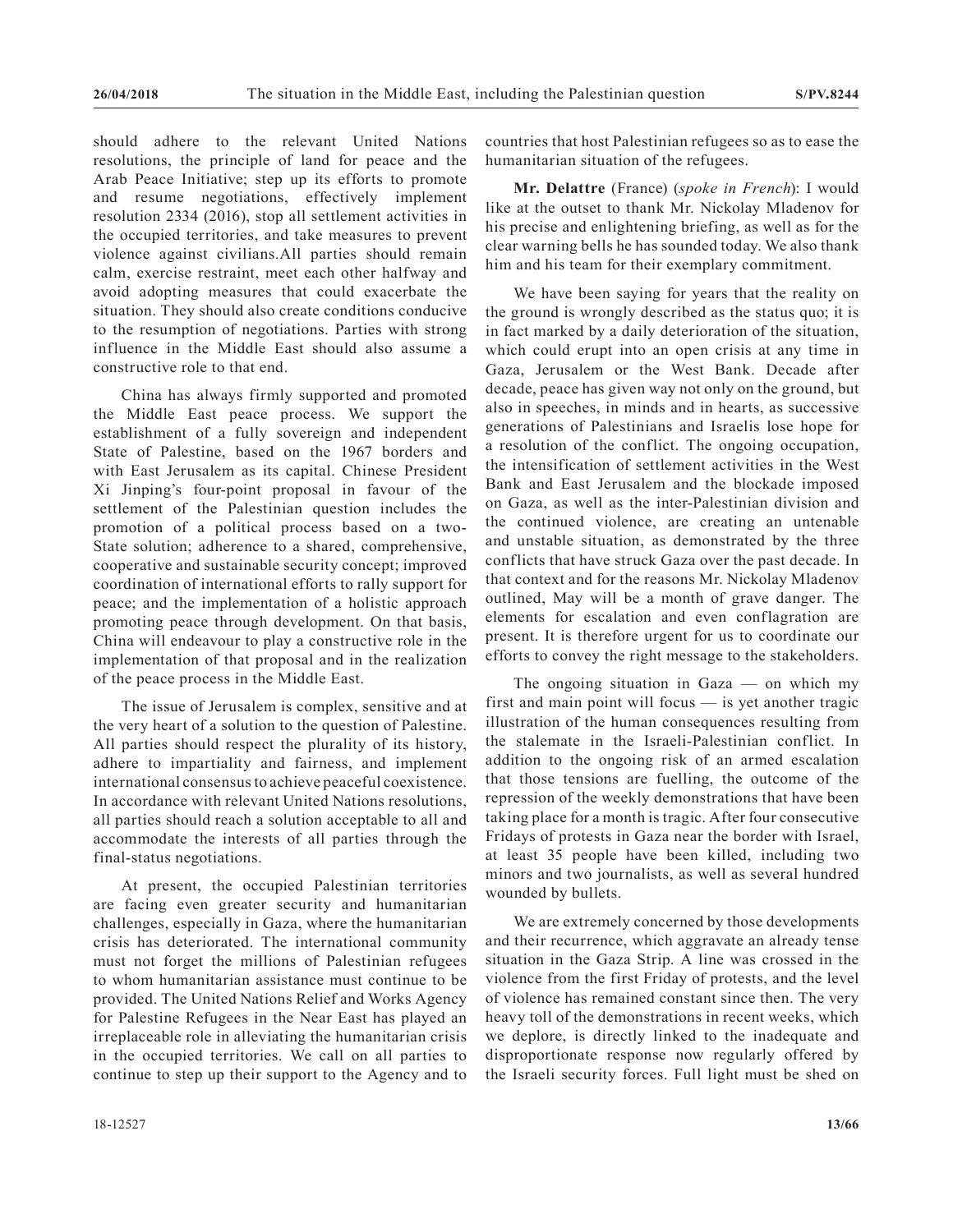these serious events. We take note of the announcement made by the Israeli Defence Forces concerning the establishment of a fact-finding mechanism. Beyond those first steps, we recall the Secretary-General's request for an independent and transparent inquiry.

Two fundamental requirements must immediately be put in place in order to avoid having the same causes produce the same dramatic effects during the next two Fridays and around the dates of 14 and 15 May. The first requirement is respect for international humanitarian law, which is fully applicable in the Gaza Strip, in particular the responsibility to protect civilians.

The second requirement is respect for human rights, in particular the right to demonstrate peacefully. The measures taken to preserve the security of Israel, which is a legitimate concern and one that we share, must fall within the framework of international human rights law. We therefore call on the Israeli authorities to exercise judgement, restraint and the proportionate use of such force as is strictly necessary. We condemn the successive, indiscriminate firings on protesters over the past month. Israel is a democracy and as such must apply standard international rules of engagement in the maintenance of order. The use of lethal weapons must be rejected when facing unarmed demonstrators who pose no serious or imminent threat. Several Israeli and Palestinian non-governmental organizations have conveyed the same message. At the same time, we call on protesters to refrain from all outbursts and violence, and we caution those, in particular Hamas, who would seek to take over and exploit the demonstrations or use them to challenge Israel's security along the security fence.

In Gaza, but also in the West Bank and Jerusalem, where the protest movement threatens to spread in the coming weeks, the risk that the situation will degenerate and escape control is extremely high, and this is taking place in an already tense regional context. Everyone must therefore show restraint and a spirit of responsibility. It is up to the Council to speak with a strong voice so as to prevent escalation. The silence of the Council since the beginning of the crisis must immediately give way to a sign of unity and a clear public expression.

I come to my second point. The violence of recent weeks cannot be dissociated from the more general situation in the Gaza Strip, which itself must not be separated from the Israeli-Palestinian conflict as a

whole. The deterioration in the humanitarian situation in Gaza over the past year, characterized in particular by an unprecedented energy crisis and the worsening of the wage crisis, is closely linked to the inter-Palestinian division. That deterioration adds to the structural humanitarian crisis imposed by the Israeli blockade, which has lasted for more than a decade. It feeds the ongoing protest movement among a very young population, which feels it has nothing to lose.

Beyond the de-escalation that is required in the immediate future, there will be no lasting solution in Gaza without Palestinian reconciliation under the principles endorsed by the Palestine Liberation Organization, and without the exercise by the Palestinian Authority of the full extent of its authority in Gaza. In that regard, we call for the implementation of the agreement reached in Cairo on 12 October under the auspices of the Egyptian authorities. That process must lead to a rapid improvement in the living conditions of the population in Gaza. We encourage the Palestinian Authority to take concrete steps in that direction. Beyond that, only a lifting of the blockade and the restrictions imposed on Gaza, with the necessary security guarantees for Israel, will meet the needs and expectations of the population. France stands ready to support those efforts.

In the current extremely fragile situation, the presence of the United Nations Relief and Works Agency for Palestine Refugees in the Near East (UNRWA) among the population, two-thirds of which is comprised of Palestinian refugees, is one of the last remaining stabilizing elements in Gaza. An interruption of UNRWA services, which could take place as early as this summer, would hasten the Gaza Strip's falling into chaos. We therefore once again call on the United States not to give up the historic and essential role it has played with UNRWA. We also call for increased efforts on the part of all donors to the Agency, which were announced last month during the Rome Conference and which will have to continue. As you know, France is playing its part in those efforts.

Turning to my final point, we must not separate the situation in Gaza from the Palestinian question as a whole. Gaza is an integral part of the Palestinian territories. There will be no Palestinian State without Gaza, and therefore no viable peace agreement with Israel without Palestinian unity. Neither will there be a peace agreement between Israelis and Palestinians outside the internationally agreed parameters, the principal elements of which I shall recall here once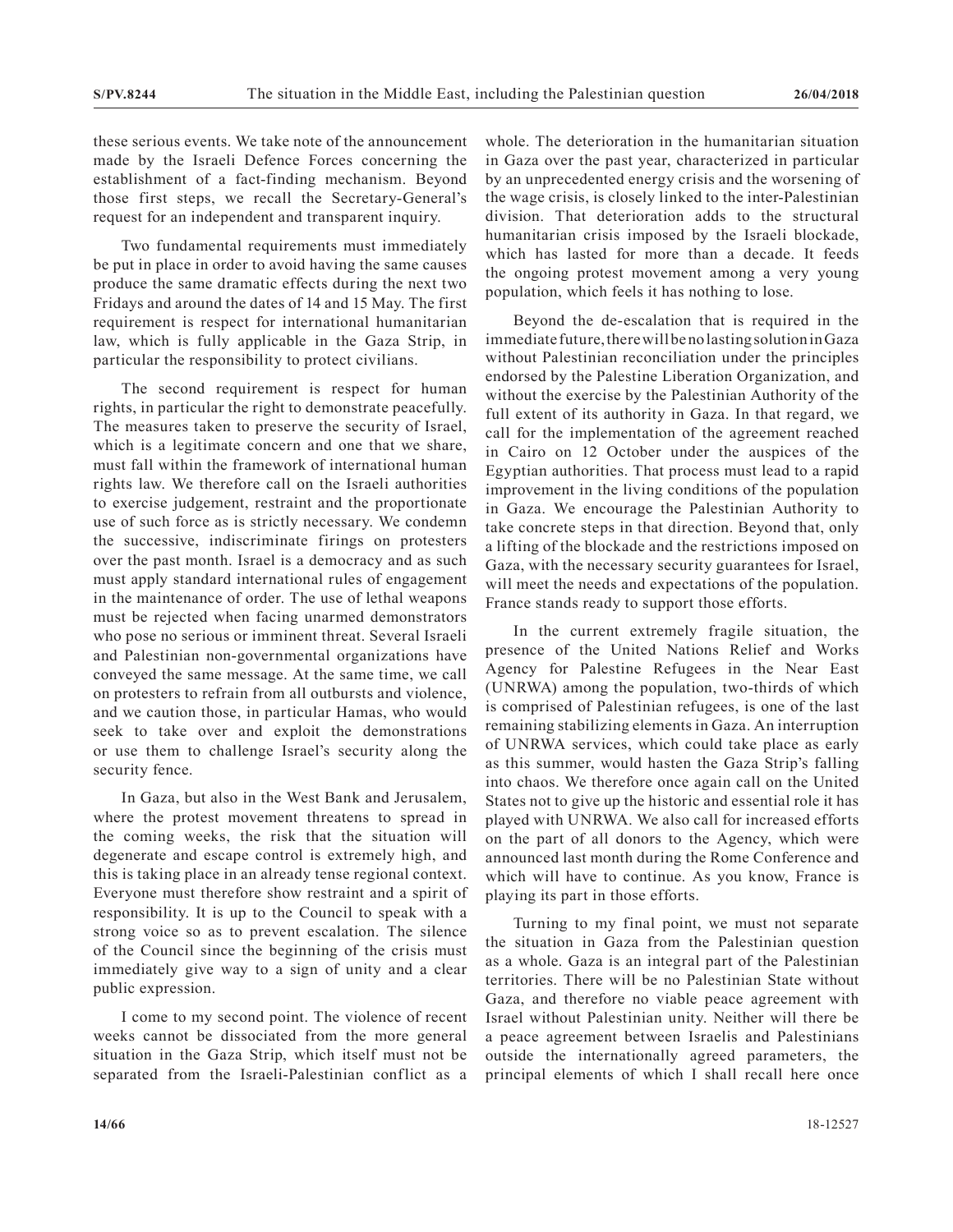again: two States living in peace and security along secure and recognized borders; frontiers based on the 1967 lines, with exchanges of mutually agreed territories; Jerusalem as the future capital of the two States with, in the meantime, no change in the status of the city, as required by resolution 478 (1980), including the location of embassies; and a concerted, realistic and fair solution for Palestinian refugees.

Any negotiation must be within that framework, which itself is based on international law and Security Council resolutions. Those parameters are not options or a menu from which we may choose; they are the bedrock of any peace plan and of any future negotiations. In that context, we have a collective responsibility within the Council to ensure the respect of those parameters, which we have defined together and which are recalled by resolution 2334 (2016), adopted a little more than a year ago. The Gaza Strip is once again on the edge of the abyss. A new conflict, beyond the devastating consequences already mentioned, would aggravate regional tensions, which have reached an unprecedented level along Israel's border. The ongoing escalation in Gaza is also strengthening radicals and providing all terrorist movements with additional recruitment arguments.

Finally, with the approach of a high-risk May in Jerusalem, current tensions contribute to the ongoing shift from a political conflict that can be resolved through concessions made by the parties to a religious conflict in which it would be impossible to reach a compromise. France will never allow such a dramatic prospect for Israelis, Palestinians and regional security to become a reality. That is why we remain determined to act. We all know that the destinies of Israelis and Palestinians are linked: neither of the two peoples will achieve their national aspirations at the expense of the other. France is not choosing sides. It is the friend of both Israelis and Palestinians, and it is in that capacity that it pursues its clear goal: the implementation, through dialogue, of a political solution for a just and lasting peace between Israel and Palestine.

**Ms. Wronecka** (Poland): At the outset, let me thank the Special Coordinator for the Middle East Peace Process, Mr. Nickolay Mladenov, for, as always, a very comprehensive and insightful briefing. I would like also to thank the speakers, the Ambassadors of Palestine and of Israel.

I would like to align myself with the statement to be delivered on behalf of the European Union.

Poland strongly supports all initiatives aimed at the stabilization and strengthening of peace and security in the Middle East. Unfortunately, since our previous quarterly debate (S/PV.8167), there has not been any significant progress towards the achievement of peace. On the contrary, the situation on the ground continues to deteriorate. That is why we should keep the Middle East peace process high on our agenda. Today more than ever before, our main goal should be the resumption of a meaningful peace process. Our commitment to resolving one of the longest-standing conflicts on our agenda needs to be reinforced. Only a return to meaningful bilateral negotiations, based on the relevant United Nations resolutions and international law, can make a positive impact on the process. That is the only path leading towards a two-State solution and resolving all final-status issues.

The creation of a political horizon, as well as an appropriate framework for political progress, will be possible only working together with our regional and international partners, beginning with the Middle East Quartet. The participation and peace proposals of the United States would especially be helpful in renewing the Middle East peace process. The constructive development of solutions for achieving peace will also require more active involvement on the part of some countries of the region. Unfortunately, recent developments in the Gaza Strip are extremely alarming. The situation on the ground is very volatile. We share the Special Coordinator's opinion that we run the risk of a regional spillover of the conflict, especially as the region is already facing many other challenges. We should do our utmost to avoid any further escalation and loss of life. In that context, Poland underlines the crucial role that the United Nations can play to that end, including the particular role played by Special Coordinator Mladenov.

We urge Israel to respect the fundamental right to peaceful protest. We also call on Israel to respect the principle of proportionality with regard to the use of force, especially when directed against unarmed protesters, while it seeks to defend its legitimate security interest. At the same time, leaders and organizers of protests have to avoid incitement to violence and refrain from exploiting protesters for other purposes. We call for an independent and objective investigation of the incidents that have taken place on the Israeli-Gaza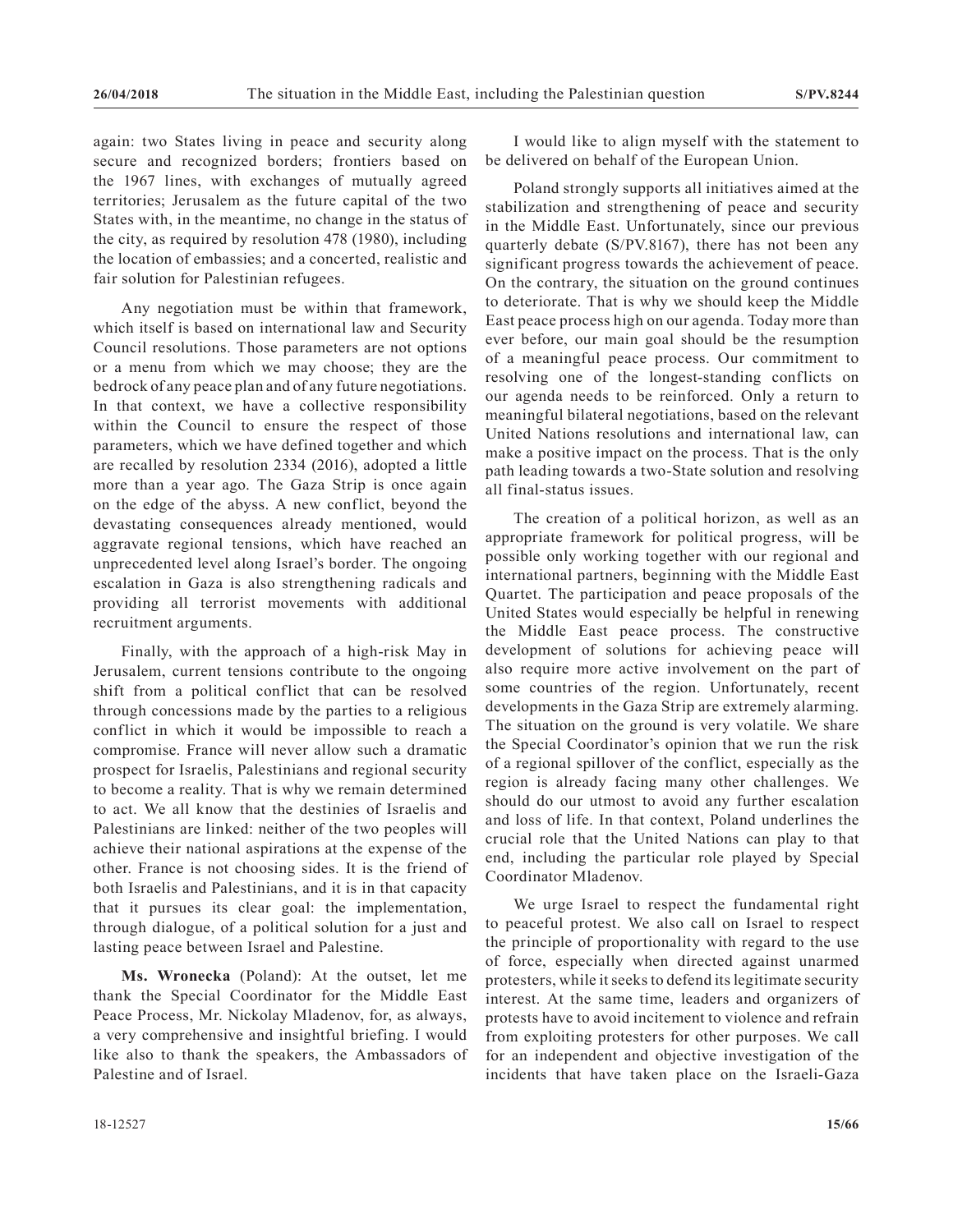border since 30 March. In that context, we take note of the fact-finding assessment mechanism established by the Israel Defence Forces to review their actions and specific incidents that have taken place on the Israeli-Gaza border.

Overall, we attach extreme importance to the prevention of any further escalation and loss of life. We call on all sides to act with the utmost restraint and responsibility. In that regard, we call for the respect of international human rights law and international humanitarian law, including the protection of civilians. As has already been mentioned, the current situation in Gaza can have significant consequences for regional and international peace and security. It is the Security Council's responsibility to address the situation in an effective way. The Security Council should, therefore, contribute to de-escalation efforts, including by publicly articulating its position in an appropriate manner.

In line with the long-standing European Union position, we reiterate our position on Jerusalem. We firmly believe that the status of the city should enjoy the mutual recognition of both parties' historical relation and national claim to the city. We continue to respect the international consensus on Jerusalem embodied in, inter alia, resolution 478 (1980), including on the location of diplomatic representations, until the final status of Jerusalem is resolved. We support the two-State solution, under which the national aspirations of both parties to the conflict would be met, including the Palestinian right to self-determination and independence, as well as Israel's right to ensure its security and the normalization of relations with Arab States.

We are closely following developments in the intra-Palestinian reconciliation, and hope that that process will be successful. However, we are aware that reconciliation efforts have suffered severe setbacks following the assassination attempt against Prime Minister Hamdallah on 13 March. We therefore urge all Palestinian factions to work together to ensure the sustainable development of that process, thereby allowing the Palestinian Authority to assume once again its full responsibilities in Gaza. One single and legitimate Palestinian Authority could be an important step towards achieving the unity of a future Palestinian State and the basis for a sustainable peace agreement.

We are deeply concerned about the deteriorating financial situation of the United Nations Relief and Works Agency for Palestine Refugees in the Near East (UNRWA). The effects of reducing support could include grave security and humanitarian consequences not only in the Palestinian territories, but also in other countries hosting refugees. The Agency is already facing the great challenge of fulfilling its mandate to maintain the key services that it provides, such as education and health care for Palestinian refugees. In the absence of a lasting political solution, the international community cannot abdicate its responsibility and duty vis-à-vis Palestinian refugees and must ensure the continuation of the Agency's work on a sound financial foundation. For its part, Poland will continue to support UNRWA through its financial contributions.

In conclusion, allow me to briefly mention Lebanon and reaffirm our strong support for the territorial integrity, sovereignty and political independence of that country. We underline the significance of the upcoming parliamentary elections — the first of their kind since 2009 — to be held in May. We support all efforts to strengthen Lebanon's long-standing tradition of democracy, freedom and diversity, which stands as a model for the whole region.

**Mr. Alemu** (Ethiopia): I would like to express our appreciation to Special Coordinator Mladenov for his comprehensive briefing on the situation in the Middle East, including the Palestinian question, which was, as always, very helpful. We appreciate how difficult it is for Mr. Mladenov to discharge his responsibilities in the mission that he has been called on to carry out, but he has continued to pass the test in terms of the integrity with which he fulfils his obligations. We pay tribute to him for his efforts.

The peace and security situation in the Middle East is getting more complicated by the day. Even though the Islamic State in Iraq and the Levant has been defeated and lost much of its territory, fighting still continues unabated in Syria. In fact, in many ways, the whole complex set of issues surrounding Syria — while the country and its people are being devastated — often appears bigger than Syria alone. Whether it is the Syrian or the Yemeni crisis, there are no political solutions in sight, and those situations remain a source of despair for ordinary people. The humanitarian situation in the region is appalling, and the need for international support is enormous. The use of chemical weapons — even if we have yet to decisively attribute responsibility and therefore establish accountability  $-$  is becoming a serious challenge undermining international norms.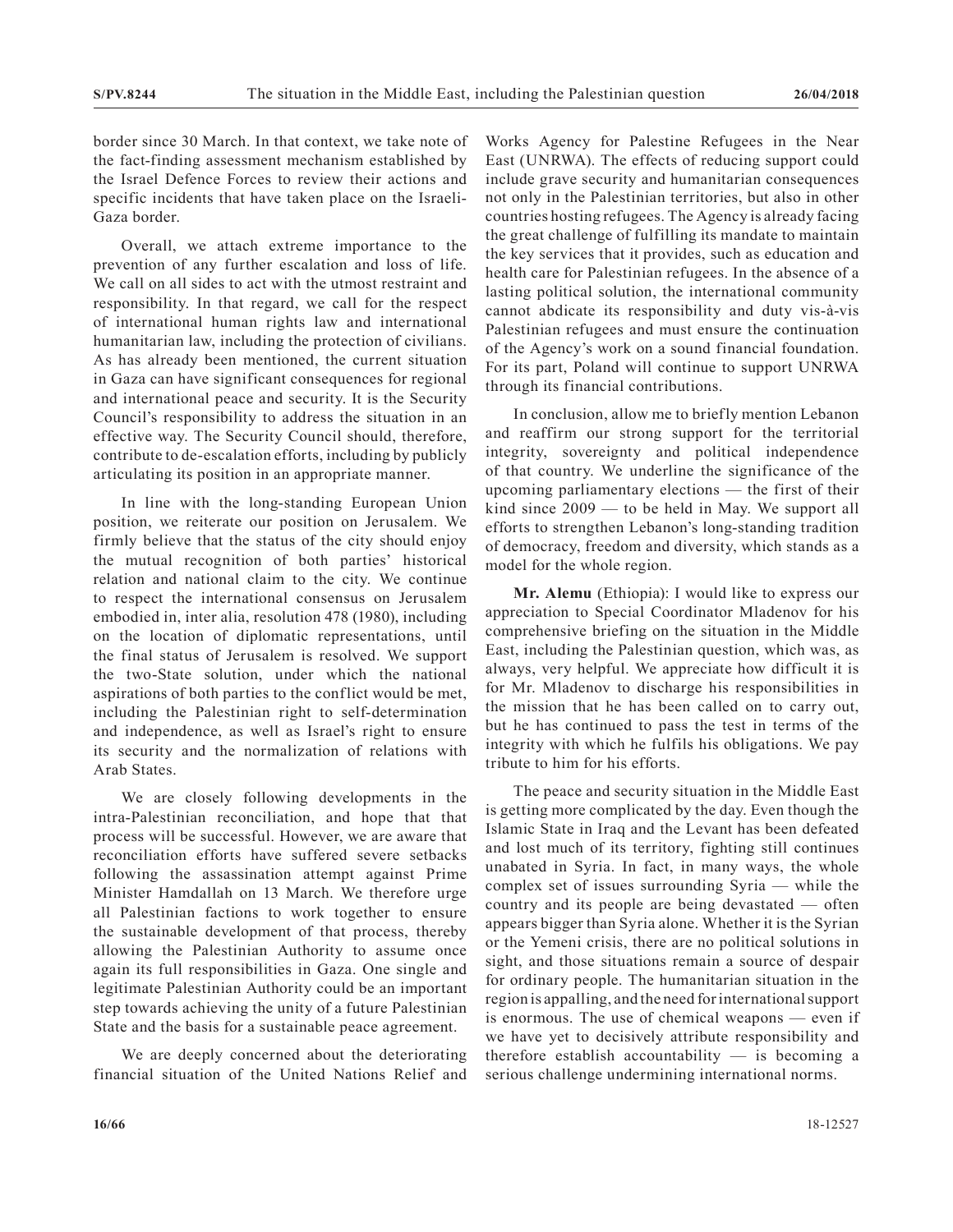The Israeli-Palestinian conflict, which has been overshadowed by other crisis situations in the region, is now once again drawing international attention, as it should. The recent situation in Gaza is a source of great concern, and, unless efforts are made to de-escalate the situation, it is bound to further complicate the peace and security situation in the region. One would, of course, have to be heartless not to be affected by the loss of lives. There is a great need to do everything necessary politically to prevent the situation in Gaza from getting out of hand. We must take the Special Envoy's words seriously. He said earlier with a heavy heart that Gaza is ready to explode, words that should indeed be heeded.

We are, of course, deeply concerned by the dire humanitarian situation in Gaza, and every possible effort must be made to facilitate critical humanitarian solutions and revitalize Gaza's economy. In addition, we should consider the need to enable the Palestinian Authority to exercise full control over Gaza based on the Cairo agreement. We believe that progress on that issue will not only improve the economic and humanitarian situation, but will also advance Palestinian unity, which hopefully could provide impetus for the peace process. Although the signing of the agreement was very welcome, not much progress has been made in terms of its implementation, and that, coupled with the restrictions on access, continues to exacerbate the humanitarian situation.

Ethiopia's position on the Israeli-Palestinian dispute has always been unambiguous and very transparent. As much as we support the right of Israel to exist in peace and security, we also support the inalienable rights of the Palestinian people to self-determination and the right of Palestine to exist as a free and independent State. Accordingly, Ethiopia fully supports the goal of two States living side by side in peace and security as the only viable option for resolving the Israeli-Palestinian dispute. We believe that that is not only in the best interest of both Israel and Palestine, but it will also significantly advance peace and security in the Middle East region.

However, it seems to us self-evident that, lately, moves have been made and actions have been taken that might not contribute to making progress toward resolving the outstanding issues on the basis of the two-State formula. Such actions not only increase frustration and mistrust, but are also undermining the very viability of the two-State solution. The removal of those long-standing obstacles is imperative in order to create the necessary conditions for progress in negotiations between the two parties aimed at achieving a comprehensive, just and lasting solution on the basis of mutual trust and a spirit of compromise, a solution that ensures Israel's security and Palestine's aspirations for statehood. That is what the situation calls for, and it is also in the best interest of the two parties, as well as that of the international community as a whole. The latest tragedy in Gaza makes it obvious that the demand for justice will never disappear as long as there are objective facts on the ground that call for it.

That is why we supported the call for the intensification and acceleration of international and regional efforts aimed at achieving a comprehensive, lasting and just solution. Indeed, the resumption of negotiations requires the full support of all partners, and all should play their part in order for any meaningful progress to be achieved. In that context, it is incumbent upon the Council to discharge its responsibilities and support such efforts for the sake of peace between the Israelis and the Palestinians and peace in the broader Middle Eastern region. No doubt, at the end of the day, the responsibility for making progress toward lasting peace and mutual accommodation, based on justice and fair play, falls on the two parties.

**Mr. Ndong Mba** (Equatorial Guinea) (*spoke in Spanish*): I thank Mr. Mladenov for his customary concise and incisive briefing, which elucidated for us the current situation in the Middle East in general and in Gaza in particular.

We want to begin by expressing our serious concerns about the conflicts that persist in the Middle East from Syria to Yemen and Lebanon and the Israeli-Palestinian conflict, leading to enormous losses in human life and humanitarian devastation on a broad scale, particularly in the case of Yemen and several regions in Syria and in the Gaza Strip. It is regrettable to note that, far from seeing any signs of a resolution to those conflicts, we are seeing them deteriorate with the danger of greater devastation, such as in the case of Israel and Palestine in the Gaza Strip.

We must recognize that the Israeli-Palestinian conflict has lasted for a long time now and is fundamental and central to the entire situation in the Middle East. We can hardly expect to achieve peace in the region without a fair and lasting solution to the Palestinian-Israeli conflict. The significance and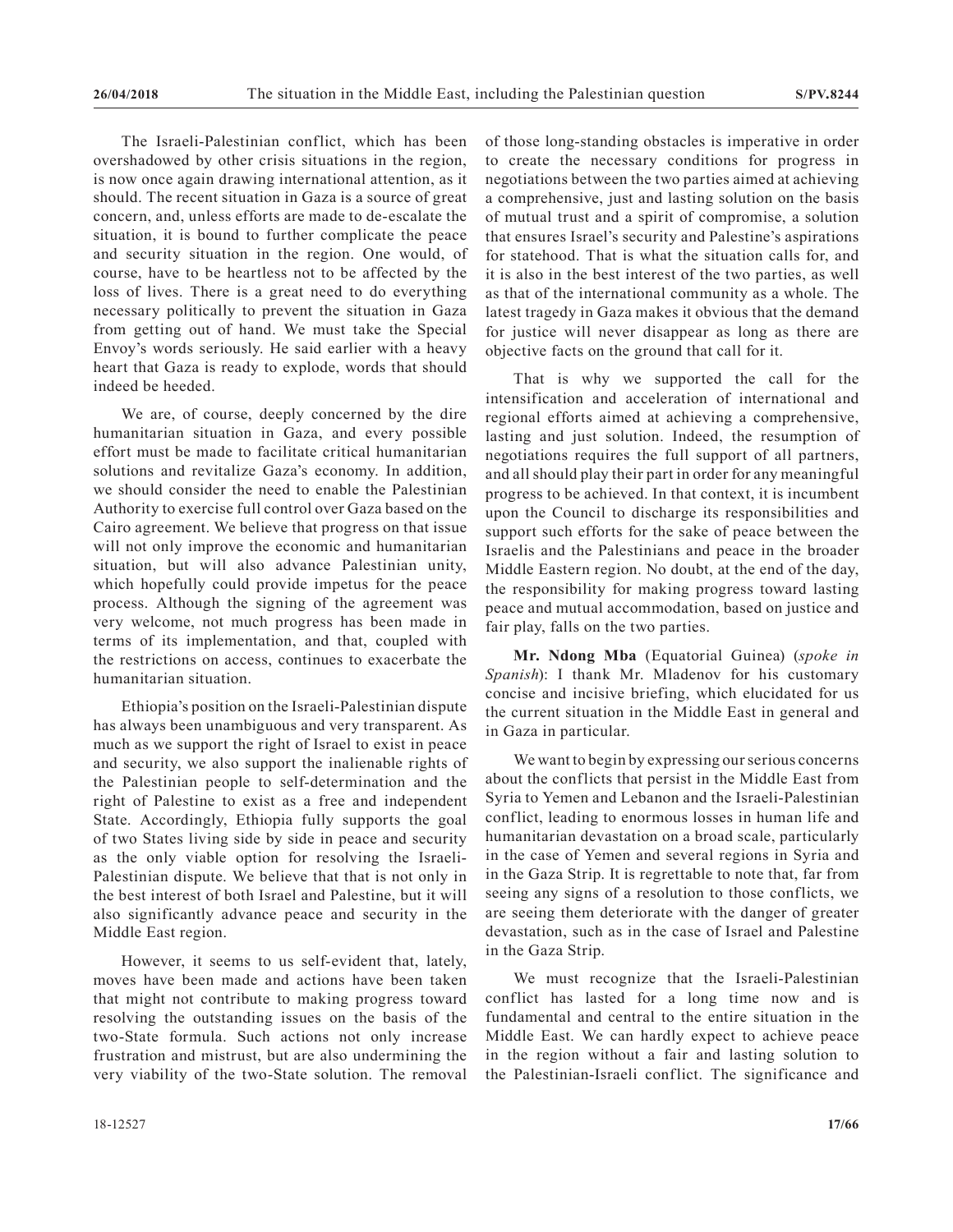gravity of the conflict lie not only in the fact that it is causing great suffering to those who are directly affected, but also in the undeniable impact that it has on stability in the region.

We have already seen how the ramifications of the Syrian conflict are directly affecting the situation, as recent events show. Efforts must be aimed at preventing an escalation. The parties must refrain from unilateral actions that could hinder initiatives geared towards dialogue aimed at resolving the issue. Such a resolution requires a commitment by the parties to negotiate in a direct and frank process without preconditions and within the framework of the relevant Security Council resolutions, the Arab Peace Initiative and the principle of land for peace. The final status of Jerusalem must also be part of the outcome of those negotiations.

In order to facilitate that process, the parties must refrain from unilateral acts that could hinder dialogue or further complicate an already precarious situation. It is important that the parties respect resolution 2334 (2016). We reiterate our call to both sides to strive for peaceful coexistence, to respect international law and to act in accordance with the relevant United Nations resolutions, so as to arrive at a solution that satisfies the interests of all parties.

There is no other possible solution to the Palestinian question than a two-State solution in which Israelis and Palestinians alike live in peace and security. The international community must support the process by offering guarantees aimed at achieving a successful outcome. Actors with influence in the Middle East must play a decisive role in convincing the parties to engage in the dialogue process. The international community has no choice but to redouble its diplomatic and mediation efforts to the best of its ability in order to seek a satisfactory solution. However, let us not fool ourselves, only Palestinians and Israelis have the ability to resolve the problem.

Equatorial Guinea believes that the historical demands of the Palestinians are just, in accordance with the various positions taken by the African Union. However, we also believe that Israel has every right to live in peace and security. Palestine and Israel must respect each other's right to exist and avoid any action that could aggravate the current situation. Similarly, we call for intra-Palestinian dialogue and for Palestinians to resolve their differences, which

we believe could help achieve a lasting solution to the conflict in general.

Equatorial Guinea condemns the acts of violence that took place during the Great March of Return convened by Palestinian civil and political organizations, which resulted in the deaths of dozens of Palestinians and hundreds of injured in the Gaza Strip. We very much regret the loss of human lives and would like to make a vigorous appeal for an independent and transparent investigation into those deaths in order to clarify the circumstances surrounding them and their cause.

The continuing outbreaks of violence between Palestine and Israel are a source of concern for Equatorial Guinea, as is the serious humanitarian situation in Gaza. The humanitarian situation of the population in Gaza, with problems of water, electricity and so on, which Mr. Mladenov recently called a humanitarian, economic and ecological calamity (see S/PV.8183), requires urgent action in the form of projects. We must work together to alleviate that humanitarian disaster and provide full support for Egypt's reconciliation efforts. It is very urgent that no effort be spared to avoid the risk of conflagration in the Gaza Strip, which, as Mr. Mladenov clearly pointed out in his briefing, would have devastating consequences and could deteriorate into another open war in Gaza.

Finally, I would also like to express our appreciation to the United Nations Relief and Works Agency for Palestine Refugees in the Near East (UNRWA) for its efforts to alleviate the humanitarian situation and crisis in the occupied territories. We call on the international community to resolutely support UNRWA so that it can carry out its work and alleviate the suffering of the people in the occupied territories.

**Mr. Dah** (Côte d'Ivoire) (*spoke in French*): My delegation thanks Mr. Nickolay Mladenov, Special Coordinator for the Middle East Peace Process, for his enlightening briefing on the situation in the Middle East, including the Palestinian question.

Côte d'Ivoire is concerned about the escalation of violence during the Great March of Return, organized by the Palestinians along the fence separating the Gaza Strip and Israel; that violence is entering its third consecutive week. Our concern is justified by the heavy toll accompanying those demonstrations, which have resulted in the deaths of 37 Palestinians and more than 4,000 injured as a result of the various clashes. My country would like to highlight the fact that such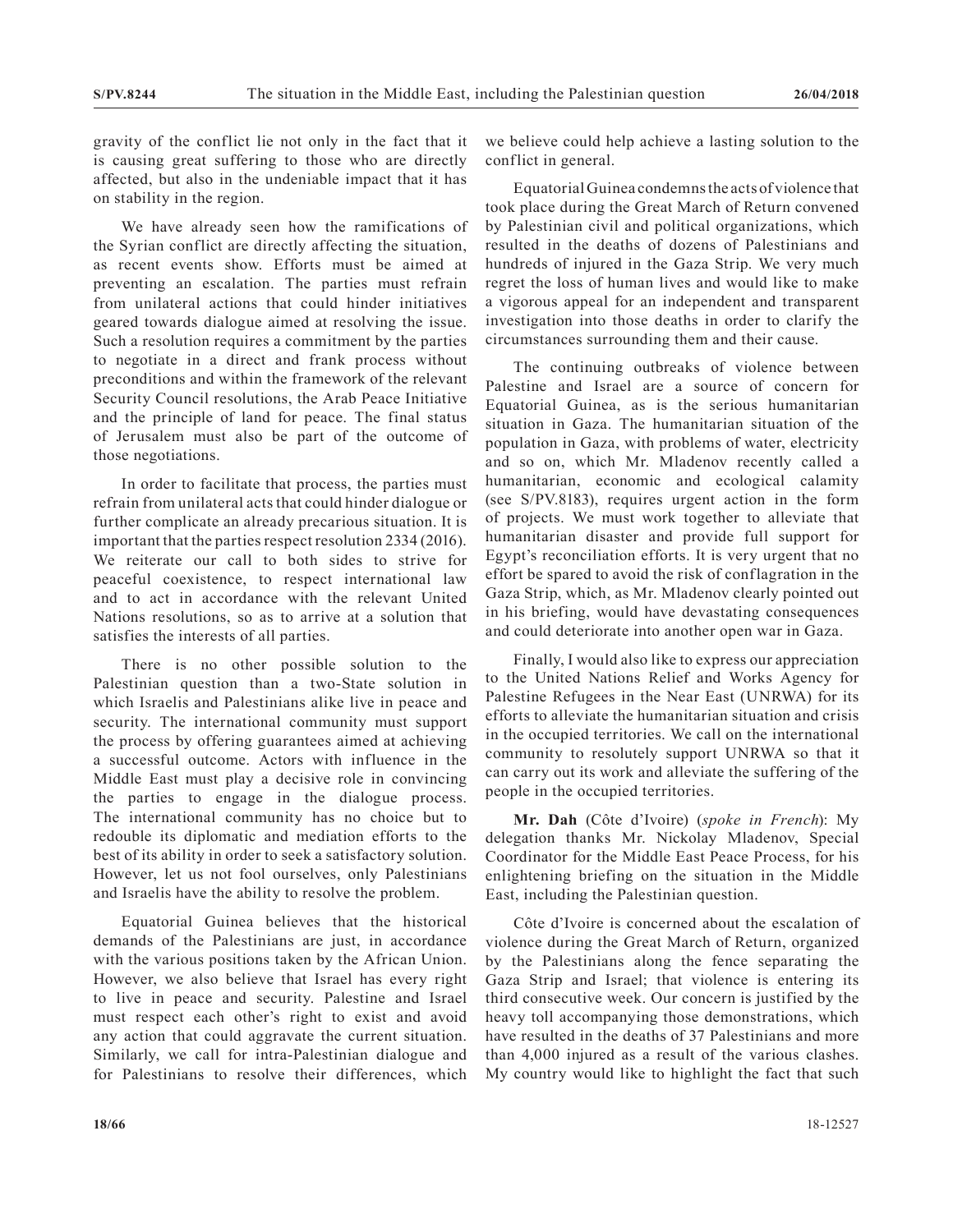violence only exacerbates the tensions between the Israeli and Palestinian sides, sustaining the doubts and uncertainties over the continuation of the peace process, which has been stalled since 2014.

In view of that new outbreak of violence, my country remains convinced that there is no alternative to peace. It urges the parties concerned to exercise restraint, to engage in constructive dialogue and to refrain, on both sides, from unilateral actions, which can only further distance the prospects for a peaceful settlement of the Israeli-Palestinian crisis. My country takes this opportunity to reaffirm its principled position in support of a negotiated settlement that prioritizes the two-State solution, Israel and Palestine, living side by side in peace and security.

My delegation also remains concerned about the humanitarian situation in Gaza, which is heavily impacted by the ongoing blockade, youth unemployment and the shortages of water and electricity. We welcome the pledges made at the extraordinary ministerial conference held in Rome on 15 March aimed at reducing the budget deficit of the United Nations Relief and Works Agency for Palestine Refugees in the Near East, which has been facing a decrease in the usual contributions to its operation.

Finally, we reaffirm our full support for the initiatives under way to find a peaceful resolution of the Israeli-Palestinian conflict, in particular the plan of the President of the Palestinian Authority to organize an international peace conference in mid-May, with broad international participation.

In addition to the Israeli-Palestinian conflict, the Middle East also faces a series of security challenges, such as the situations in Syria and Yemen and the Iranian nuclear issue.

With regard to Syria, despite the relative calm, my delegation deeply regrets the lack of progress towards a political solution to the conflict, as well as the continuing fighting, which exacerbates the humanitarian situation. Given that worrisome situation, my delegation again regrets that the ceasefire unanimously called for by the Security Council as part of such a solution has not materialized and that the dire humanitarian situation in Syria continues to persist without any apparent end to the conflict. In the light of all of the above, Côte d'Ivoire reiterates its appeal to the parties to the conflict to fully implement resolution 2401 (2018) with a view to allowing unhindered access to humanitarian assistance for those in distress.

My country would like once again to reaffirm its conviction and its principled position that the response to the crisis in Syria cannot be a military one. We continue to believe that the priority still is and always will be to find a political solution that can defuse the Syrian crisis based on an in-depth dialogue involving the key international, regional and Syrian stakeholders.

To that end, Côte d'Ivoire calls on the warring parties to support the path of inclusive political dialogue in the context of the Geneva talks and resolution 2254 (2015), which paves the way for a lasting political settlement of the Syrian crisis. In that regard, Côte d'Ivoire commends the efforts of the Special Envoy of the Secretary-General to secure the resumption of the peace talks and encourages the Council to lend its full support to that end.

With regard to the conflict in Yemen, my delegation remains particularly concerned about the continuing deterioration in the humanitarian situation and the lack of prospects for a political settlement of the crisis in that country. My country remains, convinced, unfortunately, that, despite our joint efforts, the humanitarian situation in Yemen will continue to deteriorate in the absence of a viable political track.

Finally, my delegation would like to reaffirm its commitment to the unity, sovereignty, independence and territorial integrity of Yemen. We therefore call on the parties to the conflict to return to the negotiating table with a view to achieving a peaceful settlement of the crisis. In that regard, we welcome the appointment of Mr. Martin Griffiths as the new Special Envoy of the Secretary-General charged with working to achieve the resumption of the intra-Yemeni political dialogue.

We strongly condemn the air strikes on a wedding in Hajjah, in the north-western part of the country, which allegedly killed at least 50 civilians, including children, and injured dozens of people. My delegation also condemns the firing of missiles by the Houthis towards Saudi Arabia, endangering the lives of innocent people.

With regard to the Iranian nuclear issue, my delegation reaffirms its support for the Joint Comprehensive Plan of Action, adopted under resolution 2231 (2015), It represents a major achievement for the non-proliferation regime and allows for better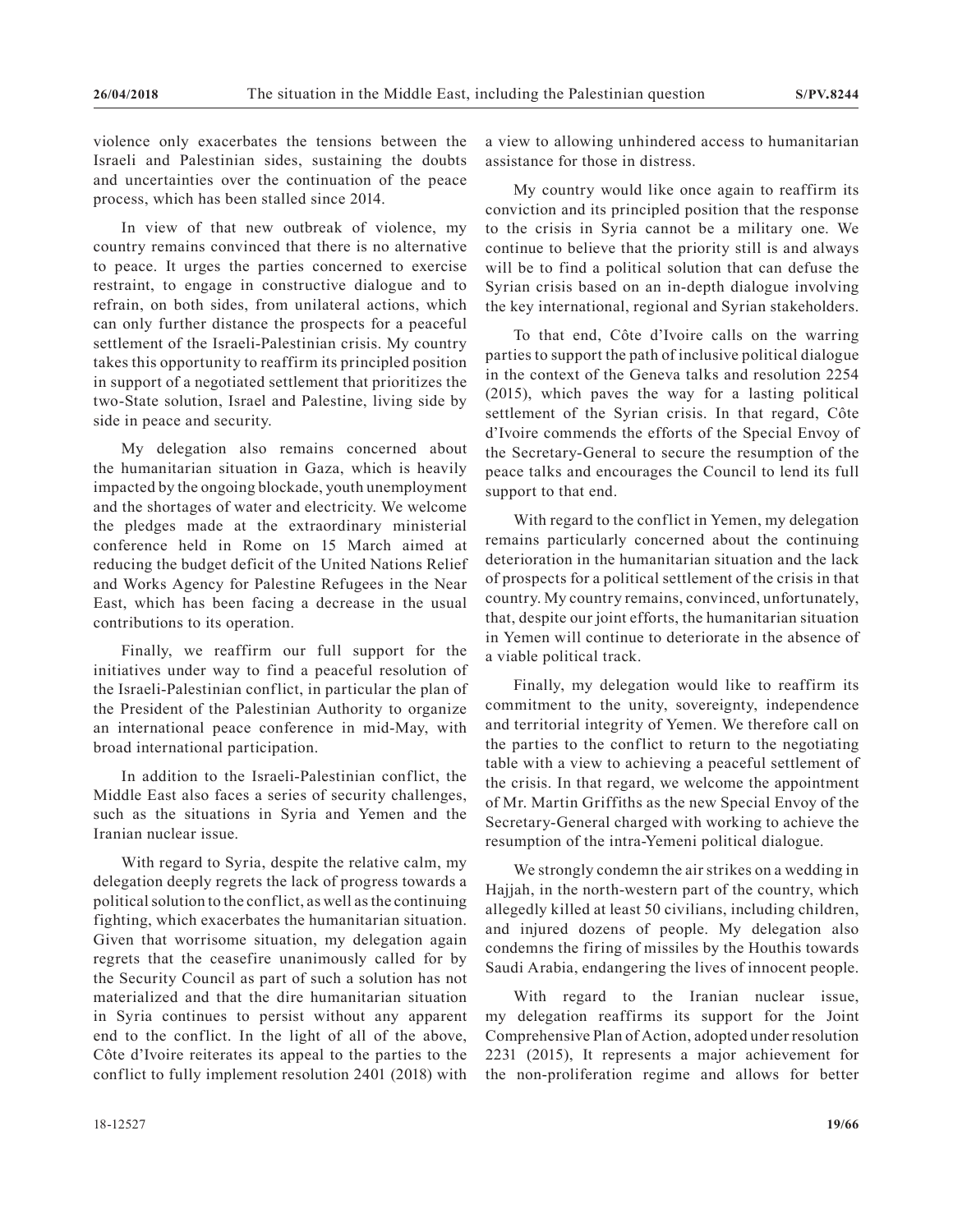supervision of Iran's nuclear activities in return for the gradual lifting of the sanctions against that country.

**Mr. Safronkov** (Russian Federation) (*spoke in Russian*): We thank Mr. Mladenov, Special Coordinator for the Middle East Peace Process, for his comprehensive and objective briefing.

The Middle East is going through a difficult period in its history, marked by many old and new crises. The conflicts in Syria and Yemen still need to be resolved. Political and diplomatic solutions are needed. Further international efforts need to focus on resolving the situation in Libya, helping to rebuild Iraq and supporting stability in Lebanon.

Palestine remains at the centre of the chaos that plagues the region and is the consequence of geopolitical experiments directed from abroad. That is a commonly agreed fact, despite the fact that some actors seek to relegate the issue of a settlement in the Middle East to the background. The developments in the situation in the occupied Palestinian territories, where destructive trends are increasingly evident, are of grave concern. Owing to the lack of progress in the political process, a vacuum has been created that is being filled by unilateral measures and provocative rhetoric. The abyss of misunderstanding and mistrust is widening, undermining prospects for the resumption of talks. It is clear that all long-standing issues, including settlement activities, are far from being resolved.

We are concerned about the escalating tensions around Gaza associated with the Palestinian protests in the sector against the Israeli occupation since 30 March. There were dozens of victims on the Palestinian side and hundreds injured. We support the right to peaceful protest and strongly condemn terrorist acts in any form and the indiscriminate use of force against civilians. We call on the parties to refrain from measures that are likely to further exacerbate the situation.

It is not necessary to be an experienced analyst to understand that it is highly likely that the situation will further deteriorate. The plan announced by the United States to hold a ceremony in Jerusalem on 14 May to mark the beginning of the transfer of the United States Embassy from Tel Aviv has a strong destabilizing potential, the negative repercussions of which will be seen not only in Palestinian-Israeli relations but also throughout the region and the entire Muslim world. That is not the only high-profile event related to the Middle East that will take place in the coming months. Given the current situation, it is necessary for the international community to urgently step up its efforts for the resumption of the political process between the Palestinians and Israelis based on the principles of international law and aimed at the implementation of a two-State solution.

Unilateral approaches will not lead to a fair and lasting peace, aimed at fulfilling the national aspirations of Palestinians or strengthen Israel's security. To that end, we are keeping on the table our proposal to convene a summit between the leaders of Palestine and Israel in the Russian Federation. We advocate the resumption of active efforts on the part of the Middle East Quartet of international mediators, which remains, regardless of what some may say, the sole mediation format approved by Security Council resolutions.

We believe that one of the obstacles to the resumption of the peace process is the schism within Palestinian ranks. We continue to deliver assistance to the Palestinians in their efforts to restore their national unity on the basis of the Palestinian Liberation Organization's political platform and the Arab Peace Initiative. It is important for all Palestinian stakeholders to reaffirm their commitment to implementing the agreements reached in Cairo in October 2017 and to focus their efforts on the establishment of the legitimate Palestinian National Authority in the Gaza Strip. We support the relevant efforts undertaken by the leadership of the Arab Republic of Egypt.

We support the delivery of international assistance to Palestinians. It is not acceptable to divert attention away from the humanitarian needs of the Palestinians or to cut financing for the relevant programmes, including throughthe United Nations Relief and Works Agency for Palestine Refugees in the Near East, which could lead to radicalization within the Palestinian ranks.

To summarize, we wish to stress that the Russian Federation advocates crafting a positive and unifying agenda for the international community as a whole to work on the Middle East, including the question of Palestine. We deem it necessary to conduct a joint analysis of the genesis of the conflicts plaguing the region and to seek alternative means for their settlement. In that context, we believe that the initiatives advanced in the past by Russia have not lost their relevance; on the contrary, they are all the more relevant now. Recent events within and around the Middle East confirm the importance of Russian Foreign Minister Sergei Lavrov's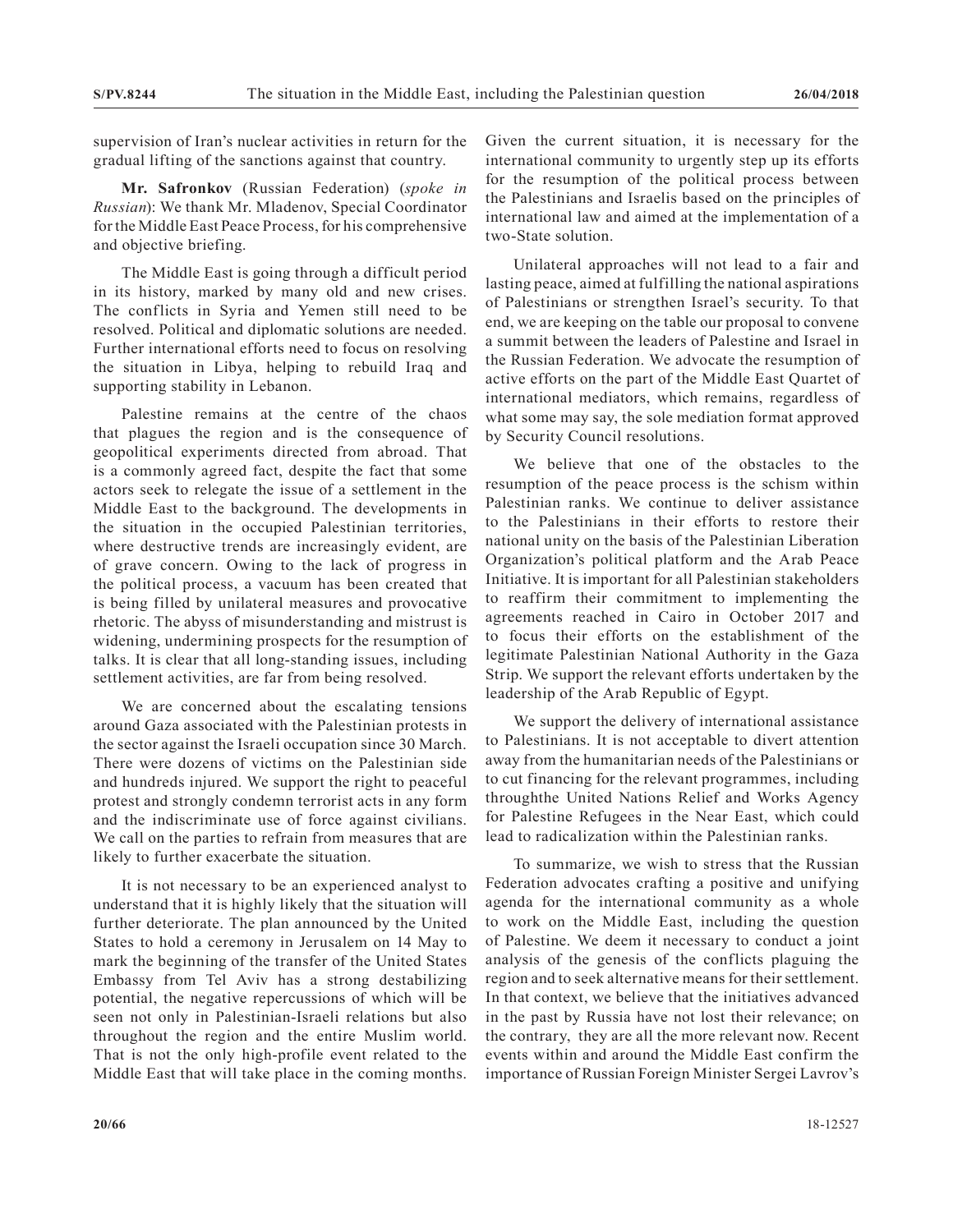proposal to convene a comprehensive review of the situation in the Middle East in the Security Council.

It is also of critical importance to rebuild trust between the Arab world and Iran, to which end it is important to launch a process aimed at building a regional architecture for security that is comprehensive and indivisible. A key factor in that context is safeguarding the Joint Comprehensive Plan of Action on the Iranian nuclear programme. On all of these and other issues, Russia stands ready to work together with interested partners in a transparent and impartial manner, without threats or undue pressure. Dialogue remains a key mechanism for resolving the issues at hand.

**Mr. Umarov** (Kazakhstan): We thank Special Coordinator Mladenov for his detailed and objective update on the situation in the Middle East. We agree that the situation in the region remains complicated.

In Lebanon, the formation of a new Government and the election of a new President are positive outcomes, which will lead, hopefully, to the holding of free and fair parliamentary elections on 6 May. The signing of the decree to that end is a manifestation of the people's unity. We need to help the country consolidate its constitutional and democratic processes, which remain contingent on developments in neighbouring Syria. The Lebanese Armed Forces play a vital role in maintaining security on the border with Syria and throughout Lebanon, thus averting threats from the Islamic State in Iraq and the Levant and the Jabhat Al-Nusrah. We welcome the outcomes of the international conference hosted in Paris by President Emmanuel Macron to support Lebanon's economic stability. It is commendable that, at that conference, there were pledges of \$10.2 billion for Lebanon.

Turning to Yemen, we know that the conflict there has no military solution. It is clear that the deepseated contradictions in Yemen can be resolved only through a broad-based national and inclusive dialogue. All parties must commit themselves to establishing a new regime for the cessation of hostilities, which will provide an opportunity to revive the economy, resolve the humanitarian crisis and restore basic public services. It is only when there is a political settlement that the humanitarian situation can also be mitigated. Everyone should refrain from committing acts that lead to an escalation of regional tension and insecurity. It is not acceptable to launch rocket attacks against civilian

targets in the territory of Saudi Arabia, which is an act that Kazakhstan strongly condemns.

Kazakhstan's position on the Middle East peace process is very clear and remains unchanged. Nevertheless, I would like to repeat it. We support the two-State solution and call for the early resumption of negotiations, especially in the bilateral format and without preconditions, which should be in accordance with the Charter of the United Nations, relevant Security Council resolutions, and other mechanisms and initiatives, such as the Quartet road map for peace, the Arab Peace Initiative and the Madrid terms of reference, including the principle of land for peace. We support the rights of the Palestinian people to selfdetermination and the creation of a free, sovereign and independent State within the internationally recognized borders of 1967, with East Jerusalem as its capital.

Jerusalem is the shared homeland of different ethnicities and religions. Palestine and Israel must respect each other's right to exist and avoid taking actions that might further escalate the situation. We look forward to the implementation of the provisions of resolution 2334 (2016), and we would like to note that the increased construction of new Israeli settlements is causing hardships for the Palestinians, who are incurring huge economic losses.

Turning to Gaza, we are alarmed that this is the fourth consecutive week that we are witnessing Palestinian casualties there. We reiterate that Israeli security forces must protect civilians and calibrate the use of force, employing lethal force only as a last resort. At the same time, we emphasize the right of Israel to security. We also reiterate our call on Palestinians to avoid friction at the Gaza fence.

We praise our colleagues at the Office for the Coordination of Humanitarian Affairs for the largest shipment of United Nations medical aid to Gaza since the beginning of the year. That assistance has provided hospitals in Gaza with essential life-saving drugs and other supplies to meet the urgent medical needs of populations in crisis. It will also help respond to the needs of 100,000 children and mothers in Gaza. With regard to the United Nations Relief and Works Agency for Palestine Refugees in the Near East, Kazakhstan reiterates the need to support that important mechanism.

My country underscores the importance of achieving intra-Palestinian unity. The rift between the Palestinian Authority and Hamas should be resolved in order to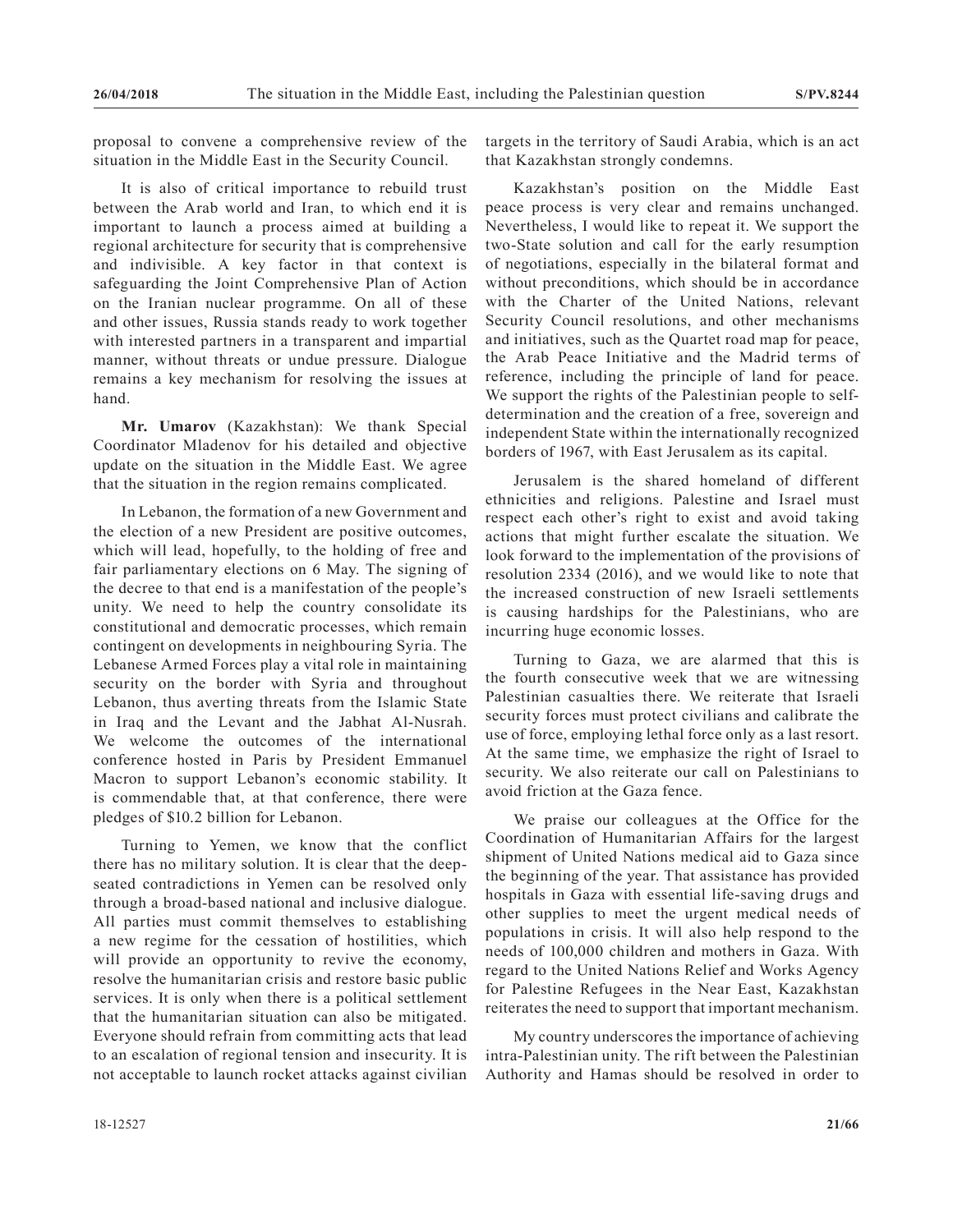present a unified Palestinian voice in negotiations with Israel and the international community. We welcome and support Israel's decision to provide the Palestinians with some economic concessions on the seashore, as was mentioned today by Special Envoy Mladenov, so as to ease the conditions of daily life in the Gaza territory.

Investments in the building of strong Palestinian institutions, inter alia, promoting reforms in the security sector and the military, law-enforcement and judicial and correctional systems, together with new legislation, will ensure the rule of law and good governance. The immediate start of direct negotiations, and, as a result, the speedy implementation of agreements at an early date, will allow us to solve the problem of the confidence deficit and enable us to move to a more open dialogue between the two sides. It is necessary to identify mutually acceptable principles for the advancement of the Palestinian-Israel peace process, as well as to develop a concept for future negotiations and a mechanism for implementing the agreements.

Lastly, we once again reiterate our call for efforts to ensure Israel's right to security and Palestine's right to statehood, with the use of appropriate instruments of preventive diplomacy and sustaining peace, including the utilization of confidence-building measures in political, economic, environmental contexts, and in addressing new challenges and threats.

**Mr. Van Oosterom** (Netherlands): I join others in thanking Mr. Mladenov for his precise briefing and dedicated work. Listening to him, we can draw one sole conclusion — we cannot allow the peace process to be put on the back burner.

I align myself with the statement to be made later by the observer of the European Union.

I will focus on three important aspects of the situation in the Middle East: first, the tragedy and lack of de-escalation in Gaza; secondly, the overall peace process and the importance of resolutions 2334 (2016) and 478 (1980); and thirdly, the upcoming elections in Lebanon.

On my first point, Gaza, on 30 March we convened an urgent meeting here in the Council (see PV.8219). It took place as the first demonstration in Gaza ended in tragedy. I concluded my statement with a call on all sides to prevent further escalation. Otherwise, we would have the same debate the next month. Today is the next month. We regret to note that all involved have continued stubbornly on the track they chose then, despite the calls for de-escalation and for the prevention of further losses of life. I trust that all Members feel the same way and would welcome a joint statement in that vein from the Council. The sad score after four weeks of protests is more than 30 people killed, including four minors and thousands of injuries.

We repeat our call on Israel to ensure that its responses are proportionate and necessary at all times, in line with Israel's obligations under international law. The use of live ammunition should be a measure of last resort only, as stated in the Basic Principles on the Use of Force and Firearms by Law Enforcement Officials. The high number of victims, including paramedics, and the death of the journalist Yaser Murtaja raise serious questions regarding the proportionality of the Israeli response. That includes the respect for the right to peaceful protest. Facts must be established regarding reports about violent attacks against Israel under the cover of the protests.

The Kingdom of the Netherlands calls upon the de facto authorities in Gaza and the Palestinian Authority to do everything possible to ensure that protests remain peaceful. We call upon all sides to refrain from making inciting statements. We repeat the call for an independent, transparent investigation. We note the fact-finding assessment mechanism established by the Israel Defence Forces (IDF) to review IDF actions and specific incidents that have taken place since 30 March. The Kingdom of the Netherlands will be following its work closely.

The growing crisis in Gaza requires a solution. Economic development, humanitarian aid and the rebuilding of infrastructure need to go hand in hand. The Kingdom of the Netherlands is concerned about the difficult financial situation of the United Nations Relief and Works Agency for Palestine Refugees in the Near East (UNRWA) and welcomes the additional contributions that were announced. We will continue to support UNRWA in its efforts to improve its financial stability and broaden its international support.

The Kingdom of the Netherlands calls upon Israel to ease restrictions on the movement of goods and people, while safeguarding its security needs. We call upon Hamas to end its efforts to rearm and rebuild its military infrastructure.

We support the efforts to reunite Gaza and the West Bank under one single and legitimate Palestinian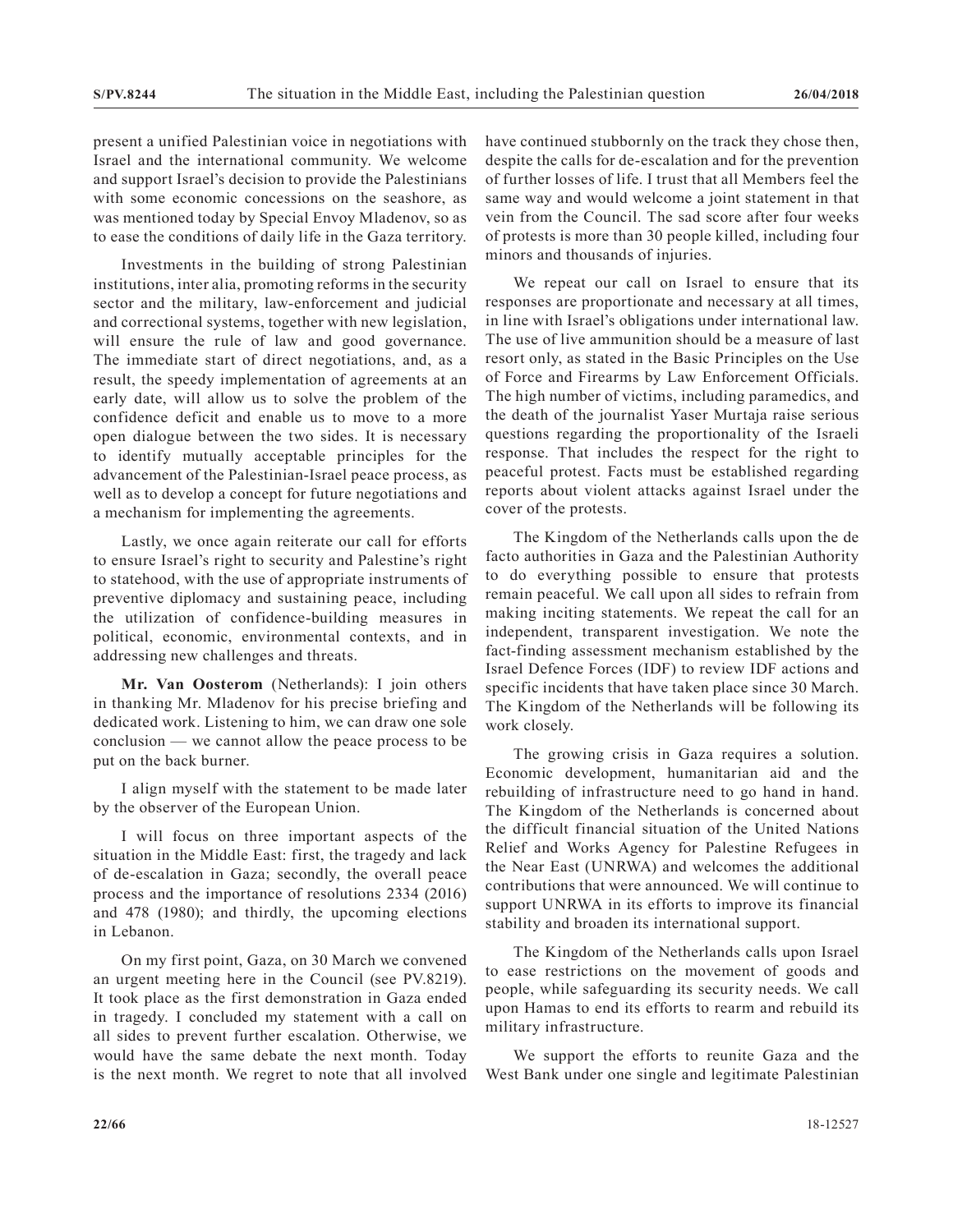Authority. The attack on Prime Minister Hamdallah further complicated the already difficult process of reconciliation. That negative course needs to be reversed. All Palestinian factions must work genuinely together to overcome the current stalemate and we welcome the ongoing efforts by Egypt and Mr. Mladenov in that regard.

With regard to my second point, the peace process, we cannot afford to put it on the back burner. International law, including humanitarian law and human rights law, provides a cornerstone for peace and security in the region. In that connection, the Kingdom of the Netherlands recalls the relevant Security Council resolutions, including resolutions 2334 (2016) and 478 (1980). Those resolutions and the wellknown parameters clearly lay out the framework for a sustainable solution to the conflict. In the end, only the parties can come to an agreement on all final-status issues, including Jerusalem and refugees. We underline the need to refrain from unilateral steps that make a two-State solution more difficult.

On my third point, Lebanon, on 6 May Lebanon will hold parliamentary elections for the first time since 2009. We look forward to that memorable occasion. Provided the elections are properly executed, they will reinvigorate public trust in Lebanon's democratic institutions. Above all, the elections provide an opportunity to reinforce the positive momentum of the Rome, Paris and Brussels conferences. We encourage all Lebanese to cast their vote, and we hope that the elections will be an expression of peaceful competition and democracy in action.

**Mr. Alotaibi** (Kuwait) (*spoke in Arabic*): At the outset, we would like to thank the Special Coordinator for the Middle East Peace Process, Mr. Nickolay Mladenov, for his valuable briefing regarding recent developments in the peace process and the situation in the occupied Palestinian territory.

Most of our quarterly open debates on this item coincide with very important junctures regarding developments in the Palestinian question, and each time, Israel, the occupying Power, is the one that has violated international treaties, conventions and the relevant Security Council resolutions. The most recent violation is the excessive and illegal use of force against the Great March of Return, which was launched on 30 March and will be ongoing for the coming two weeks.

It is a peaceful march where unarmed Palestinian people call for their right to return to their occupied territory. The death toll since the beginning of the March is not less than 37 martyrs, with more than 5,000 injured. In that regard, it is regrettable that the Security Council has failed to respond in a unified manner to condemn all those practices and failed to call for an independent and transparent investigation aimed at identifying those responsible for using such force and for killing scores of innocent people. They must be held accountable for such crimes. We support any appeal to the General Assembly or the Human Rights Council if the Security Council continues to fail to take any measures that oblige Israel to put an end to those grave violations of international humanitarian law, international human rights law and the relevant Security Council resolutions.

On the other hand, the State of Kuwait supports actions and measures that contribute to providing international protection to the Palestinian people. In that regard, we reiterate the provisions of resolutions 605 (1987) and 904 (1994) regarding the applicability of the Fourth Geneva Convention to the developments in the occupied Palestinian territory and the necessity of providing the defenceless Palestinian people with international protection. We do not exaggerate when we say that the Israeli occupying forces, commanded by the occupying Power, are constantly defying the will of the international community. There is ample evidences of that. One of the gravest challenges facing the Security Council is Israel's candidature, the occupying Power, to membership in the Security Council.

How can we imagine that such an occupying Power could participate in defending international legitimacy and its resolutions? That occupying Power undoubtedly lacks all qualifications to run for Security Council membership as stipulated by the Charter of the United Nations, because its only credential is a long record of grave violations against resolutions of international legitimacy and the principles of the Charter. That is why the Security Council should be the first to challenge its candidacy.

The unilateral policies, measures and actions taken by Israel, the occupying Power, are a source of concern as it seeks to alter the facts on the ground in the occupied territory, notably the ongoing settlement activities and the expansion of the existing settlements, which is totally illegal and illegitimate and represents a gross violation of international law and Security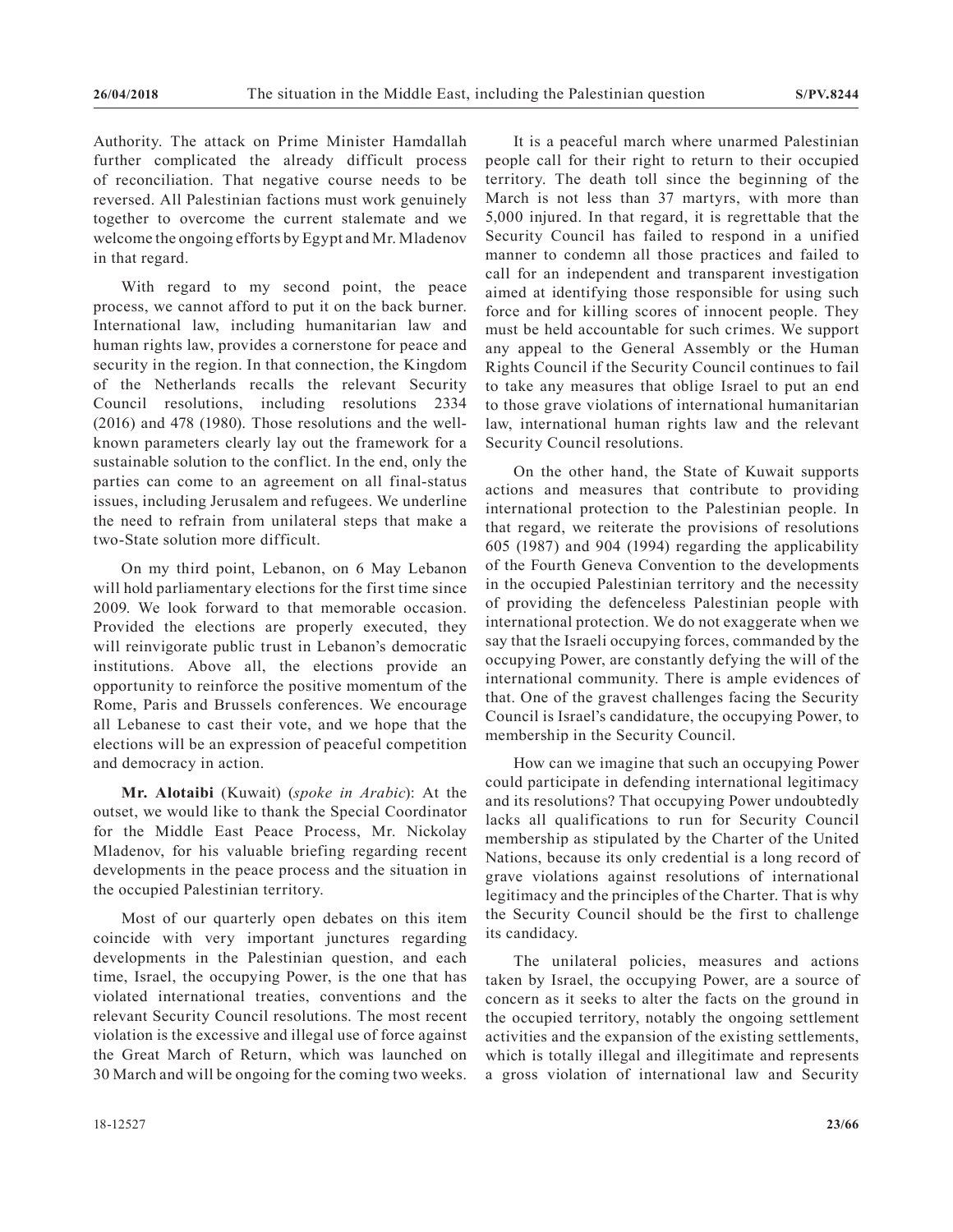Council resolutions, particularly resolution 2334 (2016). The same is true of the relocation of certain diplomatic missions to Jerusalem, which is a blatant violation of relevant Council resolutions, particularly resolutions 476 (1980) and 478 (1980), which considered such unilateral actions null and void, with no legal effect. We emphasize that such steps, which constitute violations of international law, will undermine efforts towards peace, exacerbate tensions, flair the rage and threaten to push the region into more violence, chaos and instability.

The State of Kuwait supports the Palestinian call to give impetus to existing international mechanisms, such as the Quartet, by expanding its membership to include other regional parties, which would revitalize its work, provided this takes place under the umbrella of the United Nations Peace Process.

We also support all legal and peaceful steps taken by the sisterly Palestinian State, at the national and international levels, to consolidate its sovereignty with respect to Al-Quds Al-Sharif and the Palestinian occupied territory. We underscore that in order to achieve the long-desired peace, we must start by putting an end to the Israeli occupation, whose fiftyfirst anniversary is coming up in 39 days. This should be based on the resolutions of international legitimacy, the principle of land for peace, the road map and the Arab Peace Initiative, adopted by all Arab States at the 2002 Beirut summit. It should also be based on the withdrawal of Israel from all Palestinian, Syrian and Lebanese territories to the 4 June 1967 borders. It should address all final-status issues and thereby eventually lead to the Palestinian people realizing all their political legitimate rights, including their right to self-determination, and the creation of an independent State with east Jerusalem as its capital.

 The Palestinian people appeals to the United Nations, especially the Security Council, to fulfil all of the pledges made towards the maintenance of international peace and security. In that regard, we reiterate our solidarity with the Palestinian people in the defence of their just cause and legitimate rights, including their historical and principled rights to Al-Quds Al-Sharif, guaranteed by the relevant resolutions of international legitimacy. We call on States to recognize the state of Palestine, with occupied East Jerusalem as its capital.

**Mr. Llorentty Solíz** (Plurinational State of Bolivia) (*spoke in Spanish*): This open debate is the first to be held since the Palestinian people peacefully began, on 30 March, the so-called March of Return, along the border between Gaza and Israel. It began with a celebration of Earth Day and will end with Al-Nakba, on 15 May, on which date there will be a commemoration of the illegal dispossession of Palestinian territories over the more than 50 years of Israeli occupation. Tributes will be paid to all Palestinian victims who perished as a result of the brutality of the Israeli Government.

According to the latest special report of the World Health Organization, between 15 and 20 April, during the fourth mobilization of the March of Return, four Palestinians, including one child, were murdered, and 832 wounded by the Israel Defense Forces as they demanded an end to the inhuman blockade that Israel has been using to choke the life out of the inhabitants of Gaza for more than 11 years now.

In total, 32 Palestinians perished, including three children, and more than 1,600 persons have suffered a range of injuries over the past four weeks. I need not remind members here that Palestinian victims of the latest events, including those killed by sniper bullets, those seriously wounded by shootings, be it by rubber or lead bullets, are proof positive that the State of Israel is violating the International Covenant on Civil and Political Rights and is acting in clear breach of the prohibitions set forth in the Fourth Geneva Convention of 1949.

The Security Council must call on the Government of Israel to fulfil its international obligation to protect the mobilized Palestinian civilians. This body must demand that the relevant international bodies immediately and without further delay conduct an investigation into the events of the past three weeks on the border area between Gaza and Israel. This must be an independent, transparent and conclusive investigation, so as to identify those responsible for firing on Palestinian demonstrators.

In this order of priorities, we wish to place on record once again our strong condemnation of the decision by the Government of the United States and other countries that seek to move their embassies to Jerusalem. These decisions are in violation of several Security Council resolutions, including resolution 478 (1980), which calls for States to withdraw their diplomatic representations from Jerusalem. We would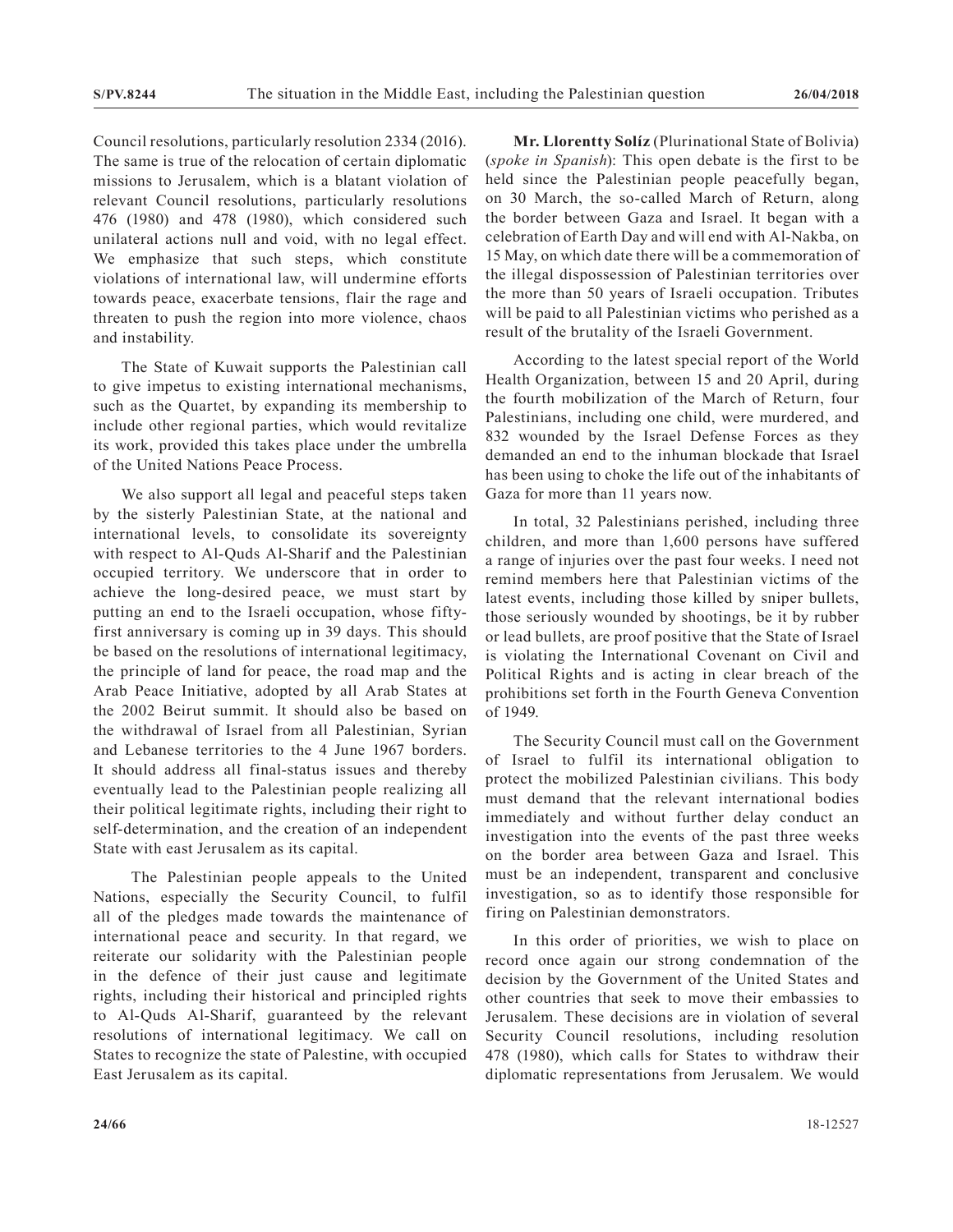alert everyone to the fact that as the date for the transfer of the United States embassy to Jerusalem comes closer, we will see an increase in tensions and violence on the ground in the region.

My delegation wishes to state its categorical rejection of the clear intent of the Government of Israel, with respect to the construction of settlements in occupied Palestinian territories, inasmuch as it is a direct violation of resolution 2334 (2016) and other resolutions of the Security Council and the General Assembly, which reiterate that the establishment of settlements in Palestinian territories occupied since 1967, including East Jerusalem, have no legal basis and represent a flagrant violation of international law and a major obstacle to achieving the two-State solution and a comprehensive, just and lasting peace.

We reiterate our full commitment to resolution 2334 (2016), on the illegality of Israeli settlements on Palestinian occupied territories, and we stress once again that the quarterly report of the Secretary-General on the implementation of the resolution should be in written form, so as to afford us detailed knowledge of its implementation status, and that we should also be provided with up-to-date maps of all settlements on occupied Palestinian territories. We have consistently as Council members made this request here; so far it has not been heard or heeded.

Likewise, there are concerns about the United Nations Relief and Works Agency for Palestine Refugees in the Near East (UNRWA), because it provides humanitarian assistance to more than 5 million people and is currently experiencing a financial crisis that is jeopardizing its capacity to respond to the many pressing needs of refugees in the areas of health, education, safe drinking water, inter alia. We express our firm commitment to all international efforts geared towards a peaceful solution to the Israeli-Palestinian conflict. Here we endorse initiatives such as the Quartet road map, the Madrid principles and the Arab Peace Initiative and others, which serve as safeguards of a just and lasting peace that would enable both parties to live within recognized and secure borders.

We reiterate our conviction that the only longterm solution to the Israeli-Palestinian conflict is the two-State one, which would finally give rise to a free, sovereign and independent Palestinian State, within pre-1967 international borders and with East Jerusalem as its capital, in accordance with the relevant Security Council and General Assembly resolutions.

In closing, allow me to read out statements by two young Palestinians, Tarek and Ghanam, who were born in a Lebanese refugee camp.

# (*spoke in English*)

# Tarek said:

"My religion is the freedom of all oppressed people, not only the Palestinian people. I want to know why the international courts never address what is happening in Palestine".

### Ghanam said:

"I would like my voice to be heard and to send a message to the world about Palestine and the Palestinian people, the people who are holding onto and carrying the history and identity of Palestine. I am living in a refugee camp in Lebanon, I was raised and lived off of humanitarian assistance, and I continue to survive at the mercy of international aid programmes. Our story, the story of the Palestinian people, is one of a human who has a home and his home was invaded and occupied by an outsider, an occupier.

"We are a people that love freedom for the whole world, and we are against injustice anywhere. We are deprived of our basic human rights every day. I hope that the international community and the media will shed light on the Palestinian cause and suffering. UNRWA is reducing its services to the Palestinian refugees living in camps due to the lack of international support for the Agency. I wish freedom and justice to all oppressed people in the world".

#### (*spoke in Spanish*)

Let me conclude by responding to the representative of Israel, who asked what Bolivia would do. First of all, Bolivia would respect international humanitarian law. First of all, Bolivia would respect international human rights law. First of all, Bolivia would comply with all Security Council resolutions. However, I do not think that Bolivia would ever find itself in that situation, because we would never use violence in order to occupy land that belongs to another people. Bolivia would blockade others in the way that Israel isolates the population in Gaza. We hope that the Council can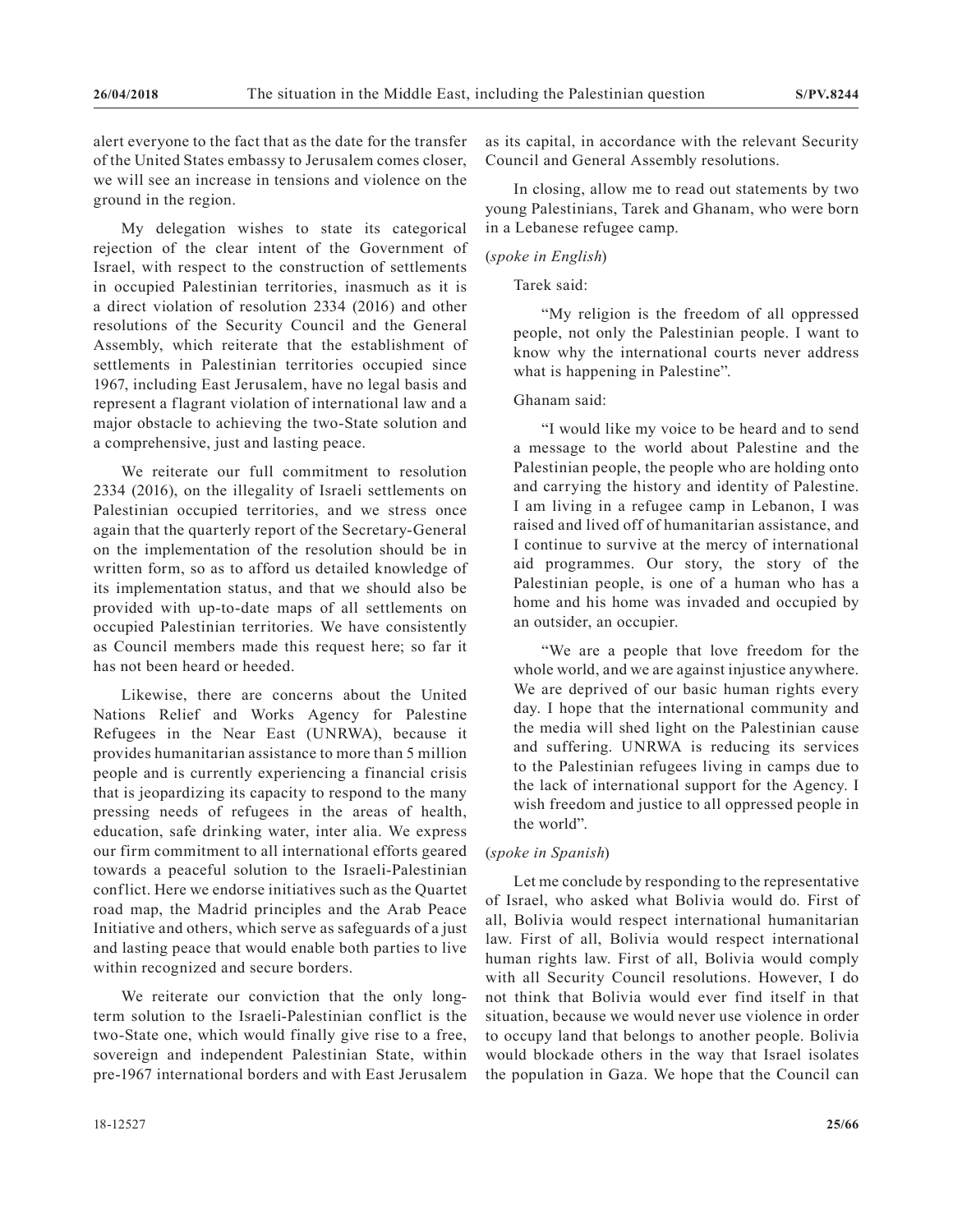be useful in resolving the very protracted, regrettable, tragic and unjust issue of Palestine.

**Mr. Skoog** (Sweden): We align ourselves with the statement to be delivered by the observer of the European Union later today.

I would like to start by thanking the Special Coordinator for the Middle East Peace Process and Personal Representative of the Secretary-General, Mr. Mladenov, for his briefing to the Security Council and for his tireless efforts, including most recently to de-escalate the situation in Gaza. In today's challenging times, the strong presence and engagement of the United Nations in Gaza is of paramount importance, and we fully support Mr. Mladenov's efforts.

Over the past few weeks, we have witnessed the tragic events in Gaza that have led to a regrettable loss of life. Since the beginning of the events on 30 March, 34 Palestinians have been killed by Israeli security forces and thousands have been wounded. Israeli security forces have used live ammunition, including when shooting at children. Like the six United Nations Special Rapporteurs mandated by the Human Rights Council, Sweden condemns the killings and expresses its condolences.

Israel has the right to protect itself and its people within its borders, but measures taken must always be proportional. The lethal use of force should be used only as a last resort. Such incidents raise serious concerns about their compatibility with international law and must be swiftly and fully investigated. We support the Secretary-General's call for an independent and transparent investigation.

We continue to urge Israeli security forces to refrain from the use of force against unarmed protesters and representatives of the media and to respect the right to peaceful protest. We also stress that it is imperative that all actors, including those who organize demonstrations, put the protection of children first and never make children the target of violence, put them at risk of violence or encourage them to participate in violence.

Such deplorable events do not take place in a vacuum. Gaza — roughly half the size of New York City — is on the verge of social and economic collapse. Earlier today we heard Mr. Mladenov explain that Gaza is coming apart as we speak, with very dire consequences. We have the collective responsibility to avoid a humanitarian disaster and further escalation of violence in a very volatile region. There is an urgent need for changes on the ground, and all actors have responsibilities in that regard.

While understanding the legitimate security concerns of Israel, Palestine and Egypt, restrictions must be lifted and full and sustained access and movement guaranteed. That includes an immediate end to the Israeli policy of closure, which hampers reconstruction and makes economic development impossible. We underline the need for unimpeded access to Gaza for humanitarian actors, which is far from being the case today. Furthermore, Gaza constitutes an integral part of the State of Palestine, and the Palestinian Authority must resume its responsibilities in Gaza. We call on Palestinian factions to redouble their efforts to achieve reconciliation. Only reconciliation will lead to a unified Palestinian leadership and the reunification of Gaza and the West Bank, including East Jerusalem.

As others have done today, I wish to highlight the difficult financial crisis of the United Nations Relief and Works Agency for Palestine Refugees in the Near East (UNWRA). We must all support UNRWA, financially and politically, to avoid additional severe humanitarian consequences for the people of Gaza. It is of the utmost importance that all members of the international community meet their political and financial responsibilities.

We are heading into a historically charged period in mid-May, with important reference points for both Israelis and Palestinians. It has been 70 years since Israel declared independence, on 14 May 1948. Sweden was among the first wave of States that recognized the State of Israel, in February 1949. We have a long history of friendship with Israel. We must also acknowledge that the birth of one State, while being a joy to many, brought suffering for others. The Israeli declaration of independence coincides with the Palestinian exodus, also referred to as the Nakba, when hundreds of thousands of Palestinians were forced to leave their homes.

In 1947, Sweden voted in favour of General Assembly resolution 181 (II), which recommended the creation of independent Arab and Jewish States, aimed at fulfilling the national aspirations of both peoples. While the establishment of the State of Israel led to the fulfilment of its legitimate national aspirations, those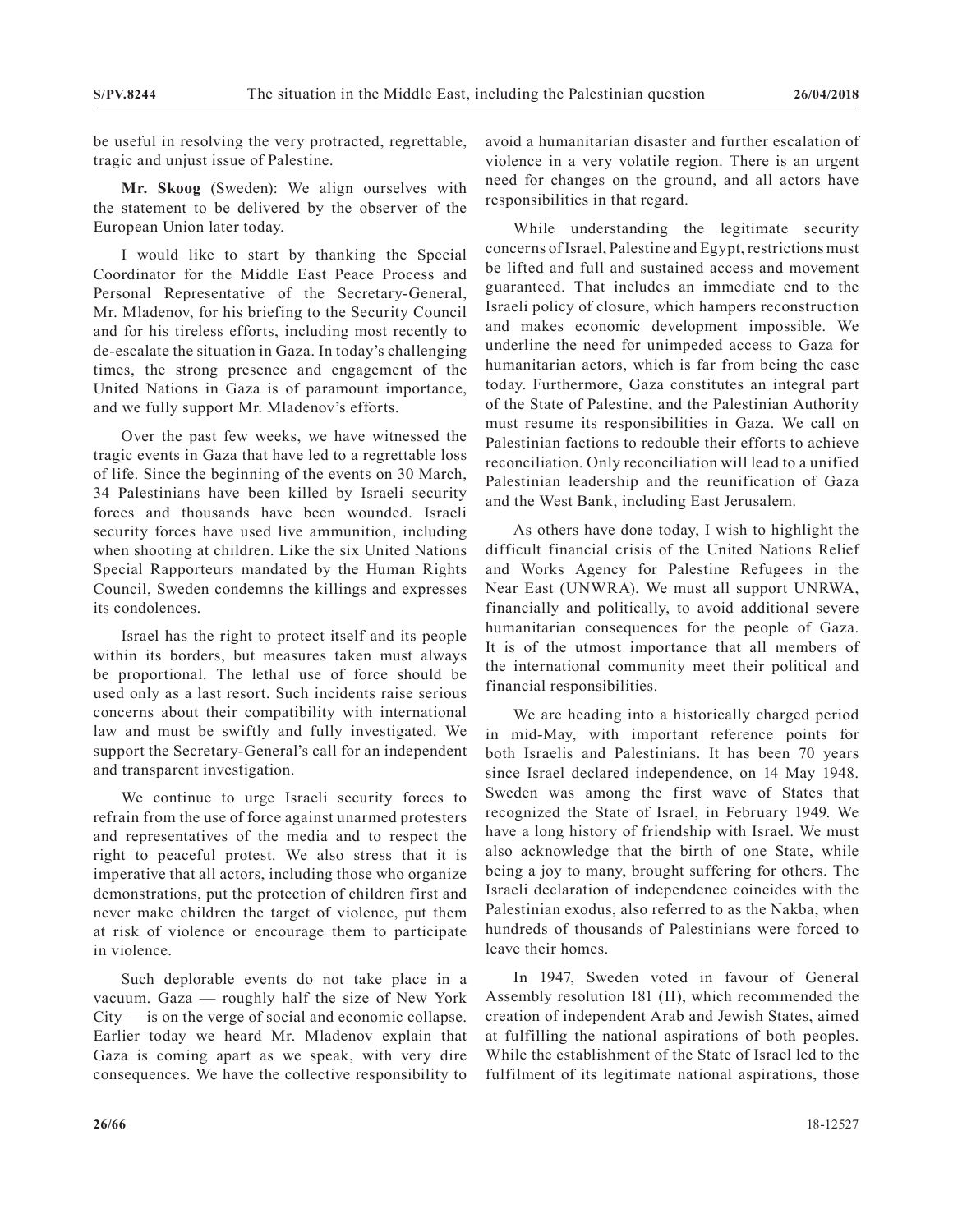of the Palestinian people — a people living under more than 50 years of occupation — are yet to be realized.

The events in mid-May will also coincide with the planned move of the United States Embassy to Jerusalem. The position of Sweden and of the whole European Union on the status of Jerusalem as a final status issue and as the future capital of both States, including the location of diplomatic representations, is clear and will remain unchanged.

With the current violence on the ground and the upcoming period, we see a real risk that the situation could spiral out of control. All parties must exercise maximum restraint and avoid confrontation. All parties must take immediate steps to de-escalate. The Council should contribute to those efforts, including through an appropriate public announcement.

While that must be our immediate priority, we must also drastically increase our multilateral efforts to advance peace. We must see the resumption of meaningful negotiations on all final-status issues leading to the two-State solution. President Abbas' plans for an international conference with a view to establishig a multilateral mechanism for peace is well worth exploring. It is critical that any future peace proposal have the ultimate goal of a two-State solution and that all final status issues are resolved based on international law, the relevant United Nations resolutions, including resolution 2334 (2016), and previous agreements.

Let me just make a few brief remarks on Lebanon, where we welcome the holding of legislative elections on 6 May. It is the first time in nearly a decade for such elections, which constitute a milestone in Lebanon's democratic tradition. More broadly, the elections are vital for preserving the legitimacy of Lebanese State institutions. We hope that a new Government can be formed swiftly following the elections. We also hope that more women will be elected to the next Parliament and serve in the next Government. We reiterate our full support for Lebanon's stability, security, sovereignty and political independence.

Lastly, in response to the Israeli Ambassador who, regrettably, has already left, we share the view expressed by the United Kingdom and others with regard to the virtue of the Joint Comprehensive Plan of Action with Iran, as endorsed by the Council and as a means to maintain international stability and resolve the nuclear issue with Iran.

**The President** (*spoke in Spanish*): I shall now make a statement in my capacity as the representative of Peru.

Peru welcomes the holding of today's quarterly open debate on the situation in the Middle East, including the Palestinian question. We thank Mr. Nickolay Mladenov for his important briefing.

Peru is deeply concerned about increasing instability in the region and the escalating violence observed over the past few weeks in the Gaza Strip, which has left many dead and wounded. We deplore the most recent wave of escalating violence and extend our deepest sympathy. In line with the remarks of Secretary-General António Guterres, we believe that an independent and transparent investigation is required in order to determine those responsible for the most recent tragedy.

Peru recognizes the freedom of expression and association of the Palestinian people and underscores that all protests must be peaceful in order to prevent further escalation. Peru also recognizes Israel's right to respond to acts that may pose a threat to its security and underscores that the right to legitimate defence must be exercised in line with the principles of proportionality, precaution and legality. We believe that the violence witnessed over the past few weeks again demonstrates the urgent need to address its root causes, in particular with regard to the gradual deterioration of the humanitarian situation in Gaza. In that regard, we welcome the generous support provided through various regional initiatives that support the urgent proposal to provide stable and predictable funding to the United Nations Relief and Works Agency for Palestine Refugees in the Near East.

Peru also considers it urgent that the Israeli and Palestinian sides, with the support of the international community, resume negotiations towards a two-State solution, with secure and mutually recognized borders. We therefore once again express our concern over settlement practices, demolitions and evictions in the occupied Palestinian territories, including legislative initiatives that contravene resolution 2334 (2016). We recall that such practices run contrary to international law, seriously jeopardize the territorial integrity of the State of Palestine and undermine the chances of achieving a two-State solution.

We would like to conclude by encouraging the political, religious and social authorities and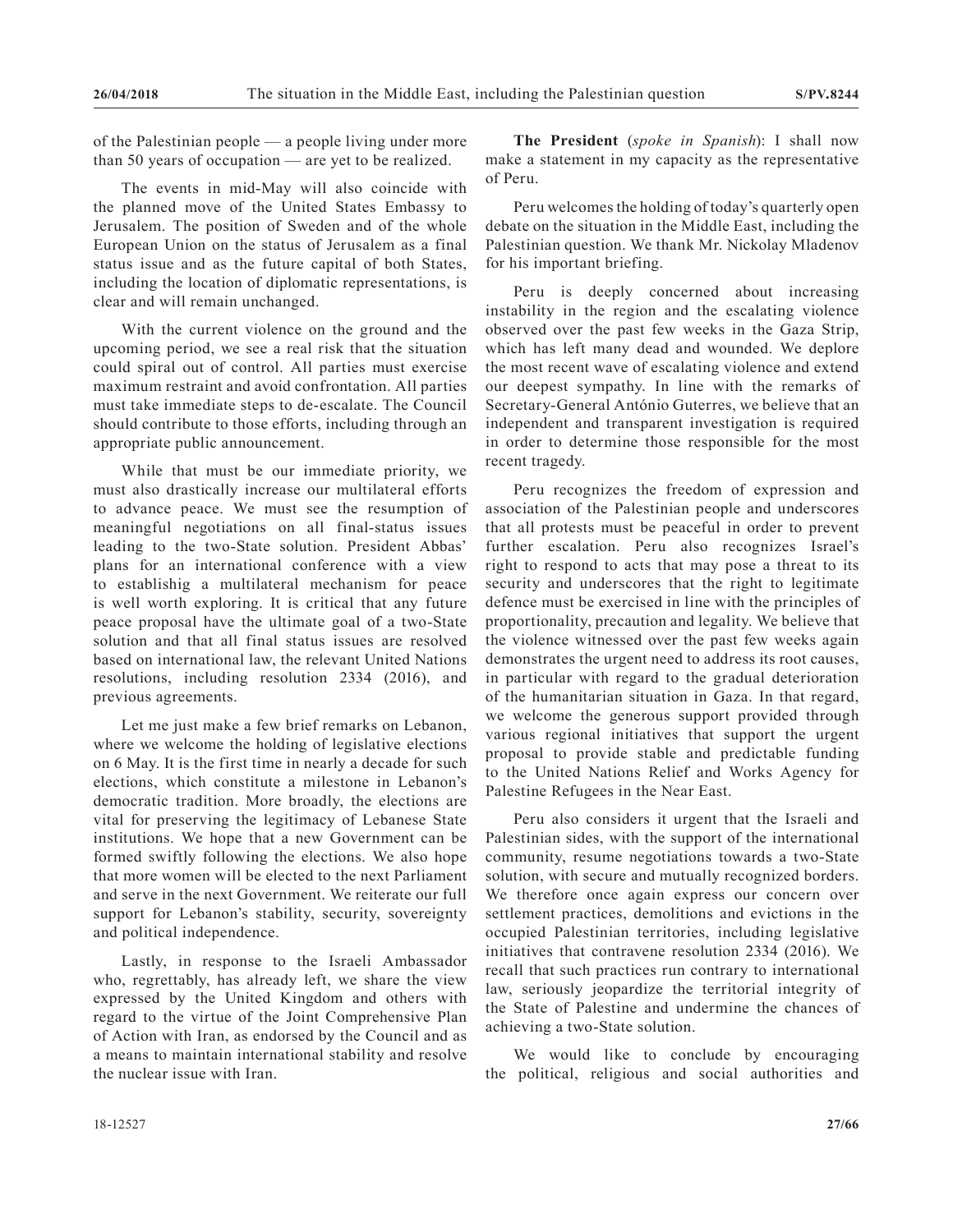leaders of both Palestine and Israel to always act with responsibility, prudence and moderation, and to encourage the resumption of a reasonable dialogue that will allow their respective peoples to move towards sustainable peace. We believe that this would be particularly important in the current context of growing instability in the Middle East, which is manifested with particular gravity in the conflicts and humanitarian crises in Syria and Yemen, among other instances of regional tension.

I now resume my functions as President of the Council.

I wish to remind all speakers to limit their statements to no more than four minutes in order to enable the Council to carry out its work expeditiously. Delegations with lengthy statements are kindly requested to circulate the texts in writing and to deliver a condensed version when speaking in the Chamber. I wish to inform all concerned that we will be carrying on this open debate right through the lunch hour, as we have a large number of speakers.

I now give the floor to the representative of Lebanon.

**Ms. Mudallali** (Lebanon): I would like to congratulate Peru on a successful presidency of the Security Council this month. I would also like to thank Mr. Mladenov for his important briefing.

We meet at a perilous time in the Middle East. The Secretary-General, Mr. Guterres, described the situation as chaos and a threat to peace and security. The gaps are huge, and the shattered hopes should intensify our determination to sustain peace.

The Palestinian question and support for the Palestinian people and their legitimate rights remain a central tenet of the Arab consensus. That was reaffirmed at the summit held in Dhahran, Saudi Arabia, in mid-April when Arab leaders, once again, emphasized their support for the right of the State of Palestine to its sovereignty over all the occupied Palestinian territories since 1967, including East Jerusalem. Jerusalem took centre stage in the summit, and the Arab leaders unanimously condemned and rejected the decision to recognize Jerusalem as the capital of Israel, as they rejected moving the United States Embassy to Jerusalem.

In the meantime, the peaceful demonstrations by civilian Palestinians in Gaza were met by Israeli bullets, and led to the death of dozens of Palestinians and injured thousands. Lebanon added its voice to the voice of the Arab leaders and the rest of the world in condemning the killing of innocent civilians and called for an international investigation commission to prosecute those responsible for those crimes.

Despite the situation, the Arab world is still committed to solving the conflict peacefully. The Arab leaders, at their summit, including Lebanon, reaffirmed their commitment to peace as a strategic option. They called for resolving the Arab-Israeli conflict on the basis of the Arab Peace Initiative of 2002, ending the occupation and returning to the 1967 borders. The message remains that there is no alternative to the two-State solution based on all the relevant United Nations resolutions. How many innocent people should be killed, how many summits should be held and how many calls and condemnations should be enough for the Council to act and resume its role as the primary organ responsible for peace and security in the world?

There is consensus in Lebanon about a policy of disassociation towards the conflict in Syria. Nevertheless, because of the presence of over 1.2 million displaced persons in my country, Lebanon joins the international community in its call for a political solution to the Syrian conflict. It was only this week that the President of the Council of Ministers of Lebanon, His Excellency Mr. Saad Hariri, urged the international community to be more determined to find a solution in Syria and considered any delay harmful to the displaced Syrians, as well as to Lebanon.

In the midst of that regional turmoil, Lebanon remains steadfast in its efforts to preserve its stability through a series of steps. The Government was successful in holding three important conferences in partnership with Lebanon's friends. The Rome conference, hosted with the Italian Government's support in March, helped generate assistance for the Lebanese Armed Forces and security services. The conference in Paris under the auspices of the French presidency earlier this month brought about much-needed support for the Lebanese economy. Lastly, the Brussels conference, held this week, promised to bring invaluable help to Lebanon to withstand the burden of the displaced Syrians in the country, although the pledges fell below 15 per cent of the appeal.

Lebanon is very thankful for the generous support of its friends in the international community that understand the central role that Lebanon plays in the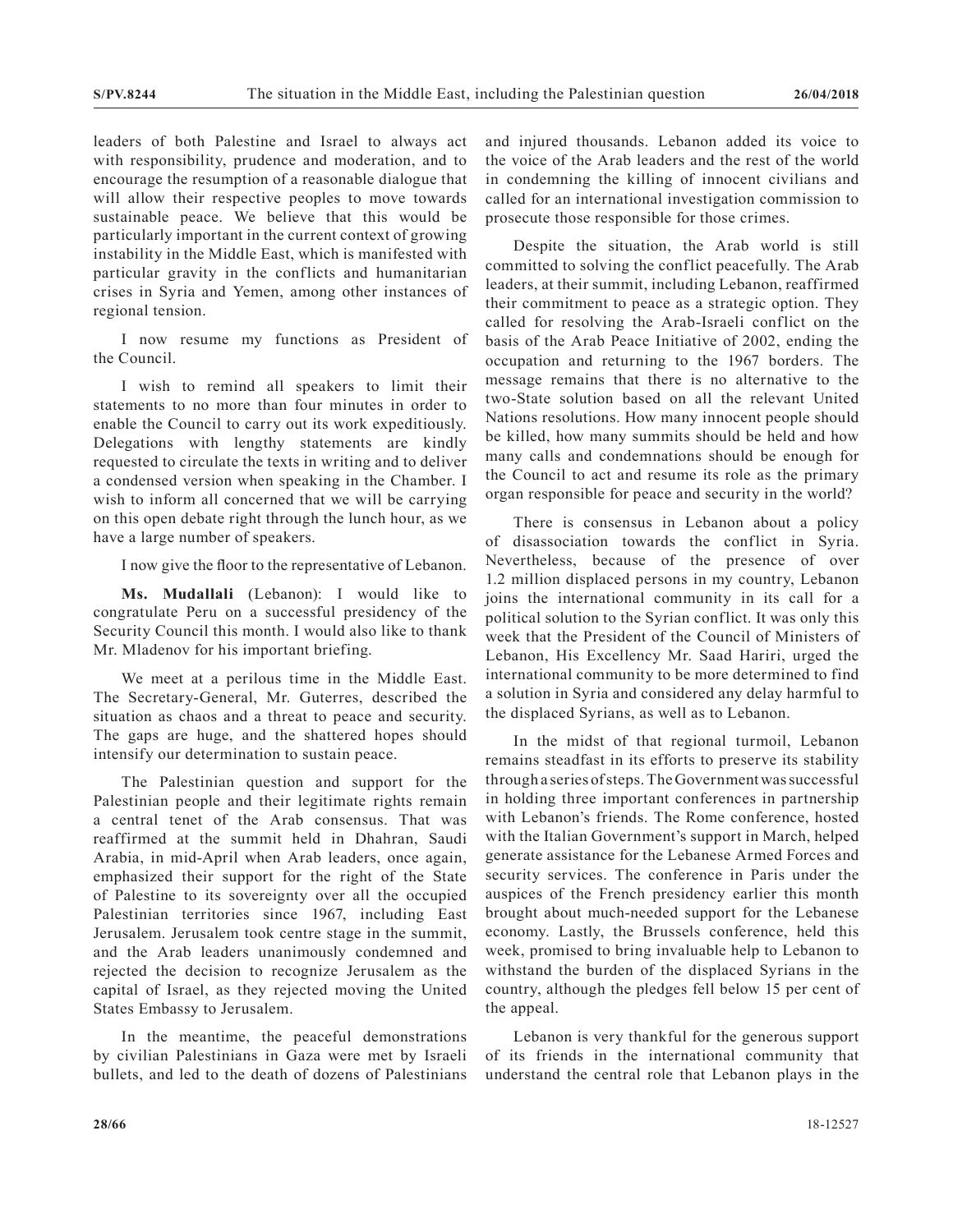stability of the region. Domestically, the Lebanese will go to the polls on 6 May to vote for a new Parliament. Those elections are very important because they strengthen the well-established democratic traditions in Lebanon and send a message about the importance of the ballot box in politics. But Lebanon is still facing serious challenges and threats to its security and stability, especially from the daily Israeli violations of its sovereignty by air, land and sea. Israel is still insisting on building a wall on occupied Lebanese territory and in disputed areas.

The United Nations Interim Force in Lebanon, through the tripartite mechanism, is trying to reduce tensions and resolve disputes on the ground. But that is not an alternative to the full implementation of United Nations resolutions that call for the full Israeli withdrawal from the occupied Lebanese territory and respect for its territorial and maritime borders. Lebanon is committed to the complete implementation of resolution 1701 (2006) in its entirety, and expects the Council to shoulder its responsibility to bring Israel to do the same, and stop its threats to Lebanon.

The last two days witnessed hundreds of world leaders and representatives in this building talking about peacebuilding and sustaining peace. If there is anything they agreed on it was the importance of addressing the root causes of conflicts. There is no place that needs that more than my region. Ending the occupation in Palestine and withdrawing from the occupied Lebanese and Arab territories can go a long way towards bringing peace and stability to the Middle East. There is a need for peacemakers and honest brokers to start a peace process, and have the commitment and will to see it through. Only then can we have an open debate on the Middle East that does not dwell on conflict, bloodshed and despair, and delivers a hopeful message.

**The President** (*spoke in Spanish*): I now give the floor to the representative of Japan.

**Mr. Bessho** (Japan): I thank you, Mr. President, for organizing this open debate. I also thank the Special Coordinator, Mr. Mladenov, for his valuable briefing. Japan is deeply concerned about the deteriorating situation in Gaza since 30 March. We are appalled by the number of dead and wounded, which has increased with each passing week. We respect both the Palestinians' right to peaceful demonstrations and the Israelis' right to security. However, violence cannot be justified for

any reason. It will never solve problems and will not change the behaviour of others.

Japan continues to call upon all parties to exercise maximum restraint. We also reiterate that international human rights law and humanitarian law must be fully observed. There is now a tangible risk of an escalation of tension on the ground that could lead to further casualties as we approach the middle of May. We must all seek ways to prevent that outcome. In that regard, the Secretary-General's call for an independent and transparent investigation should be swiftly implemented in a way that prevents further escalation and casualties.

Behind the current situation, there is a lack of hope for the Palestinian people. The humanitarian situation in Gaza is dire. The existing scarcity of electricity and water will more severely affect people in the summer. Continued settlement activities in the West Bank not only violate international law, but also deprive the Palestinian people of hope for a two-State solution.

The financial crisis of the United Nations Relief and Works Agency for Palestine Refugees in the Near East (UNWRA) has caused increased anxiety for Palestinian refugees. These hopeless conditions are feeding radicalism and do not benefit either party. The Government of Japan is determined to do what it can to keep the hope for a peaceful future alive. Regarding UNRWA, I am happy to announce that, two days ago, Japan decided to provide \$10 million in additional contributions. We are also ready to call for further cooperation with UNRWA by Asian countries at the forthcoming Conference on Cooperation among East Asian Countries for Palestinian Development. We hope the solidarity shown by the international community will help Palestinians find hope in these difficult times, and prevent them from being driven to radicalism.

In that context, I also would like to touch upon the Jericho Agro-Industrial Park. That industrial complex now creates tangible employment and provides Palestinian manufacturers and entrepreneurs with a glimpse of a positive future. We envision products made in the Park being exported through Jordan to the region and beyond in the years to come. The Corridor for Peace and Prosperity initiative has offered opportunities where Palestine, Israel, Jordan and Japan cooperate for the economic development of Palestine through regional cooperation. A ministerial meeting is expected to be held soon.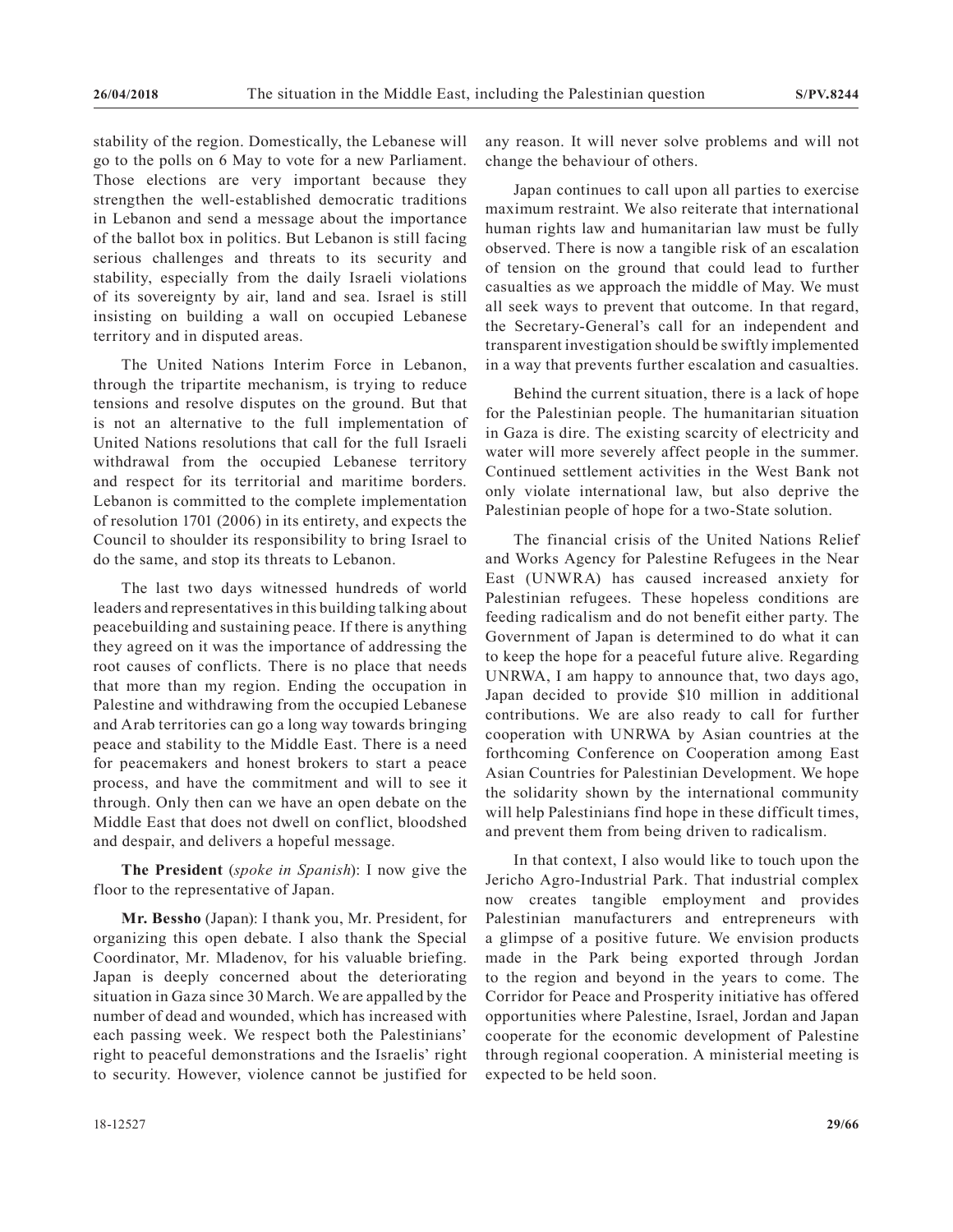Japan believes that keeping hope and mutual trust alive through these efforts is essential, particularly when the political track is at a difficult juncture. Ultimately, though, the projects alone cannot achieve peace. We reiterate that lasting peace and security can be achieved only through negotiations between the parties. Japan calls upon both parties to take concrete steps towards renewed negotiations, leading to the peaceful co-existence of a viable Palestinian State and Israel with secure and recognized borders.

We will enhance our political engagement with both parties, including at the highest level. Japan continues to support a two-State solution that accommodates the aspirations of both sides, in line with the relevant Security Council resolutions and known parameters. The final status of Jerusalem should be resolved through negotiations based on the assumption that it will be the future capital of both States.

**The President** (*spoke in Spanish*): I now give the floor to the representative of the Syrian Arab Republic.

**Mr. Ja'afari** (Syrian Arab Republic) (*spoke in Arabic*): The occupation by Israel of Palestinian, Syrian and Lebanese territories, the displacement of peoples, the confiscation of land and settling strangers on it based on the conviction of a takfiri Zionist belief constitute terrorism beyond description. Worse than that, double standards have become characteristic of some Member States in the Security Council that claim to defend human rights, international law and the principles set out in the Charter of the United Nations. They call for hysterical meetings almost daily, on matters based on false intelligence information that they make up while pretending to forget the clear fact that Israel has been occupying Palestine, the Golan and parts of Lebanon for more than five decades.

Those countries, in particular the United States of America, have provided protection and immunity from accountability for Israel's continued violations of hundreds of resolutions calling on Israel to end its occupation of Arab territories and to withdraw to the 4 June 1967 border. That encourages Israel to commit the most heinous of crimes and terrorist acts, the most recent of which was the killing of scores of people and injuring thousands of Palestinian civilians who were protesting peacefully during last weeks on the annual Palestinian Land Day, stressing the right of Palestinian refugees to return to their lands.

The Syrian Arab Republic has maintained its principled position supporting the Palestinian people's right to self-determination, to establish an independent State on their entire national territory, with Jerusalem as its capital, and to ensure the right of refugees to return to their homes according to General Assembly resolution 194 (III), of 1948.

My delegation would like to strongly condemn the deliberate disregard by the Special Coordinator for the Middle East Peace Process of a main part of his mandate. Once again, he did not touch on the situation of the occupied Syrian Golan, or the continuing Israeli practices and violations there, even though those practices fall within the item under discussion today. They are an integral part of his mandate as Special Coordinator for the Peace Process. Deviating from his mandate scores of times makes him incapable of assuming the responsibilities he has been assigned to handle.

Some countries have been attempting today to impose subjects that are not under discussion, in order to distract the Security Council from the practices of the Israeli occupation. They have not said a single word about putting an end to the Israeli occupation of the Arab territories and the occupied Syrian Golan. It is as if the restoration of the Golan is not the right of the Syrian people, and as if the Golan were not an occupied Syrian territory. Why do those delegations not speak about fighting terrorism, about human rights law and International humanitarian law when it comes to detaining Syrian people and putting them in Israeli jails in an arbitrary manner? For example, Sidqi Al-Maqt, the Mandela of Syria, was detained and imprisoned for merely documenting Israel's cooperation in the Syrian Golan with Da'esh and the Al-Nusra Front gangs in the disengagement area in Golan. Where is their rejection of stealing Golan natural resources, including gas, oil and water? Where is their rejection of the New Jersey-based company Genie Energy? That company, which is owned by a number of former United States officials, is digging for oil in the occupied Syrian Golan in violation of international law and the Fourth Geneva Convention. Where is their condemnation of the repeated aggression by Israel against my country, Syria, in support of terrorist groups? The latest was on 9 April. Of course, none of that has been reported to the Special Coordinator for the Peace Process.

We underscore that Syria has a sovereign right to 4 June 1967 border in the occupied Syrian Golan. It is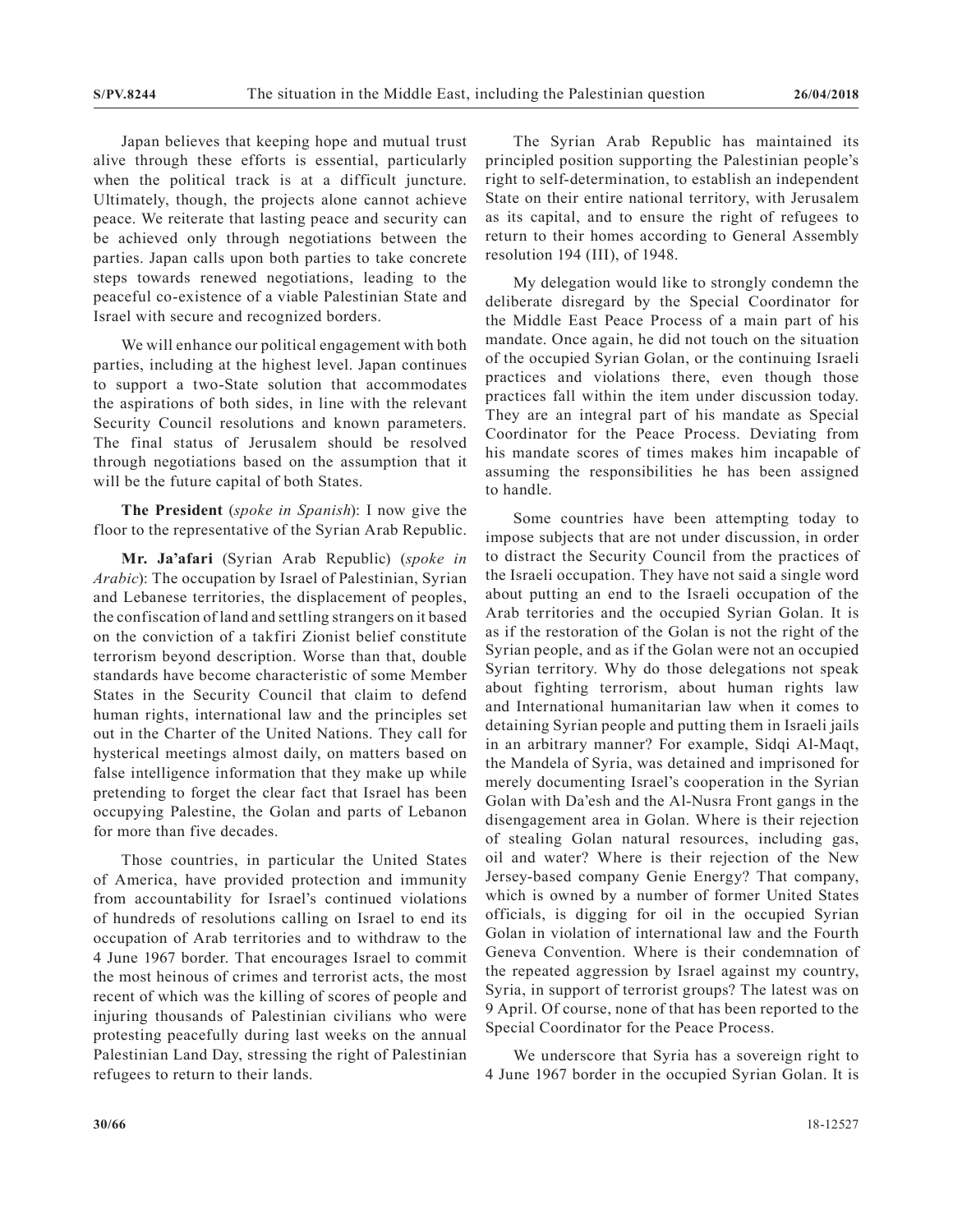a non-negotiable right. Our occupied territories and our usurped rights should be returned in full to us, the rightful holders. Israeli settlers must leave our occupied territory in Golan sooner or later. My country calls on the Security Council to take immediate measures against Israel, the occupying Power, to put an end to its acts of aggressions and violations, and to put an end to the occupation of Arab territories, including the occupied Syrian Golan. It must withdraw to 4 June 1967 borders, in accordance with resolutions 242 (1967), 338 (1973) and 497 (1981), and the establishment of the Palestinian State with Jerusalem as its capital.

**The President** (*spoke in Spanish*): I now give the floor to the representative of Saudi Arabia.

**Mr. Al-Moualimi** (Saudi Arabia) (*spoke in Arabic*): Allow me, at the outset, to congratulate you, Mr. President, upon your assumption of the presidency of the Security Council for this month. I wish you every success in your work.

I would like also to express my sincere condolences to Côte d'Ivoire on the passing of our colleague Mr. Bernard Tanoh-Boutchoue, Permanent Representative of Côte d'Ivoire, and to wish his family patience and solace.

Alaa Zamli, Hussein Madi and Mohammed Ayoub were all 14-year-old boys. They were in the flower of their youth. Another 40 children like them were singing patriotic songs that included the following lyrics:

"Return is a right like the sun that rises in our hearts and minds;

"The ray of justice will lead us to Palestine and Jerusalem".

The ray of justice is guaranteed by international resolutions and charters. The ray of justice that those boys never saw because of bullets fired at them and at their friends by the occupation soldiers of the occupation forces in cold blood, without a semblance of human conscience. The Palestinians have claimed nothing other than the right to life, the right to return to their lands, which they were forced to leave, the right to selfdetermination and establishing their independent State with Jerusalem as its capital and the right to demand that the Security Council enforces its resolutions pertaining to the protection of the Palestinian people, in particular resolutions 605 (1987) and 904 (1994).

We call for the establishment of an international investigative commission to shed light on the events of 30 March and thereafter, and to hold Israel accountable for the murder of unarmed civilian protesters, and let the perpetrators of those crimes be subjected to deterring.

The Kingdom of Saudi Arabia emphasizes the centrality of the Palestinian cause in relation to the Arab nation, as well as the importance of the Arab identity of Jerusalem, the right of the State of Palestine to govern all its territories occupied since 1967, including Jerusalem, and the urgent need for Israel to withdraw from all occupied Arab territories, including the Syrian Arab Golan. Saudi Arabia also underscores its strategic preference for peace and the need to settle the Israeli-Arab conflict in accordance with the Arabic Peace Initiative, introduced by my country in 2002. King Salman Bin Abdulaziz Al-Saud, Custodian of the Two Holy Mosques, reiterated his firm stance on that unchanged and principled position, when he announced at the twenty ninth Arab Summit, held recently in the Kingdom of Saudi Arabia that

"the Palestinian question is our first cause, and would remain our first cause until the Palestinian people enjoy all their legitimate rights, in particular the establishment of their independent State with east Jerusalem as its capital".

Iran continues to interfere in the internal affairs of Arab States and foment, support and embrace terrorism. Iran provides the first line of support to Hizbullah — a terrorist group that flaunts its arrogance and dominance in Lebanon, wages war in Syria and perpetrates the most extreme killings, siege and ethnic cleansing. Iran is supporting the Houthi militias in Yemen and providing them with arms and missiles that are, in turn, fired against my country. The number of missiles launched so far against Saudi Arabia has reached 125.

Independent United Nations reports have demonstrated that the missiles fired against my country were manufactured in Iran. The final report of Panel of Experts on Yemen found that,

"the Islamic Republic of Iran is in non-compliance with paragraph 14 of resolution 2216 (2015) in that it failed to take the necessary measures to prevent the direct or indirect supply, sale or transfer of [arms to the Houthis]" (*S/2018/68, p. 2*)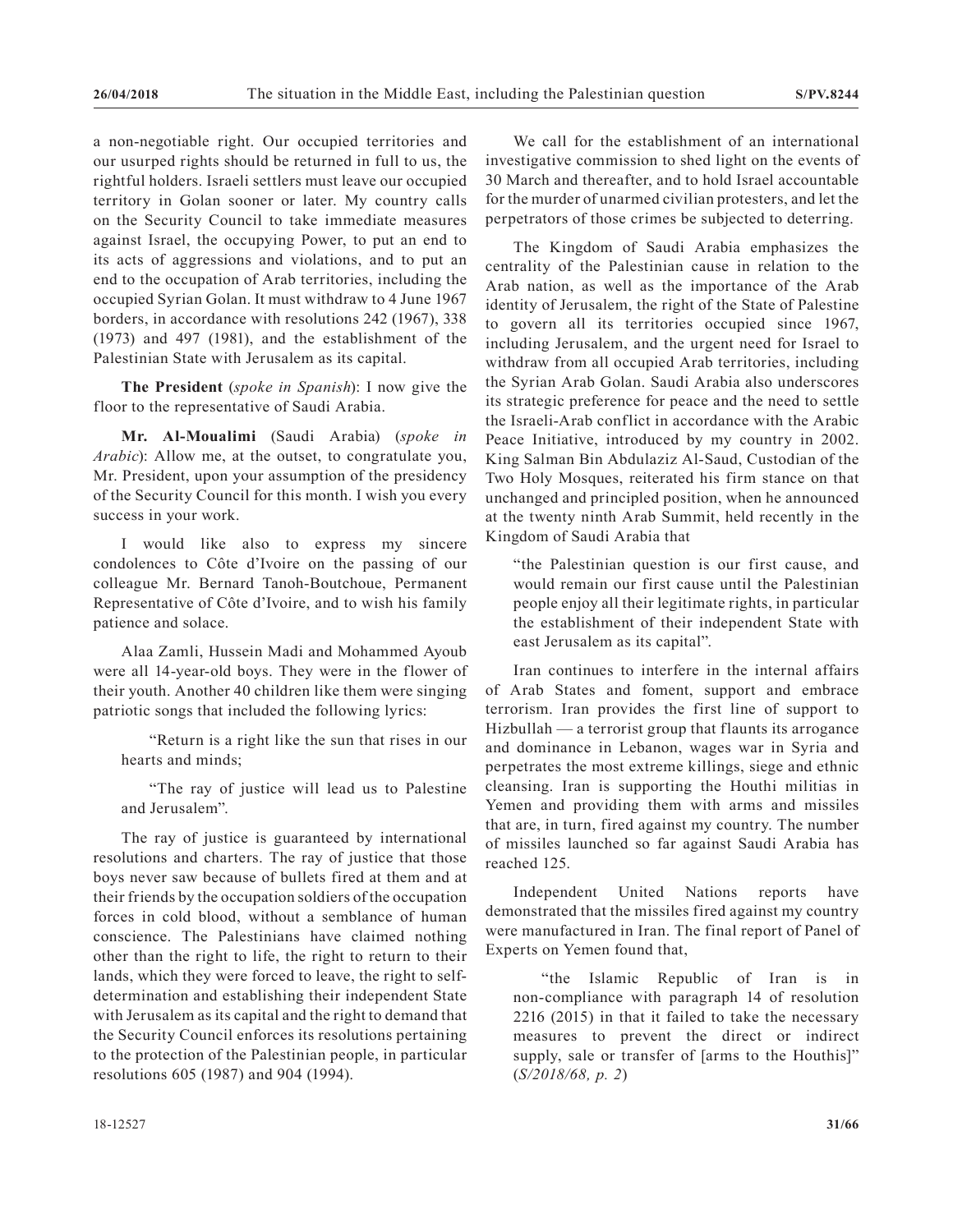In the most recent report of the Secretary-General on the implementation of resolution 2231 (2015), published following the Secretariat's visit to Saudi Arabia, he indicated that,

"The Secretariat also observed three actuators that bore the castings of a logo similar to that of the Shahid Bagheri Industrial Group, an entity on the list maintained pursuant to resolution 2231 (2015) and a subordinate to the Aerospace Industries Organization of the Islamic Republic of Iran." (*S/2017/1030, para. 29*)

According to those reports, Iran is flagrantly violating resolutions 2216 (2015) and 2231 (2015). It is high time that the Council take a firm stand with regard to Iran and urge the international community to avoid complacency in the face of those acts of aggression and terrorism, which are undermining regional and international peace and security. It is also high time to deal with Hizbullah seriously and lift the lid off its terrorist operations in Syria, Lebanon and other parts of the world, and combat the flow of illegal arms into Hizbullah's hands and its practices, which run contrary to the Lebanese Constitution.

With regard to Syria, Saudi Arabia condemns the horrific chemical-weapon attack perpetrated by the Syrian regime in Douma in eastern Ghouta, which led to the deaths of dozens of innocent women and children. That crime demonstrates that the Syrian authorities have not discontinued the use of chemical weapons against civilians in Syria. Such a crime calls for a serious response and firm stance on the part of the international community to end the human suffering and ensure that the perpetrators be held accountable and punished.

The Kingdom of Saudi Arabia once again calls for delivering immediate humanitarian assistance to those in need throughout Syria regardless of their race, religion or political affiliation. It is necessary that all those detained and kidnapped be liberated. It is also critical that all refugees and displaced persons be allowed to return to their homes with dignity.

The Kingdom of Saudi Arabia has expressed that it is keen to provide its assistance to the brotherly people of Syria to alleviate their suffering. Accordingly, my country announced its pledge of \$100 million at the donor conference held in Brussels from 24 to 25 April in support of Syria. That brings the total amount of aid that Saudi Arabia has provided to its Syrian brothers in

Syria and in neighbouring countries to almost \$1 billion to date.

The Kingdom of Saudi Arabia reaffirms the need to end the tragedy experienced by the Syrian people. It is crucial that we move towards a peaceful solution based on the first Geneva communiqué (S/2012/522, annex) and resolution 2254 (2015). The international community must meet its obligations with regard to the protection of civilians in Syria. The optimal solution to the crisis is indeed through consensus among Syrians and an agreement that meets the needs of the people, ends their suffering and meets their aspirations for freedom, stability and prosperity.

**The President** (*spoke in Spanish*): I now give the floor to the representative of Tunisia.

**Mr. Khiari** (Tunisia) (*spoke in Arabic*): First of all, on behalf of the Group of Arab States, I thank you, Sir, for convening this important meeting on the situation in the Middle East, including the Palestinian question. The Group of Arab States would also like to thank Mr. Nickolay Mladenov, Special Coordinator for the Middle East Peace Process, for his briefing.

More than 70 years have passed since the establishment of the United Nations, and since then the Palestinian people have been living under occupation and suffering from all forms of Israeli violations, which have affected generations of Palestinians, in flagrant violation of international treaties and conventions and in defiance of relevant United Nations resolutions.

We are firmly committed to the Charter of the United Nations and to international law and international legitimacy, as they form the basis of international relations. In the light of the Israeli occupation authorities' flagrant and wanton aggression against those principles, and the continued brutal occupation of the Palestinian territories, we stress the importance of maintaining a unified international position that rejects Israel's status quo policy and of supporting the United Nations and the principles set out in its Charter, as well as supporting the right of the Palestinian people to self -determination and establishing their independent state across 1967 borders with East Jerusalem as its capital.

At the most recent meeting of the League of Arab States, held in Saudi Arabia on 15 April, Arab leaders, in accordance with their belief in the role of the United Nations, international law and international legitimacy and with a view to bringing about peace in the Middle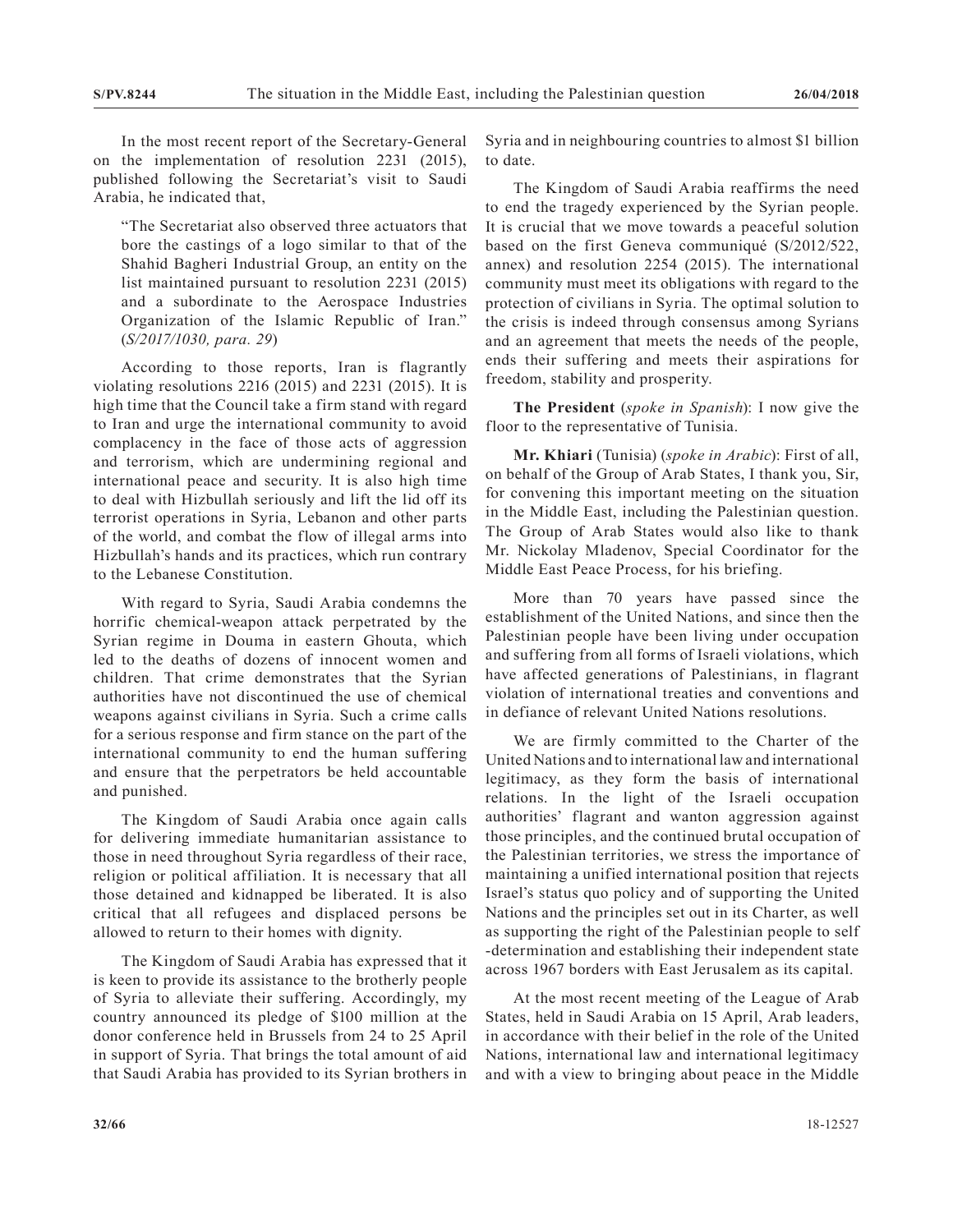East as a strategic option, underscored a number of points, including the following.

First, it is important for there to be comprehensive and lasting peace in the Middle East as an Arab strategic option within the Arab peace process, which continues to be the more comprehensive plan to address all final status issues, most important of which are those of refugees and security in the region.

Secondly, the Arab leaders stressed the centrality of the Palestinian cause for all Arab nations and the Arab identity of occupied East Jerusalem as the capital of Palestine.

Thirdly, they stressed that East Jerusalem will remain the capital of Arab Palestine, and called on States of the world to not recognize Jerusalem as the capital of Israel or to move their capitals there or take any measures that would alter the legal and political nature and character of Jerusalem, as that would have repercussions in the Middle East at large.

Fourthly, they stressed the importance of relaunching serious and effective Israeli-Palestinian peace negotiations in order to overcome the impasse caused by the stringent Israeli positions. The negotiations should be time bound in order to bring the conflict to an end on the basis of a two-State solution. The Arab leaders supported the vision expressed by the Palestinian President for peace in his statement before the Council on 20 February (see S/PV.8183).

Fifthly, they rejected all unilateral Israeli steps aimed at changing the realities on the ground and undermining the two-State solution. They called on the international community to implement the resolutions of the international legitimacy, the most recent of which is resolution 2334 (2016), which condemns the settlements and confiscation of lands.

This meeting is being held at a time of tension as Israeli occupying authorities are seriously escalating their aggressions against the peace protesters in Palestine, especially in Gaza Strip. These painful incidents cause us to seriously request international protection for the defenceless Palestinian people.

 We renew our condemnation of those acts of aggressions against the Palestinian people in the strongest possible terms. We reaffirm our full support for the call by the Secretary-General and many States to conduct a transparent and independent investigation into the fatal incidents related to the Great March of Return for the fourth week in a row. Pressure must be brought to bear on Israel to exercise restraint and refrain from using live ammunition against the Palestinian protesters while they commemorate the seventieth anniversary of the Nakba. All those violations and aggression exacerbate the humanitarian situation on the ground, in particular in the besieged Gaza and the camps. Basic relief services, including health and education, are threatened as a result of the evershrinking deficit in the budget of the United Nations Relief and Works Agency for Palestine Refugees in the Near East (UNWRA) and the decline in financial allocations. We would like to thank donors for their support. We call on the international community to redouble its efforts to fill the financial gap and to ensure the financial sustainability of UNWRA, which would afford protection and a decent life to more than 5 million Palestinian refugees.

The international recognition of the State of Palestine enabled it to obtain observer status at the United Nations and to become a full member of a number of organizations and international treaties. The Group of Arab States seeks to promote the status of the State of Palestine internationally. It has stepped up its consultations with Member States and the Security Council with regard to the continued efforts to enable the State of Palestine to become a full Member of the United Nations in line with the relevant United Nations resolutions.

We strongly believe that we have no option other than to put an end to the Israeli occupation of Palestine and all other Arab territories. That is the only way to achieve peace in the region. We support all serious efforts and endeavours to revive the peace process and resume negotiations between the Palestinian and Israeli sides on the basis of the two-State solution and in accordance with the international terms of reference, the resolutions of the Madrid Peace Conference and the Arab Peace Initiative.

**The President** (*spoke in Spanish*): I now give the floor to the observer of the European Union.

**Mr. Vale de Almeida**: I have the honour to speak on behalf of the European Union and its 28 member States. The candidate countries the former Yugoslav Republic of Macedonia, Montenegro and Albania, as well as Ukraine, align themselves with this statement. A full version of my statement will be circulated. Allow me to make a few remarks.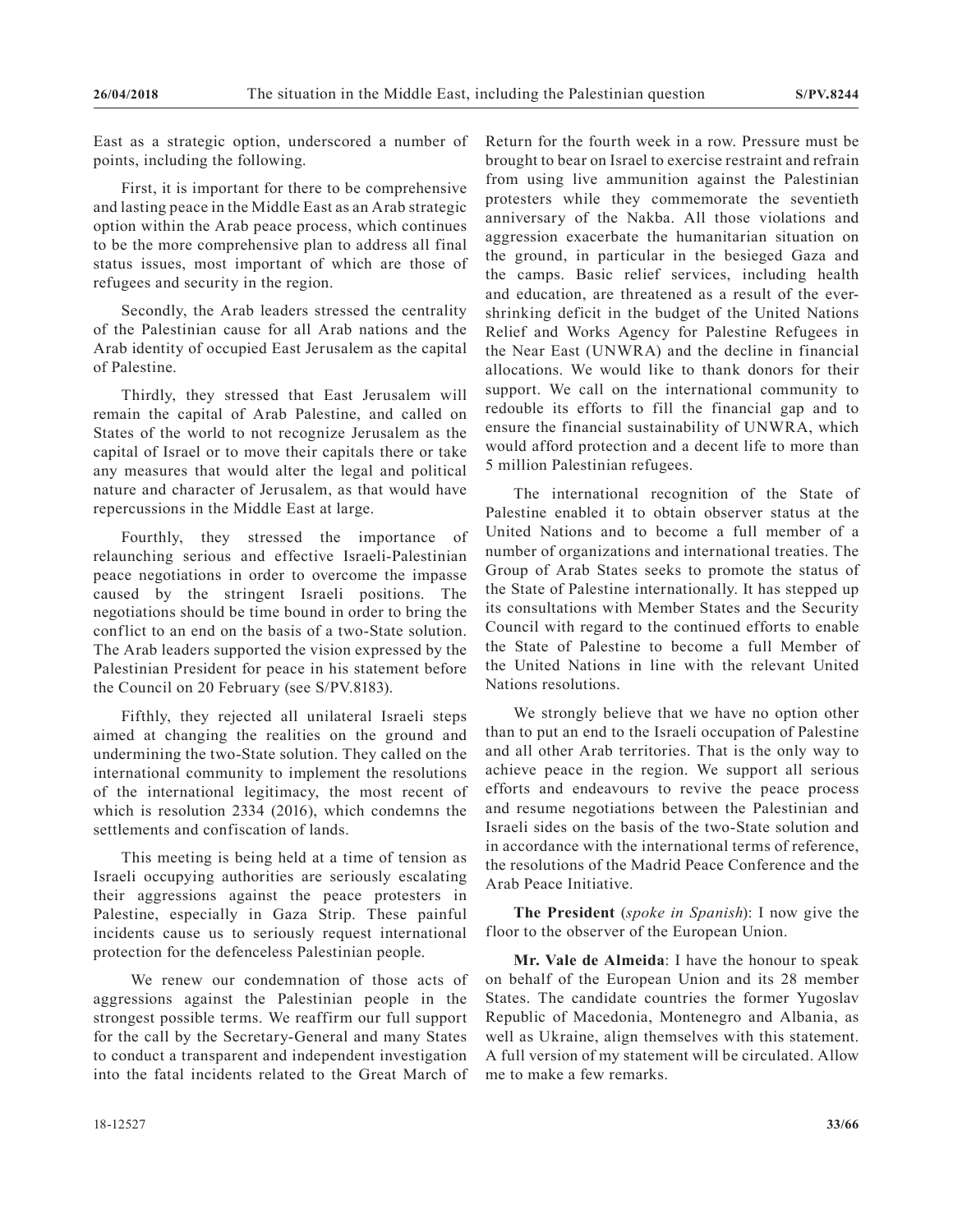Recent events in Gaza are a stark reminder of how volatile the situation on the ground can be in the absence of a clear political horizon. That is why, in past months, the European Union has consistently kept the Middle East peace process high on the political agenda, at a time when the region faces many other challenges.

Our overarching objective remains to restore a political horizon and an appropriate framework for political progress, together with our regional and international partners, starting with the Middle East Quartet. The European Union appreciates the United Nations role in that regard, including in particular the role played by the United Nations Special Coordinator for the Peace Process, Nikolay Mladenov.

The European Union remains fully committed to its known positions on parameters for a two-State solution, on the need to avoid any steps that are eroding the viability of the two-State solution, as laid down in the Quartet report of July 2016, including in particular continued Israeli settlement activity, which is illegal under international law and remains an obstacle to peace, as reaffirmed by resolution 2334 (2016), as well as incitement and violence.

The European Union has followed closely the recent protests and violence at the Gaza border fence. Over 30 Palestinians have been killed by Israeli live fire, including minors and journalists. Thousands have been injured. That raises serious questions about the proportionate use of force, which must be addressed through independent and transparent investigations. The European Union takes note of the fact-finding assessment mechanism established by the Israel Defence Forces to review its own actions and specific incidents that have taken place on the Israeli-Gaza border since 30 March. Facts must also be established regarding reports about violent attacks against Israel under the guise of the protests.

The most immediate priority for all sides must be to prevent any further escalation and loss of life. We call on all sides to act with utmost restraint and responsibility, while respecting the rights of freedom of expression and freedom of assembly. Israel must respect the right to peaceful protests and ensure the use of proportional measures when protecting its legitimate security interests. Those leading the protests and the de facto authorities in Gaza must avoid any incitement to violence, ensure that the protests remain strictly non-violent and not exploit them for other means. The

situation in Gaza could have significant consequences for regional and international peace and security, as demonstrated by three conflicts over the past decade. Therefore, the Security Council must contribute to de-escalation efforts, including through an appropriate public expression.

The European Union has made important efforts, together with its partners, in recent months to improve the situation for the people in Gaza and support the return of the single legitimate Palestinian Authority to Gaza. The European Union co-chaired a donor conference for the Gaza desalination plant, which received pledges of  $\epsilon$ 456 million,  $\epsilon$ 77 million of which came from the European Union. The plant, which will address the human right to water in Gaza, will take some years to build, but some of its components will have an immediate positive impact.

The efforts of the international community in Gaza can bear fruit only if there is also responsible leadership on the ground. We expect all Palestinian factions to work together to address the needs of the Palestinian population. That will require a serious engagement in good faith, under Egyptian auspices, to implement the agreement of 12 October 2017, allowing the Palestinian Authority to resume its full responsibilities in Gaza. Gaza and the West Bank must be reunified under one single and legitimate Palestinian Authority. That is an important element for achieving the two-State solution and a viable and sovereign Palestinian State. All parties must take swift steps to produce a fundamental change in the political, security and economic situation in the Gaza Strip, in accordance with resolution 1860 (2009), including the end of the closure and a full opening of the crossing points, while addressing Israel's legitimate security concerns.

The European Union remains deeply concerned over recent significant reductions of funding to the United Nations Relief and Works Agency for Palestine Refugees in the Near East (UNRWA), which is facing its most difficult financial situation since its inception in 1949. That will have serious security and humanitarian consequences not only in Gaza, but also in the West Bank and neighbouring countries. The extraordinary Ministerial Conference held in Rome on 15 March, at the initiative of Sweden, Jordan and Egypt, was an important occasion to mobilize both political and financial support for the Agency and find ways to assure sustainable forms of financing for UNRWA. Collectively, the European Union and its member States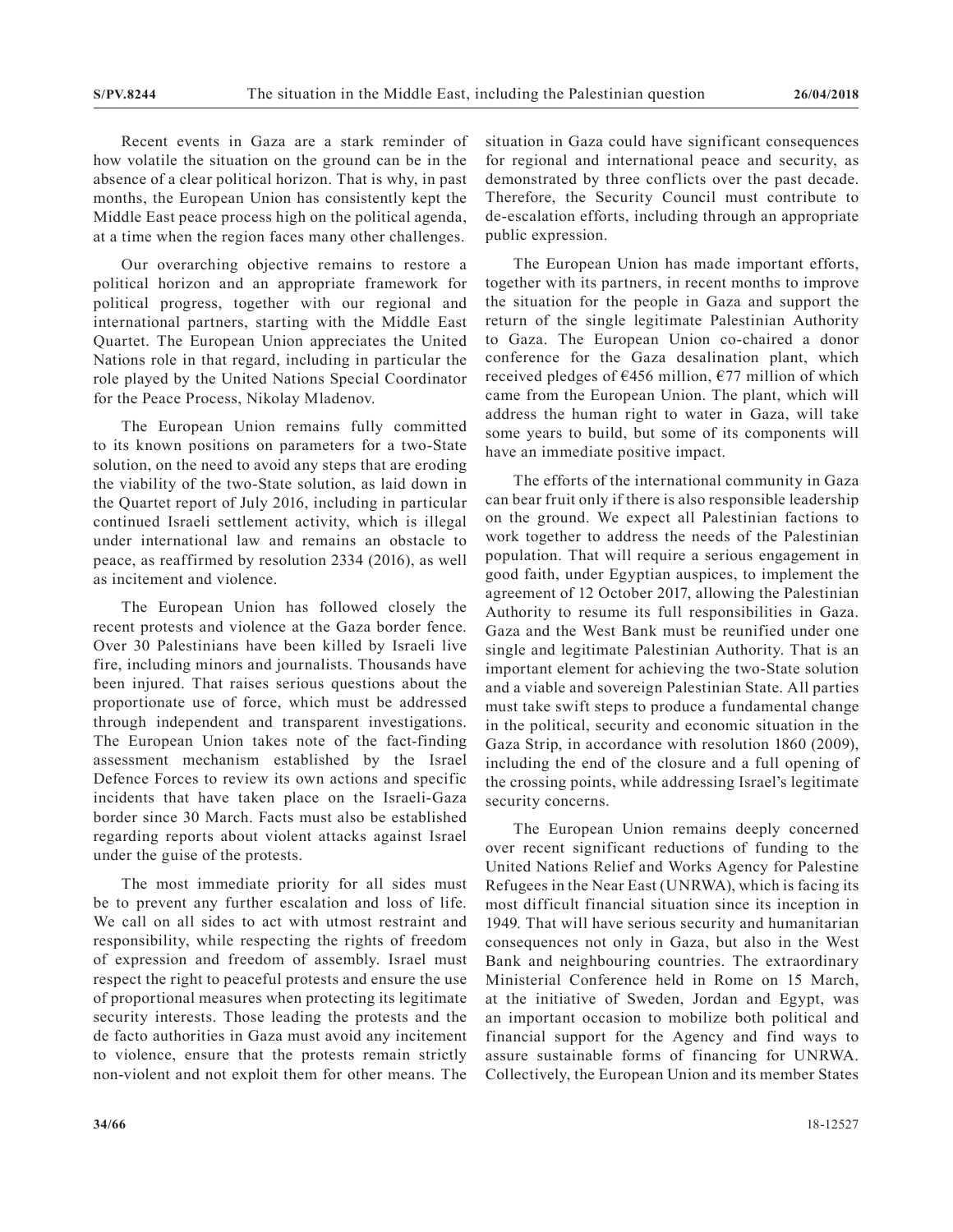are among the largest contributors to the Agency, and that will continue. We call on all donors to continue or increase their support and on those that have cut funding to rethink their decision.

The European Union reiterates its support for Israel's legitimate right to exist, as well as Palestine's legitimate aspirations to statehood and sovereignty. In view of the upcoming events in mid-May and the risks of a flare up of tensions and violence on the ground, the priority must be to avoid further escalation and loss of life. We urge the parties to show restraint and avoid provocative rhetoric and acts that would risk fuelling further tensions. The European Union and its member States will continue to respect the international consensus on Jerusalem embodied in, inter alia, resolution 478 (1980), including on the location of their diplomatic representations, until the final status of Jerusalem is resolved.

Allow me to turn briefly to Syria, where the conflict has entered its eighth year.

We strongly condemn the repeated use of chemical weapons in Syria and their continued and repeated use by the regime, in violation of resolution 2118 (2013) and the Convention on the Prohibition of the Development, Production, Stockpiling and Use of Chemical Weapons and on Their Destruction, including the latest attack on Douma, which was a grave breach of international law and an affront to human decency. The EU fully supports the ongoing investigation by the Organization for the Prohibition of Chemical Weapons (OCPW) Fact-finding Mission into that devastating chemical attack. The EU reiterates its strong commitment to combatting the re-emergence of chemical weapons and is supportive of all efforts aimed at the prevention of the use of chemical weapons.

In that respect, the European Union deeply regrets the multiple Russian vetoes of the renewal of the OPCW-United Nations Joint Investigative Mechanism mandate in November 2017, and urges the Security Council to rapidly re-establish an independent attribution mechanism to ensure accountability for perpetrators of chemical weapons' attacks. We support the current efforts led by the Security Council to recreate dialogue and move forward on all tracks of the Syrian conflict.

The European Union held the second Brussels Conference on supporting the future of Syria and the region, co-chaired with the United Nations. We concluded on a strong message of broad international support for relaunching the political process, under United Nations auspices, in Geneva to solve the Syrian crisis, in line with the relevant Security Council resolutions, including resolution 2254 (2015), and the Geneva communiqué (S/2012/522, annex). We reiterate that the European Union will be ready to assist in the reconstruction of Syria only when a comprehensive, genuine and inclusive political transition, negotiated by the Syrian parties in the conflict on the basis of resolution 2254 (2015) and the Geneva communiqué is firmly under way.

At the Brussels Conference, \$4.4 billion were mobilized in support of operations to address both the worsening humanitarian situation inside Syria and the enormous needs of refugees and their hosts across the region this year, as well as multi-year pledges of \$3.4 billion for the period 2019-2020.

In conclusion, the momentum of the current situation should be used to reinvigorate the process to find a political resolution to the Syrian conflict. The European Union repeats that any sustainable solution to the conflict requires a genuine political transition, in line with resolution 2254 (2015) and the Geneva communiqué, negotiated by the Syrian parties within the United Nations-led Geneva process, and we remain committed to the unity, sovereignty and territorial integrity of the Syrian State. In that context, the European Union commends the tireless efforts of the United Nations Special Envoy for Syria, Mr. Staffan de Mistura, to facilitate the implementation of all relevant resolutions. The European Union will spare no efforts in support of a peaceful solution to the Syrian conflict.

**The President** (*spoke in Spanish*): I now give the floor to the representative of Brazil.

**Mr. Duque Estrada Meyer** (Brazil): At the outset, I would like to express my deep condolences to the delegation of Côte d'Ivoire. Mr. Tanoh-Boutchoue attended the Brazilian Diplomatic Academy, and we were both in the same class. He was a very dear friend and colleague, and we will miss him.

#### (*spoke in Spanish*)

I wish to thank the Peruvian mission for convening this open debate. We believe that the United Nations as a whole and the Security Council in particular have a pivotal role to play in seeking solutions to the complex and prolonged conflicts that affect the Middle East.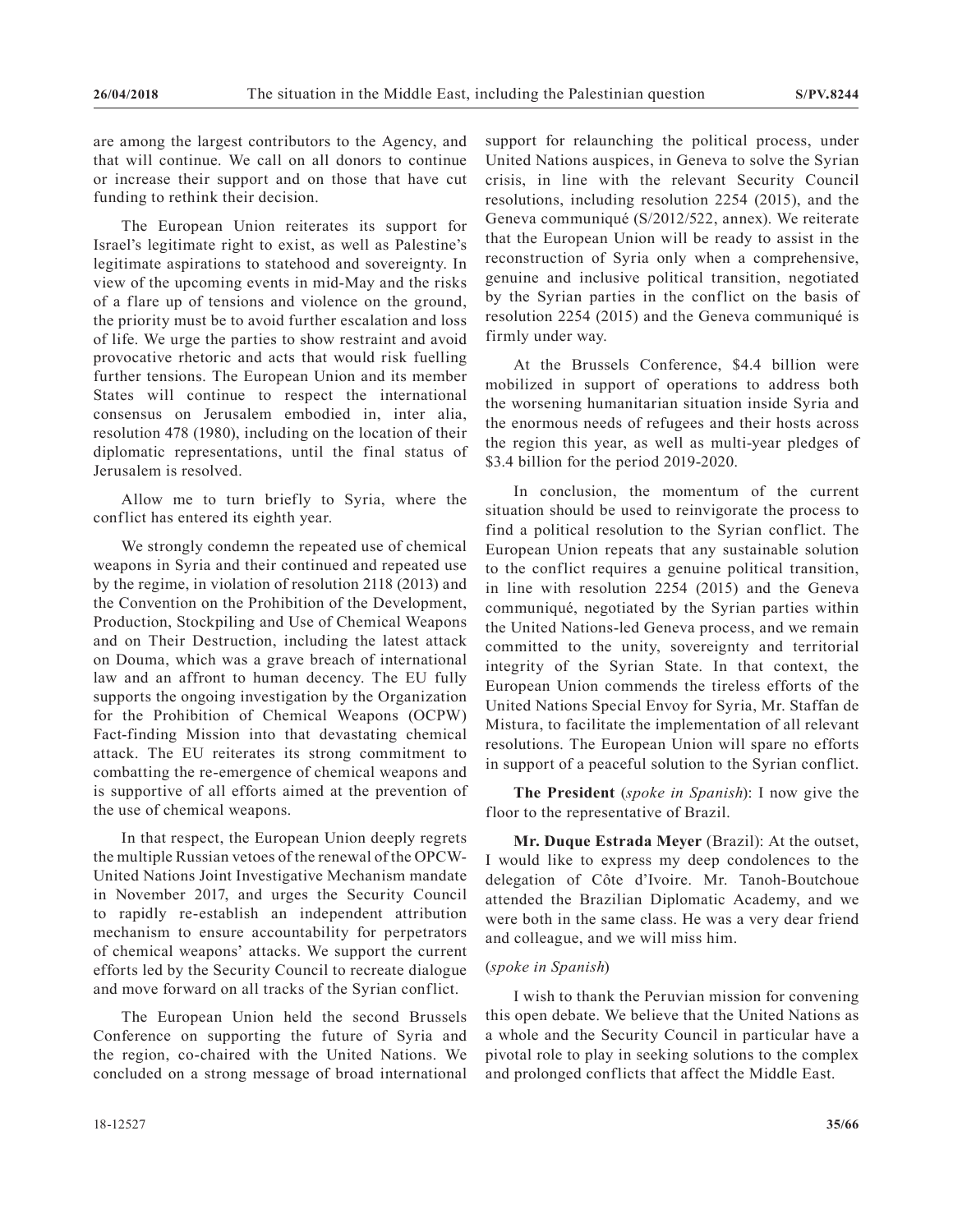Once again, Brazil wishes to express its full support for implementing a two-State solution to the Israeli-Palestinian conflict, with Palestine and Israel living side by side in peace and security, within mutually agreed and internationally recognized borders based on the 1967 borders and in accordance with international law, the Charter of the United Nations and the parameters of the peace process. Moreover, the Brazilian Government reaffirms its understanding that the final status of the city of Jerusalem must be defined through negotiations between Israel and Palestine based on the relevant Council resolutions, particularly resolutions 478 (1980) and 2334 (2016).

Brazil is following the situation in the Gaza Strip with concern, against the backdrop of the demonstrations of recent weeks. We reiterate our conviction that civilians should be able to exercise their right to demonstrate peacefully. The recent escalation has caused many deaths and unnecessary injuries, including among young people. We call on the parties to refrain from any act that could put more civilians in danger.

Recent developments in Syria continue to demand the urgent attention of the Security Council. The Brazilian Government expresses its great concern over the escalation of the conflict in recent weeks, and once again condemns the use of chemical weapons. We reaffirm that it is imperative to conduct thorough and impartial investigations into all allegations of chemical attacks and that, if confirmed, those responsible must be brought to justice.

Emerging from the conflict in Syria, however, will require full respect for international law. In that context, Brazil reiterates its belief that the conflict can be brought to an end only through political means through negotiations, under the auspices of the United Nations, based on the relevant Security Council resolutions, especially resolution 2254 (2015). We reiterate our full support for the efforts of Special Envoy Staffan de Mistura and the political negotiations in Geneva. The international community must send an unequivocal message in support of an inclusive political solution to the crisis in Syria. We are also deeply concerned about the situation in northern Syria and the violence in Idlib and Afrin. We call on all relevant parties to respect international law.

In Yemen, we are currently witnessing one of the most serious humanitarian disasters in the world. We deeply regret the recent escalation of hostilities and all violations of international law and international humanitarian law arising from conflict. We reiterate that the only way to end the Yemeni conflict and address the humanitarian crisis is a negotiated political solution through an inclusive dialogue.

In that regard, we reaffirm our full support for the work of Special Envoy Martin Griffiths. We welcomed his early contacts with the parties to the conflict with attention and optimism, and we wish to offer our strongest support for his proposal to resume the negotiations, based on parameters that will be defined in the coming months. We call on all parties to work with the Special Envoy and to return to the negotiating table without preconditions. We also reiterate the need to respect resolution 2216 (2015) on the arms embargo on Yemen, and we urge all Member States to observe its provisions.

In conclusion, Brazil reiterates its adamant support for the efforts of the Government and the people of Lebanon towards stability and development. In that context, we underline the vital role played by the United Nations Interim Force in Lebanon and its Maritime Task Force in stabilizing a highly volatile environment. Brazil is proud to lead the Maritime Task force, at its helm since 2011.

**The President** (*spoke in Spanish*): I now give the floor to the representative of South Africa.

**Mr. Pahad** (South Africa): We thank you, Mr. President, for convening this crucial open debate focusing on the situation between Palestine and Israel.

The unresolved matter of Palestine is nothing less than a gaping wound in the international political landscape — one that the Council has failed to adequately address for over 70 years. The Israeli-Palestinian conflict is as old as the Organization, and it therefore deserves to be a top priority of this organ. The resolution of that long-standing conflict will contribute to the stability of the region. However, the recent events in Gaza can be seen as symptomatic of the lack of will and commitment to a political process for the resolution of the conflict. We therefore urge the Security Council to redouble its efforts towards minimizing the internal differences that have long made it impossible for the Council to shoulder its charter responsibility with regard to this matter.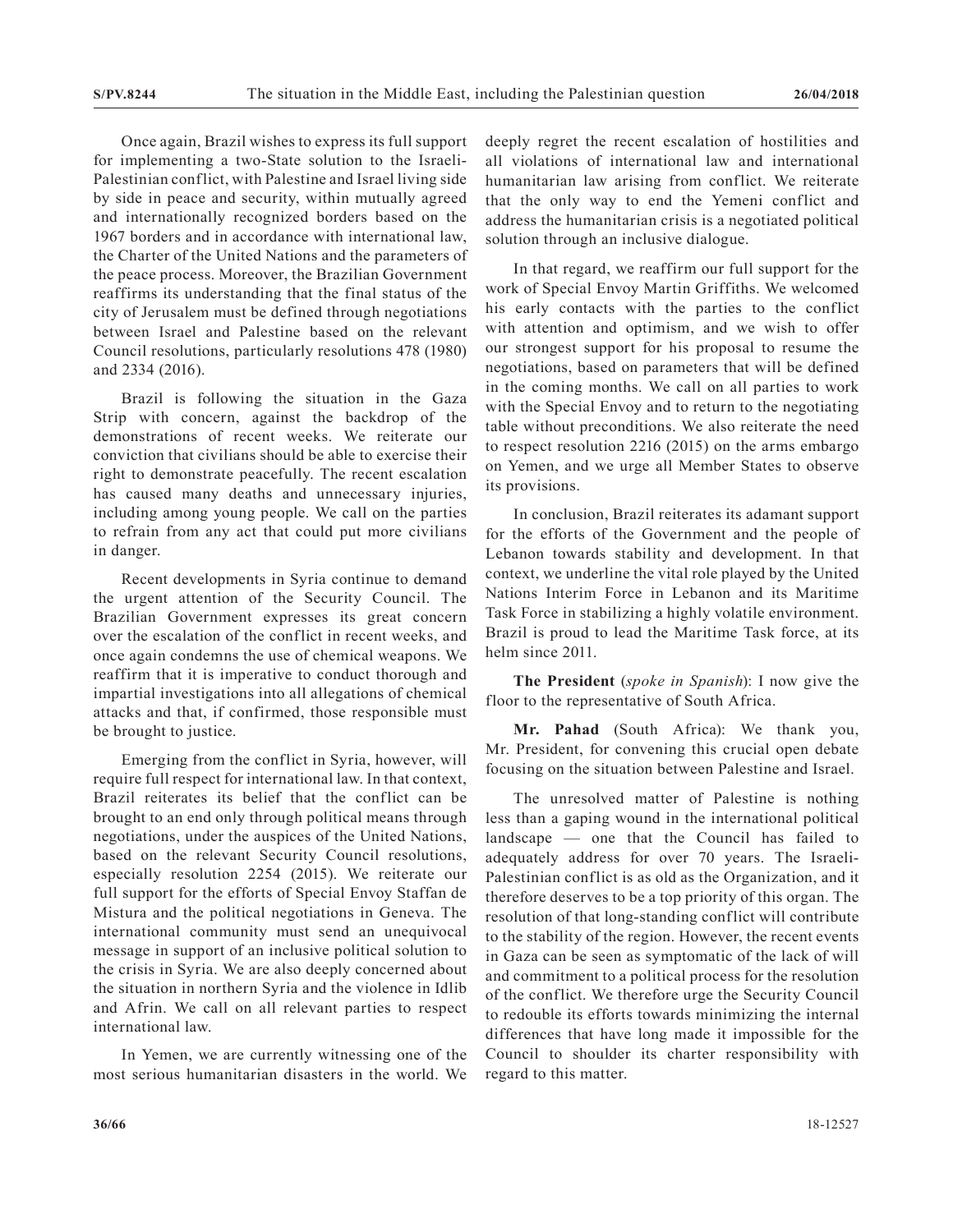Every year that goes by appears to make peace even more elusive. New generations of Israelis and Palestinians grow up knowing nothing but the conflict between themselves. In all this time, new challenges, as we have seen recently with the developments pertaining to the status of Jerusalem, Israeli illegal settlement activity and the recent events in Gaza, have compounded the crisis.

South Africa is deeply concerned by the excessive use of force by the Israeli military on the frustrated people of Gaza who were protesting the blockade imposed on their territory. As the conflict continues and their political and humanitarian situation worsens, the Palestinian people feel a constant existential threat as a metaphorical and literal wall closes in around them. It can only be expected that they would want to resist such a constant threat and have their voices heard. While those voices continue to be ignored, the parameters of what we have come to accept as a two-State solution are beginning to dwindle. Indeed, a peace process that is stagnant without any progress gradually loses the trust of the people who depend so desperately upon it. That loss of trust will be the death knell for the prospects of peace in the region.

It is frightening to imagine the alternative to a political solution to the conflict. While the occupation of Palestine continues, there will continue to be resistance and the entrenchment of hatred between peoples who have a shared history and have the potential to be peaceful neighbours, benefiting from mutual support and cooperation.

Today, during the centenary year of the birth of late President Nelson Mandela, we must draw on his legacy and those of countless other leaders in our own country, which have resulted in South Africa benefiting from the reconciliation of its people and overcoming entrenched divisions among people. With that in mind, South Africa supports all initiatives towards a negotiated solution to the crisis, including the recent proposal by the President of the State of Palestine, Mr. Mahmoud Abbas, to convene an international summit to pursue a means of salvaging the two-State solution.

South Africa reaffirms that the central responsibility for attaining peace is primarily in the hands of the Palestinians and Israelis themselves. We, as part of the international community, should support and encourage the parties towards that endeavour. The international legal framework for those negotiations has already been set. Those include the relevant General Assembly and Security Council resolutions, the Madrid principles, the Arab Peace Plan and the Quartet road map, to name a few. Unilateral action, particularly on final-status issues, undermines the revival of a peace process. Those include the building of illegal settlements and the recognition by some Member States of Jerusalem as the capital of Israel.

Before I conclude, there are two additional issues of concern that we wish to raise.

The first issue is the plight of children in military detention in Israel. While the immediate injustice of those abuses cannot be overstated, it is the psychological and developmental harm to those young individuals that is most troubling. Furthermore, such abuses merely seek to reinforce hatred between the two sides to the conflict, prolonging the crisis and doing nothing to reconcile the parties.

The second issue is the dire financial situation faced by the United Nations Relief and Works Agency for Palestine Refugees in the Near East (UNRWA). The continued generous support of the international community is necessary to ensure the Agency's continuity of services, and is especially needed in light of the recurrent and severe financial shortfalls that continue to affect its programmes. We would like to emphasize that the funding for UNRWA should be sustainable, predictable and sufficient. For its part, South Africa will continue to support UNRWA through its financial contributions.

Finally, we believe that the commitment and good faith of all Council members are utterly essential if we are to mend the open wound that continues to harm generations of innocent people. We hope that these quarterly debates, which unfortunately have so far yielded no outcome or action, will very soon be converted into concrete and practical steps towards a political dialogue for a durable and sustainable resolution, with a negotiated solution based on the relevant United Nations resolutions. The resolution of the situation in Palestine will be the ultimate test of the ability of the United Nations to fulfil its central purpose of saving succeeding Palestinian and Israeli generations from the scourge of war. Israel will never have peace and security if the legitimate right to selfdetermination is not given to the Palestinian people.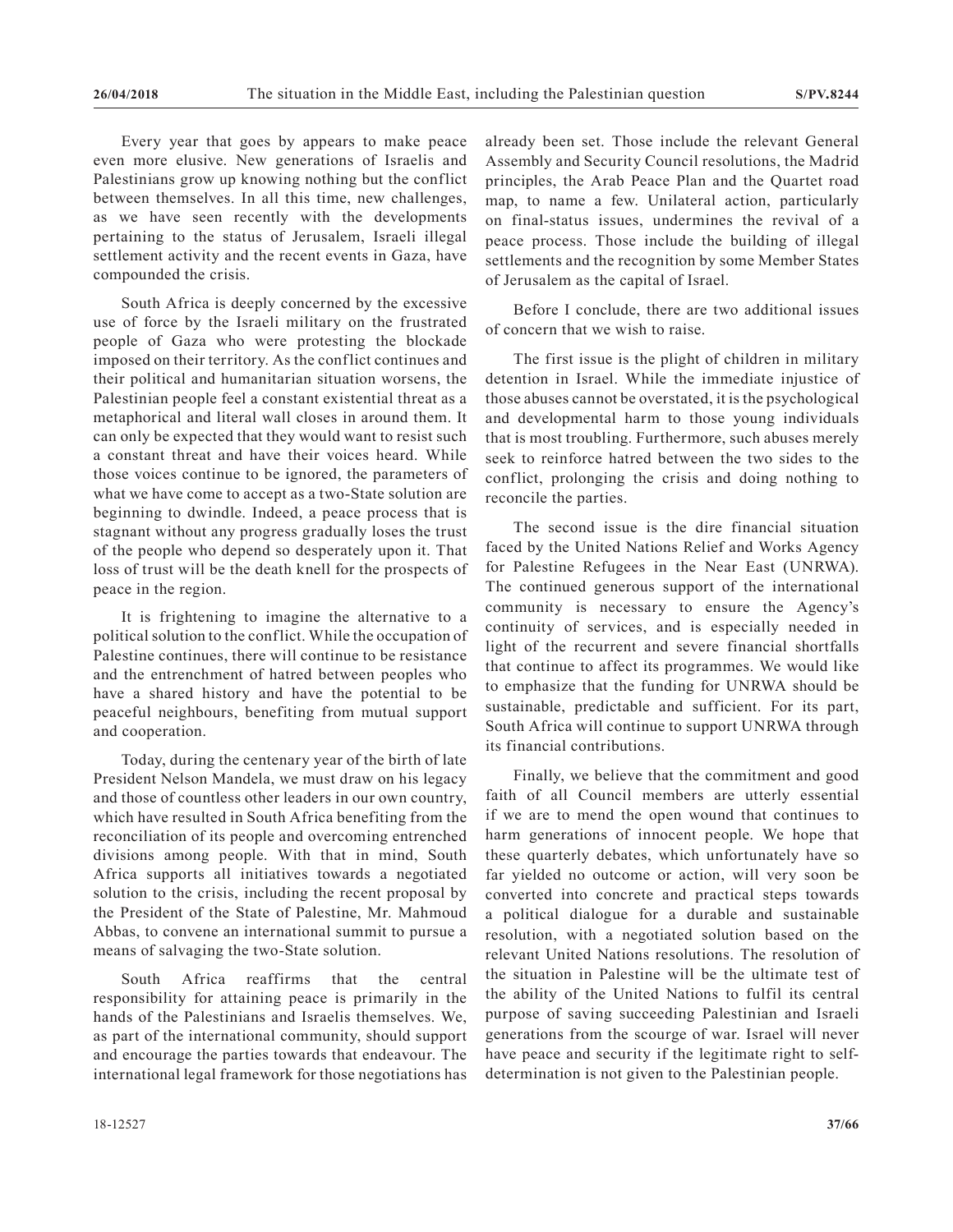**The President** (*spoke in Spanish*): I now give the floor to the representative of the Islamic Republic of Iran.

**Mr. Khoshroo** (Islamic Republic of Iran): At the outset, I convey my delegation's appreciation to Peru for convening this open debate on the situation in the Middle East, including the question of Palestine, at this critical juncture for Palestine and the Middle East.

I align myself with the statement to be made by the representative of the Bolivarian Republic Venezuela, on behalf of the Non-Aligned Movement.

The Israeli occupation of Palestinian land is at the core of and central to all conflicts in the Middle East. That injustice has continued for more than seven decades and has intensified through the Israeli expansionist, aggressive and apartheid policies towards Palestinians and the region. No political theatre by the United States and the Israeli regime can cover up the aggressive and expansionist policies of that regime and its behaviour towards its neighbours as the main source of threat to the peace and security of the region. While Palestinian territories and the Syrian Golan Heights remain under illegal Israeli occupation, the Minister of Regional Cooperation of that regime boasts that Israel has carried out more than 100 strikes on Syria and Lebanon, all of which played directly into the hands of terrorists when and where they needed them.

Each time we meet in this Chamber, we receive news regarding illegal settlements or aggressive policies implemented by the apartheid Zionist regime. The Israeli regime now works day and night to negate all rights of the Palestinians and to entrench its occupation. Indeed, Israel is a rogue regime, by definition. That is an undeniable fact for the international community, except for those who believe that illegal occupation, illegal settlements, apartheid, sieges, regular attacks and mass murder are the legitimate actions of a regime that proclaims itself to be the only democracy in the Middle East.

As one prominent Palestinian scholar said three decades ago, what is so extraordinary is that what the Israelis are now doing in the West Bank and Gaza is really a repetition of the experience of apartheid and what the United States did to the Native Americans, putting them in reservations or simply exterminating them in the hope that the problem would go away. Those words are more true today than ever.

As a result of the new and ongoing mass murder in Gaza, dozens of unarmed Palestinian civilians have been killed and thousands wounded so far. Those latest attacks conform to the pattern that has been followed by the Israeli regime during the course of the past seven decades. Given the circumstances, there is no doubt that those vicious attacks and killings are planned and deliberate. Those who support and enable the Israeli regime to commit those types of crimes also have the Palestinians' blood on their hands.

The unlawful announcement on Al-Quds Al-Sharif and the imminent transfer of the United States Embassy to that city are another example of the policies that are exacerbating the problems. Those measures gravely contravene international law and the relevant General Assembly and Security Council resolutions. The exceptionalism that has long been accorded to the Israeli regime must now end if the Council is serious about establishing peace and security in the Middle East. The impunity that the regime has enjoyed for so long would not have been possible without the help it receives from the United States and certain interest groups.

In conclusion, at a time when the Palestinian people are facing rising Israeli aggression, Iran reaffirms its long-standing solidarity with the Palestinian people, recognizing their decades of resilience despite so much suffering and injustice. Iran reiterates its strong support for their legitimate and inalienable rights, including to self-determination and freedom, in an independent and viable State of Palestine, with Al-Quds Al-Sharif as its capital.

**The President** (*spoke in Spanish*): I now give the floor to the representative of Norway.

**Mr. Hattrem** (Norway): Tensions are increasing in the Middle East, and it has become even more difficult to re-engage Israel and Palestine in a meaningful political process. It is therefore imperative to prepare the ground for political initiatives that can lead to renewed negotiations on a two-State solution.

Norway is deeply concerned about the violent clashes on the Gaza-Israeli border. We urge all parties to act with responsibility and restraint and to refrain from any actions that could lead to further escalation or loss of life. The use of lethal force against unarmed protesters who are demonstrating peacefully is unacceptable. While Israel has a legitimate right to protect its borders, any use of force must be necessary and proportionate.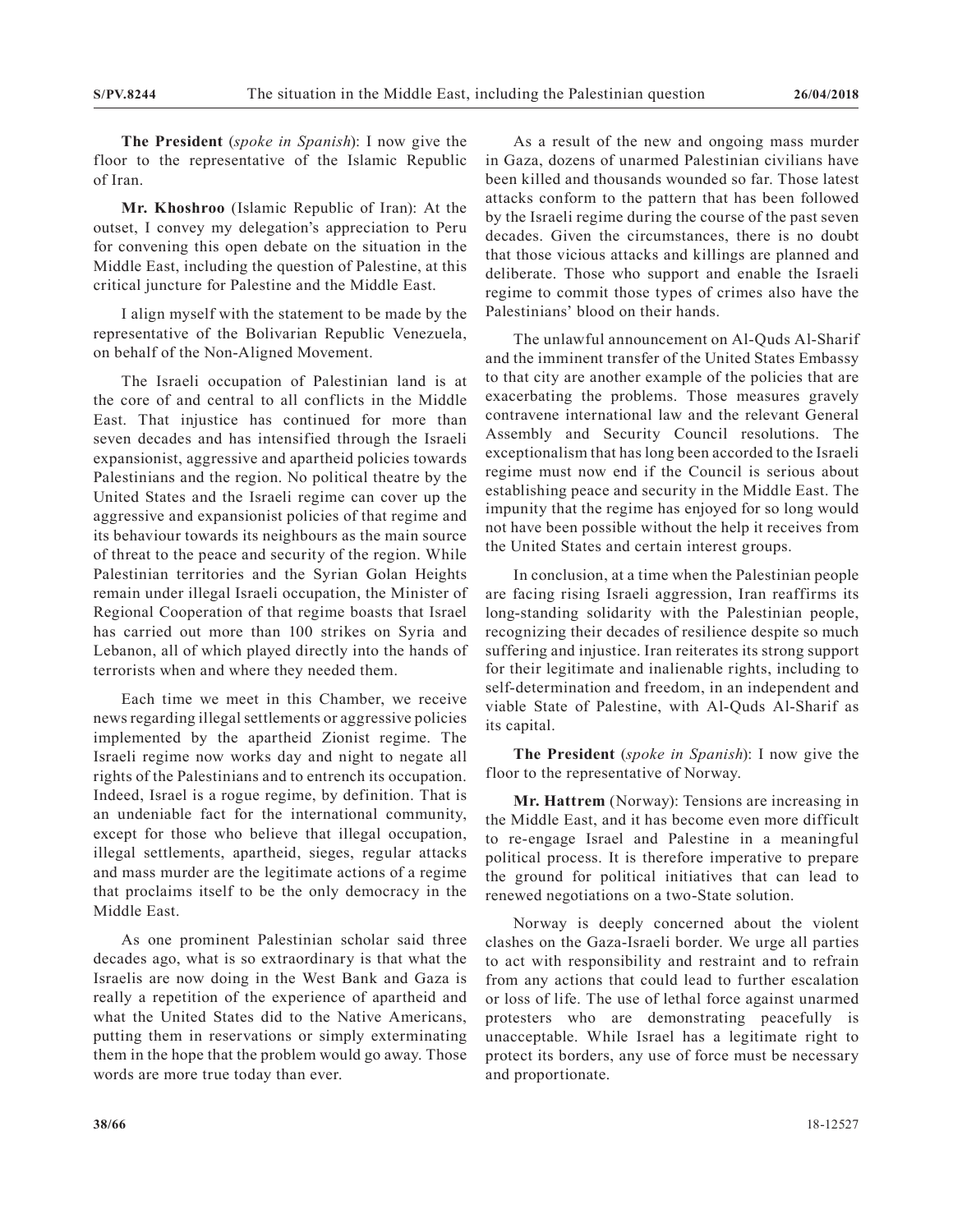It is also important to stress that freedom of expression and freedom of assembly are fundamental rights that must be respected. But protests must be non-violent. As we have already emphasized, the most serious incidents must be subject to an independent and credible investigation. This is first and foremost a national responsibility. However, Gaza can be sustainable only as part of a comprehensive resolution to the conflict.

As chair of the Ad Hoc Liaison Committee for the Coordination of the International Assistance to Palestinians (AHLC), Norway — together with the European Union, the United Nations and the United States — has intensified its work to support Palestinian institution-building and to address the precarious humanitarian situation in Gaza. We recently held two AHLC meetings in Brussels, on 31 January and 20 March, both of which aimed at improving the critical situation in Gaza. Key priorities are increased water and energy distribution and improved access and movement of people and goods in and out of Gaza, with special priority given to medical equipment and people in need of medical treatment.

Our goal must be to help the 2 million people in Gaza. Norway is actively consulting with the parties, Egypt and key international partners to address the current situation. The policies and decisions of the parties that run counter to the needs of the people of Gaza must stop. It is also imperative that the Palestinian Authority reinstate its full authority in Gaza. The Cairo agreement must be fully implemented and the closure of Gaza must be eased.

Following chemical attacks in Syria, it is crucial that the Organization for the Prohibition of Chemical Weapons inspectors have unhindered access so that they can continue their investigations. We also urge the Security Council to establish a mechanism to hold those responsible to account.

Norway is deeply concerned about the recent escalations of violence in Syria. We underline the need for renewed efforts to find political solutions. It is important that all the parties involved in the conflict work through the United Nations-led negotiations to achieve a durable peace.

Yesterday, at the Brussels Conference on Supporting the Future of Syria and the Region, the donors pledged \$4.4 billion for 2018. While this confirms the international commitment to easing the burden of the Syrian people, the pledges made are less than half of what the United Nations estimates is needed. Norway is on track to fulfil our four-year pledge of over \$1 billion, and this year we will contribute \$280 million to the crisis in Syria, including neighbouring countries.

Norway fully supports the Iran nuclear deal. When it was signed in 2015, the Joint Comprehensive Plan of Action (JCPOA) was a milestone for international peace and security. Iran has complied with its commitments under the deal. It is now crucial to ensure that the JCPOA survives. This means that all parties must remain committed to complying with both the letter and the spirit of the agreement.

**The President** (*spoke in Spanish*): I now give the floor to the representative of Liechtenstein.

**Mr. Wenaweser** (Liechtenstein): I thank you, Sir, for this opportunity to discuss the situation in the Middle East. Escalations in different parts of the region and political paralysis in the Council make the participation of the entire membership in this debate particularly important.

The ongoing paralysis of the Security Council with respect to the situation in Syria is a reason for deep concern. No less than 12 vetoes have been cast on proposals before the Council to deal with the situation. Moreover, its rare decisions have been ineffective, such as the ceasefire mandated under resolution 2401 (2018), which continues to be disregarded by conflict parties. The conflict has turned from an internal armed conflict into a threat to the stability of the region and beyond. It continues to be characterized by massive violations of international humanitarian law, including the use of chemical weapons and large-scale displacement. Both the briefing we heard yesterday (see S/PV.8242) and the Brussels Conference have made it clear just how far we are from a political solution to this conflict.

Accountability must be an integral part of any peace process for Syria, as evidenced by the situation on the ground and called for consistently by Syrian civil society groups. We continue to strongly support the International, Impartial and Independent Mechanism to Assist in the Investigation and Prosecution of Persons Responsible for the Most Serious Crimes under International Law Committed in the Syrian Arab Republic since March 2011, whose mandate encompasses crimes committed by all parties and, of course, the competence to investigate the use of chemical weapons which is, under all circumstances, a war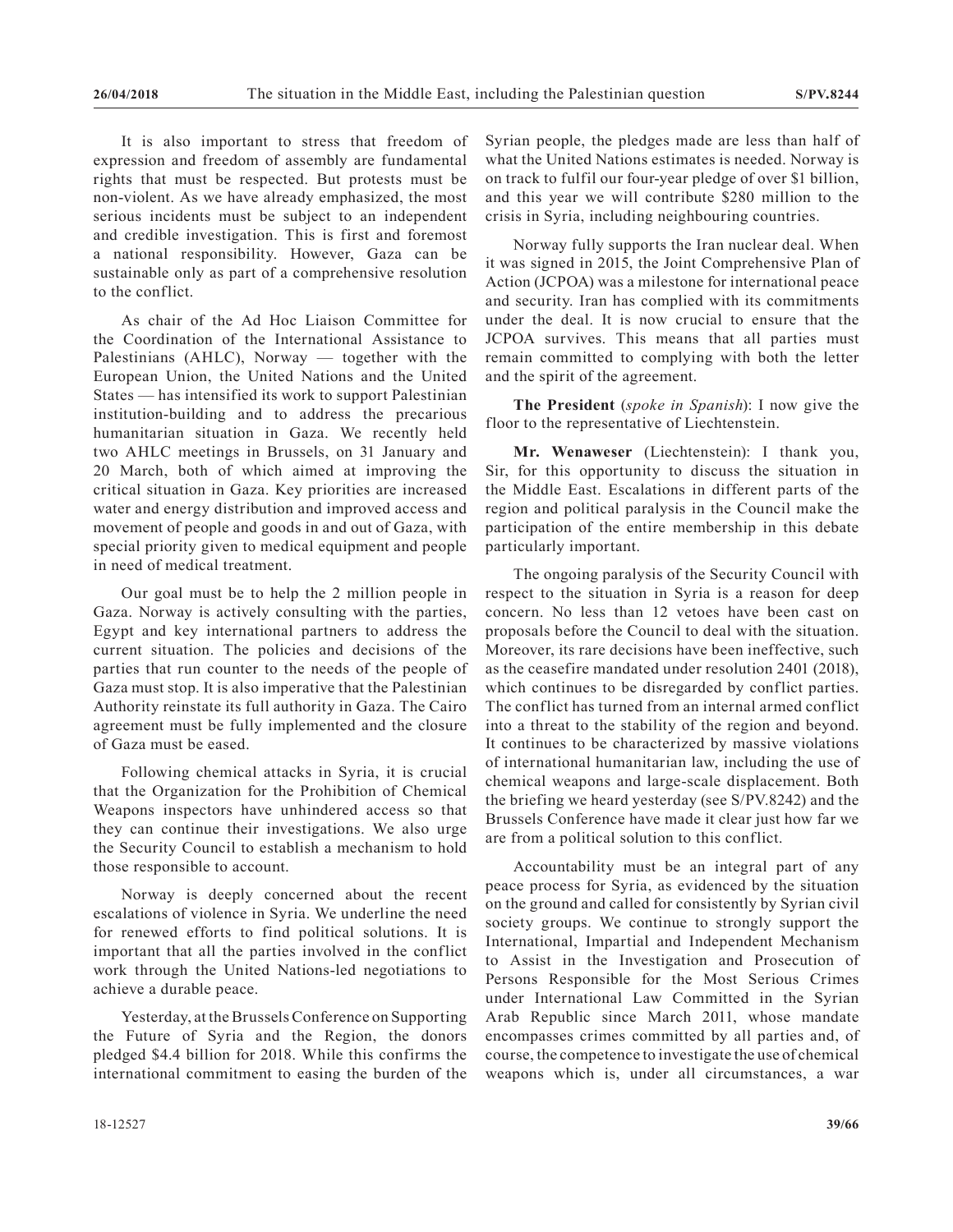crime. The Mechanism will soon be fully operational and is already in a position to receive information and evidence. We call on all States to extend this type of cooperation to the Mechanism. We reiterate our view that the Council should refer the situation in Syria to the International Criminal Court (ICC), as called for by the Secretary-General and supported yesterday at the Brussels Conference.

The peace process in the Middle East, having already been stalled for a considerable time, is now further jeopardized by recent developments in Gaza. We are deeply concerned by the recent violence, in particular the excessive use of force and extrajudicial killings by Israeli security forces. We support the call of the Secretary-General for an independent and transparent investigation and echo the ICC Prosecutor's reminder that the situation in Palestine remains under preliminary examination.

According to the principle of complementarity, the primary responsibility to investigate lies with the national judiciaries concerned, with a role for the Court to monitor such proceedings, which have to be conducted in conformity with relevant standards of international criminal law. We also closely follow discussions on possible action by the Human Rights Council in Geneva. Liechtenstein continues to support a two-State solution, within an international legal framework based on applicable international humanitarian law and relevant Security Council resolutions.

The catastrophic humanitarian crisis and the systematic disregard for international humanitarian law in Yemen remain alarming. It is crucial that humanitarian aid have unimpeded, sustained and safe access, as over 20 million people urgently require help. We welcome the Council's call for increased access for humanitarian aid to Yemen through sea and air ports. Nevertheless, we are concerned that hostilities on all sides continue and will lead to a further escalation of the situation. The Security Council must live up to its responsibility and protect civilians from the most serious crimes under international law, including the deliberate targeting of civilian populations and infrastructure. We support the new Special Envoy's initiative to recall inclusive peace talks. Council members, in particular those nine that have signed the code of conduct on mass atrocity crimes elaborated by the Accountability, Coherence and Transparency group, should use their procedural majority in the Council to address the situation in Yemen.

One of the few positive developments in the recent past with respect to the situation in the Middle East was the conclusion of the Joint Comprehensive Plan of Action (JCPOA), a highlight of multilateral diplomacy and a testimony to the effectiveness of the Council, which has endorsed that important agreement. We continue supporting the JCPOA and hope that its terms will be honoured by all parties.

**The President** (*spoke in Spanish*): I now give the floor to the representative of the Bolivarian Republic of Venezuela.

**Mr. Moncada** (Bolivarian Republic of Venezuela) (*spoke in Spanish*): It is an honour for the Bolivarian Republic of Venezuela to take the floor on behalf of the Movement of Non-Aligned Countries (NAM) at this quarterly open debate on a matter to which we have historically attached special importance, namely, the situation in the Middle East, including the Palestinian question, particularly at the current international juncture.

At the outset, we would like to express our appreciation to Mr. Nikolay Mladenov, Special Coordinator for the Middle East Peace Process, for his valuable briefing.

We are living in a world facing multiple, complex and newly emerging threats and challenges to international peace and security. We believe that these must be resolutely addressed through multilateralism in the framework of international law and the relevant United Nations resolutions. The situation in the Middle East, including the Palestinian question, can be no exception. In that regard, we, the 120 States members of the Movement of Non-Aligned Countries, in accordance with the communiqué issued on 19 April, reaffirm the full validity of the purposes and principles enshrined in the Charter of the United Nations and reiterate our unwavering commitment to the peaceful resolution of disputes, in accordance with Article 2 and Chapter VI of the Charter of the United Nations, as well as with the provisions of General Assembly resolution 2625 (XXV) of 24 October 1970.

Many sombre anniversaries took place in 2017, and 2018 seems to be no different. This year marks the seventieth anniversary of the Nakba, the catastrophe and tragedy that befell the Palestinian people in 1948 when they lost their homeland under the Palestine Mandate and the majority of Palestinians were forcibly expelled or fled in fear. Uprooted from their cities,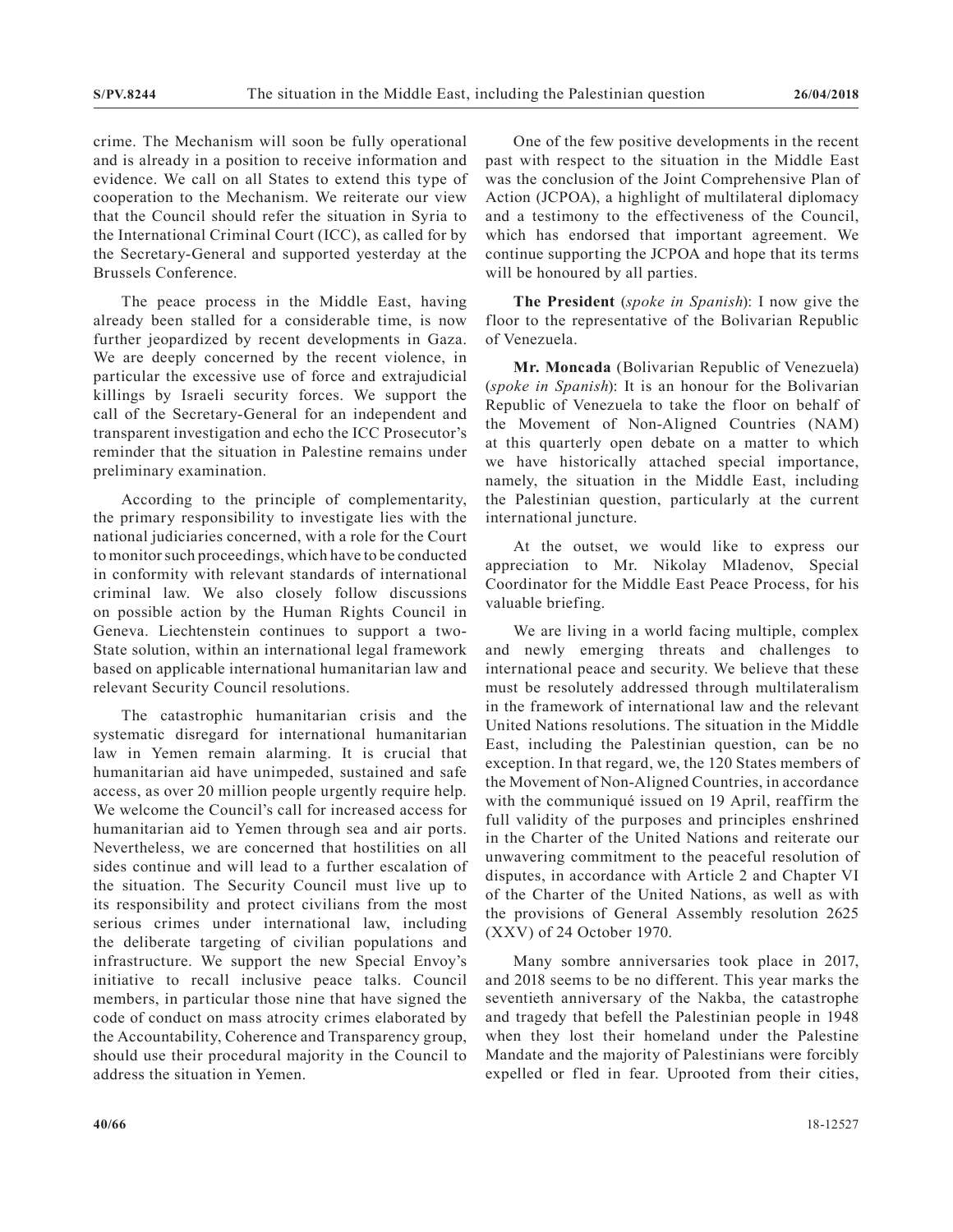towns and villages, dispossessed and displaced, they became refugees whose tragic plight continues until this day. We take this opportunity to once again call for the undertaking and intensification of all efforts required to bring an end to this injustice and advance a peaceful and just solution. We cannot allow the suffering of the heroic Palestinian people to continue.

In this regard, NAM reaffirms that the ongoing Israeli occupation, and the Palestinian-Israeli conflict as a whole, continue to pose a serious threat to international peace and security. This requires urgent attention and action in accordance with international law, the relevant resolutions and, of course, the Charter of the United Nations itself. Moreover, the Security Council must uphold its duties in the framework of the Charter of the United Nations and act to uphold its own resolutions, which constitute the foundation for a peaceful, just and lasting solution to the conflict.

Furthermore, we reaffirm that all measures and actions taken or to be taken by Israel, the occupying Power — such as its illegal decision of 14 December 1981 aimed at altering the legal, physical and demographic status of the occupied Syrian Golan and its institutional structure, as well as Israel's measures to apply its jurisdiction and administration there — are null and void and have no legal effect. In this regard, and in line with our principled position, we demand once again that Israel abide by resolution 497 (1981) and fully withdraw from the occupied Syrian Golan to the lines of 4 June 1967, pursuant to resolutions 242 (1967) and 338 (1973).

In relation to the Palestinian question, the States members of NAM remain ready to contribute to the achievement of a peaceful, just and lasting solution to the conflict. We therefore welcomed the peace proposal presented by President Mahmoud Abbas to the Security Council on 20 February (see S/PV.8183) and extend our support to his call for the early convening of an international peace conference.

In this vein, we call for the intensification of international and regional efforts in support of this objective, and recall the responsibilities of the Security Council and the General Assembly in this regard, as most recently reaffirmed in resolution 2334 (2016). We believe that this resolution provides the most viable path to peace, setting forth the essential requirements and parameters for a just solution that would preserve the two-State solution on basis of the pre-1967 lines,

with respect for the long-standing terms of reference of peace endorsed by the international community and in accordance with the relevant United Nations resolutions, the Madrid principles, including the principle of land for peace, the Arab Peace Initiative and the Quartet road map. This shall ensure the realization by the Palestinian people of their inalienable rights, including to self-determination and independence in their State of Palestine, with East Jerusalem as its capital.

We continue to call for the full respect and implementation of all relevant resolutions in this regard, which would establish the conditions necessary to bring an end the occupation, justly resolve the conflict in all its aspects and make Palestinian- Israeli peace and security a reality for the benefit of both peoples, the region and the international community as a whole. It is also imperative that action be taken immediately in line with international law and relevant resolutions in order to redress the situation on the ground, de-escalate tensions and foster a environment conducive to the pursuit of peace.

The situation in Gaza remains of great concern to the Movement, particularly the grave humanitarian situation which, regrettably, continues to deteriorate. NAM therefore reiterates its call for the total lifting of the Israeli blockade on the Gaza Strip, which continues to impose untold humanitarian, social and economic suffering on more than 2 million Palestinian children, women and men. We stress once again that the crisis in Gaza must be comprehensively addressed in accordance with international law, including humanitarian and human rights law and the relevant resolutions, in the context of the overall situation of the ongoing illegitimate and belligerent Israeli foreign occupation of the Palestinian territory, including East Jerusalem, since 1967, as well as in the context of the unequivocal calls for an end to the occupation of more than half a century.

The recent tragic events that have taken the lives of over 30 innocent Palestinians and injured more than 3,600 people in the Gaza Strip in under a month provide yet another reason to direct all efforts to achieve peace and find a peaceful resolution of the conflict, rather than its escalation. They are also another reason to put an end to the prolonged tragedy and suffering of the Palestinian people.

In this connection, the Nam condemns Israel's excessive and disproportionate use of force against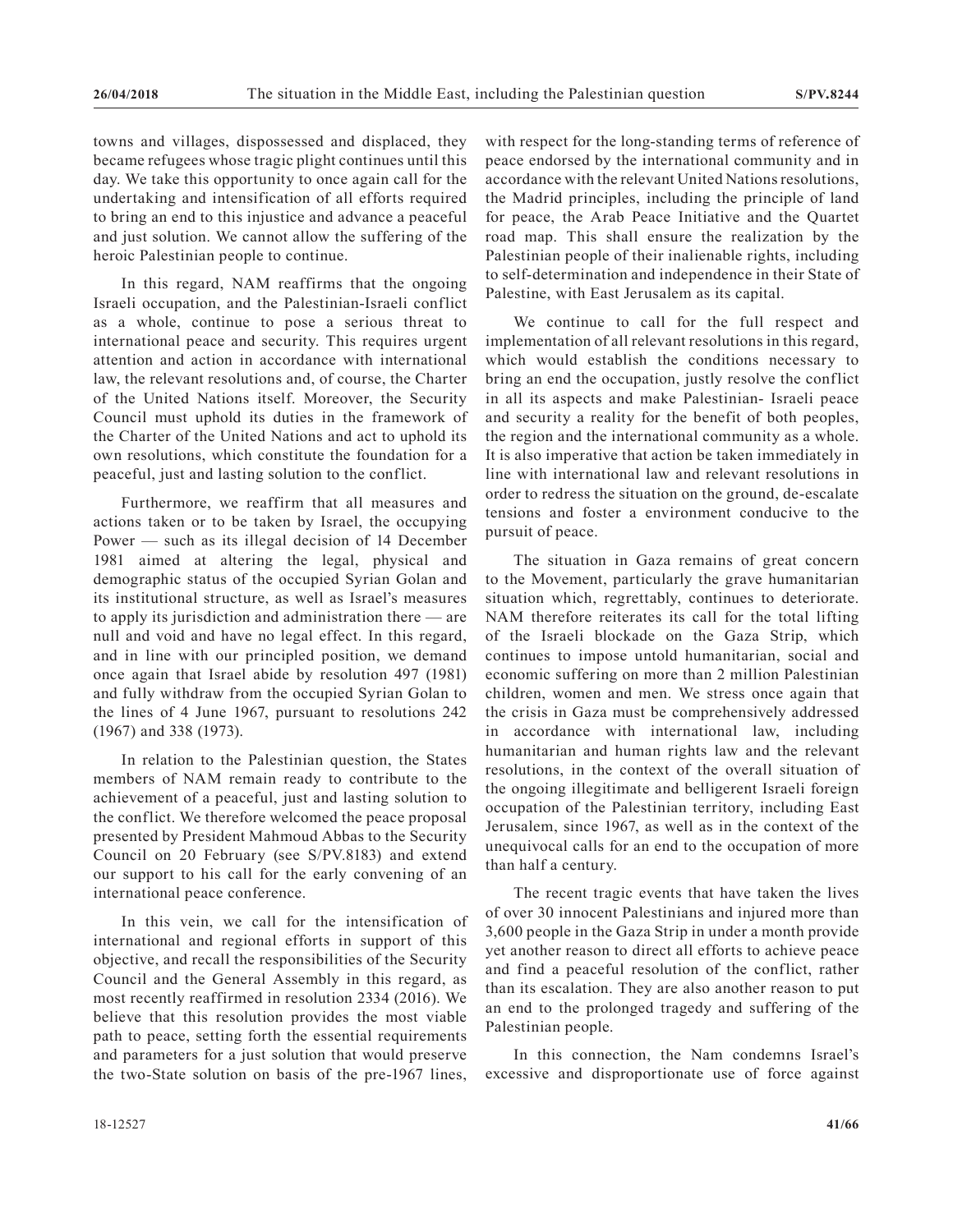Palestinian civilians who participated in the Great March of Return, which is a peaceful civilian protest against Israel's illegal occupation, oppression and dispossession of the Palestinian people, who have endured such treatment for over 50 years. We call for international action — particularly on the part of the Security Council — to ensure accountability for and a cessation of the violations being committed by the occupying Power.

Moreover, the Movement welcomes the statements made by the international community, including by the Secretary-General, Governments, regional organizations and human rights organizations, reaffirming the right to peaceful protest and calling for independent and transparent investigations into the killings perpetrated by the Israeli occupying forces against Palestinian civilians participating in the peaceful protests.

As Israel has clearly renounced its obligation as the occupying Power to protect the civilian Palestinian population, in line with the Fourth Geneva Convention, the Movement urges the international community to ensure the protection of Palestinian civilians in the Gaza Strip and across the occupied Palestinian territory, including East Jerusalem, with a view to addressing the dire state of insecurity of the occupied population and prevent further loss of innocent human lives.

In this connection, the States members of the Movement express their grave concern over the lack of accountability for all the violations committed by Israel, which does nothing but foster impunity, further destabilize the situation on the ground and diminish peace prospects. We reaffirm the importance of ensuring that the occupying Power complies with its duties and responsibilities under international law. It would be alarming for a country with such a background to become a non-permanent member of this organ, which is entrusted with the maintenance of international peace and security and the implementation of its own resolutions.

To conclude, the Movement reaffirms its unwavering solidarity with the Palestinian people and its steadfast support for their just cause, and reiterates its commitment to further strengthening and coordinating international efforts to promote a just, lasting, comprehensive and peaceful solution to the Palestinian question in all its aspects. On the eve of the seventieth anniversary of the tragic Nakba, we further

reaffirm our commitment to continuing to support the heroic Palestinian people in their quest to achieve justice and fulfil their inalienable rights and legitimate national aspirations, including their right to selfdetermination, freedom and independence in their State of Palestine with East Jerusalem as its capital. Only a comprehensive solution to the Palestinian question will allow us to achieve the long sought-after peace in the Middle East region.

**The President** (*spoke in Spanish*): I now give the floor to the representative of Turkey.

**Mr. Sinirlioğlu** (Turkey): I do not know how many times we have come here and stated that the Palestinians have the right to live like the rest of us. They have the right to be free and secure, and they have the right to have what is their own, yet nothing is changing. The illegal occupation continues and the Palestinians are deprived of their basic rights.

The protracted stalemate in the peace process inflames tensions and gives way to new cycles of violence. Despite continuous international calls, Israeli violations in the occupied Palestinian territory, including East Jerusalem, have been increasing at an alarming rate. The dramatic escalation of settlement activities, intended to create new realities on the ground, remains a major obstacle to peace. The measures aimed at altering the demographic composition and character of Jerusalem and unilateral decisions to that end threaten the possibility of coexistence. Jerusalem is a holy city for all three monotheistic religions. It is the responsibility of all humankind to preserve its historic status.

Inaction in the face of persistent non-compliance with international law and Security Council resolutions, including resolution 2334 (2016), further emboldens Israel's recklessness. What we have witnessed since the start of the Great March of Return is the latest example. We strongly condemn the disproportionate use of force by Israeli forces and deliberate attacks on defenceless Palestinians participating in the peaceful demonstrations to protest the denial of their inalienable rights and legitimate national aspirations. Israel must comply with its obligations under international human rights law and humanitarian law and respect the right to peaceful protest.

The international community — the Council in particular — cannot turn a blind eye to the blatant disregard of international law. It needs to take action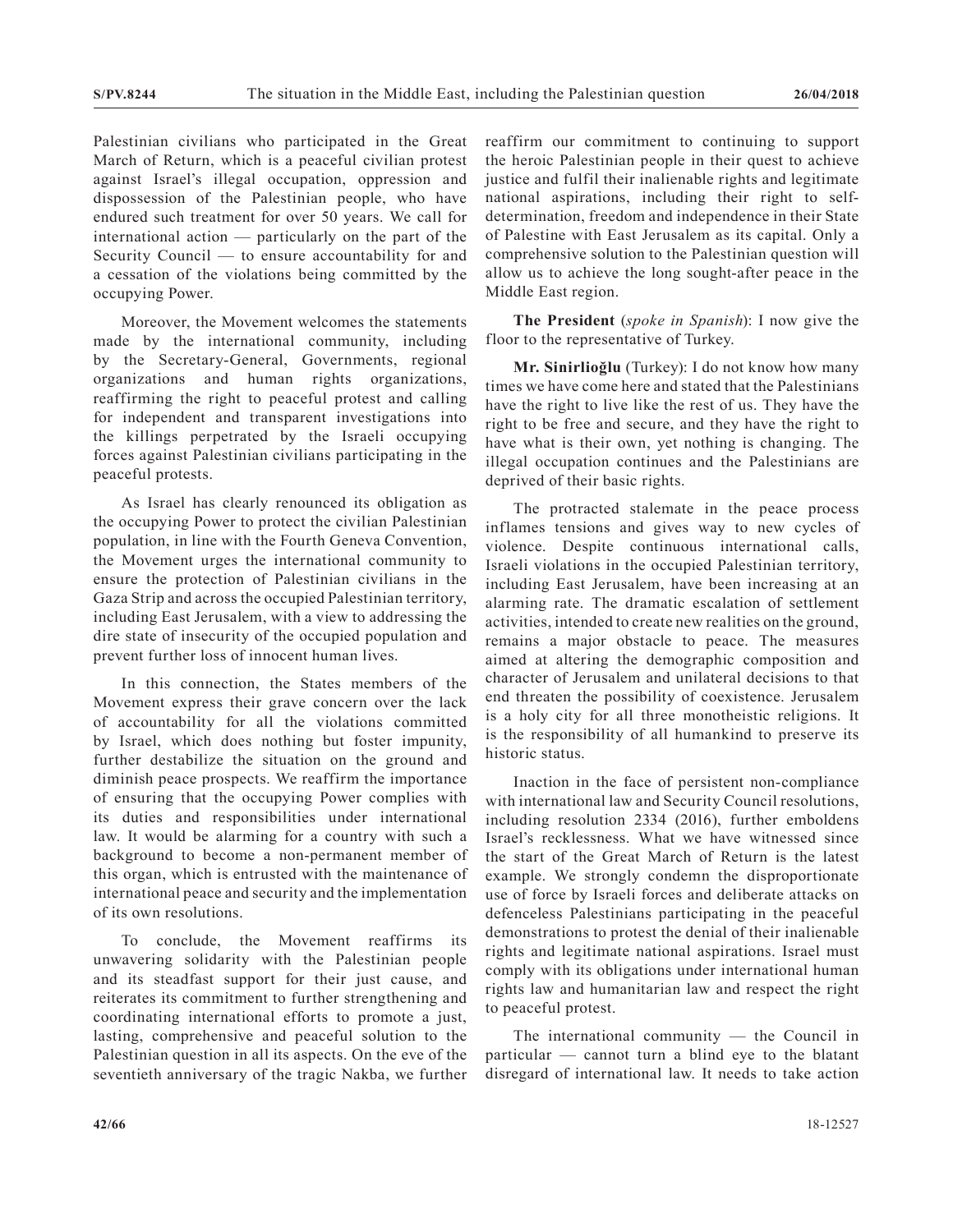to stop the targeting of civilians, ensure independent and transparent investigations into the incidents, and implement its own resolutions.

The latest developments remind us once again of the urgency of revitalizing the peace process. A two-State solution, with the establishment of an independent State of Palestine along the 1967 borders, with East Jerusalem as its capital, remains the only way to achieve a just, comprehensive and lasting peace that can also ensure security for both sides. Any peace plan or initiative should be based on the established parameters. Peace requires Israel to show political will and refrain from provocative and detrimental actions. It also requires the Palestinian side to act in unity, work towards national reconciliation and establish an inclusive Government.

The situation in Gaza, which is on the brink of collapse after a decade of blockade, continues to be deeply worrying. This tragedy is compounded by the worst financial crisis in the history of the United Nations Relief and Works Agency for Palestine Refugees (UNRWA). Until a just and lasting solution to the Israeli-Palestinian conflict is achieved, the work of UNRWA will remain vital. It is our collective and moral duty to support the Agency. In that understanding, we have announced an additional \$10 million for the UNRWA programme budget and increased our in-kind donation. We also decided to pledge  $E11$  million to the Gaza central desalination plant project. While our assistance to alleviate the suffering of the Palestinians will continue, we will spare no effort to contribute to a lasting solution to the Israeli-Palestinian conflict.

We shall also pursue our efforts to calm the situation on the ground in Syria and to advance the political process. Turkey has also been actively contributing to the counter-terrorism and stabilization efforts in Syria. Operations that we have carried out, namely Euphrates Shield and Olive Branch, have cleared more than 4,000 square kilometres of terrorists. So far, 160,000 Syrians have voluntarily returned to the Euphrates Shield area. We expect a similar pattern of stabilization in and return to Afrin.

In the same spirit, have we stepped up our humanitarian efforts. From the beginning, we have been providing continuous humanitarian aid and fundamental health services to the region in order to prevent civilian suffering. We also have closely cooperated with the Office for the Coordination of Humanitarian Affairs on how to best respond to changing circumstances. We are currently working on new United Nations crossborder humanitarian assistance shipments from Turkey to Afrin, with the first shipment having already been delivered in early April.

The United Nations-led Geneva process remains the main venue for finding a lasting political solution to the Syrian conflict, in line with resolution 2254 (2015). At the same time, the Astana format has proven to be an important international initiative to reduce violence, give impetus to political process and adopt confidence-building measures. This month in Istanbul, the Presidents of the Astana guarantor States reiterated what they underlined in their joint statement in November 2017: that the political solution to the conflict should be achieved through a Syrian-owned, Syrian-led process leading to a new constitution, as well as free and fair elections, under appropriate United Nations supervision.

In this understanding, the Sochi congress endorsed the 12 Living Intra-Syrian Essential Principles put forward by United Nations Special Envoy De Mistura and called for the establishment of a constitutional committee. This road map still constitutes a significant framework for efforts to achieve a political solution through the Geneva process. In this context, the Foreign Ministers of three guarantor States will continue their efforts to that end and elaborate on the next steps on 28 April in Moscow.

Before I conclude, I would like to emphasize that Turkey will continue to deploy all efforts to consolidate de-escalation on the ground, to advance the political process and to address the plight of the Syrian people.

**The President** (*spoke in Spanish*): I now give the floor to the observer of the Observer State of the Holy See to the United Nations.

**Monsignor Kassas** (Holy See) (*spoke in Arabic*): The Holy See thanks the Peruvian presidency for holding this open debate on the situation in the Middle East, including the Palestinian question.

The situation in the Middle East continues to be a source of extreme concern in terms of its impact on international peace and security. This is clear due to the great space afforded to this issue by the Council during our debates over the past year on the Israeli-Palestinian conflict, the Syrian crisis and other crises in the region.

The ongoing conflicts in the region have had negative impacts that threaten the stability of the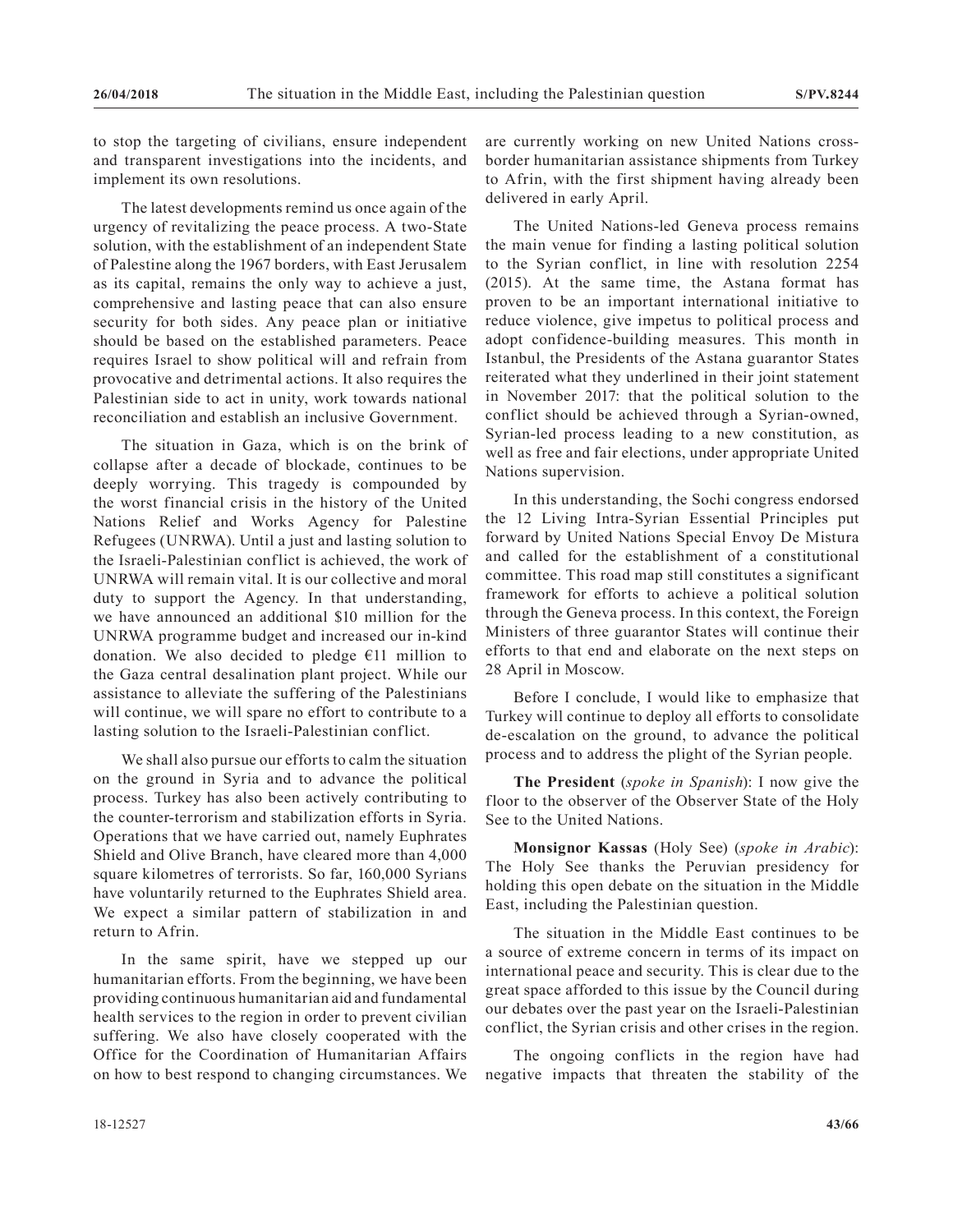region as a whole and entailed grave consequences for international peace and security. The challenges of governance; the youth bulge and high rates of unemployment; the collapse of State institutions; the violation of human rights and international humanitarian law; sectarian strife; geopolitical rivalry; the threat of terrorism and violent extremism; the proliferation of weapons of mass destruction, including the use of chemical weapons; a massive influx of refugees and migrants; and humanitarian crises are just some of the challenges faced by the region.

 The humanitarian situation in Syria remains marked by unparalleled suffering, destruction and disregard for human life. As Pope Francis said last week, "there is no good war or bad war". He appealed to political and military leaders to choose another path — that of negotiations, which is the only path that can bring peace rather than death and destruction.

The lives of millions of Yemenis have been devastated by what the Secretary-General has rightly called a stupid war. The events in Yemen have been called the world's largest humanitarian catastrophe — one that is entirely man-made. The international community must pay much greater attention to this conflict, where civilians are paying a huge price in a senseless war that has been overshadowed by other conflicts in the region.

With regard to the Israeli-Palestinian conflict, the Holy See joins the great majority of the delegations here today in reiterating its strong support for the two-State solution as the only viable way of fulfilling the aspirations for peaceful coexistence among Israelis and Palestinians alike. Every Israeli and Palestinian has the right to live in peace and security. What is needed now is a renewed commitment to negotiations towards a two-State solution. In order to have the best chance of success, peace talks must take place in an environment free from violence. The ongoing violence only underlines how overdue a just and lasting resolution is.

Concerning Jerusalem, the Holy See would like to recall once again the obligation of all nations to respect the historical status quo of the Holy City, in accordance with the relevant United Nations resolutions. Only an internationally guaranteed status can preserve Jerusalem's unique character.

This bleak picture of the region leads my delegation to reiterate the appeal of Pope Francis, who, in considering the responsibility of the Security Council to seek a unified and effective response for a lasting peace in Syria and in other regions of the world, encouraged all those with political responsibility to ensure that justice and peace prevail. In this regard, the Security Council remains a key actor in making sure that all such efforts will be guided by the relevant international law. The sheer range and scope of the challenges that we face should galvanize all those who value peace and human rights to resolute action so that those most affected by conflict and insecurity will not be left behind.

**The President** (*spoke in Spanish*): I now give the floor to the representative of Namibia.

**Mr. Gertze** (Namibia): We thank Peru, as President of the Security Council for the month of April, for organizing today's debate on the important topic of the situation in the Middle East, including the question of Palestine. I would also like to thank Special Coordinator Nickolay Mladenov for his comprehensive and detailed briefing.

My delegation aligns itself with the statement delivered by the Permanent Representative of Venezuela on behalf of the Movement of Non-Aligned Countries and with the statement to be delivered on behalf of the Committee on the Exercise of the Inalienable Rights of the Palestinian People.

In the lead-up to the seventieth anniversary of the 1948 war, which takes place on 15 May, the demonstrations of the Great March of Return are being held every Friday at the border fence between the Gaza Strip and Israel. This sustained campaign is focused on the return of those Palestinians expelled in 1948 to their country, Palestine. Since 30 March, at least 35 demonstrators have been killed and a large number have been wounded following the excessive and disproportionate use of force by Israel. On 5 April, the Secretary-General urged Israel to exercise caution in the use of force in order to avoid casualties. Civilians must be able to exercise their right to demonstrate peacefully. We fully support this statement of the Secretary-General.

Namibia reaffirms its support for General Assembly resolution 181 (II) of 1947 and Security Council resolution 242 (1967). Those and subsequent resolutions affirm Jerusalem as the capital of both the future Palestinian State and the State of Israel. The recognition by the United States Administration of Jerusalem as the capital of Israel alone therefore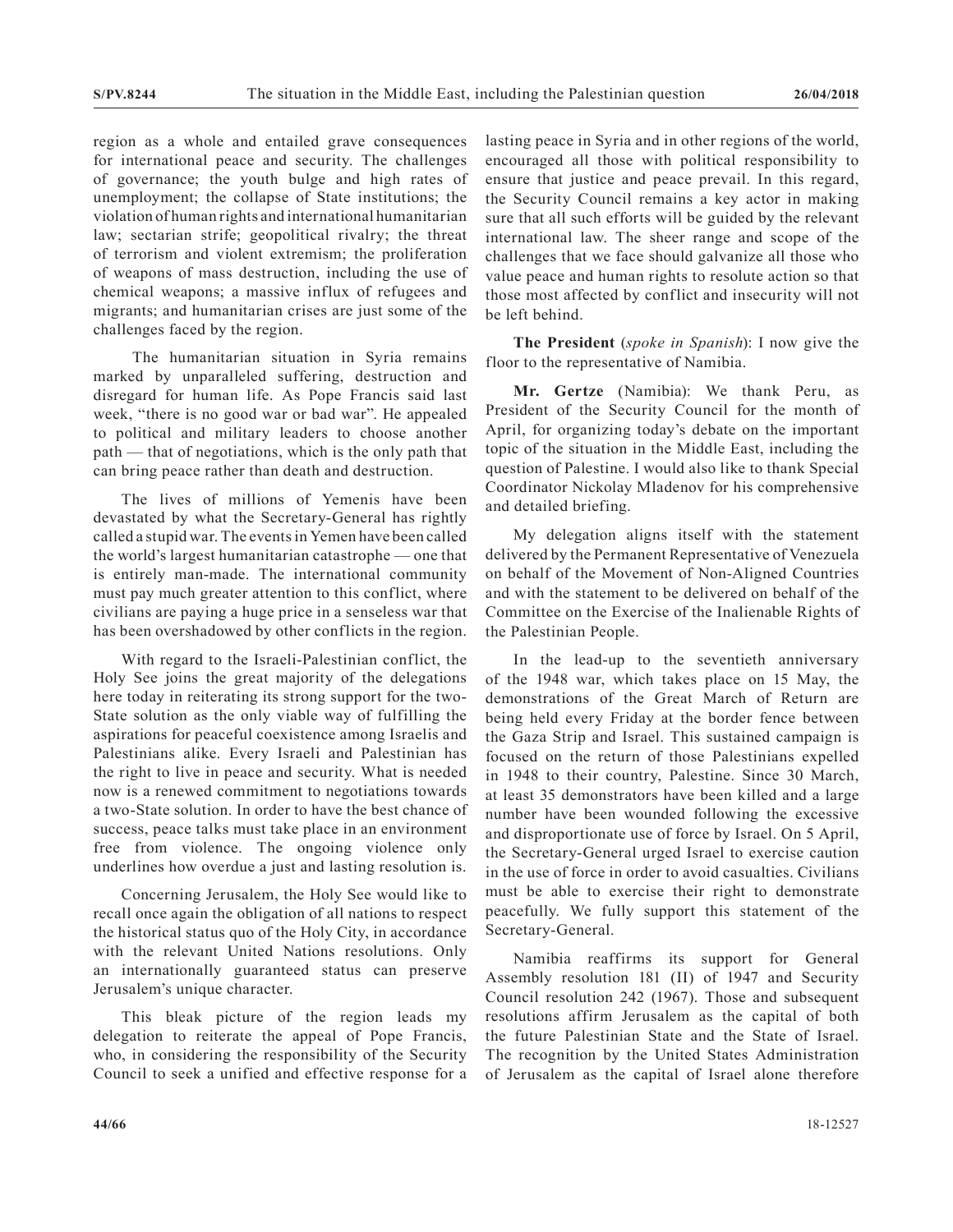contradicts the Council resolutions and clearly further complicates the prospect of a viable two-State solution.

On 26 March, in his fifth report to the Security Council on the implementation of resolution 2334 (2016), Special Coordinator Mladenov noted that, between December 2017 and March 2018, Israel had advanced 22 plans for some 1,500 housing units in Area C settlements and that around a dozen units had been approved for construction (see S/PV.8214). These settlements are illegal under international law and are a serious impediment to the peace process and to any realization of the two-State solution. The destruction of Palestinian homes and infrastructure in the West Bank, including East Jerusalem, has also continued, albeit at a slower rate. From December 2017 to March 2018, 92 structures, including 15 that were donor-funded, were demolished. This destruction also represents an impediment to peace.

Namibia remains deeply concerned about the humanitarian situation in Gaza. The electricity supply sees cuts of up to 20 hours a day. The dire situation is compounded by the recent funding cuts to the United Nations Relief and Works Agency for Palestine Refugees in the Near East (UNRWA). Through its 267 schools in Gaza, UNRWA provides education to 262,000 students. Each year, an average of 4 million patients visit UNRWA's 21 primary health-care facilities in Gaza.

As the conflict in Syria drags on into its eight year, we call on the Security Council to live up to its obligations pursuant to the Charter of the United Nations and to find a lasting solution that brings peace to Syria through peaceful means. Any unilateral action is incompatible with the Charter and risks undermining the effectiveness of the very institution created to resolve such crises. We urge Security Council members to remain united in pursuit of common justice, peace, security and stability through dialogue based on the principles of multilateralism.

To conclude, we once again call on the Israeli Government to end all construction of settlements and the destruction of Palestinian homes and infrastructure. We call for Israel's complete and unconditional withdrawal from the occupied Palestinian territories, including East Jerusalem, and urge all parties to return to negotiations so that the Palestinian people can exercise their inalienable rights in an independent State of Palestine, with East Jerusalem as its capital and as a rightful member of the United Nations and its specialized agencies.

**The President** (*spoke in Spanish*): I now give the floor to the representative of Qatar.

**Ms. Al-Thani** (Qatar) (*spoke in Arabic*): I would like to commend your efforts, Mr. President, during Peru's presidency of the Security Council this month, and we thank you for holding today's important debate. We also thank the Special Coordinator for the Middle East Peace Process for his briefing this morning.

There is agreement in the Council and in the world that achieving peace in the Middle East will help to overcome all the challenges facing the region, in particular the elimination of terrorism. Clearly, the world will then reap the fruits of peace, security and stability in the region. To achieve and promote peace in the Middle East, the current policies and violations of international law must be abandoned, since they undermine the efforts aimed at establishing a comprehensive peace in this vital region of the world. The implementation of international resolutions and the initiatives that seek to achieve that objective therefore provides a strong basis for the success of the international efforts.

The Israeli military escalation on the occasion of Earth Day, which led to the death and injury of many Palestinian civilians, undermined peace efforts and was a blatant violation of international norms. The State of Qatar reiterates its condemnation of such violations and calls on the international community and the Security Council to shoulder their responsibility to protect civilians.

Based on our conviction that settling the Palestinian question and achieving peace will serve both the Palestinians and the Israelis and will bring about gains for the region and the world, the State of Qatar continues to support all efforts to resume meaningful negotiations between the two parties in order to achieve peace within clear parameters and timetable. This would enable the two parties to live side by side in peace and security based on the two-State solution, establish a Palestinian State within the 1967 borders, with East Jerusalem as its capital, and respect the legal status of Jerusalem in accordance with the relevant Security Council resolutions and the Arab Peace Initiative. This would also facilitate an end to the Israeli occupation of all occupied Arab territories, including the Syrian Golan, and the immediate and complete cessation of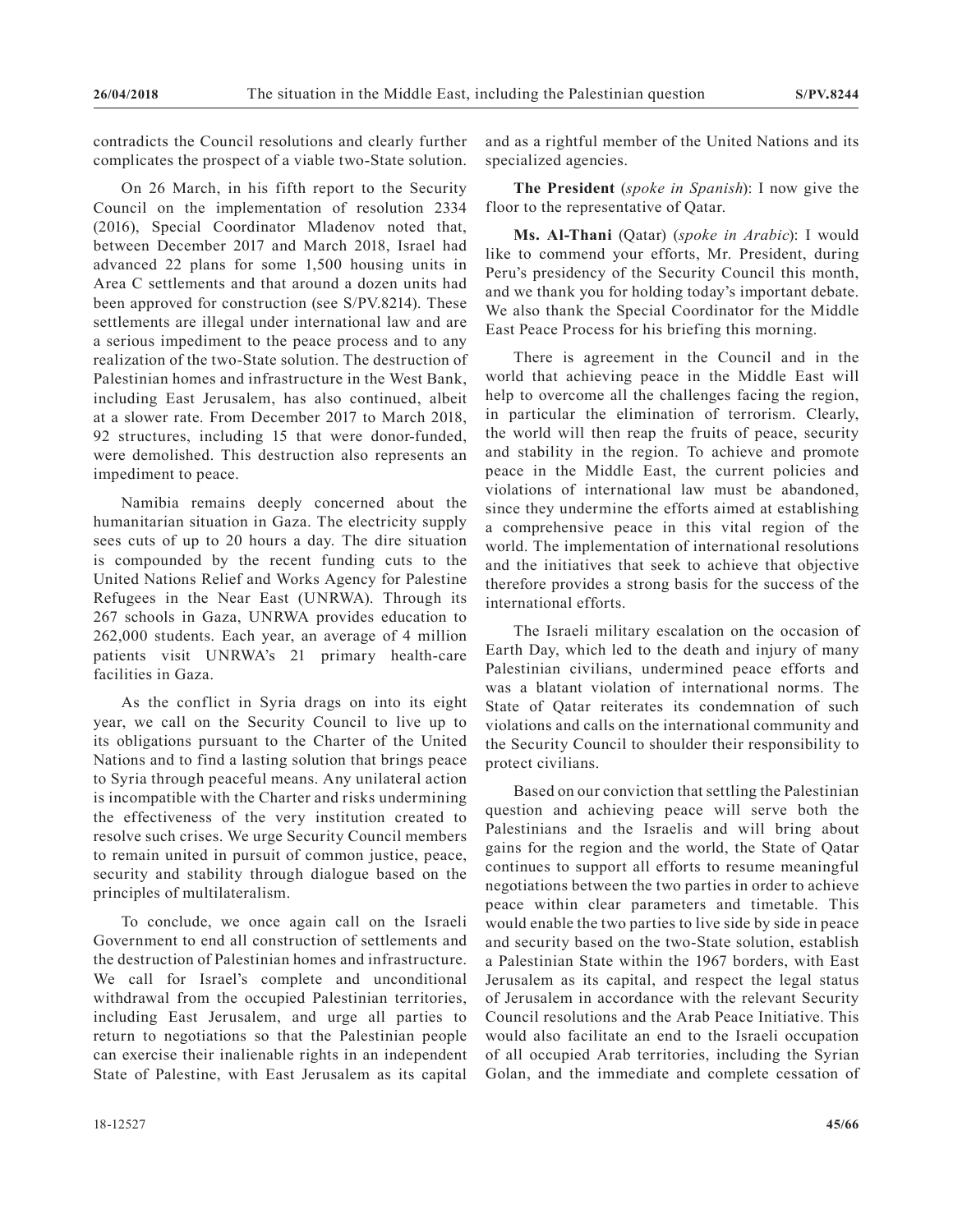settlement activities, lift the blockade on Gaza Strip, and allow for the return of refugees and the restoration of the inalienable rights of the Palestinian people.

In response to the United Nations appeals to fill the gap in funding of the United Nations Relief and Works Agency for Palestine Refugees in the Near East (UNRWA) for its humanitarian projects and based on the United Nations resolutions that have affirmed that the international community has an obligation to support UNRWA, the State of Qatar contributed \$50 million at the Extraordinary Ministerial Conference in support of UNRWA that was held last March in Rome.

The chemical attack against civilians in Douma, in eastern Ghouta, at the beginning of this month, revealed the risks of the ongoing Syrian crisis with respect to regional and international security, the magnitude of the suffering endured by the Syrian people and the inability of the international community to end the suffering, cease war crimes and crimes against humanity that are being perpetrated in Syria. The State of Qatar reiterates its condemnation in the strongest terms of this disgraceful act. It supports military operations of the United States, the United Kingdom and France against military targets used by the regime to launch attacks against innocent civilians. We reiterate our call upon the international community to uphold its responsibilities to end the aggression by the regime, stop the use of internationally banned weapons and bring the perpetrators of these crimes to international justice. We emphasize once again our support for all the efforts aimed at a political resolution of the conflict based on the Geneva communiqué (S/2012/522, annex) and the relevant Security Council resolutions, in a manner that fulfils the aspirations of the Syrian people who yearn for security and stability and the unity of Syria at the national and regional levels.

We will also continue to work with our partners to alleviate the impact of the humanitarian crisis. In this regard, I would mention the State of Qatar's new pledge of \$100 million this year, announced yesterday by the Deputy Prime Minister and Minister of Foreign Minister at the Brussels conference on supporting Syria and the region. This comes in addition to our ample past contributions in support of the Syrian people.

In the light of the highly tense international environment and challenges as a result of continued conflicts, terrorism and the slow pace in resolving conflicts, and at a time when the challenges in the Middle East must be faced with cooperation by all, the continued fabricated crisis against the State of Qatar is negatively affecting security and stability of the region. The continued unjust blockade and arbitrary unilateral measures imposed against my country without any justification or legal basis, which will soon enter their second year, reveal the narrow interests they aim to achieve. They contradict international law, the multilateral international order, friendly relations and human rights. They also have grave effects on regional and international cooperation in terms of maintaining international peace and security.

The serious implications of this fabricated crisis against the State of Qatar in the Middle East and its direct impact on efforts of the Security Council in the area of maintaining international peace and security require immediate lifting of the blockade, ending the arbitrary unilateral actions against the State of Qatar and initiating dialogue as a means to resolve disputes in accordance with the Charter of the United Nations. The State of Qatar has called for this since the start of the crisis, based on its responsibility as a State Member of the United Nations and as a major partner within the international community in efforts to address common challenges. We appreciate the valued mediation of His Highness Sheikh Sabah Al-Ahmad Al-Jaber Al-Sabah, Amir of the State of Kuwait, and we express gratitude to all States that have supported the mediation to resolve the crisis.

In conclusion, the State of Qatar will continue its active and positive contributions to achieve peace in the Middle East. We will harness all the legal means to reach solutions for conflicts and crises in the region and work in a manner to achieve the Security Council's objectives in the maintenance of international peace and security.

**The President** (*spoke in Spanish*): I now give the floor to the representative of Pakistan.

**Ms. Lodhi** (Pakistan): I would like to start by thanking the Special Coordinator for the Middle East Process and Personal Representative of the Secretary-General for his incisive briefing.

Speaking in this Chamber a few days ago, Secretary-General António Guterres sounded the warning that the Cold War had returned with a vengeance across a multiplicity of divides, including in the Middle East (see S/PV.8231). Moreover, he observed that this new Cold War was under way without the mechanisms and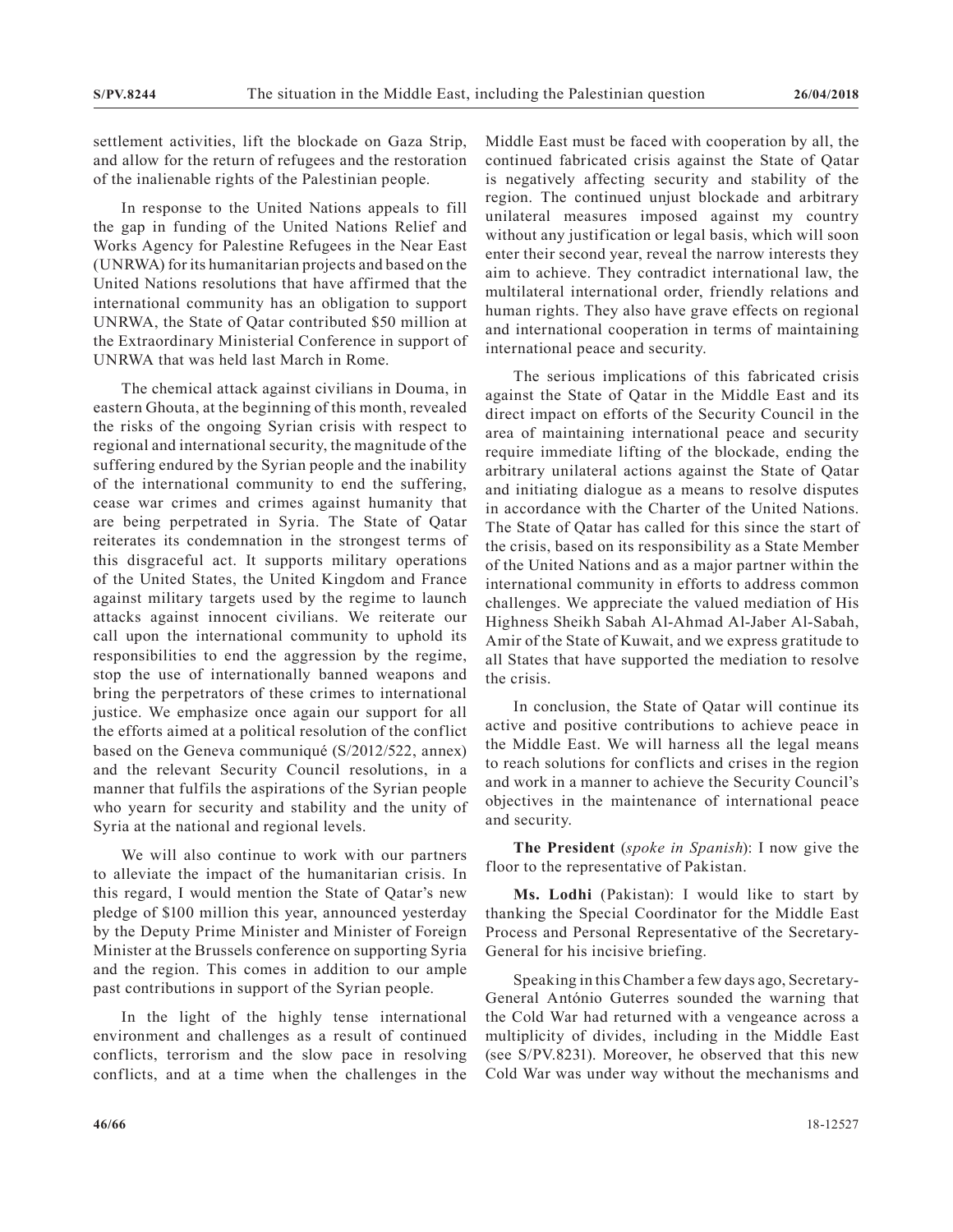safeguards used to manage the risk of escalation in the past. Big Power rivalries combined with the divergent policies and interests of major regional States presage a period of continued conflict and instability in the region, contributing to the suffering of the millions of innocent victims of the regional conflicts and the rising danger of major international conflagration.

In recent times, no people have suffered greater injustice than the people of Palestine. During the past 70 years, they have been driven from their homes and their homeland, militarily occupied and obligated to living conditions that resemble apartheid. The world witnessed the latest manifestation of Israel's cruel occupation and repression during the Great March of Return in Gaza. A peaceful protest was transformed into a callous killing zone by the occupying Power even as the world watched the wanton shooting of unarmed Palestinians on their television screens.

While the Palestinians mourned the pointless murder of scores of their men, women and children, some as young as 14, the Security Council was unable to even call for an independent and transparent investigation into the incidents, much less condemn the crimes of the occupying Power. The Palestinian demand for justice was met once again by arrogant dismissal. International peace and stability cannot be promoted by denying freedom and justice to peoples living under foreign or alien occupation. The international community has long since recognized that peace between Israel and the Palestinian people and other Arab and Muslim peoples can only be built through a two-State solution. An illusory one State will perpetuate occupation and conflict and provide neither peace nor security.

Pakistan also deplores the constraints placed on the United Nations Relief and Works Agency for Palestine Refugees in the Near East (UNRWA). It is deplorable that the suffering of Palestinian refugees is sought to be mortgaged to political ambitions. Sufficient, predictable and sustainable financing of UNRWA's activities is essential, moral and legal, all the more so at this grim political juncture when prospects for the negotiated settlement appear so sombre and so bleak.

We have heard some characterize the Middle East as a troubled place. The Council should analyse the reasons for the region's troubles. Most of these troubles are a direct consequence of foreign occupation, annexation and intervention. The region stands at a dangerous crossroads. The seething fires of conflict

and violence threaten to exacerbate the multiple intersecting and overlapping regional fault lines, thus presenting a greater risk to international peace and security than ever before.

We are gravely concerned by reports of the alleged use of chemical weapons in Syria. Any use of chemical weapons by anyone anywhere is abhorrent and illegal and deserves unreserved condemnation. We welcome the deployment of the Organization for the Prohibition of Chemical Weapons Fact-finding Mission to the Syrian Arab Republic and are confident that its investigations will assist in establishing and ascertaining the facts. At the same time, we reiterate our call on all sides to refrain from actions that are incompatible with the Charter of the United Nations and with international law.

Pakistan views the forthcoming parliamentary elections in Iraq as another important landmark in the march of our Iraqi brothers and sisters towards a democratic and pluralistic Iraqi State that reconciles the interests of all the Iraqi people.

Meanwhile, the situation in Yemen remains a cause for extreme distress. Some 22 million Yemenis are in dire need of immediate humanitarian assistance, which warrants both a surge in diplomacy to realize a political settlement and the provision of generous humanitarian support to the millions in need across the country. We will continue to extend our full support for all diplomatic efforts, including those being made under the auspices of the Secretary-General's Special Envoy Martin Griffiths, to find an inclusive and just political solution in Yemen.

In conclusion, I would like to say that the Middle East is a cradle of civilization, but it has been transformed into a cauldron of conflict. Unless the value of human life and the rights of all peoples are respected and unless the principles of the Charter of the United Nations are upheld in the Middle East and other regions near and far, the Middle East may well be racing towards unprecedented disaster.

**The President** (*spoke in Spanish*): I now give the floor to the representative of Morocco.

**Mr. Atlassi** (Morocco) (*spoke in Arabic*): First, I would like to congratulate you, Mr. President, on assuming the presidency of the Council this month and on your initiative to hold this debate today on the situation in the Middle East, including the Palestinian question. It clearly shows that your country is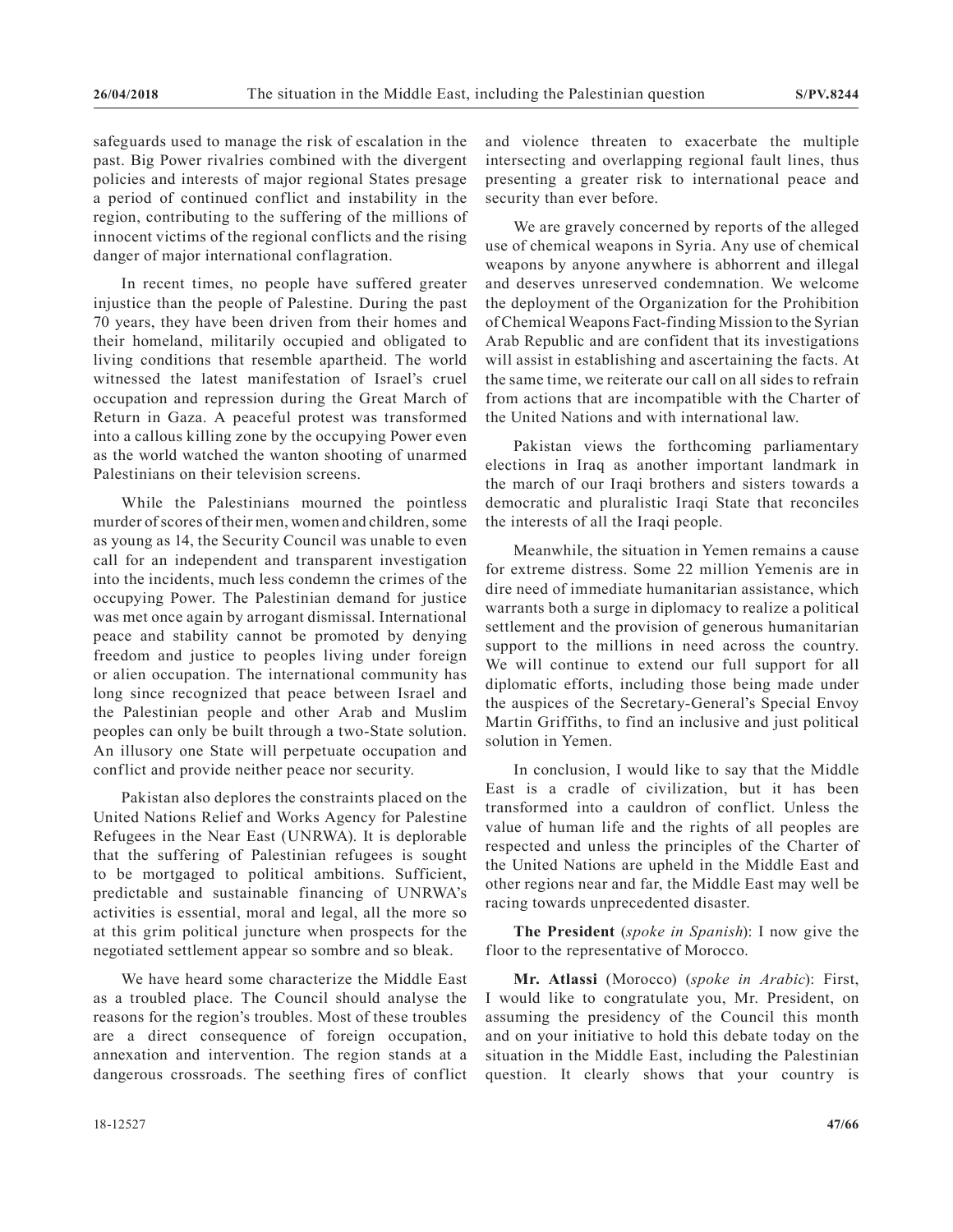committed to continuously supporting the Palestinian question particularly in the current situation. I would also like to thank Mr. Nickolay Mladenov, Special Coordinator for the Middle East Peace Process and Personal Representative of the Secretary-General, for his valuable briefing on this topic.

Today's meeting is being held under very difficult and delicate conditions. The situation in the Middle East is deteriorating day by day, particularly with regard to the Palestinian question. We must recognize that tensions in the region have dominated international political discourse, at the expense of the Palestinian question. The situation in occupied Palestine is clearly worsening, which could have grave consequences, owing to the continuation of the policies of Judaization, colonization and oppression policies methodically exercised by the Israeli occupation authorities against the Palestinian people. These policies have exacerbated tensions and thwarted the prospects of any action that could help resolve the situation and relaunch the peace process, which has been stalled since 2014, in order to reach a two-State solution and establish the State of Palestine with East Jerusalem as its capital, based on the 4 June 1967 borders.

The use of excessive force against unarmed civilians in such a way that causes casualties among them is deplorable and to be condemned. Such actions only exacerbate tensions and perpetuate the cycle of violence. The use of force and violence has never been the key to peace or the peaceful solution that is so sorely desired and needed today. Conditions that are not conducive to a decent life cannot support the peace process. The settlement activities continue in violation of United Nations resolutions, especially resolution 2334 (2016), which only serves to provoke the Palestinians and the international community.

The city of Jerusalem has a privileged status, not only for its inhabitants, but also for the adherents of the three monotheistic religions. Jerusalem is the first Qibla and the third holiest site in Islam for more than 1.5 billion Muslims. The city of Jerusalem has a special legal status, which must not be challenged in any way, pursuant to relevant Security Council resolutions.

The Kingdom of Morocco, whose King, His Majesty Mohammed VI, chairs the Al-Quds Committee, insists on the need to safeguard the historical, legal and political status of Jerusalem. Morocco calls on the United Nations and, in particular, the permanent members of the Security Council, to fully discharge their responsibility to protect that status and ensure that nothing undermines international efforts to resolve the Israeli-Palestinian conflict. It is now necessary for the international community to shoulder its responsibility and encourage the parties to return to the negotiation table and relaunch the peace process based on the two-State solution — a solution that is more at risk now than ever of vanishing and opening the door to chaos, violence and hatred.

At the request of His Majesty King Mohammed VI, Mr. Nasser Bourita, Minister for Foreign Affairs and International Cooperation, visited Palestine on 27 March. He was welcomed by President Mahmoud Abbas, the Palestinian Minister for Foreign Affairs and other Palestinian leaders. The purpose of the visit was to reaffirm the Kingdom of Morocco's unchanging view in support of the Palestinian people, their leaders and their just cause. Additionally, the visit provided an opportunity to hold consultations on the current delicate situation and rebuff all attempts to rid Jerusalem of its Arab and Islamic identity. The visit also helped to strengthen our bilateral relations and place Morocco's capacities — be they diplomatic or economic — in the service of the Palestinian question. In order to reinforce that cooperation, the Joint Morocco-Palestine Committee will meet soon to forge closer ties between the two countries and to adopt a number of conventions.

In conclusion, the position of my country with regard to the conflict is unchanged and consistent with the Arab Peace Initiative and its principles and terms of reference for peace, namely, for the establishment of an independent Palestinian State with East Jerusalem as its capital, within the 4 June 1967 borders, living side by side with Israel in peace, security and harmony. As in the past, Morocco is ready to effectively commit to all initiatives that seek to advance the peace process and reach a settlement to achieve security and stability in the region.

**The President** (*spoke in Spanish*): I now give the floor to Mr. Abdelaziz.

**Mr. Abdelaziz** (*spoke in Arabic*): To begin with, I would like to express our appreciation to the Special Coordinator, Mr. Nickolay Mladenov, for his comprehensive briefing before the Council today. I would like also to express our condolences to the Government and delegation of Côte d'Ivoire for the sudden death of our dear friend, Ambassador Bernard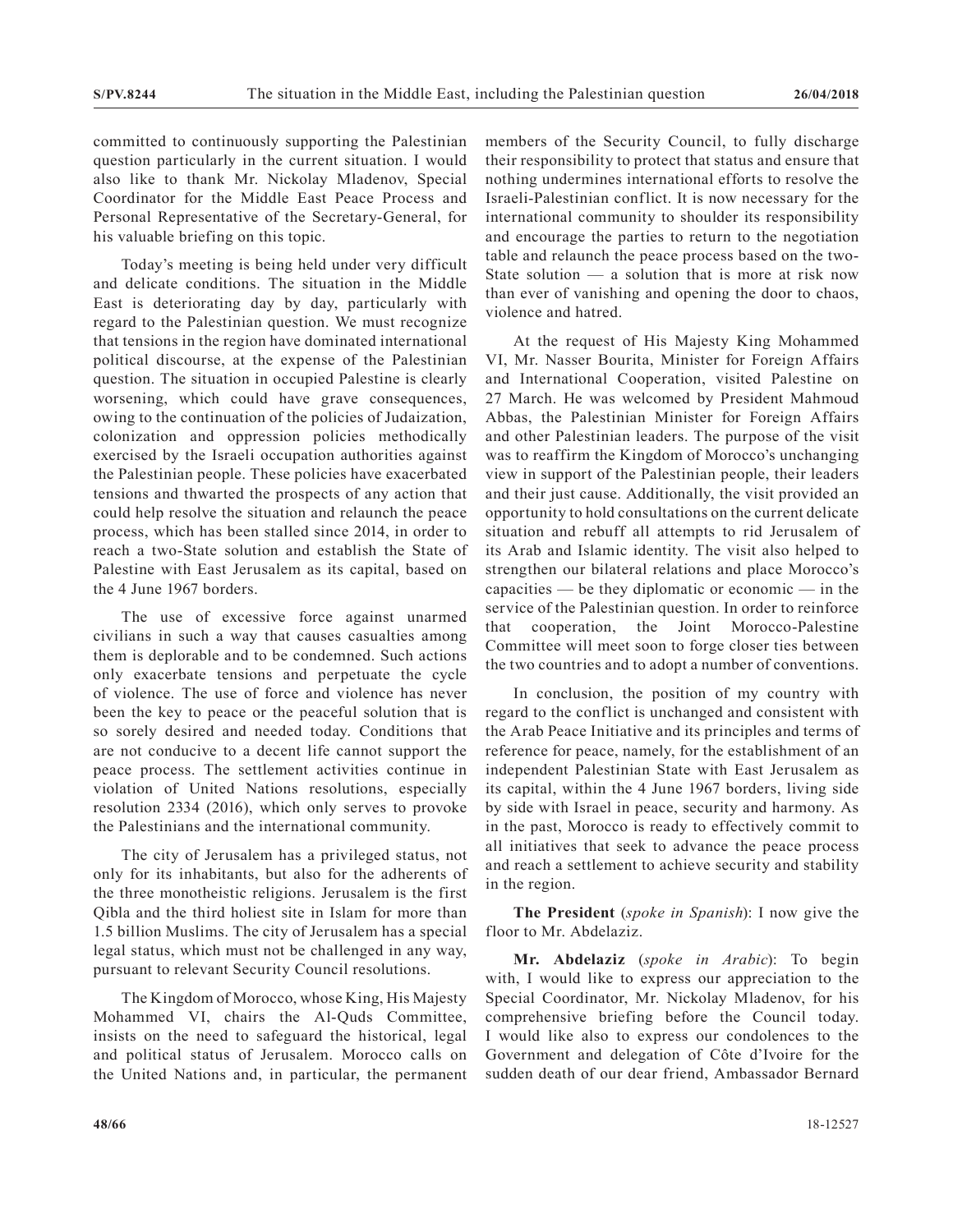Tanoh-Boutchoue, the Permanent Representative of Côte d'Ivoire and its former Ambassador to Cairo.

Today's meeting is held against the backdrop of deplorable regional and international developments that are having a negative impact on international peace and security and, specifically, on peace and security in the Middle East. These developments also threaten the multilateral system embodied by the United Nations, in particular the Security Council, which risks losing its credibility and international legitimacy.

An increasing number of unarmed innocent people in Palestine, Syria, Libya, Somalia and other countries in the Arab world are falling victim to the current environment. Yet the Security Council is unable to play its crucial role in maintaining international peace and security owing to the paralysis in its decision-making mechanisms, particularly the alarming increase in the use or threat of use of the veto in resolutions that aim to put an end to the suffering of Arab people in our countries, or to stop the violations of the legitimate rights of our people, or to conduct an impartial and transparent investigation into such violations with a view to bringing the perpetrators to justice. The use or threat of use of the veto in resolutions that emphasize the principled positions taken by the Council leads to the protection of one party at the expense of other parties. Furthermore, the inability of the Security Council and its mechanisms to provide a clear political framework for restoring peace and stability in the Middle East based on respect for international legitimacy and recognition of the right of all peoples in the region to live, without exception, in peace, security and stability and of their right for their territories not to be subject to competition between the major Powers is clearly exacerbating the crisis.

The Council must refrain from the use of double standards in dealing with various Arab issues, which undermines its credibility, and it is therefore urgent that efforts be made to reform it and enlarge its membership. The Security Council must reaffirm the principle of the two-State solution, which has long been recognized by the international community as a whole as the basis for reaching a just and comprehensive settlement to the Palestinian question, and realizing the right of the Palestinian people to establish their independent State, with East Jerusalem as its capital across the 4 June 1967 borders. That requires direct negotiations between Israel and Palestine on final-status issues, foremost among which is that of Jerusalem, under impartial

international supervision. This should be done without favouring any party on the account of another party, in keeping with the main parameters of the peace process, which include, inter alia, the Madrid principles and the principle of land for peace; the Arab Peace Initiative; the Quartet road map; and Security Council resolutions, especially resolutions 242 (1967), 338 (1973), 478 (1980) and 2334 (2016).

All of this should be consistent with the comprehensive vision presented by President Mahmoud Abbas to the Security Council on 20 February 2018, which would ensure the establishment of the independent State of Palestine and its becoming a full-fledged, effective member of the United Nations following an international conference to be held in the summer of 2018. That vision was endorsed by the Arab Summit held in the Kingdom of Saudi Arabia, which Arab leaders called the Jerusalem summit. This represents an affirmation of the centrality of this cause of reaching a just and comprehensive settlement, as indicated by the representative of Tunisia in his statement today on behalf of the Group of Arab States, which supports that statement in its entirety.

Until the independent State of Palestine is established, with East Jerusalem as its capital, the League of Arab States stresses that it is urgent to provide protection to the Palestinian people. This is particularly true in the aftermath of the bloodshed that occurred when the Israeli army fired live rounds at unarmed Palestinian protesters who had taken to the streets starting on Earth Day to express peacefully their right to return to the land of which they had been dispossessed. Those events claimed the lives of scores of Palestinians and injured thousands more. We stress the importance of the Security Council responding to the call by the Secretary-General to conduct a transparent and impartial investigation into these events under United Nations supervision, as they represent gross violations of international law, international humanitarian law and human rights law. The aim is to bring the perpetrators to international justice.

The League of Arab States calls on the Council not to be deceived by the false allegations that Palestine uses children as human shields. The Council instead should focus on the situation of Palestinian children in Israeli prisons. The League also stresses the importance of the full and honest implementation of resolution 2334 (2016), which will prevent Israel, the occupying Power, from altering the realities on the ground through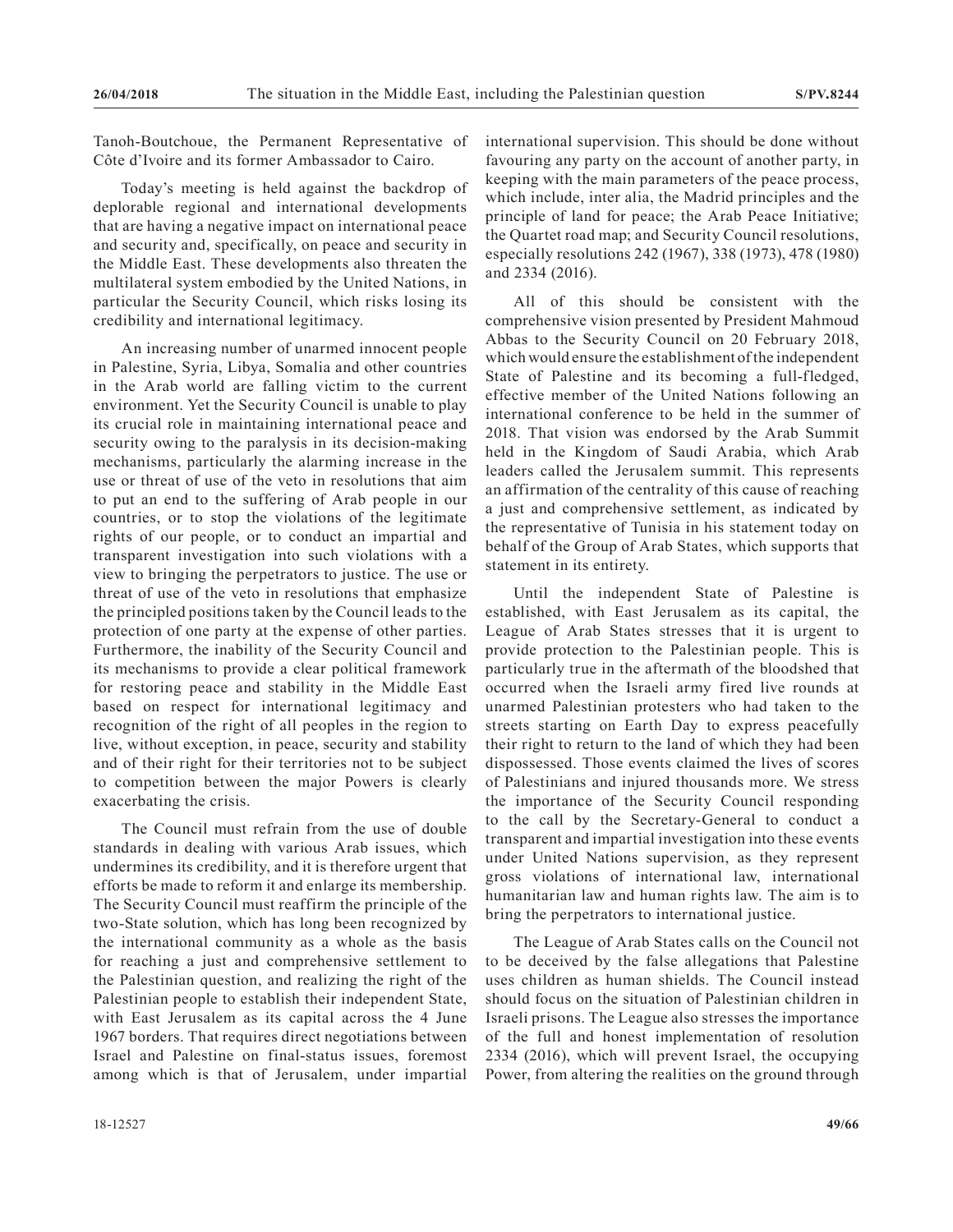its illegal and expansionist settlement policy. That policy has consistently been condemned by the League given its negative impact on final-status negotiations. This can be achieved only if the Secretary-General provides monthly written reports with maps, images and documents, pursuant to resolution 2334 (2016). In addition to that, there should be an effective response to the humanitarian needs of the Palestinian people, including the provision of sufficient funding to the United Nations Relief and Works Agency for Palestine Refugees in the Near East in order to enable it to discharge its lofty mandate.

In conclusion, the League of Arab States underscores that the continued occupation by Israel of Palestinian territories and Israel's violation of the rights of the unarmed Palestinian people, as well as the settlements built illegally by Israel, all pose serious threats to international and regional peace and security. Hence, on the basis of the provisions contained in Article 23 of the Charter of the United Nations, the 22 States members of the League of Arab States believe that Israel is not qualified to be a candidate for non-permanent membership in the Council for 2019- 2020, given that it lacks the main prerequisite needed as stated in that Article, which is to contribute to the maintenance of international peace and security and to achieve the lofty goals of the United Nations.

The League of Arab States and its member States call on all peace-loving countries to do the same and to express their rejection of Israel's candidacy, given that it is continuing to occupy territories in Palestine, Syria and Lebanon; to violate the norms of international law, humanitarian and human rights law; and to explicitly disrespect the international legitimacy of Security Council and General Assembly resolutions. Israel openly disrespects the United Nations and its principal organs and Member States — whose goal is to maintain multilateral international legitimacy, the Organization's solid foundation — by falsely accusing them of being biased against it.

**The President** (*spoke in Spanish*): I now give the floor to the representative of Botswana.

Ms. Motsumi (Botswana): Allow me at the outset, Sir, to reiterate my delegation's sincere congratulations to you and your country, Peru, on your assumption of the presidency of the Security Council for the month of April. I wish also to express my delegation's appreciation to you for having convened this quarterly open debate on the situation in the Middle East, including the question of Palestine, a matter to which my delegation attaches great importance.

I further wish to take this opportunity to thank Mr. Nickolay Mladenov, Special Coordinator for the Middle East Peace Process and Personal Representative of the Secretary-General, for his invaluable input on the subject.

My delegation aligns itself with the statement delivered on behalf of the Movement of Non-Aligned Countries.

It is a fact that the Council has for 70 years now had on its agenda the situation in the Middle East, with particular reference to the question of Palestine. While we regret this reality, Botswana stands firm and will not tire of expressing its position on this matter as long as a durable solution has not been achieved.

We continue to be encouraged by the unrelenting pressure being brought to bear by the international community for the resumption of the intra-Palestine peace talks. We accordingly call for the intensification of efforts to achieving a comprehensive, just and lasting peace in the Middle East that is jointly facilitated by the United Nations, the Middle East Quartet, the Arab Peace Initiative and the Madrid terms of reference, as well as the relevant United Nations resolutions.

While we remain optimistic, we are at the same time deeply concerned about the growing tension between the Government of Israel and the Palestinian Authority. To this end, we deplore unilateral actions, as they lack legitimacy and also have the potential to undermine prospects for peace.

Against the backdrop of challenges relating to the achievement of sustainable peace in the disputed territories, we condemn any activities that undermine international efforts to achieve a lasting solution, including increasing illegal settlements; violence; and the denial of the rights of peaceful protesters. We also deplore the lack of progress on negotiations on final-status issues. In this regard, Botswana supports the plan proposed by President Mahmoud Abbas, which he presented to the Council in February this year (see S/PV.8183). The plan sought to address problems that have consistently undermined efforts to bring about peace in Palestine.

We encourage the parties to respect all relevant United Nations resolutions, including resolution 2334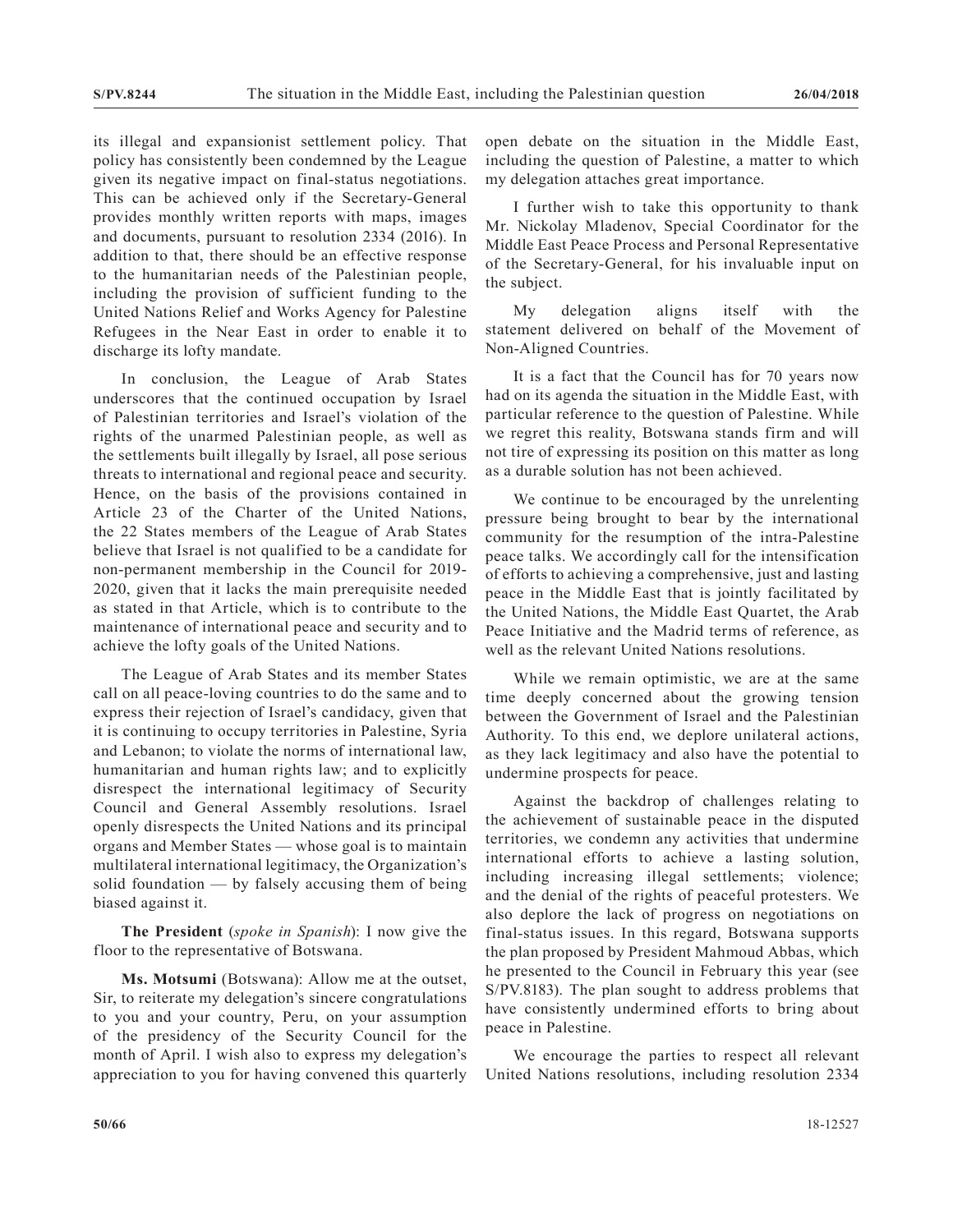(2016), which is clear in its call for parties to refrain from inflammatory rhetoric or acts of provocation or incitement. It urges them to act in accordance with international law, including humanitarian law, in the interests of promoting peace and security.

I would like to take this opportunity to reiterate my delegation's long-standing position on the question of Palestine. We continue to believe that there is no alternative to the two-State solution. We therefore cannot overemphasize our continued support of a negotiated solution that embraces the coexistence of Israel and Palestine, living peacefully side by side as two sovereign States.

In conclusion, I would like to reaffirm Botswana's solidarity with the Palestinian people and my country's unwavering support for their just cause. We reiterate our call for the strengthening of the coordination of international efforts to promote a just, lasting, comprehensive and peaceful solution to the situation in the Middle East, in particular the question of Palestine. We also lend our full support to the continued diplomatic efforts of the Security Council and the good offices of the Secretary-General. We thank the Special Coordinator for the Middle East Peace Process and all other agencies, including the United Nations Relief and Works Agency for Palestine Refugees in the Near East, for their commitment to the peace process, as well as for their relentless efforts aimed at finding a sustainable solution to the political, security and humanitarian situation in the region.

**The President** (*spoke in Spanish*): I now give the floor to the representative of Indonesia.

**Mr. Djani** (Indonesia): I would like to begin by thanking you, Mr. President, for convening today's open debate of the Security Council. I also thank the Special Coordinator for the Middle East Peace Process, Mr. Nickolay Mladenov, for his briefing on the most recent developments in the region.

Indonesia associates itself with the statement delivered by the representative of Venezuela on behalf of the Movement of Non-Aligned Countries and the statement to be delivered by my colleague, the representative of Nicaragua.

Only two weeks ago, while addressing the Council, the Secretary-General made the same observation as he did this morning, citing the examples not only of Palestine, but also of other countries in the Middle East

(see S/PV.8231). He described the situation as chaotic and stated that it has become a threat to international peace and security. However, as we have always said, what is happening in Palestine is the ongoing failure of the international community to implement the two-State solution. We reiterate our call on the Council to emerge from its very dangerous inertia.

The Palestinian-Israeli conflict has continued for far too long. Current global crises should not divert our attention from the Palestinian issue. It is crucial to put the Palestinian issue back on the international agenda. This year marks the seventieth anniversary of the 1948 war — the Nakba — during which more than 800,000 Palestinians were expelled from their land. It also marks another regrettable milestone: almost three quarters of a century has elapsed and the world still awaits a just, lasting and comprehensive resolution to the conflict.

In the past month, there has been tremendous violence on the Gaza-Israeli border, with protesting and unarmed civilians being gunned down by Israeli forces. As of last Friday, the death toll since the weekly protests began on 30 March stood at nearly 40, with thousands wounded by Israeli shooters. The killing of unarmed civilians violates every known provision of international law and human decency. It must end.

Hundreds of resolutions and communiqués on the Palestinian-Israeli conflict have been adopted, and yet those documents have not been implemented. What is happening in Palestine is the persistent failure of the international community to implement the two-State solution. We therefore reiterate our call on the Council to rouse itself and take action on this very dangerous situation. We must reaffirm and preserve a negotiated two-State solution for peace on the basis of pre-1967 borders, within a clear and defined timetable, in accordance with the internationally recognized terms of reference, including the Arab Peace Initiative. The adoption of resolution 2334 (2016), which stated that Jewish settlement of Palestinian lands has no legal validity and is a flagrant violation of international law, demonstrates some of the progress seen in recent years.

My delegation again calls on States to avoid provocative actions or pronouncements that contradict Security Council and General Assembly resolutions on the status of Jerusalem. We have already seen the implications of such actions and pronouncements. Accordingly, we must create conditions conducive for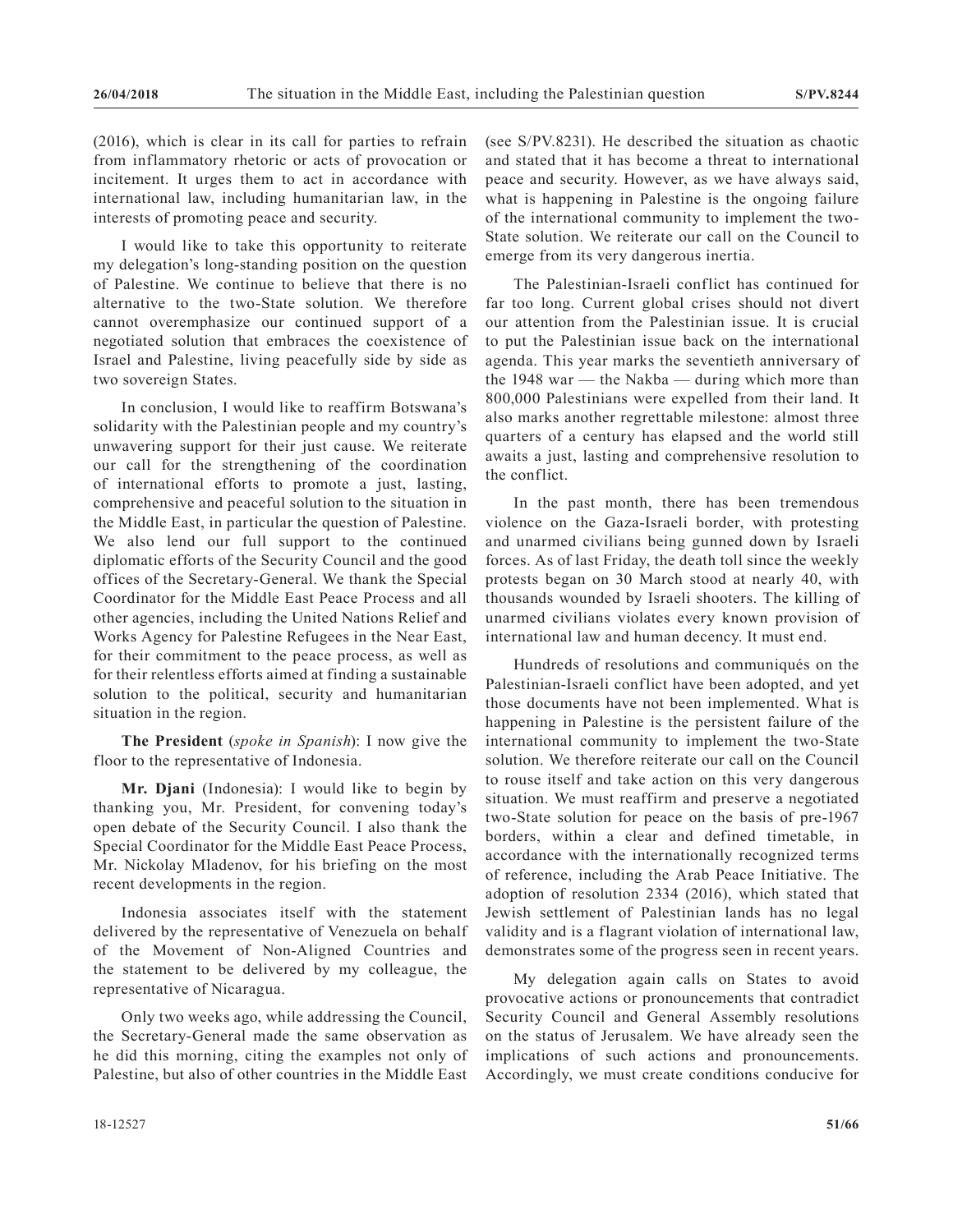the peace process. In the meantime, we must do what we can to help the people of Palestine, including the refugees, for whom the work of the United Nations Relief and Works Agency for Palestine Refugees in the Near East (UNWRA) has been essential. That is why the recurring financial shortfall of UNRWA raises deep concerns. We therefore call on the international community to recommit to supporting the work of UNRWA. Indonesia will play its part in this regard. We owe it to ourselves to resolve this ongoing conflict during our lifetime.

We would like to see peace in Yemen and Syria. Many civilians have already lost their lives or been uprooted and become refugees or internally displaced persons. Nothing can justify the targeting of civilians, including the use of chemical weapons or weapons of mass destruction. We reiterate our call for all parties to respect international law and United Nations resolutions and to ensure the safety of civilians.

We share the belief of many that peace in Syria can be achieved only through a lasting and comprehensive solution and not by military means. The solution must also be credible and respect the sovereignty, independence, unity and territorial integrity of Syria. Moreover, the international community must continue to press for the cessation of hostilities and full, safe and unhindered access for the delivery of humanitarian assistance. The international community must refrain from any unilateral action that might jeopardize prospects for peace.

Our meeting today could not be more timely, following the high-level meeting of the General Assembly on peacebuilding and sustaining peace. We must ensure that peace goes hand in hand with development and human rights. The high-level meeting encourages us to do more to achieve peace in the Middle East. What is needed is greater reconciliation. What we do today will dictate our place in history. Let us stop the nightmare faced by the Palestinians and make their dream of an independent nation a reality.

**The President** (*spoke in Spanish*): I now give the floor to the representative of Cuba.

**Mrs. Rodríguez Camejo** (Cuba) (*spoke in Spanish*): We align ourselves with the statement made by the representative of the Bolivarian Republic of Venezuela on behalf of the Movement of Non-Aligned Countries.

Cuba has been deeply concerned about the pernicious deterioration of the situation in the Middle East since the last open debate on the topic (see S/PV.8167). We reiterate our firm condemnation of the criminal aggression perpetrated by the Israeli army against the Palestinian population in the Gaza Strip on 30 March, which led to the death of dozens of people and left more than 400 injured. This cruel and disproportionate act is a gross and blatant violation of the Charter of the United Nations and of international humanitarian law, heightens tensions in the region and reduces the likelihood of success of efforts aimed at resuming peace talks between Palestinians and Israelis. It is very regrettable that, because of constant obstruction by one of its members, the Security Council has not even been able to condemn the tragic events in the Gaza Strip or enforce respect for international law and international humanitarian law, including the protection of Palestinians, at a time when the urgent action of the international community is needed.

Cuba calls on the Security Council to assume its responsibility under the United Nations Charter with regard to the maintenance of international peace and security and take the necessary decisions and demand that Israel puts an immediate end to the occupation of Palestinian territories and to the aggressive colonial policies and practices, and comply with Council resolutions on the situation in the Middle East, including the question of Palestine, in particular resolution 2334 (2016).

We express our solidarity with the Government and the people of Palestine. We reiterate our unwavering support for a comprehensive, just, peaceful and lasting solution to the Palestinian question — which lies at the heart of the Arab-Israeli conflict — that is based on a two-State solution and allows Palestinians to exercise their right to self-determination and to a free and sovereign State, with East Jerusalem as its capital and within the pre-1967 borders, as well as the right of refugees to return. We will also continue to support the admission of Palestine as a full Member of the United Nations.

Furthermore, we join in the international community's firm rejection of the unilateral decision made by the Government of the United States to recognize Jerusalem as the capital of Israel, which constitutes a serious and flagrant violation of the Charter of the United Nations, international law and the relevant General Assembly and Security Council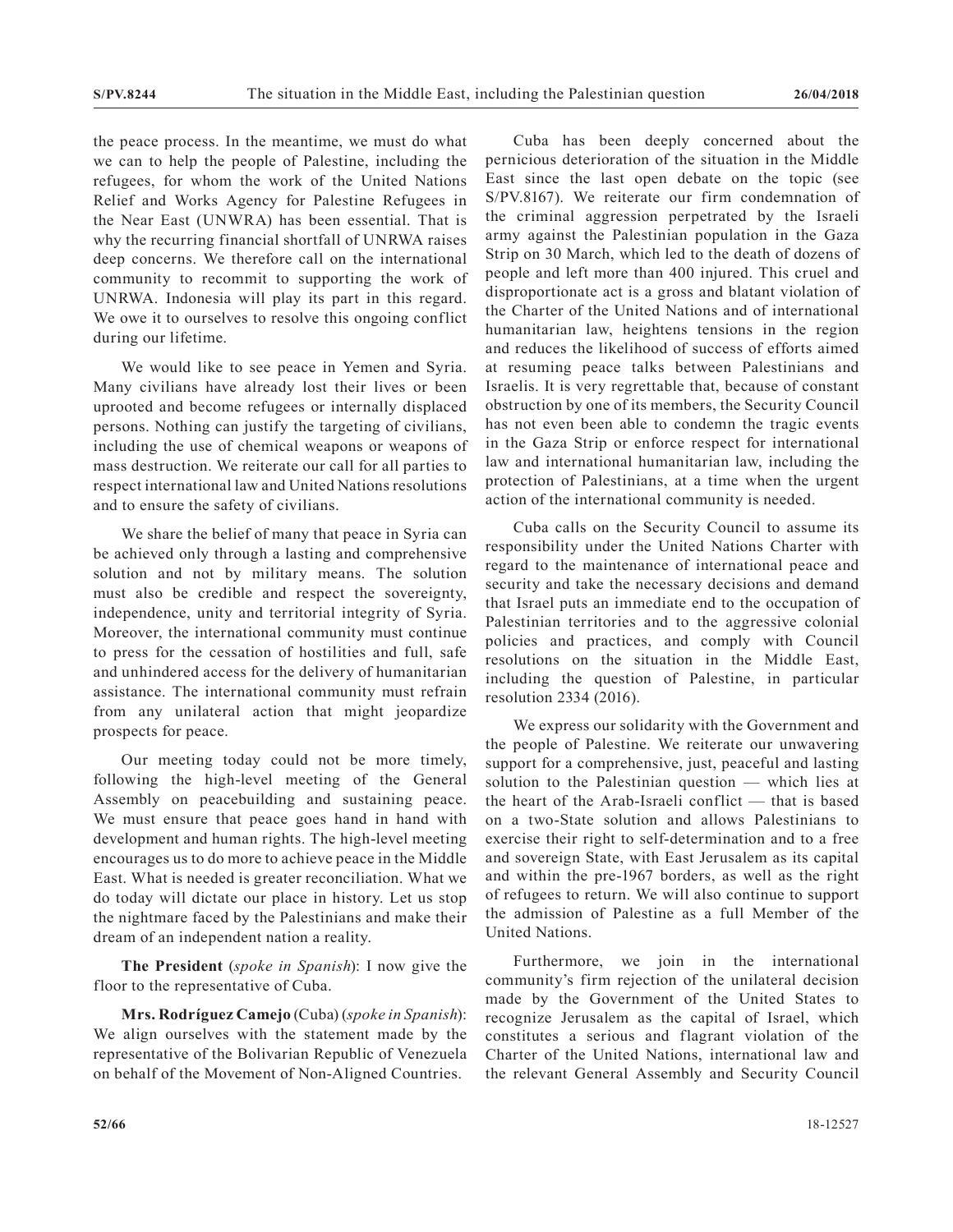resolutions. That decision, intended to alter the historical status of Jerusalem, can only undermine the legitimate interests of the Palestinian people and the Arab countries.

Cuba also expresses its most emphatic condemnation of the recent attack perpetrated by the United States and some of its allies on 13 April on military and civilian facilities in the Syrian Arab Republic, using as a pretext the alleged use of chemical weapons by the Syrian Government against civilians in Douma, without any proof that the Syrian Government had used such weapons and prior to the investigation by the Organization for the Prohibition of Chemical Weapons Fact-Finding Mission. That unilateral action, which sidestepped the Security Council, and the Israeli attack on a Syrian airbase in the governorate of Homs on 9 April are yet further flagrant violations of the principles of international law and the Charter of the Organization.

Cuba demands the full and unconditional withdrawal of Israel from the Syrian Golan and all occupied Arab territories. We reiterate that any measure or action that has been taken or is to be taken to change the legal, physical or demographic status or the institutional structure of the occupied Syrian Golan, as well as Israel's measures to exercise its jurisdiction and administration on that territory, constitute violations of international law, international agreements, the Charter and resolutions of the United Nations, including resolution 497 (1981), and the Fourth Geneva Convention.

Cuba advocates a constructive and respectful dialogue among the peoples of the region and calls for non-interference in internal affairs and an end to foreign aggression and to support, financing or the supply of weapons to terrorist groups with the goal of promoting instability and conflict in the Middle East. Moreover, Cuba calls for an end to the fabrication of excuses and concepts in the Council that aim to legitimize the unilateral use of force and aggression against sovereign States. Let us uphold multilateralism, strictly based on the purposes and principles of the Charter and international law.

**The President** (*spoke in Spanish*): I now give the floor to the representative of Maldives.

**Ms. Zahir** (Maldives): The Maldives wishes to begin by emphasizing the importance of this ongoing debate in the Council on the situation in the Middle East, including the question of Palestine. Given the constant evolution of the political dynamics and the situation on the ground, this thematic debate provides an important forum to take stock of and assess the pathway to sustainable peace in the Middle East. I wish to thank the briefers at this open debate for their contributions, which have contextualized the present state of affairs.

Peace in the Middle East can never be realized without a viable solution to the Palestinian-Israeli conflict, which has destabilized the region for 70 years. Taking note of the report presented to the Council last month by the Special Coordinator for the Middle East Peace Process (see S/PV.8214), the Maldives condemns in the strongest terms the new wave of violence in the occupied Palestinian territories.

It is evident from the progressive activities on expanding settlements that there is a need to respect the principles of international law and abide by the relevant resolutions of the Security Council. The impunity with which violence is perpetrated and the continued violation of international norms set a dangerous precedent that has far-reaching consequences for the maintenance of peace and security in future.

The Maldives has always been a strong advocate for the resolution of disputes and conflict through peaceful means, by exploring new and innovative solutions for persistent conflicts and finding common ground through mutual dialogue. In that regard, the Maldives welcomes and supports the proposal by President Mahmoud Abbas to the Council in February for an international peace conference aimed at resuming peace talks between Palestine and Israel ( see S/PV.8183). We applaud Palestine's leadership and willingness to begin that dialogue, and strongly urge Israel to engage in those talks in good faith. The Maldives also acknowledges the fact that this is a dispute that has many dimensions and impacts many actors in the international community. We therefore encourage all parties and stakeholders concerned to contribute to those negotiations, as appropriate, in the most constructive and conducive manner possible.

In addition to taking assertive political action to resolve the conflict, my delegation also wishes to emphasize the importance of enhancing action on the ground to alleviate the suffering of people. In that regard, we welcome the relief and aid efforts from the United Nations, Member States, intergovernmental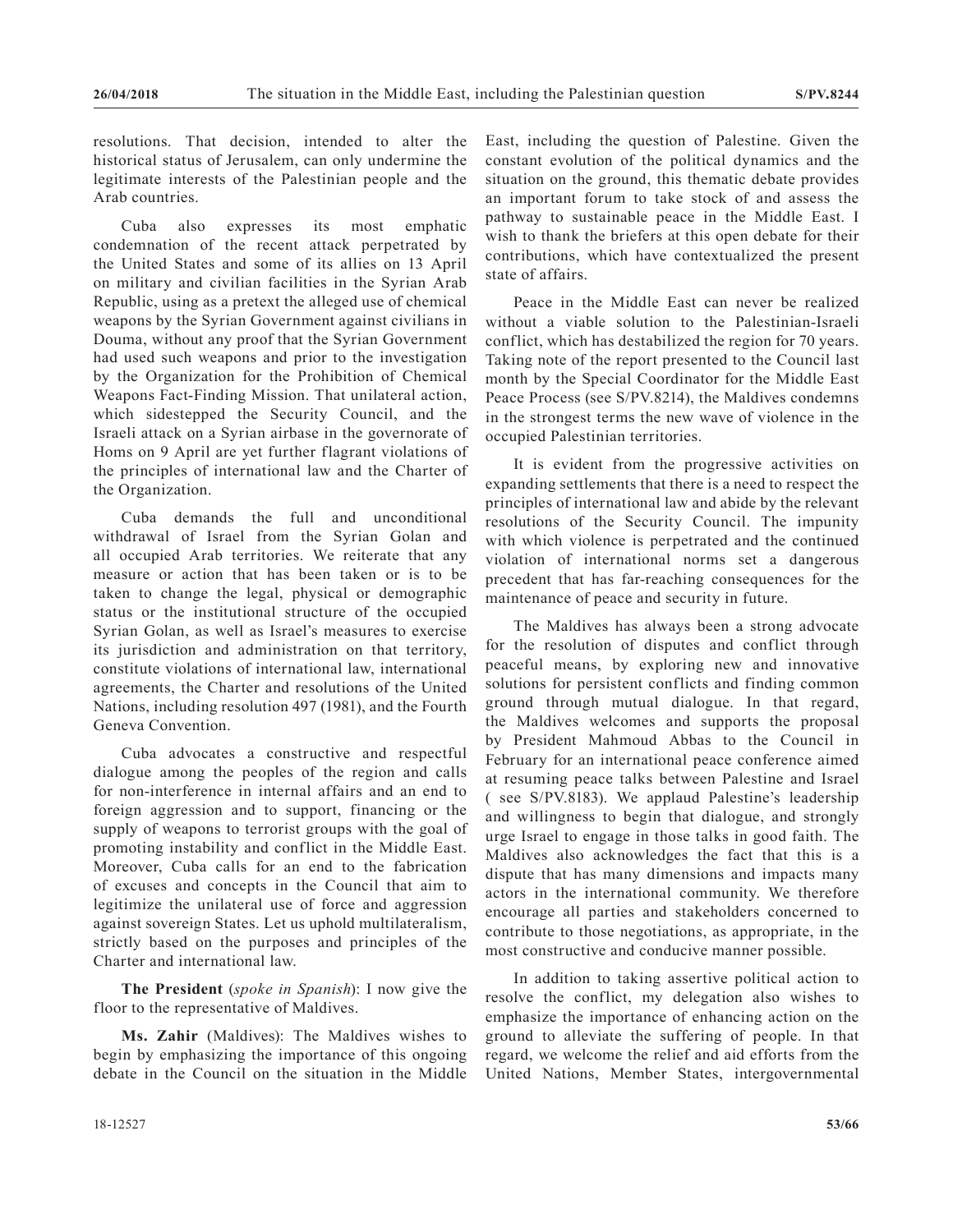organizations, non-governmental organizations and the private sector. We note with concern the \$446 million funding gap for the United Nations Relief and Works Agency for Palestine Refugees in the Near East, and urge Member States to address that issue, taking into account the wide range of support that the Agency provides to the Palestinian people.

The Maldives reiterates its call for a two-State solution recognizing the sovereign and independent State of Palestine, based on the 1967 borders, with East Jerusalem as its capital. My delegation urges the Security Council to take more concrete action to fulfil its mandate and encourages all Member States to engage in a form of debate that will deliver the end results necessary to establish and maintain sustainable peace in Palestine and the Middle East.

On the question of Syria, we remain concerned. We need to urgently address the humanitarian situation in Syria and protect its citizens from further pain, fear and uncertainty. We remain confident in the ability of the Council to deliver the result that is required in Syria — a lasting ceasefire and sustainable peace. We also remain committed to doing our part, lending our voice and joining the chorus of actors supporting lasting peace in the country.

We need to work together to find meaningful solutions to the many situations of violence and instability in the Middle East. We need to focus on sustaining peace, so that societies ravaged by war and conflict may progress again. State failure has the potential to derail any peace process. We believe that, whether it is through strengthening the capacity of State institutions, the eradication of poverty or addressing other determinants of conflict, such as a lack of access to resources, natural and man-made disasters and climate risk, we need to focus on building the capacity and resilience of States.

The Maldives will continue to stand with the people of the Middle East — a region that is close to our hearts and with which we share many cultural, religious and historical ties. The Maldives will remain committed to working with all our partners on that important and historical issue to find shared solutions, so that the suffering of people in the various conflict zones in the region can be brought to an end through peaceful means. We will work with our partner countries, international organizations and other important actors to bring lasting peace to our shared destiny.

**The President** (*spoke in Spanish*): I now give the floor to the representative of Malta.

**Mr. Inguanez** (Malta): I wish to thank the delegation of Peru, in its capacity as the President of the Security Council, for convening today's open debate on the situation in the Middle East, including the question of Palestine. I also wish to join others in thanking the Special Coordinator for the Middle East Peace Process, Mr. Mladenov, for his comprehensive briefing.

Malta aligns itself with the statement delivered by the observer of the European Union and would like to add a few elements in its national capacity.

Malta notes with deep concern the recent developments throughout the Middle East, which continue to propagate instability and insecurity in the region and beyond. There is an urgent need for de-escalation, be it between the Israelis and Palestinians or in Syria. We call on all sides to avoid actions that undermine the prospects for peace. In the context of the Israeli-Palestinian conflict, I reiterate that Malta's position is quintessentially pro-peace. Prospects for a two-State solution are in danger, and it is our firm conviction that the international community is dutybound to ensure that they be safeguarded.

Lasting peace between Israelis and Palestinians can be based only on a two-State solution, including addressing the needs and aspirations of both sides as well as all permanent status issues. Malta reiterates that the status of Jerusalem is a final-status issue, and maintaining international consensus on the issue is of the utmost importance. Malta also opposes further settlement activity, as settlements are illegal under international law and are an obstacle to peace. In addition, Malta condemns all acts of violence by all sides, especially against civilians and minors, and urges an end to incitement and provocations, which serve only to widen the gap between the two sides. Furthermore, the freedom of expression and peaceful assembly should be respected by all.

Intra-Palestinian reconciliation is one of the key elements towards reaching a two-State solution. Therefore, Malta encourages the Palestinians to persevere on that track. We certainly commend Egypt for its mediation role. Intra-Palestinian reconciliation is also an important element to improve the dramatic humanitarian situation in Gaza. In that regard, Malta also advocates an end to the closure of Gaza, while addressing the security concerns of Israel. I take this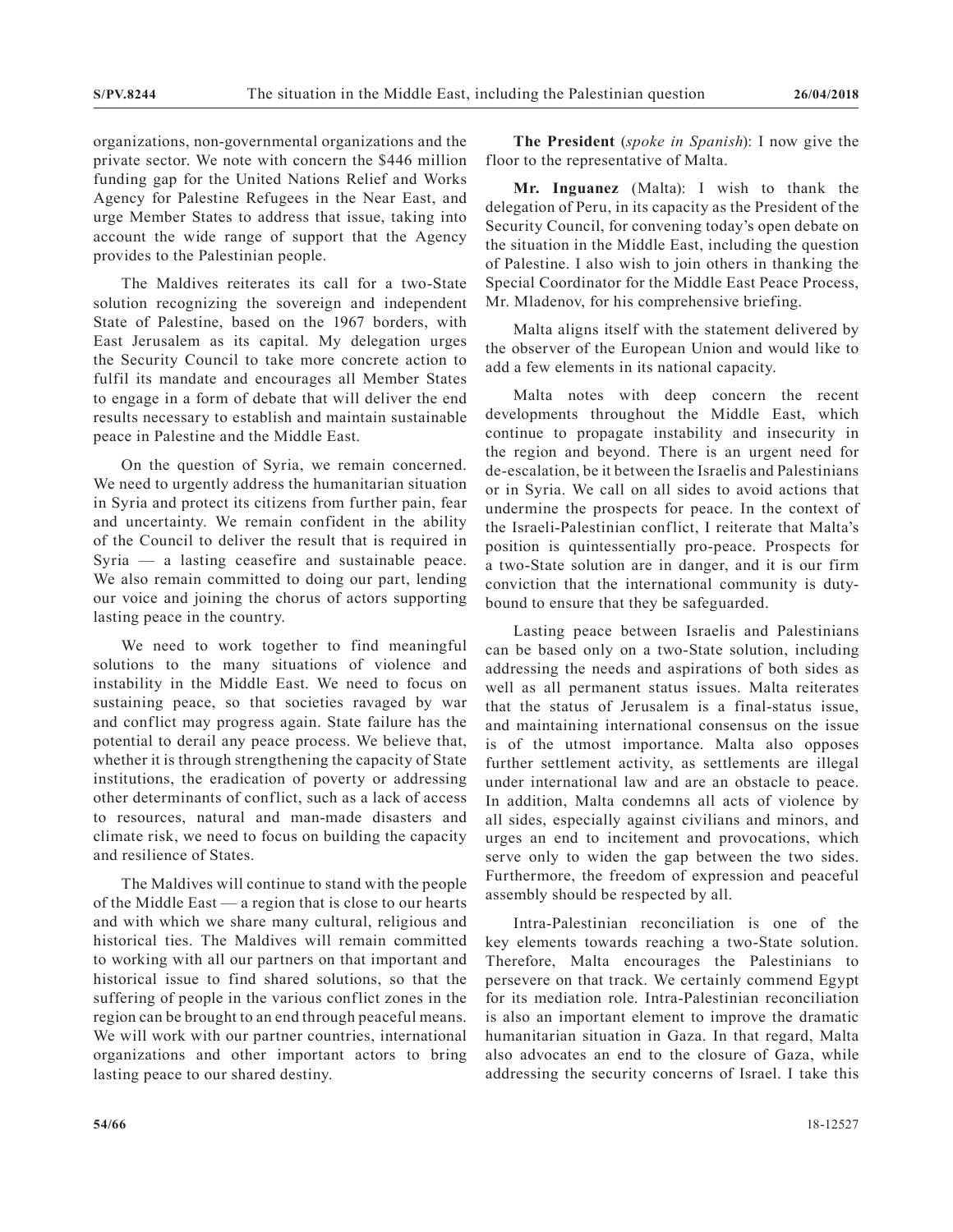opportunity to reiterate Malta's full support to the United Nations Relief and Works Agency for Palestine Refugees in the Near East. It is as crucial for Palestinian refugees as it is for the stability of the whole region.

The Israeli-Palestinian conflict is in dire need of a political horizon and the resumption of dialogue. Confidence needs to be restored and trust rebuilt. That is easier said than done, but forgiveness and restraint — in words and in action — remain crucial as the underlying basis for rebuilding confidence and trust. The international community and multilateralism have an important role to play in establishing a political horizon and in facilitating the resumption of dialogue between the two sides.

I also take this opportunity to underscore the importance that Malta attaches to the resumption of the United Nations-led intra-Syrian talks in Geneva, as emphasized yesterday at the second Brussels conference on supporting the future of Syria and the region. There can be no military solution in Syria. Only a political solution in line with resolution 2254 (2015) and the 2012 Geneva communiqué (S/2012/522, annex) can yield a sustainable solution for Syria and for peace in the region.

**The President** (*spoke in Spanish*): I now give the floor to the representative of Nigeria.

**Mr. Itegboje** (Nigeria): I thank the delegation of Peru for organizing today's open debate. Our special appreciation goes to the briefers for sharing their insightful perspectives on this very important subject.

Nigeria aligns itself with the statement delivered by the representative of Venezuela on behalf of the Movement of Non-Aligned Countries.

Nigeria notes with grave concern the alarming situation in many parts of the Middle East, particularly in Palestine. In that regard, it is pertinent for all parties to make genuine and concerted efforts to find peaceful solutions and to cooperate closely with the United Nations and its agencies in order to achieve the shared objective of a two-State solution, in line with the relevant United Nations resolutions and international law.

As the international community continues to seek avenues to advance the peaceful resolution of the Palestinian question, international efforts must remain focused on paving the way for Israel and Palestine to return to meaningful negotiations. We therefore wish to highlight the cogency of multilateral diplomacy,

and reiterate that there is no substitute to an agreed multilateral approach for addressing the Israeli-Palestinian conundrum in a sustainable manner.

Nigeria believes that achieving a just, lasting and comprehensive settlement of the question of Palestine is imperative for the attainment of durable peace and stability in the Middle East. It is for that reason that we acknowledge the adoption by the General Assembly of resolution 72/240, concerning the status of Jerusalem, on 21 December 2017, and once again call on all parties to respect the relevant United Nations resolutions on the Israeli-Palestinian issue.

We therefore encourage Israel to take concrete measures to freeze all settlement-related activities in occupied Palestinian territory. On their part, Palestinian leaders must also signal their readiness to return to the negotiating table by, inter alia, making enhanced efforts to forge unity and deal with militancy and other internal security challenges. It is beyond doubt that violence and unilateral actions will not resolve the long-drawn-out conflict.

My delegation reaffirms its full support for the rights of the Palestinian people, including the protection of their fundamental human rights, particularly their right to free movement and self-determination, as well as the maintenance of the dignity of the individual Palestinian person and their inalienable right to live without the fear of persecution. In that regard, we restate our belief that the Security Council must not fail in its duty and responsibility to the Palestinian people.

In conclusion, Nigeria calls on States with influence over the parties concerned to encourage them to re-engage in dialogue on the basis of the relevant United Nations resolutions, the Madrid principles, the Quartet road map, the Arab Peace Initiative and other existing agreements. We reaffirm our unwavering support for a two-State solution, with Israel and Palestine existing side-by-side in peace.

**The President** (*spoke in Spanish*): I now give the floor to the Vice-Chair of the Committee on the Exercise of the Inalienable Rights of the Palestinian People.

**Mrs. Rubiales de Chamorro** (*spoke in Spanish*): First of all, I would like to thank our brothers from Peru for their work at the healm of the Security Council during this month.

The past month has again reminded us why, despite the many issues on the Security Council's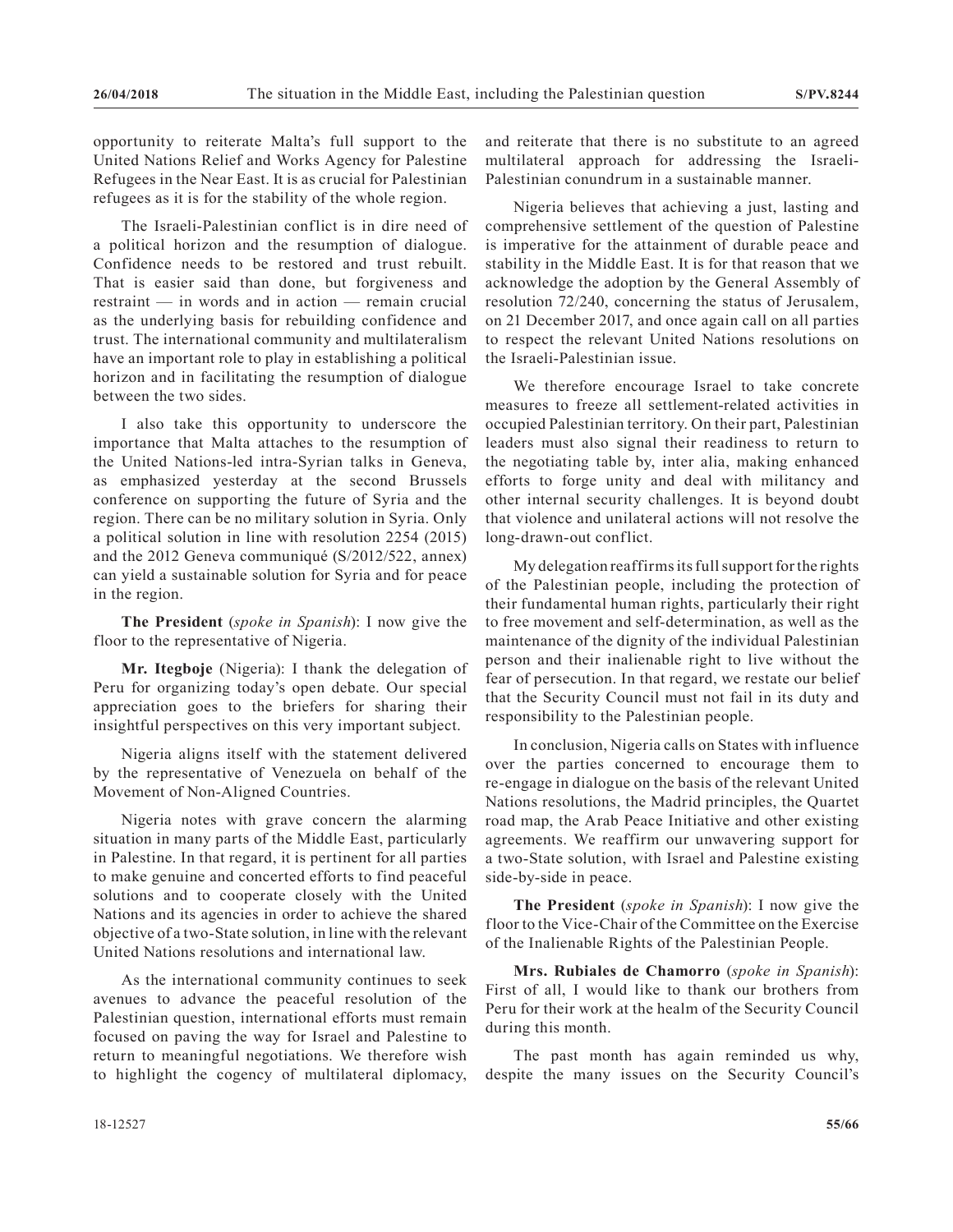agenda, the Israeli-Palestinian conflict must remain a priority demanding the Council's attention. At least 37 demonstrators have been killed and over 4,900 wounded due to the excessive and disproportionate use of force by Israel, the occupying Power, particularly in response to the Great March of Return demonstrations at the Gaza Strip border fence with Israel. The Committee urges that the Council join and support the call made by Secretary-General, among others, for an independent and transparent investigation of the incidents. As the Prosecutor of the International Criminal Court warned, violence against civilians could constitute crimes under the Rome Statute. Moreover, the continuing violence foreshadows the deterioration of an already unstable and tense situation, with serious repercussions. We also condemn the attack on the convoy of the Palestinian Prime Minister during his 13 March visit to Gaza, which was a hostile and violent act at cross purposes with Palestinian reconciliation. We urge all Palestinian parties to continue working towards unity to peacefully achieve their shared goals and realize the legitimate aspirations of the Palestinian people.

This coming May, we will commemorate the seventieth anniversary of the 1948 war, which led to the expulsion and flight of almost 800,000 Palestinian Arab inhabitants from their homes in what was then the British Mandate of Palestine. That legacy of expropriation, known as the Nakba — the catastrophe — continues to cast a shadow over the refugees of 1948 and their descendants. The continued lack of a just solution to that tragedy and the current plight of Palestinian refugees have prolonged and exacerbated the conflict, as well as its regional and global impact. In that context, the Committee invites all Member States to participate in its upcoming forum, entitled "Seventy Years after 1948 — Lessons to Achieve a Sustainable Peace", to be held at Headquarters from 17 to 18 May to consider that history, as well as possible joint solutions to promote peace.

The Committee urges donor countries to act quickly in providing broad support for the activities of the United Nations Relief and Works Agency for Palestine Refugees in the Near East, especially given the fact that the humanitarian situation in Gaza is seriously worsening and the needs of Palestinian refugees suffering from the consequences of the Syrian crisis are increasing. At this fragile juncture, we must meet our humanitarian obligations vis-à-vis the refugees by providing the Agency with the necessary support so

that it can fulfil its mandate and play its stabilizing role in the region.

As was indicated in the fifth report on the implementation of resolution 2334 (2016), introduced by Mr. Mladenov on behalf of the Secretary-General before the Security-Council last month (see S/PV.8214), we regret that the Government of Israel decided to move forward settlement plans, which violate its obligations as an occupying Power under international law and are a clear indication of its indifference to the authority of the Security Council. We encourage Member States to follow the examples set by the Danish Parliament and the European Commission, which decided to make the distinction between the State of Israel and the territories occupied since 1967 in their respective dealings with each, pursuant to resolution 2334 (2016) and in adhering faithfully to the Fourth Geneva Convention.

The unilateral decisions of some States Members to move their embassies from Tel Aviv to Jerusalem, in violation of resolution 478 (1980) and other relevant United Nations resolutions, irreversibly slows prospects for peace and puts in jeopardy the viability of the two-State solution within the 1967 borders.

Faced with that prospect, we welcome and support President Mahmoud Abbas' peace initiative presented before the Council on 20 February (see S/PV.8183). Visits by the Committee's delegation to Uganda in February and Panama in early April elicited broad acknowledgement of the outlook and efforts of the State of Palestine, as well as the support for the full exercise of the rights of the Palestinian people. That reflects the international consensus that continues to prevail concerning the just and peaceful resolution of the question of Palestine that must be realized. Our willingness — that of the international community — to act rapidly and unwaveringly remains the best assurance for achieving a peaceful solution to the conflict.

**The President** (*spoke in Spanish*): I now give the floor to the representative of Malaysia.

**Mr. Mayong Onon** (Malaysia): At the outset, I wish to thank you, Sir, for convening this important open debate, which allows non-members of the Security Council to express their views on the worrisome situation in the Middle East. We hope that the views expressed here will be considered seriously by the Council members in all their deliberations on the maintenance of peace and security in the region.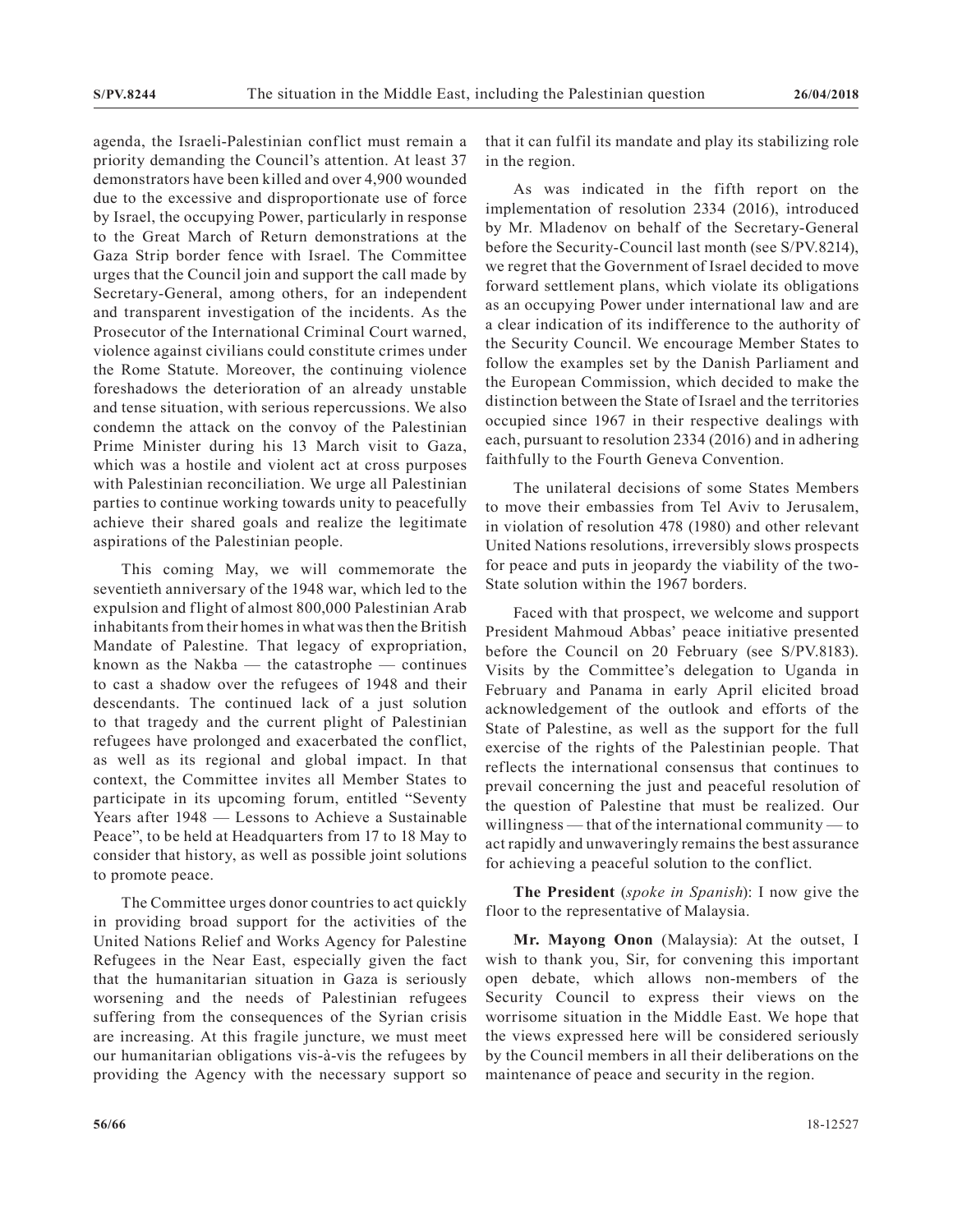Malaysia aligns itself with the statement delivered by the representative of Venezuela on behalf of the Movement of Non-Aligned Countries.

The situation in Palestine remains dire. A peaceful resolution of the longest man-made conflict remains elusive. That is largely due to the continued defiance by Israel — the occupying Power — of various relevant Security Council resolutions, including resolution 2334 (2016). The excessive use of force by Israel in responding to the Palestinians involved in the peaceful Great March of Return, which Malaysia strongly condemns, is totally uncalled for and unacceptable. We therefore demand that Israel stop all violations and illegal activities and fully comply with all its obligations pursuant to all the relevant resolutions.

It is the responsibility of all Members of the United Nations to contribute to finding a just and peaceful solution to the conflict. It is in that context that Malaysia reiterates its deep concern about the decision taken by the United States to recognize Jerusalem as the capital of Israel and to relocate its Embassy from Tel Aviv to Jerusalem. That decision, which regrettably is being emulated by a number of other States, undermines efforts to finding a comprehensive, just and durable settlement to the Palestinian-Israeli conflict. It has led to the dismay and frustration of a majority of Member States, the Palestinians and the Muslim world in particular, and those who wish to see peace, stability and security in the region. The decision not only contravenes and undermines the relevant Security Council resolutions, but it would also embolden Israel, as the occupying Power, to continue to execute its brutal occupation and repressive policies in the occupied Palestinian territory — a clear violation of international law, including humanitarian law, while inflicting immense suffering on the Palestinians.

For its part, Malaysia will continue to provide assistance, within its means, to the Palestinians as well as the efforts of the United Nations Relief and Works Agency for Palestine Refugees in the Near East in providing assistance, protection and advocacy for Palestinian refugees. We therefore urge all Member States to strengthen their support for the Agency so as to ensure that the basic needs of Palestinian refugees are met, which include educational access, emergency food assistance and other support, as well as primary health care.

Malaysia sincerely hopes all Members of the United Nations can provide a positive contribution in breaking the impasse in the Middle East peace process, based on the relevant Security Council resolutions, as well as international laws and norms. Malaysia continues to believe that a two-State solution, with Palestinians and Israelis living side by side in peace, based on the pre-1967 borders, with East Jerusalem as the capital of Palestine, is the only viable solution to this longstanding conflict.

Besides the situation in Palestine, Malaysia remains deeply concerned about the continued deteriorating humanitarian situation in Syria. In that regard, Malaysia stands in solidarity with the international community in addressing this issue and urges all parties to the conflict to adhere to their obligations under international law, including international humanitarian law and human rights law. The parties must also fulfil their responsibilities in enabling unfettered humanitarian access to reach those in need, critically sick or wounded.

On numerous occasions, Malaysia has expressed its view that there is no military solution to the conflict in Syria. A political solution is the only way forward, and that hinges on the political will of the parties to the conflict themselves. Prolonging violence will not benefit any party and will only be exploited by terrorist groups and lead to further humanitarian catastrophe.

Malaysia condemns in the strongest possible terms the use of chemical weapons by any parties under any circumstances. The use of such weapons is abhorrent and a flagrant violation of international law, especially the Chemical Weapons Convention. Malaysia also strongly believes that the Organization for the Prohibition of Chemical Weapons (OPCW) is the sole organization mandated to undertake investigations on the use of chemical weapons. In that regard, Malaysia urges all parties concerned to cooperate with the OPCW to ensure an impartial and thorough investigation of Douma incident.

Malaysia has always believed that, in dealing with matters of peace and security, all parties must act in a manner consistent with the Charter of the United Nations and international law. In that regard, Malaysia believes that no military solution can bring about an end to any conflict in the world, as ultimately only the innocent would suffer. We therefore urge all parties involved to bridge all political divides to find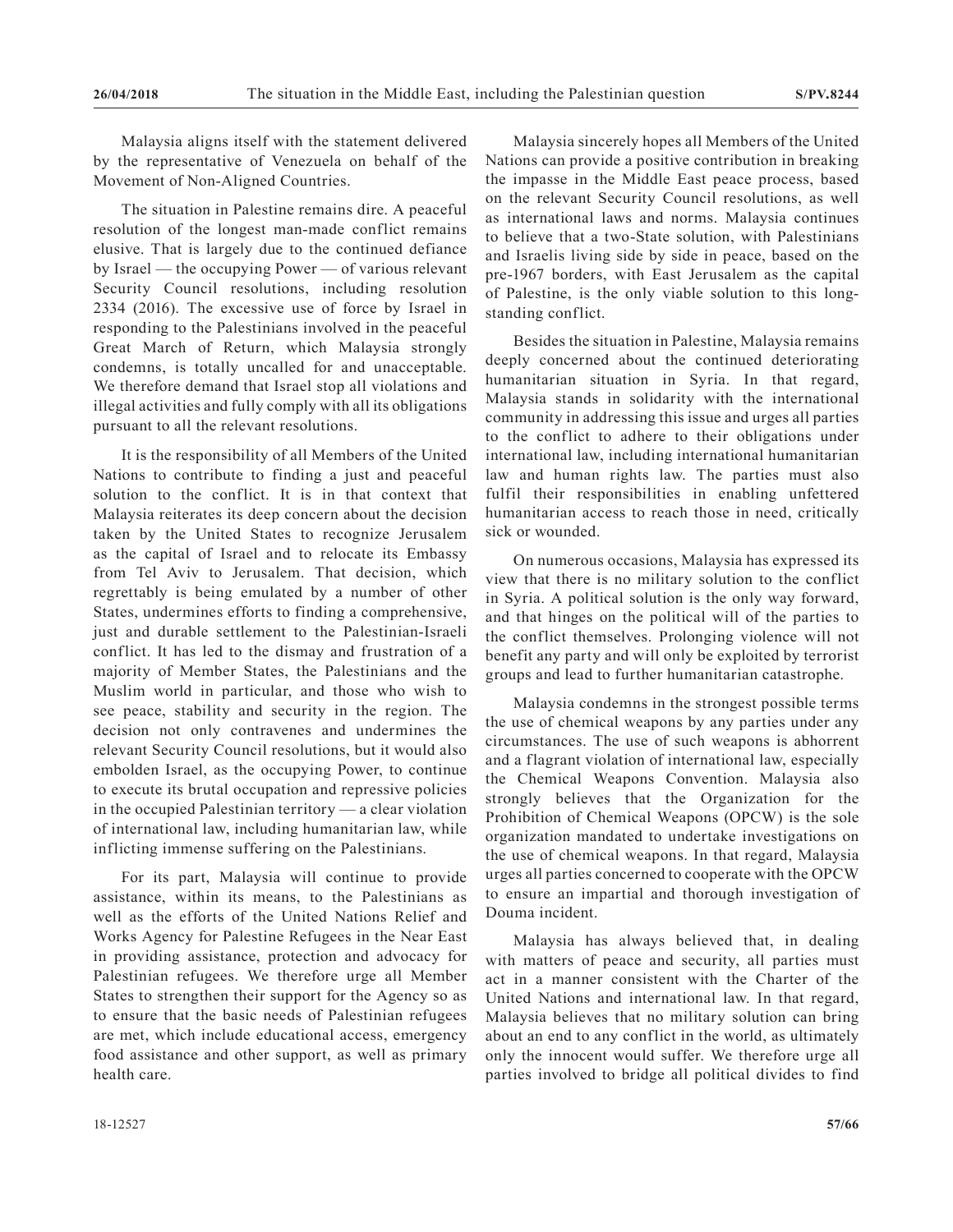a political solution through dialogue and negotiations in all conflicts, be it in Palestine, Syria, Yemen or anywhere else in the world. We appeal to all parties to demonstrate restraint and avoid any actions that could escalate conflicts further, which would only worsen the suffering of our fellow human beings.

**The President** (*spoke in Spanish*): I now give the floor to the representative of Viet Nam.

**Mrs. Nguyen** (Viet Nam): At the outset, I would like to thank the Peruvian presidency for convening this important quarterly open debate under the agenda item entitled "The situation in the Middle East, including the Palestinian question". I also wish to thank Special Coordinator Nickolay Mladenov for his informative briefing.

I wish to join others in extending my deepest condolences to the Government and the Permanent Mission of Côte d'Ivoire for the loss of the distinguished and dedicated diplomat, our dear colleague His Excellency Ambassador Bernard Tanoh-Boutchoue. He will be very much missed at the United Nations.

Viet Nam aligns itself with the statement delivered by the representative of the Bolivarian Republic of Venezuela on behalf of the Movement of Non-Aligned Countries.

Today's meeting represents an urgent appeal by the international community for concerted action to push forward the peace process in the Middle East and address the Palestinian question.

For over half of a century, the Israeli-Palestinian conflict has become even more complex and tense as a result of confrontation and unilateral actions. Viet Nam is deeply concerned by the dangerous situation in the region as reported by the Special Coordinator for the Middle East Peace Process, especially the lack of dialogue between the parties, the continuing expansion of illegal settlements, the killing of innocent people, deadly clashes in the West Bank and East Jerusalem, the deterioration of the humanitarian and economic situation in Gaza, growing incitement to violence and the violation of the rights and dignity of the Palestinian people. Those negative developments have imperilled the prospect of the two-State solution, put the security of the whole region at stake and had an adverse impact on world peace. Allow me to highlight the following points.

First, de-escalating tensions on the ground is a prerequisite for any future negotiation and dialogue. We urge all parties concerned to strictly comply with the Charter of the United Nations and international law, exercise maximum self-restraint, refrain from any provocative acts and foster a favourable environment for dialogue and the pursuit of peace.

Secondly, it is clear that foreign occupation is illegal under international law and constitutes an obstacle for peace. We call on Israel to halt and reverse all settlement development, lift its blockade in the Gaza Strip and step up its efforts to protect civilians and improve the living conditions of the Palestinian population.

Thirdly, we stress the need for all parties to respect international human rights law and international humanitarian law, avoid any acts of hostility, incitement or violence and ensure unimpeded access to humanitarian assistance. My delegation reaffirms its unwavering support to the indispensable role and tireless efforts of the United Nations Relief and Works Agency for Palestine Refugees in the Near East to ease the suffering of the Palestinians.

Fourthly, Viet Nam reaffirms its unconditional support for the legitimate struggle of the Palestinian people for their inalienable rights, including the right to self-determination and the establishment of an independent and sovereign State. We firmly believe that a two-State solution that provides for the establishment of the State of Palestine coexisting in peace, security and mutual recognition with the State of Israel on the basis of the pre-1967 borders is the only path to peace. All solutions to the Israeli-Palestinian conflict, including with regard to the status of Jerusalem, must be in line with international law and the relevant resolutions of the United Nations, in particular resolutions 478 (1980) and 2334 (2016), as well as the Madrid principles, the Arab Peace Initiative and the Quartet road map, and must be agreed upon by all the parties involved. In that regard, my delegation would like to express its appreciation to Bolivia, France, Kuwait and Sweden for hosting an Aria Formula meeting on 22 February on the theme "Prospects for the two-State solution for peace".

In conclusion, Viet Nam supports all efforts and initiatives aimed at seeking a peaceful, just, comprehensive and long-lasting solution to this protracted conflict. In that vein, we welcome President Mahmoud Abbas's proposal and his call for an international peace conference. It is high time now for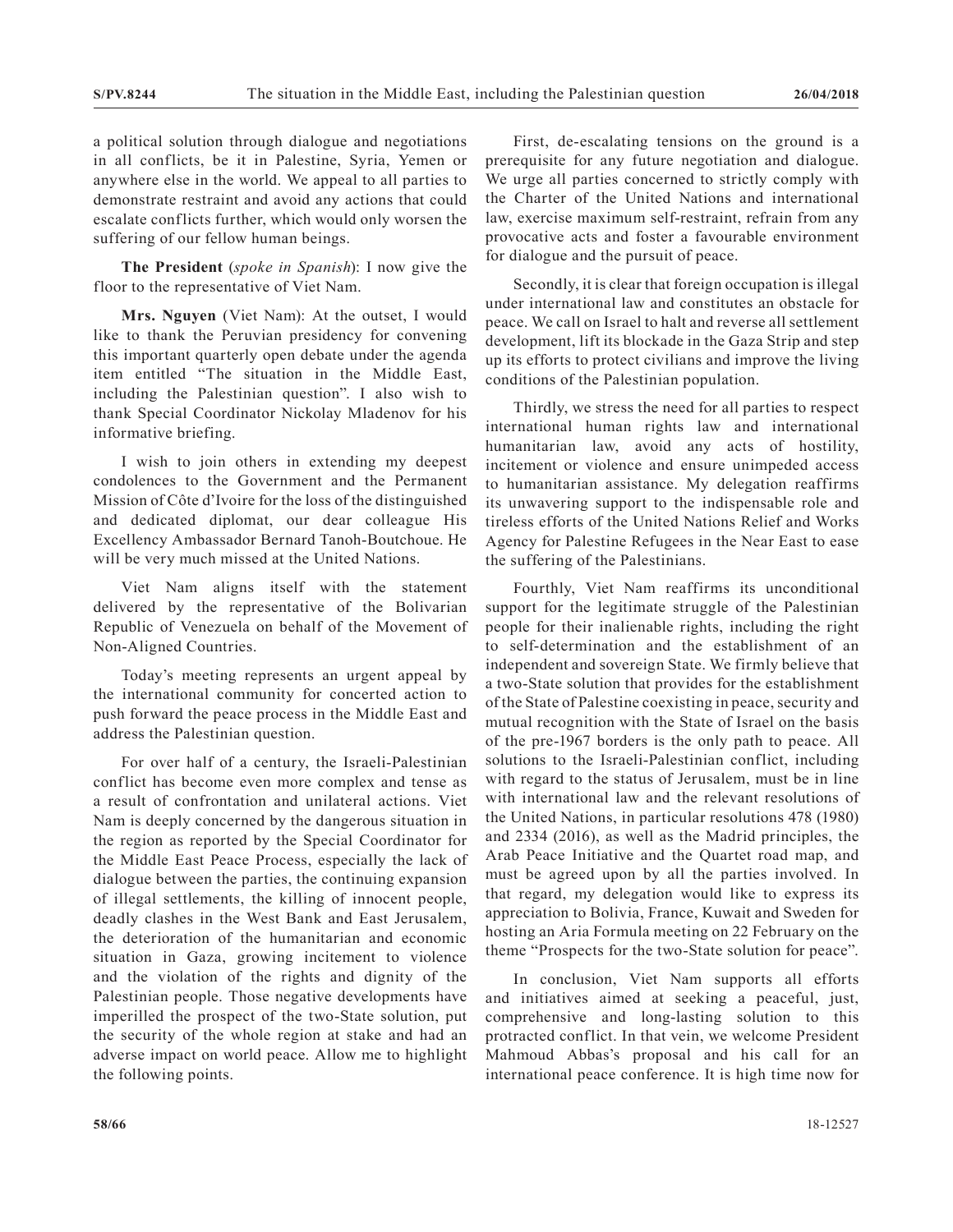the United Nations, especially the Security Council, to play an important role in encouraging the resumption of peace talks between the parties, ending the suffering of the Palestinian people and bringing peace to the region.

**The President** (*spoke in Spanish*): I now give the floor to the representative of Egypt.

**Mr. Edrees** (Egypt) (*spoke in Arabic*): I am honoured, Mr. President, to deliver my second statement in a week in the Security Council under your presidency: a few days ago I delivered a statement on youth, peace and security (see S/PV.8243), and now I am speaking on the situation in the Middle East. I would like to begin by thanking Mr. Nickolay Mladenov for his briefing today and for his ongoing efforts to advance the peace process in the Middle East. I would also like to thank him for his efforts to address the deteriorating humanitarian situation in Gaza and his work for Palestinian reconciliation.

The Middle East continues to face major challenges as a result of the continued occupation of Arab territories, which began in 1967 and has farreaching consequences for the region and its peoples. The entire world remembers the occupation with every piece of land that is confiscated, every settlement that is approved or built and every Palestinian family that suffers — whether in the West Bank as a result of the separation wall, or in the besieged Gaza Strip.

We must again reiterate that the right of the Palestinian people to establish their independent State based on 1967 borders, with East Jerusalem as its capital, is an inalienable right under international law. It is an eternal right. The only way to achieve the legitimate Palestinian rights is by addressing the root causes of the problem, namely, the occupation. The peace process must also be revived in accordance with the relevant Security Council and General Assembly resolutions to end the occupation and to realize the two-State solution so that both the Palestinian and Israeli peoples can live in peace and security like other peoples of the world.

The issue of Jerusalem has a special place in the hearts of millions of people around the world. That sensitive issue requires particular attention. However, we acknowledge that international law and the relevant Security Council resolutions are the only international legal basis to achieve these objectives away from historical and religious reasons. Otherwise, there could be grave consequences. Any arbitrary action would

have serious repercussions and would render the two-State solution no longer viable.

The appeal to uphold the international resolutions and international law is not extravagant, particularly in a region beset by conflicts and at a time when the world faces serious challenges and does not need further instability. That appeal takes into account threats that could lead to the collapse of the international order and lead sooner or later to the suffering of all peoples of the world.

Guaranteed safety and security is a right of all peoples in the region so that they all, including the Israelis, can live in peace within their borders and in good-neighbourly relations with other nations of the region. However, Member States may also agree that equality and the rights of people are the basis for justice and stability. We cannot believe that peace, security and well-being can prevail in the region while the Palestinian people suffer under decades-long occupation.

As part of the appeal for peaceful coexistence by President Fattah Al Sisi on a number of occasions, we therefore urge both parties — the Palestinian and the Israeli — to recognize the truth that both peoples will continue to exist as neighbours on this land. The choice is either to find a way to coexist on the basis of equal rights and duties or to give in to rhetoric and hardline positions. That may ultimately serve the interests of some and strengthen their position. However, it will negatively affect both peoples for many years and have grave consequences as a result of incitement and hatred.

**The President** (*spoke in Spanish*): I now give the floor to the representative of Iceland.

**Mr. Gunnarsson** (Iceland): Allow me first to thank the presidency of Peru for having convened this quarterly meeting on the Middle East, including the Palestinian question. I would also like to thank Mr. Mladenov for his comprehensive and thoughtful briefing this morning.

Allow me also to join other speakers in expressing my condolences to the people and the Government of Côte d'Ivoire for the untimely passing of our colleague, Ambassador Bernard Tanoh-Boutchoue.

Syria and Yemen cast a dark shadow over the Middle East region and over the United Nations, particularly the Security Council. Speaking about the eight years of war in Syria, the Secretary-General referred to the systematic violations of international humanitarian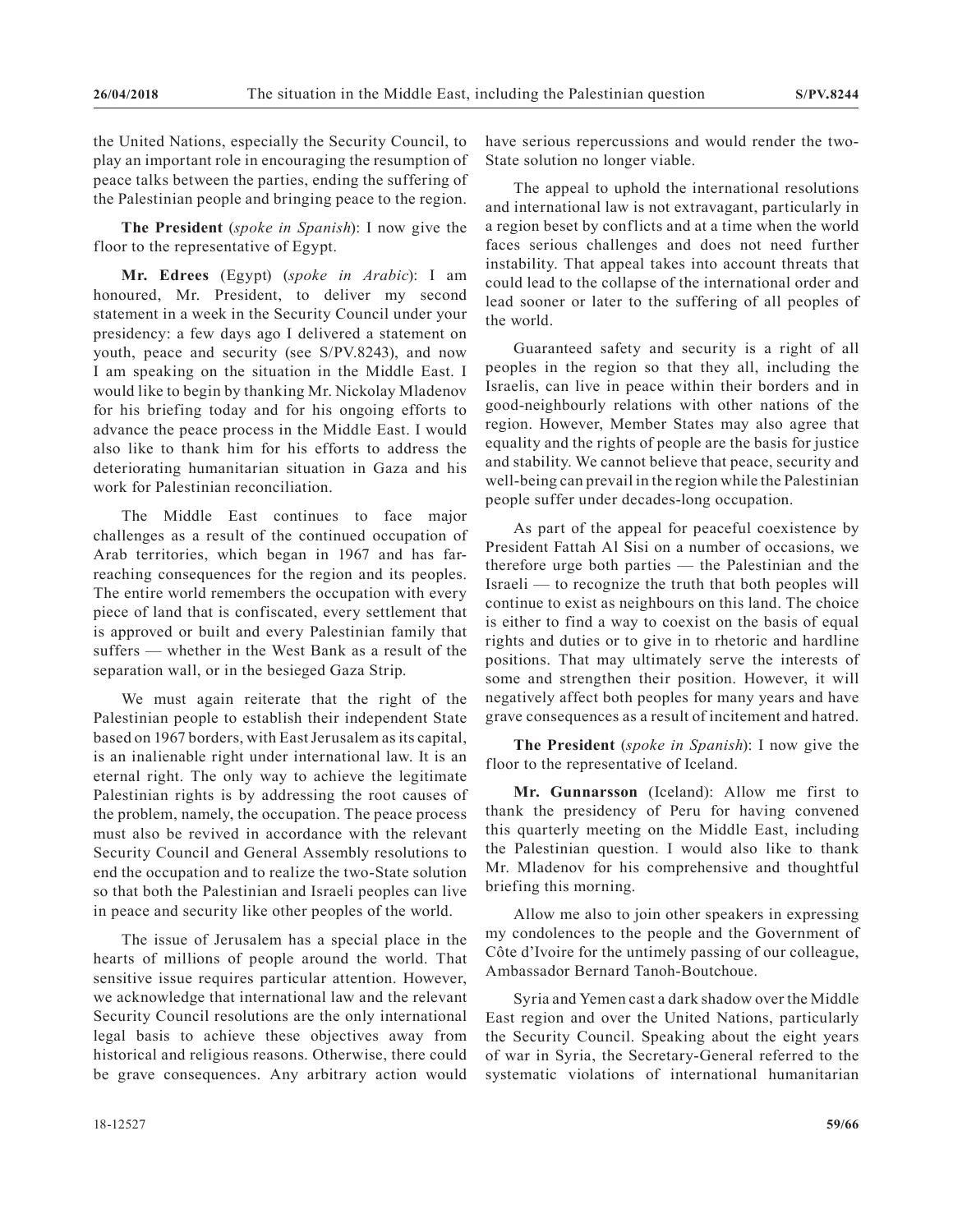law and international human rights law and the utter disregard for the letter and spirit of the Charter of the United Nations.

The use of chemical weapons by the Syrian Government is well documented and constitutes one of the most serious violations of international law. The latest shocking reports from Douma have yet to be fully investigated. However, the Syrian Government has already demonstrated the will and the ability to use such cruel and illegal weapons against civilian populations. We urge the Security Council to find unity on the issue, not only for the sake of the Syrians but also in order to preserve the international non-proliferation regime.

The General Assembly again finds itself in a position where it needs to look for alternatives to action by the Security Council. The Council is not fulfilling its primary responsibility for the maintenance of international peace and security.

Iceland applauds the commitments made in Brussels earlier this week to alleviate the dire humanitarian situation in Syria and in its neighbours. Iceland has increased its funding through a multi-year contribution. It will have contributed nearly \$9 million over the period from 2017 to 2020.

The parties to the conflict, in particular the Syrian Government and its backers, must show a real commitment to negotiating an inclusive political settlement. The Secretary-General has said that peace is a moral and political imperative for the Syrian people and for the world.

What the Secretary-General has called a stupid war continues to devastate the lives of millions of Yemenis. We welcome the appointment of Mr. Martin Griffiths as the Secretary-General's Special Envoy on Yemen. His clear analysis offers some hope for progress on finding a political solution. However, the search for a political settlement must be inclusive, including of women, and outside actors must not sabotage talks in the mistaken hope of achieving a military advantage.

On the Israel-Palestine question, there is a clear objective — the two-State solution, under which both Israel and Palestine will live side by side in peace. Yet there are actions and inaction on both sides that make the two-State solution increasingly fragile.

The Israeli settlement policy continues to undermine the possibility of the two-State solution and Gaza remains a powder keg. If that situation is to be defused, Israel must end the isolation of Gaza and adopt proportionate measures in the face of civil unrest. There must also be an end to provocative acts by Palestinians in Gaza.

Finally, a peace process needs to be put on track. There needs to be a viable peace track.

**The President** (*spoke in Spanish*): I now give the floor to the representative of Iraq.

**Mr. Marzooq** (Iraq): I have the pleasure to deliver my statement on behalf of the States members of the Organization of Islamic Cooperation (OIC). I extend my sincere congratulations to Peru and wish it every success as President of the Security Council for this month.

Before delivering our statement, I would like to express the sincere condolences of the OIC member States for the tragic demise of Ambassador Bernard Tanoh-Boutchoue, Permanent Representative of Côte d'Ivoire and Chair of the OIC Council of Foreign Ministers.

Our debate today coincides with the worsening situation and rising tensions in the occupied Palestinian territory, including East Jerusalem. Less than four weeks since the start of the Great March of Return by the Palestinian people, at least 41 Palestinians have been killed and more than 4,000 injured by the Israeli occupying forces, who have used live ammunition and other weaponry against unarmed, defenceless civilians taking part in peaceful demonstrations in demand of their rights and in protest against the cruelty of the displacement, dispossession, occupation and blockade that they have endured for decades. On the eve of the seventeenth anniversary of the Nakba of the Palestinian people, these protests have highlighted the vast consequences and tragedy of this ongoing grave injustice, as well as the urgency of the efforts to reach a solution in the immediate interest of saving human lives and the prospect for bringing about a future of justice, peace and security.

We strongly condemn the brutal Israeli assault of Palestinian protesters and urge this esteemed organ to take responsibility and promote action to stop the deliberate killing and wounding of Palestinian civilians, particularly these days in the occupied and besieged Gaza Strip; to ensure independent and transparent investigations, as called for by the Secretary-General; and to pressure Israel, the occupying Power, to comply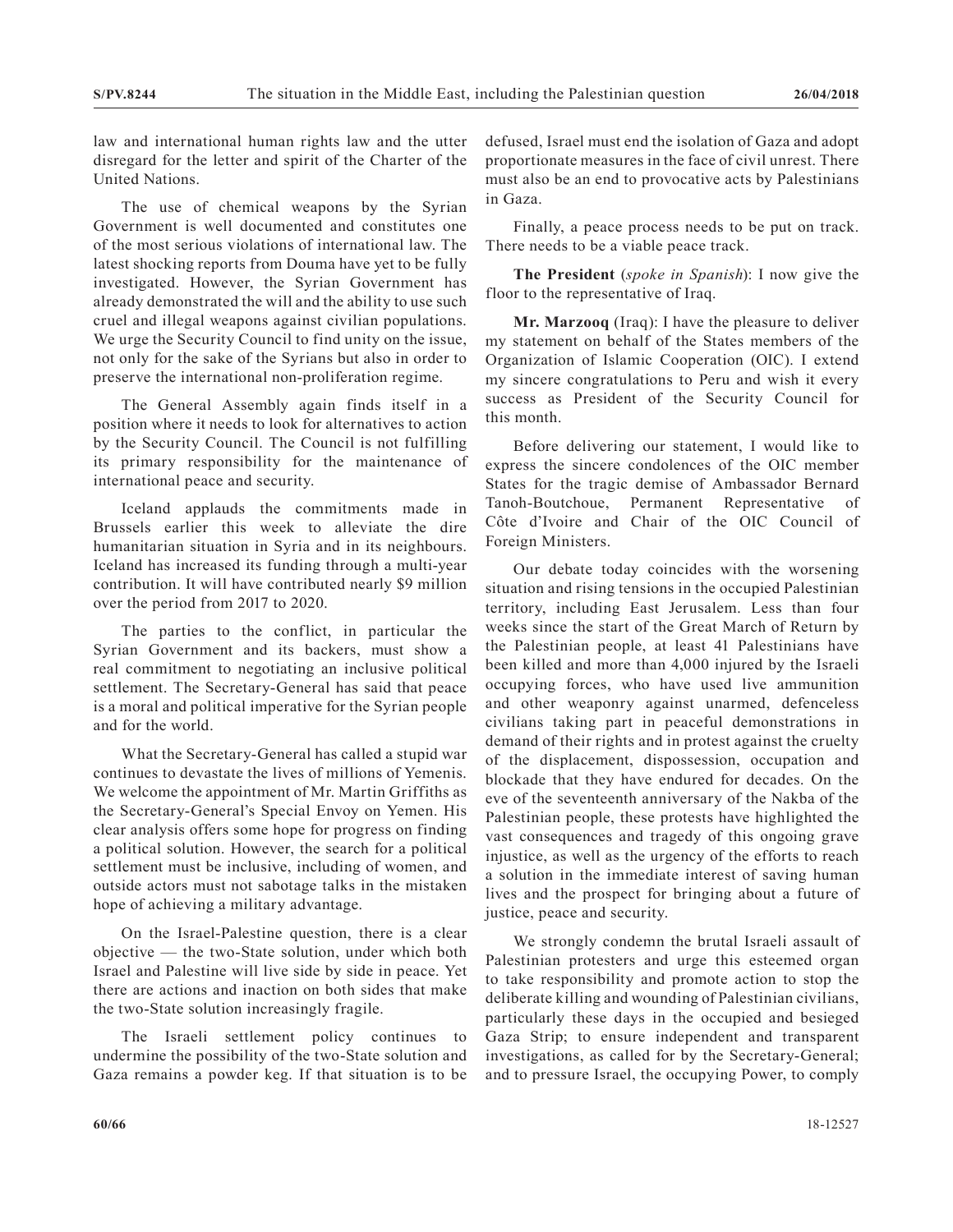with its obligations under international humanitarian law and the relevant United Nations resolutions.

Moreover, the OIC reiterates its call for lifting the inhuman and illegal Israeli blockade; ensuring the free movement of people, materials and goods; and providing urgently needed humanitarian and economic assistance to the Palestinian people in the Gaza Strip, in implementation of resolution 1860 (2009). Serious efforts in that regard are necessary for averting the further deterioration of this dire situation and averting a human catastrophe.

The ongoing abuses and atrocities we are witnessing in the Gaza Strip are taking place against the backdrop of continued hostile, repressive and provocative Israeli practices in the rest of occupied Palestine, including with regard to the situation in occupied east Jerusalem and at the holy Al-Aqsa Mosque. Deliberately unlawful and racist legislation being imposed by the Israeli occupation Government — in violation of international law, conventions and United Nations resolutions — is inflaming the situation and causing even more Palestinian suffering. The OIC warns once again that such illegal Israeli actions threaten to further aggravate the cycle of violence, exacerbate tensions, hatred and radicalism, and stoke religious dimensions to the conflict.

Therefore, we reiterate our appeal to the Security Council to take action to effectively address this security situation. In that regard, we condemn Israel's continuing settlement and colonization of occupied Palestinian territory, including east Jerusalem, in contempt of Security Council resolutions, including resolution 2334 (2016), and the relevant provisions of international law. This illegal settlement policy, entrenching Israel's decades-long military occupation of Palestinian land, remains a core challenge to the will of the international community and the major obstacle to peace. It is a litmus test for the collective international resolve and particularly the Council, which is entitled to take concrete actions to ensure respect for and compliance with its resolutions and prevent unilateral acts by Israel — the occupying Power — that would seriously undermine the vision of the two-State solution, to which we are committed and have repeatedly advocated as a peaceful solution to this conflict.

Millions of Palestinians have been waiting for more than seven decades for the universal values of justice, freedom and peace to prevail in their homeland, Palestine, just as they have waited for their inalienable rights and legitimate aspirations to statehood, independence and recognition to be fulfilled, in implementation of standing United Nations resolutions. Today the OIC once again calls for their fulfilment as a matter of obligation and responsibility by the international community and as a matter of principle and rights.

The status quo of political stalemate, along with ongoing Israeli settlement policies are definitely neither acceptable nor viable. In that regard, the OIC welcomes and supports the peace plan presented to the Council by President of the State of Palestine, Mahmoud Abbas, on 20 February (see S/PV.8183). The OIC remains firm in its conviction that the Security Council must act to enhance prospects for peace, hope and justice in order to maintain the viability of the two-State solution, based on 1967 borders, through immediate engagement along with international actors, by launching and sponsoring a multilateral political process to resolve all final status issues on the basis of the long-standing terms of reference and parameters enshrined in the United Nations resolutions, within a specific time frame.

The ongoing plight of millions of Palestinian refugees reflects the cruel reality of a lack of justice. While we praise the role and endeavours of the United Nations Relief and Works Agency for Palestine Refugees in the Near East (UNRWA) in that regard, the continued need for its services bears witness to the dire situation being endured by Palestinian refugees across the region and embodies the political commitment to their right to return. The OIC, on this occasion, calls upon the international community to make sure that the plight and growing needs of the Palestinian people are receiving adequate attention, including the necessary funding to UNRWA, and to assume their historical, political, legal and humanitarian responsibilities towards finding a just and durable solution to the question of Palestinian refugees, in accordance with General Assembly resolution 194 (III).

In conclusion, I wish to reaffirm the full support of OIC countries for and solidarity with the Palestinian people and their endeavour to regain their legitimate and inalienable national rights, including the right of return, self-determination and the independence of their State on their national soil, with east Jerusalem as its capital.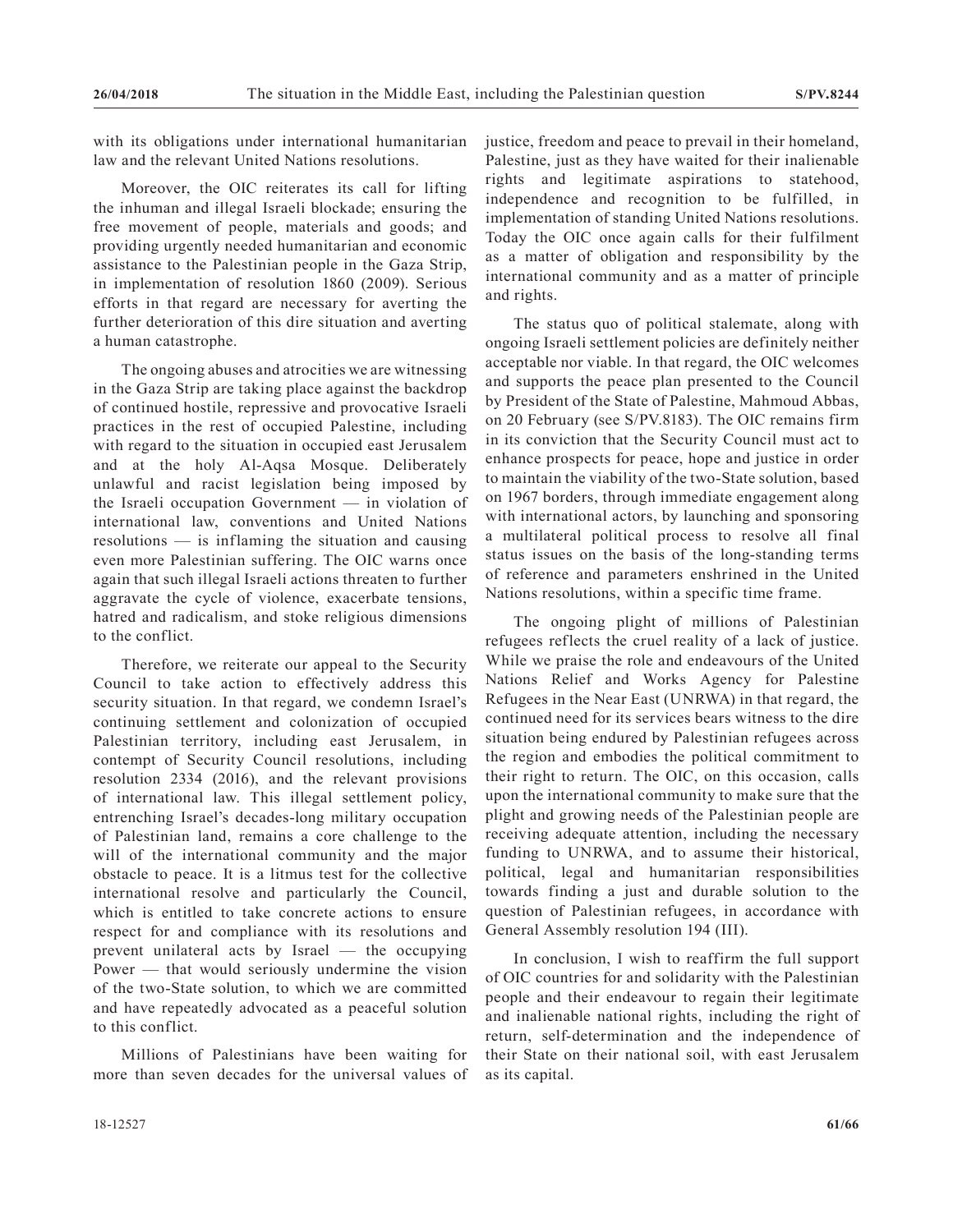**The President** (*spoke in Spanish*): I now give the floor to the representative of Jordan.

**Ms. Bahous** (Jordan) (*spoke in Arabic*): I would like to thank Peru and you, Mr. President, for ably presiding over the Security Council this month. I also thank the Special Coordinator for the Middle East Peace Process, Mr. Nickolay Mladenov, for his briefing this morning.

The Middle East is currently experiencing a most difficult and complicated phase. At the same time, it is most urgent to make joint efforts to confront the grave challenges and conflicts before us. The whirlwind of conflict and the political and security developments of these crises are pushing the region towards further violence and instability. They are rising to dangerous levels that threaten regional security as well as international peace and security. Unfortunately, the division within the Security Council and its inability to shoulder its responsibilities to bolster security and stability in the Middle East will further exacerbate current conflicts and undermine prospects for their political and diplomatic settlement.

Despite the success achieved in confronting terrorist groups and undermining their capacities, their total elimination will require further joint action in the framework of a common vision and methodology. We always underscore that peace and stability in the region hinge on a just settlement of the Palestinian question, whose centrality we have always reiterated. We call on the international community to give priority to reaching a comprehensive solution in accordance with the resolutions of international legitimacy. Temporary or piecemeal solutions are no longer sufficient or acceptable if we wish the Middle East to live in sustainable security and stability.

The Israeli occupation of Palestinian territories has caused indescribable suffering for the Palestinian people, who have suffered from systematic violations and been denied their legitimate rights for decades. The occupation fuels violence and hatred and will undermine the remaining prospects for peace. A just, comprehensive and lasting peace will be achieved only when Israel fully withdraws from all the territories occupied since 1967 and an independent Palestinian State, with East Jerusalem as its capital, has been established, in accordance with the relevant resolutions of international legitimacy and the Arab Peace Initiative. These are absolute prerequisites, as they can help to resolve the Israeli-Palestinian conflict.

The international consensus on ending the conflict on the basis of the two-State solution is a reaffirmation of the fact that these are prerequisites for a true peace. Peace is a strategic Arab choice that we reiterated time and again during our chairmanship of the Arab summit last year, and was also reaffirmed at the most recent Arab summit, the Jerusalem summit, held in the Kingdom of Saudi Arabia. We will continue, along with our brethren in the State of Palestine and in the Kingdom of Saudi Arabia, which holds the chairmanship of the current summit, to make every effort to achieve peace and support all efforts and international initiatives aimed at saving the two-State solution, as well as to support our steadfast Palestinian brethren so that they can enjoy the right to freedom and statehood.

We stress the importance of implementing the resolutions of the Security Council, especially resolution 2334 (2016). Their non-implementation would encourage the occupying Power to continue with its illegal settlement activities and to avoid shouldering its obligations in terms of achieving peace in accordance with international law. Jordan strongly condemns the illegitimate and illegal attacks by Israel in the occupied Palestinian territories, especially its repeated violations against the Al-Aqsa Mosque and the Al-Haram Al-Sharif. These provocations are carried out in total disregard for the sentiments of Muslims. International law and the relevant United Nations resolutions have reaffirmed the legal status of East Jerusalem as an occupied territory and rejected any Israeli measures aimed at changing its status in any way.

Jerusalem is the key to peace in the region. We reaffirm its importance for the three monotheistic religions and the enduring right of Palestinians, Arabs, Muslims and Christians to the city. We will pursue our efforts to preserve the historical and legal status of the holy sites in East Jerusalem, based on the historical custodianship of the Hashemite Kingdom over them. This is a historical responsibility that his Majesty King Abdullah II is honoured to hold.

We also condemn the unjustified violence carried out by the occupying Power against unarmed Palestinians, mostly women and children, in the Gaza Strip recently, in blatant violation of international law and international humanitarian law, as well as the relevant United Nations resolutions. The Palestinians have the right to demonstrate peacefully, and we stress the Secretary-General's call for an independent and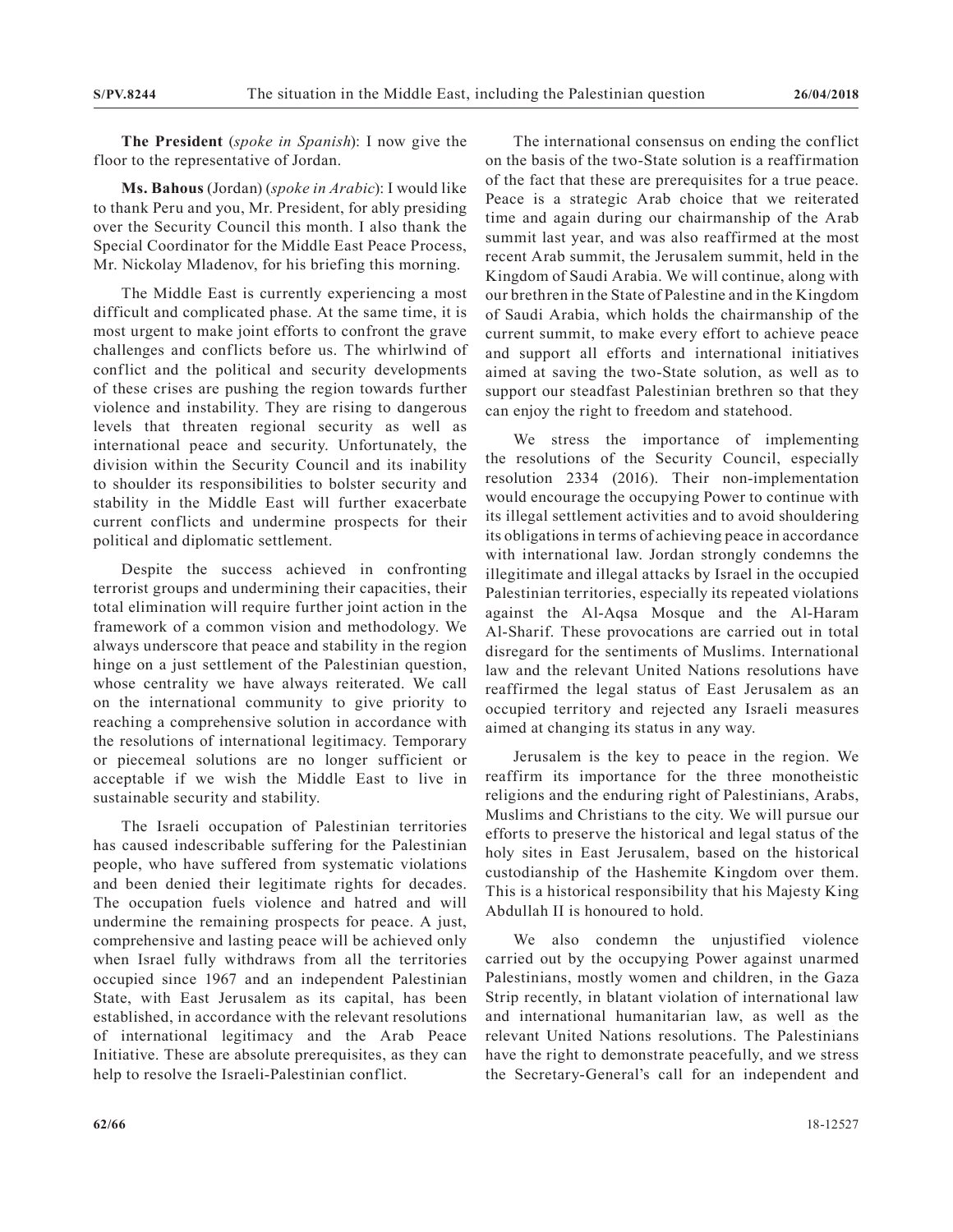transparent investigation to be carried out into the recent events in Gaza.

Peace cannot be achieved through violence, persecution and oppression. This will only exacerbate extremism and terrorism in the region and undermine the prospects for peace and a return to negotiations between Palestinians and Israelis. Turning a blind eye to these illegal practices by Israel and its use of excessive force against civilians would only encourage the occupying Power to continue to carry out more oppressive practices against the Palestinian people, who must be protected against such practices.

Jordan supports the request made by the State of Palestine to seek full membership status at the United Nations based on the Palestinian people's right to a State with a status equal to that of other States Members of the Organization. We urge the international community to shoulder its full responsibilities to provide the necessary care to Palestinian refugees and the necessary political and financial support to the United Nations Relief and Works Agency for Palestine Refugees in the Near East (UNRWA), so as to enable it to continue to provide humanitarian and social services until a just solution is reached on the basis of General Assembly resolution 194 (III) and the Arab Peace Initiative.

Jordan appreciates the generous financial contributions made by a number of countries at the Rome conference and the Arab League summit held in Al-Dhahran, However, the financial situation of UNRWA is still of concern to us all. The continued deficit in its budget will have serious repercussions for the humanitarian situation and the services provided to more than 5 million Palestinian refugees if we do not address the situation in the coming months.

Concerning the Syrian crisis, we reiterate that the conflict can be resolved only through a political solution, pursuant to the Geneva communiqué (S/2012/522, annex) and resolution 2254 (2015) and on the basis of the principles of the sovereignty and territorial integrity of Syria, in a way that meets the aspirations of the Syrian people. Jordan has supported regional and international initiatives such as the Astana, Vienna and Sochi talks in the framework of operationalizing the Geneva track under the auspices of the United Nations and not as an alternative to that track. De-escalation agreements are an excellent opportunity to end the fighting and to strengthen security in Syria. We stress that the ongoing violence will move us further away from a political

solution and pave the way for a new wave of internally displaced persons (IDPs) and refugees. This would also undermine humanitarian efforts to deliver assistance to civilians and IDPs in besieged and hard-to-reach Syrian areas.

The ongoing fighting will also serve terrorist groups and pave the way for such groups to strengthen their abilities following the successful efforts made to undermine their capacities and presence in Syria, Iraq and the region, which would definitely have dangerous repercussions for international and regional relations. We congratulate Iraq on its victories and stress our support as it complements its political process with the participation of all segments of the Iraqi population.

Jordan strongly condemns the use of chemical weapons by any party and stresses the need to carry out an independent international investigation into the use of such weapons. The perpetrators must be held accountable. Resort to such weapons will not serve the cause of achieving a peaceful resolution of the Syrian crisis but will only exacerbate the conflict and threaten the international non-proliferation regime.

In conclusion, the current deterioration of the crises in the region requires the international community to take a series of steps and actions to create a political environment that is conducive to achieving peace in the region and not based on confessionalism, racial discrimination or inequality. What is needed is a just peace that meets the aspirations of the peoples of the region, especially young people who yearn for security and stability and represent the largest segment of our societies.

It is our duty to provide an environment that enables the current generation to contribute to building and prosperity of the Middle East and not resort to violent extremism and terrorism. We have only one option, namely to take decisive and urgent measures to rebuild trust and overcome differences. Let us give a serious chance to just, comprehensive and lasting peace and intensify our joint diplomatic efforts in that direction.

**The President** (*spoke in Spanish*): I now give the floor to the representative of Bahrain.

**Mr. Alrowaiei** (Bahrain) (*spoke in Arabic*): I thank you, Sir, for convening today's important meeting at a time when several developments and challenges are increasing in our region. It is an opportunity to hear the various views on the most complex and sensitive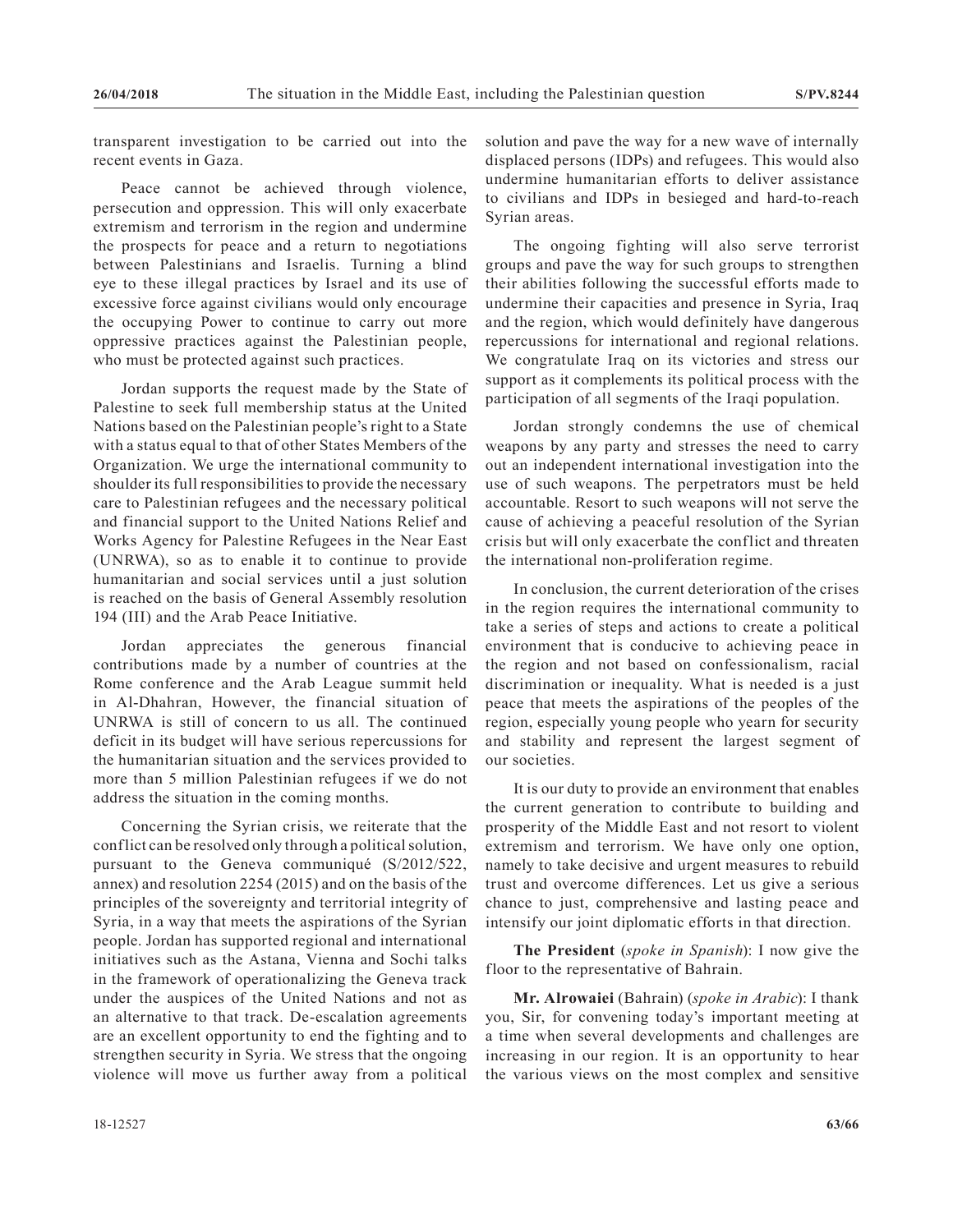issues with regard to the Middle East. Furthermore, we thank the Special Coordinator for the Middle East Peace Process, Mr. Nickolay Mladenov, for his valuable briefing.

Today more than ever, we see just how important it is for the international community to play a greater role in ensuring the implementation of its resolutions aimed at achieving peace and security in the Middle East and create conditions conducive to providing every opportunity for the success of the political solutions. That includes protection of the people affected, an end to interference in the internal affairs of countries, and assistance to countries in safeguarding their own sovereignty, security and independence. In that regard, we deplore the situation in Gaza and the escalation in the recent protests, which have claimed many victims.

The Kingdom of Bahrain reiterates its firm position in support of the legitimate rights of the Palestinian people. It underscores that a just, comprehensive and lasting peace in the region will be achieved only through a two-State solution, Israel's full withdrawal from all Arab territories that were occupied on 4 June 1967, the return of all Palestinian refugees to the lands from which they were expelled, and the creation of an independent and sovereign Palestinian State, with East Jerusalem as its capital. This should be based on the relevant international legitimacy resolutions, terms of reference related to the Arab peace process and the Arab Peace Initiative.

We emphasize that East Jerusalem is part and parcel of the territories occupied in 1967 and that it is among those issues related to the final status. It can be resolved only through negotiations between Palestinians and Israelis, based on international law and the two-State solution. We demand that Israel stops taking unilateral actions to change the status of Jerusalem because they are contrary to international resolutions and hamper the efforts to achieve peace and stability in the region.

The Kingdom of Bahrain is committed to playing its full role in the Arab coalition to support legitimacy in Yemen and allow the legitimate Yemeni Government, led by President Abd Rabbuh Mansour Hadi, to perform all its duties, namely establishing security and confront the coup militias that threaten security and stability, sow sectarian strife and spread terrorism. Furthermore, we support a peaceful solution based on terms of reference agreed upon, such as the Gulf Cooperation Council initiative and its implementation mechanism, in addition to the outcome of the National Dialogue Conference and resolution 2216 (2015). We note the diplomatic efforts of the United Nations, through the Special Envoy of the Secretary-General for Yemen, Mr. Martin Griffiths.

The Kingdom of Bahrain condemns the fact that Iran-backed coup militias in Yemen continue to launch ballistic missiles against Saudi Arabia, a brotherly country. We stand by Saudi Arabia and completely support its measures to defend its territories and safeguard its security and stability.

The suffering of the Syrian people continues to worsen day after day, despite all efforts to find a comprehensive, consensus-based political solution. The international community must take speedy action to find a solution that is acceptable to the Syrian people, based on the Geneva communiqué (S/2012/522, annex) and resolution 2254 (2015). This would preserve the sovereignty and territorial integrity of Syria and prevent interference in its internal affairs, as well as ensure the delivery of humanitarian assistance to the Syrian people and restore security and stability in order to rise again with the participation of its entire people.

In conclusion, the Kingdom of Bahrain will pursue its actions and efforts, together with the international community, to resolve conflicts using peaceful means and to achieve security and stability in the region and throughout the world.

**The President** (*spoke in Spanish*): I now give the floor to the representative of Bangladesh.

**Mr. Islam** (Bangladesh): We thank the Peruvian presidency for convening today's open debate. We convey our delegation's deepest condolences following the sad demise of the Ambassador and Permanent Representative of Côte d'Ivoire.

We thank the Special Coordinator for the Middle East Peace Process for his informative briefing.

Bangladesh aligns itself with the statements made by the representative of the Bolivarian Republic of Venezuela on behalf of the Movement of Non-Aligned Countries, and by the representative of Iraq on behalf of the Organization of Islamic Cooperation.

In our national capacity, our delegation would like to make five key points.

First, we reaffirm our support for the peace plan presented by the President of the State of Palestine to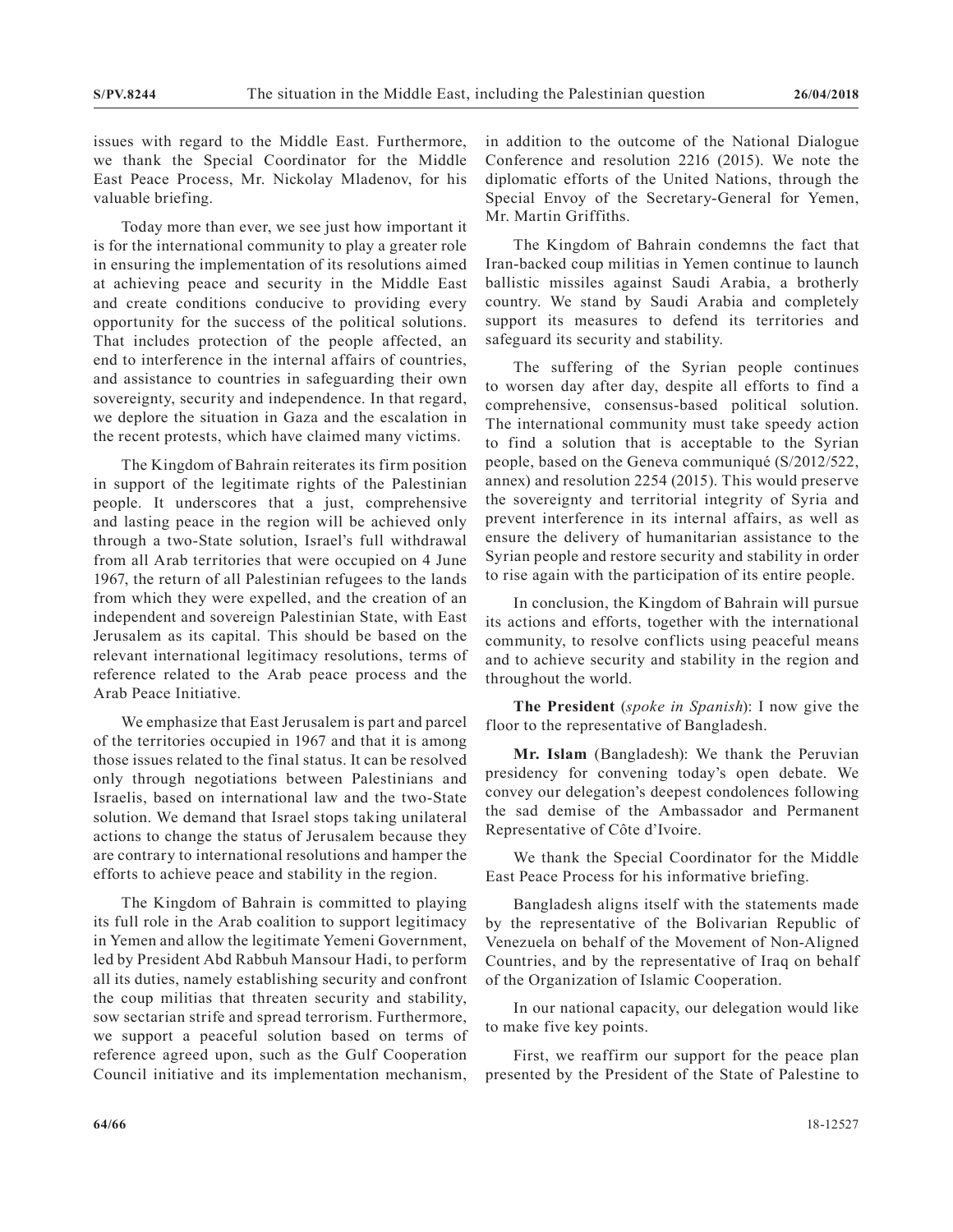the Council on 20 February (see S/PV.8183). The plan is yet another constructive proposal on behalf of the Palestinian people in their just struggle over seven decades for their inalienable right to self-determination and independence. We urge all concerned to give due consideration to the peace plan, as the status quo on the Palestinian question is neither acceptable nor tenable in the framework of the two-State solution.

Secondly, the Government and people of Bangladesh share grave concerns about the prevailing situation and tension in the occupied Palestinian territory, including East Jerusalem. We condemn the killing of at least 41 Palestinians during peaceful demonstrations since the commencement of the Great March of Return nearly four weeks ago. We urge the Council to send a firm and unequivocal message against the unlawful killing and injury of innocent Palestinian civilians. We join the Secretary-General in calling for an independent and transparent investigation into those incidents, and for Israel, the occupying Power, to comply with its obligations under international humanitarian law and relevant United Nations resolutions.

Thirdly, we continue to insist on lifting the illegal Israeli blockade of the Gaza Strip, which has created a dire humanitarian situation. Provocative policies and legal measures concerning the occupied East Jerusalem and the holy Al-Aqsa Mosque must be reversed in deference to relevant United Nations resolutions and international public opinion. We reaffirm the overriding importance of preserving the question of East Jerusalem as a final-status issue in the peace process.

Fourthly, Bangladesh urges the Council to prevail upon Israel to immediately halt its illegal settlements in the occupied Palestinian territories. We remain concerned about the total disregard to comply with the provisions of resolution 2234 (2016). Immediate priority must be given to ensuring international protection for the Palestinian people suffering for decades from the occupying Power's policy of collective punishment.

Fifthly, we reiterate our concern about the prolonged uncertain situation endured by millions of Palestinian refugees in a number of host countries. We reaffirm the need to ensure enhanced, predictable and sustainable funding for the United Nations Relief and Works Agency for Palestinian Refugees (UNWRA). We call upon Member States in a position to do so to enable UNRWA to discharge its mandate in a meaningful manner.

Bangladesh emphasizes that provocations, unilateral actions and the escalation of tension are totally incompatible with our shared pursuit of peace and security in the Middle East. We expect the Council to demonstrate unity of purpose in order to find peaceful, just and lasting solutions to all protracted conflicts and humanitarian situations in the region, including the Palestinian question.

**The President** (*spoke in Spanish*): I now give the floor to the representative of the Islamic Republic of Iran to make a further statement.

**Mr. Safaei** (Islamic Republic of Iran): Today we have heard some Iranophobic and hysterical statements from a few delegations. We have been hearing such statements recently from those who are badly in need of an imaginary enemy to whom to sell their beautiful weapons and from those who have entrenched their illegal occupations and aggressions by using such weapons. It is indeed a dirty business and has nothing to do with peace and security in the Middle East. No political theatre — such as we saw this morning inside and outside this Chamber and repeatedly from the representative of the Israeli regime — can cover up the aggressive and expansionist policies of that regime or its behaviour towards its neighbour, which constitute the main threat to peace and security in the region.

Iran's advisory presence in Syria is at the request of the Syrian Government and is legitimate in providing assistance to the Syrian Government to fight and ultimately eliminate all terrorist groups, especially Da'esh, and other individuals, groups, undertakings and entities associated with them. It also seeks to restore the unity of that country and achieve a political solution.

We categorically reject the Israeli allegations as baseless and sheer fabrication. It is indeed ironic that the Israeli regime — famous for its atrocities, apartheid policies, war crimes that are well-documented in different United Nations organs and agencies, non-compliance with many United Nations resolutions and occupation of lands of other people for many decades — can allow itself to accuse others in such a sinister way. It is also preposterous that the same region, with its highly known record of developing, producing and stockpiling different kinds of inhumane weapons of mass destruction, including nuclear weapons, should venture to falsely accuse others of trying to acquire similar weapons.